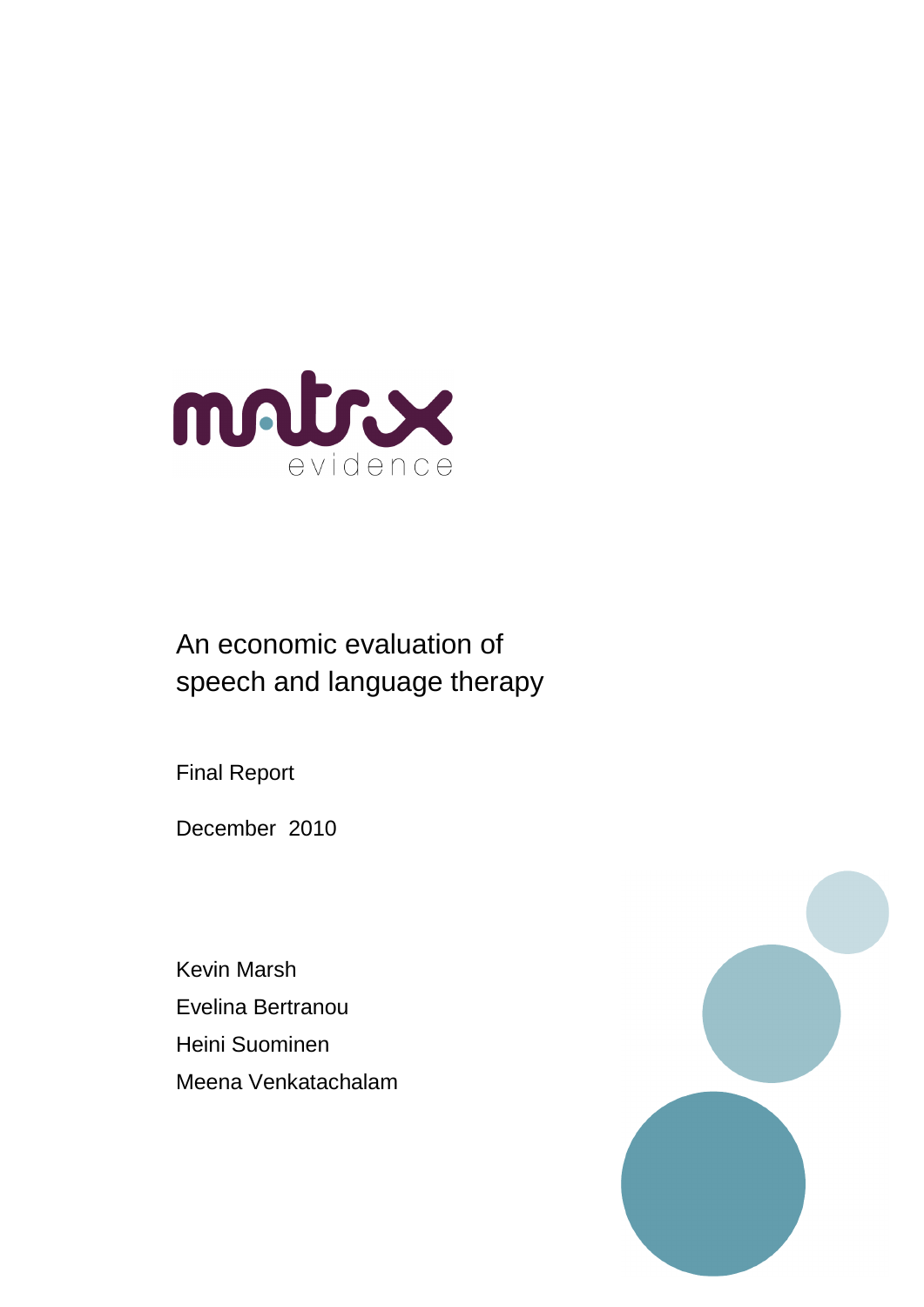

#### **Disclaimer**

In keeping with our values of integrity and excellence, Matrix has taken reasonable professional care in the preparation of this report. Although Matrix has made reasonable efforts to obtain information from a broad spectrum of sources, we cannot guarantee absolute accuracy or completeness of information/data submitted, nor do we accept responsibility for recommendations that may have been omitted due to particular or exceptional conditions and circumstances.

#### **Confidentiality**

This report has been prepared for the use of the RCSLT within the terms of our contract. Any enquiries about this report should be directed to [enquiries@matrixknowledge.com](mailto:enquiries@matrixknowledge.com)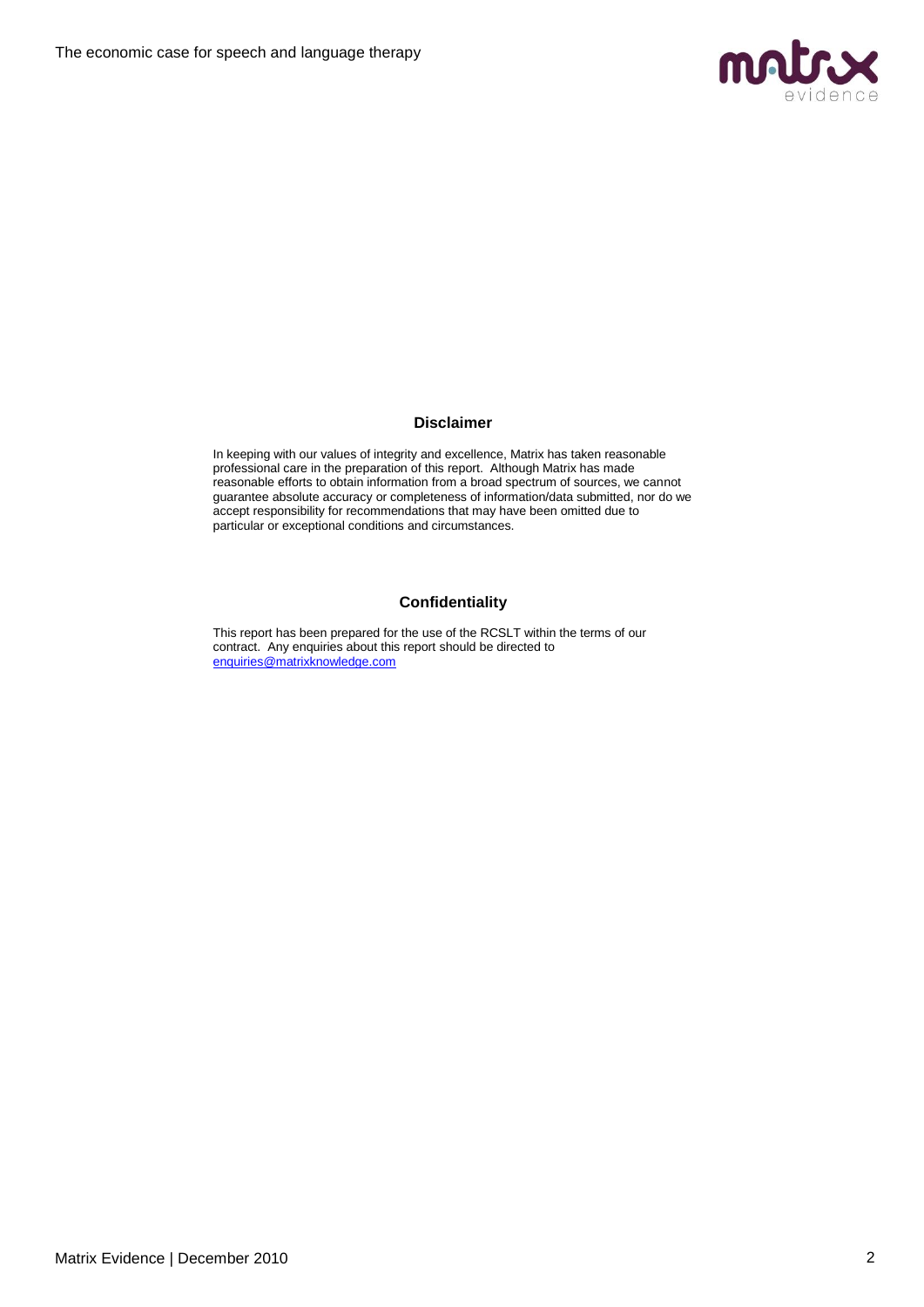

## Acknowledgements

Matrix Evidence would like to thank Professor Pam Enderby (University of Sheffield), Professor James Law (University of Newcastle), and Michelle Morris (Salford Community Health) for their specialist advice.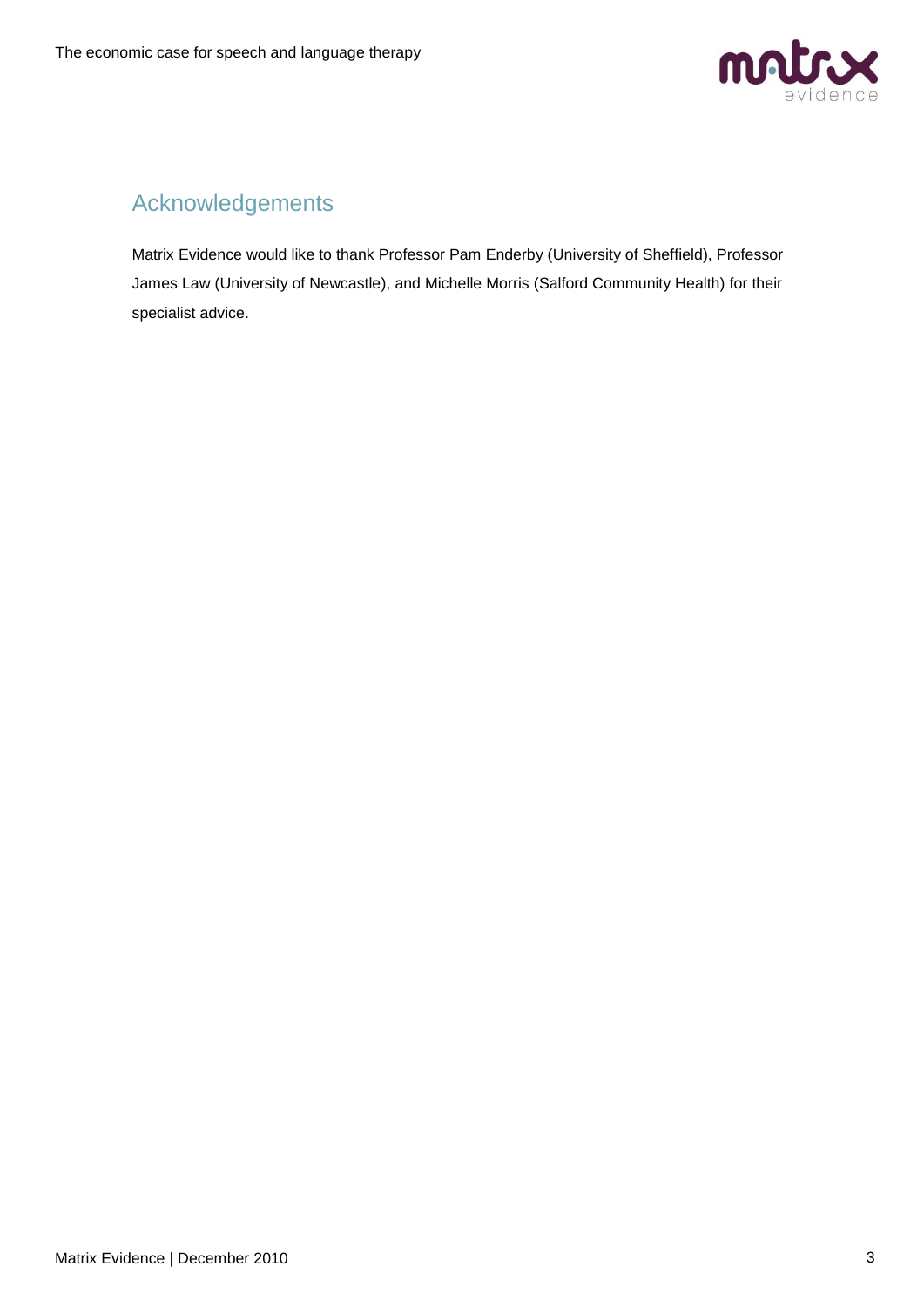

## List of abbreviations

| BI           | <b>Barthel Index</b>                            |
|--------------|-------------------------------------------------|
| <b>CBA</b>   | Cost-benefit analysis                           |
| <b>DfE</b>   | <b>Department for Education</b>                 |
| <b>DfES</b>  | Department for Education and Skills             |
| <b>GCSE</b>  | General Certificate of Secondary Education      |
| <b>KS2/3</b> | Key Stage 2/3                                   |
| <b>KTEA</b>  | Kaufman Test of Education Achievement           |
| <b>NHS</b>   | <b>National Health Service</b>                  |
| <b>PSSRU</b> | Personal Social Services Research Unit          |
| QALY         | <b>Quality Adjusted Life Year</b>               |
| <b>RCSLT</b> | Royal College of Speech and Language Therapists |
| <b>RCT</b>   | Randomised controlled trial                     |
| SEN          | Special educational needs                       |
| SLI          | Speech and language impairment                  |
| <b>SLT</b>   | Speech and language therapy                     |
| <b>SLTA</b>  | Speech and language therapy assistant           |
| UK           | United Kingdom                                  |
| WAB          | Western Aphasia Battery                         |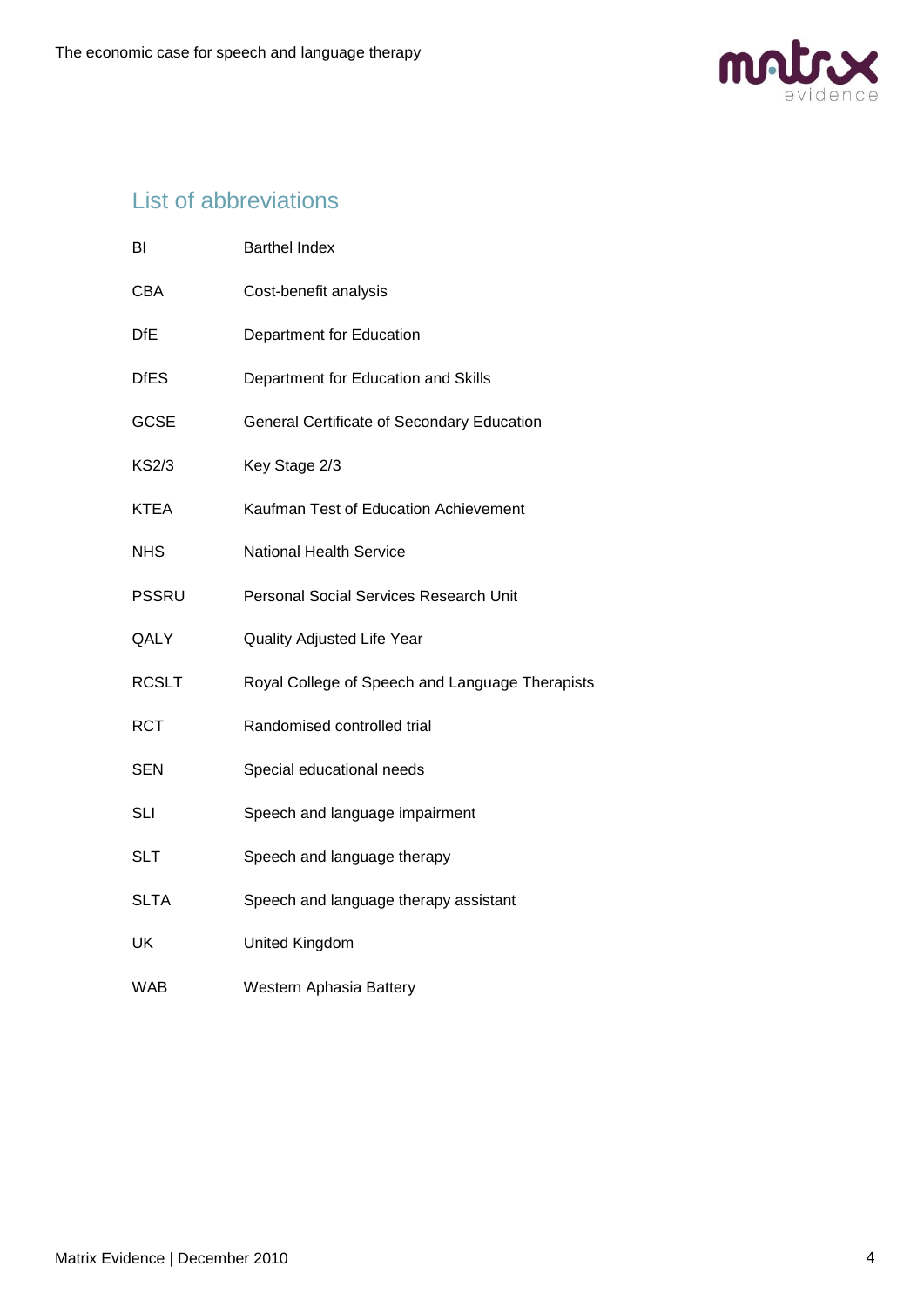

## **Contents**

| 1.0  | <b>Executive summary</b>                            | 6  |
|------|-----------------------------------------------------|----|
| 2.0  | Introduction                                        | 10 |
| 3.0  | Methodological approach                             | 12 |
| 3.1  | Conceptual model                                    | 12 |
| 3.2  | Data collection                                     | 12 |
| 3.3  | Models and presentation of results                  | 13 |
| 4.0  | Dysphagia post-stroke                               | 15 |
| 5.0  | Aphasia post stroke                                 | 22 |
| 6.0  | Children with speech and language impairment        | 29 |
| 7.0  | Children with autism                                | 38 |
| 8.0  | <b>Discussion</b>                                   | 47 |
| 9.0  | References                                          | 49 |
| 10.0 | Appendix 1: effectiveness studies selected for CBAs | 52 |
| 11.0 | Appendix 2: decision models and data tables         | 54 |
| 11.1 | Dysphagia post-stroke                               | 54 |
| 11.2 | Aphasia post-stroke                                 | 57 |
| 11.3 | Children with speech and language impairment        | 61 |
| 11.4 | Children with autism                                | 68 |
| 12.0 | Appendix 3: findings at local level                 | 74 |
| 12.1 | Dysphagia post stroke                               | 74 |
| 12.2 | Aphasia post stroke                                 | 74 |
| 12.3 | Children with speech and language impairment        | 74 |
| 12.4 | Children with autism                                | 74 |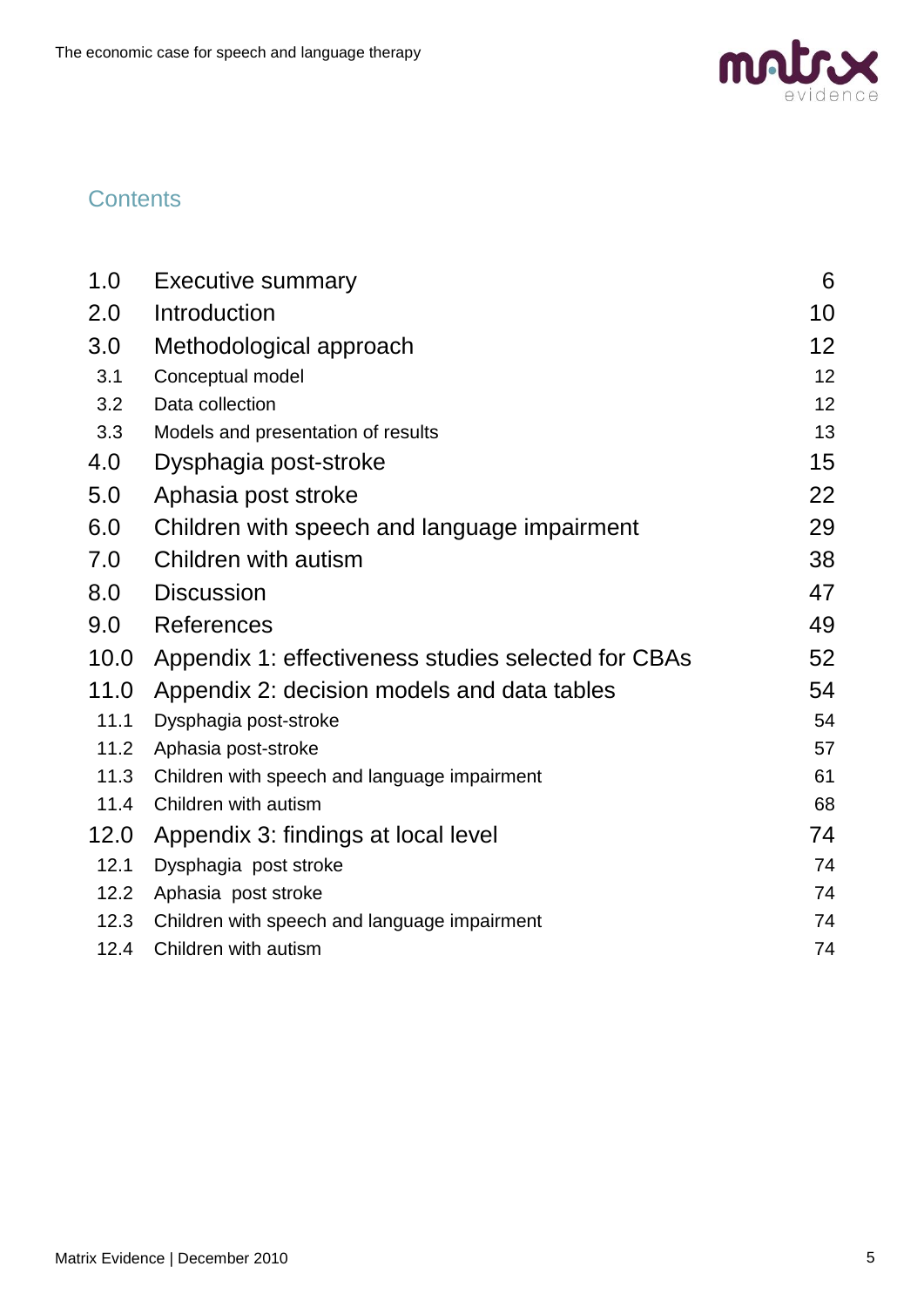

## <span id="page-5-0"></span>1.0 Executive summary

### **Introduction**

It is estimated that nearly 20 per cent of the population may experience communication difficulties at some point in their lives. Communication difficulties are strongly prevalent in children and the elderly and can be related to, for example, head and neck cancer, brain injury, learning difficulties and hearing impairment. 10 per cent of children have a speech and language difficulty and it is the most common disability in childhood. Nearly 30 to 40 per cent of post stroke patients suffer from communication or swallowing complications requiring speech and language therapy.<sup>1</sup>

In the context of increased budgetary pressures, evidence of return on investment is critical to help guide effective spending decisions. To this end, the RCSLT commissioned Matrix Evidence to review the evidence and undertake an economic evaluation of providing SLT to three specific groups – children with SLI, children with autism and stroke survivors – in order to pinpoint the benefits generated by SLT for these cohorts in relation to the costs of provision.

Previous work has demonstrated the value of economic analysis to decision making. Consideration of costs and the value of benefits may produce a different assessment of policies than just considering the effect of a policy. For instance, a policy that was considered effective may not have a positive net benefit.

In summary, the net benefits of SLT – which can be defined in terms of cost savings for health and social care services, improved quality of life, and productivity gains – exceed the costs of its provision.

## **Aim of the research**

The aim of this research was to determine the economic value generated by SLT. Specifically, the costs and benefits of SLT for the following four cohorts and conditions were assessed:

- Adults with experience of dysphagia post-stroke
- Adults with experience of aphasia post-stroke
- Children with speech and language impairment (SLI)
- Children with autism

## **Results**

1

The results of the analysis indicate that SLT for all four cohorts and conditions represent an efficient use of public resources. The net benefits of the interventions are positive and the benefit-cost ratios are higher than 1. In other words, the benefits generated by the interventions

<sup>1</sup> Royal College of Speech and Language Therapists (2010) *Giving voice*, viewed 23 November 2010.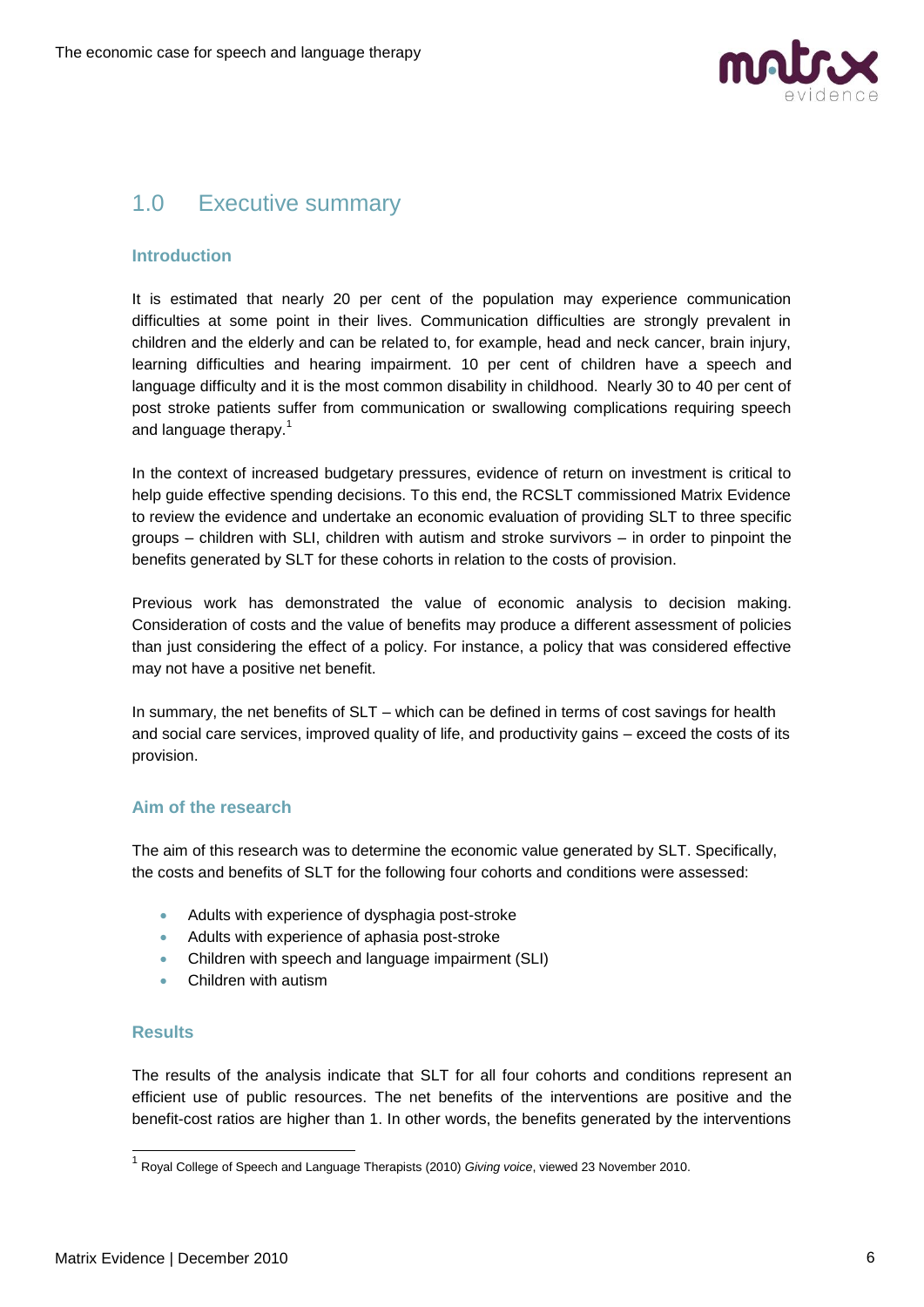

exceed their costs. Benefits considered in the analysis include health and social care cost savings, quality of life, and productivity gains. The total annual net benefit across three conditions (aphasia, SLI, and autism) is £765 million; dysphagia was excluded from this calculation since the two post-stroke conditions are not mutually exclusive.

It is important to note that the analysis is necessarily based on a subset of the benefits generated by SLT. For instance, the estimate of the benefit of SLT for stroke survivors with communication problems does not include the effect on return to work. As a result, it is possible that the analysis underestimate the benefit generated by SLT. Furthermore, this analysis only includes SLT for four cohorts. Further analysis is required to estimate the value SLT generates across all populations who benefit from it.

#### *Dysphagia (swallowing problems following stroke)*

- Every £1 invested in low intensity SLT is estimated to generate £2.3 in health care cost savings through avoided cases of chest infections.
- In comparison to usual care by a non-specialised nurse, speech and language therapy is estimated to prevent 4,300 cases of chest infections requiring hospital care, and 9,200 cases of chest infections requiring community care. This reduction in chest infections results in health cost savings that exceed the cost of the SLT by £13.3 million.
- Dysphagia is a swallowing disorder caused by neurological damage; symptoms include difficulty swallowing food and liquids which can lead to health consequences.
- It is estimated that approximately 63,000 adults per year in the UK suffer post stroke dysphagia requiring SLT.
- Further breakdown of the net benefits shows that the estimated annual net benefit is £11.2m in England, £0.7m in Wales, £0.4m in Northern Ireland, and £1.1m in Scotland.
- The economic analysis is likely to underestimate the benefits of speech and language therapy. The benefits of SLT go beyond reduction in chest infections –e.g. improved quality of life, avoidance of malnutrition, and death. Inclusion of these benefits is likely to increase the net benefit.

#### *Aphasia (communication problems following stroke)*

- Every £1 invested in enhanced SLT is estimated to generate £1.3 due to the monetary benefit associated with a quality of life gain.
- In comparison to routine SLT, enhanced SLT results in an estimated 0.057 Quality Adjusted Life Years (QALY) gain per patient. The associated annual benefits are estimated to exceed the cost of the enhanced SLT by £15.4 million.
- Aphasia is a language disorder caused by neurological damage; symptoms include difficulty with one or several forms of communication including speech, comprehension, reading and writing.
- It is estimated that around 53,000 adults per year in the UK suffer post stroke aphasia requiring SLT.
- The benefits of SLT are derived from reduced symptoms of aphasia leading to improved ability to perform daily living activity and health related quality of life gains.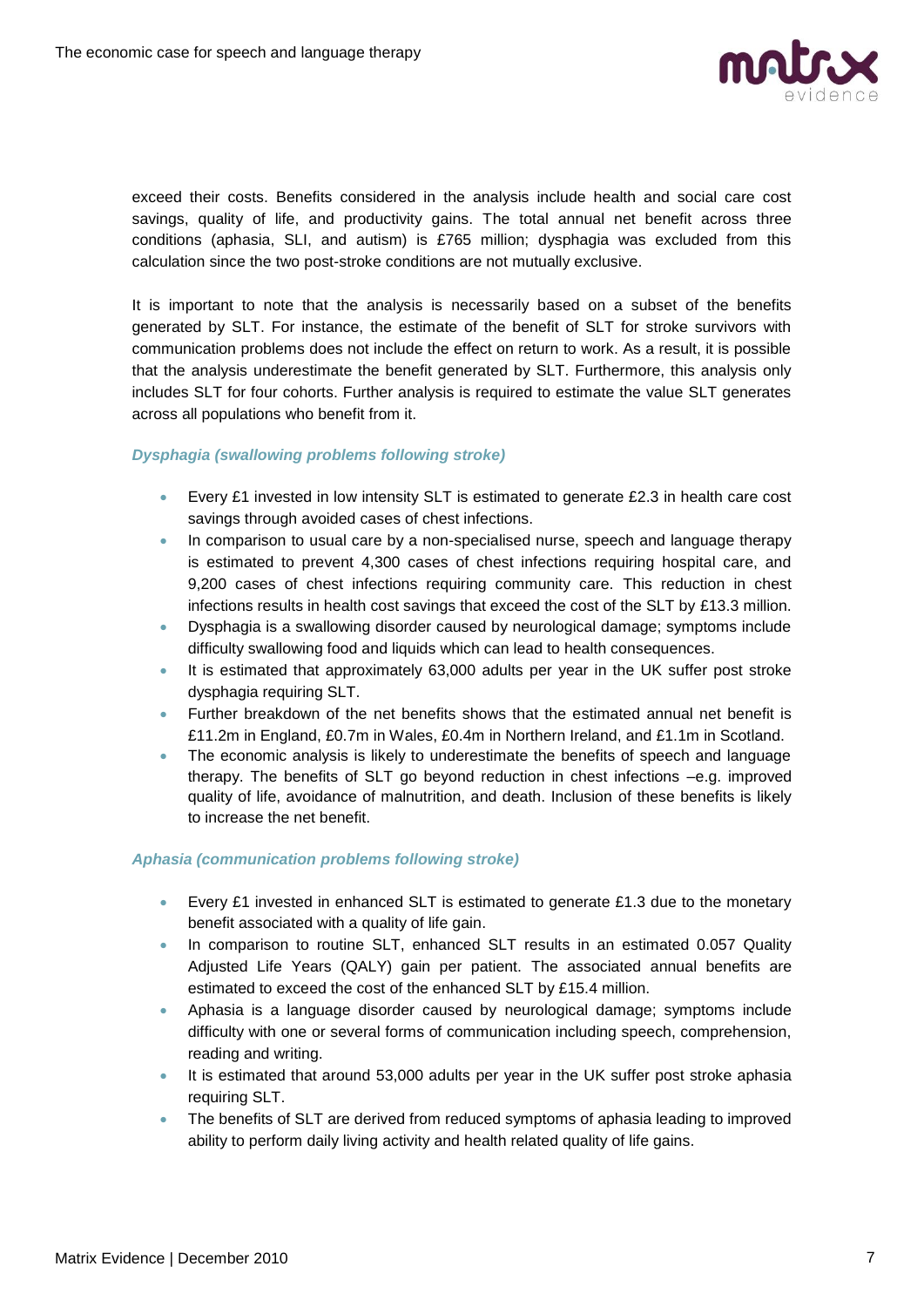

 Further breakdown of the net benefits shows that estimated annual net benefit is £13.0m in England, £0.7m in Wales, £0.4m in Northern Ireland, and £1.3m in Scotland.

#### *Speech and language impairment (SLI)*

- Every £1 invested in enhanced SLT generates £6.43 through increased lifetime earnings.
- In comparison to routine SLT, enhanced SLT is estimated to result in an additional 5,500 students achieving 5 or more GCSEs A\*-C (or equivalent). The resulting benefit of providing enhanced SLT for all children aged 6 to 10 who currently have SLI exceeds the cost of the SLT by £741.8 million.
- Continued implementation of SLT for those children entering this cohort children with SLI turning 6 years old – would generate a net benefit of £148.4 million per year in subsequent years.
- SLI is a condition involving disruption in one or several parameters of language: sound system, signalling word endings, grammar, meaning and/or intended meanings.
- It is estimated that approximately 203,000 children 6 to 10 years in the UK have SLI requiring SLT.
- The benefits of SLT are derived from improved communication leading to improved educational achievement and in turn increased adult earnings.
- Further breakdown of the net benefits shows that estimated annual net benefit is £623.4m in England, £36.1m in Wales, £24.2m in Northern Ireland, and £58m in Scotland.

#### *Autism*

- Every £1 invested in enhanced SLT generates £1.46 through lifetime cost savings and productivity gains.
- In comparison to routine SLT, an enhanced SLT program targeting parent-child interaction results in improved communication which increases future independence. Increased independence results in a greater number of individuals living in private and supported accommodation in adulthood, relative to residential and hospital settings. The resulting benefit of providing enhanced SLT for children aged 2 to 4 who currently have autism exceed the cost of the SLT by £9.8 million.
- Continued implementation of SLT for those children entering this cohort children with autism turning 2 years old – would generate a net benefit of £3.3 million per year in subsequent years.
- Autism is a neurodevelopmental condition identified by the presence of behavioural impairments: impaired social interaction, communication and social imagination. The impairments are characterised by abnormalities in reciprocal social interactions and in patterns of communication.
- It is estimated that every year around 8,800 children aged 2 to 4 years in the UK have core autism requiring SLT.
- Further breakdown of the net benefits shows that the estimated annual net benefit is £8.3m in England, £0.4m in Wales, £0.3m in Northern Ireland, and £0.8m in Scotland.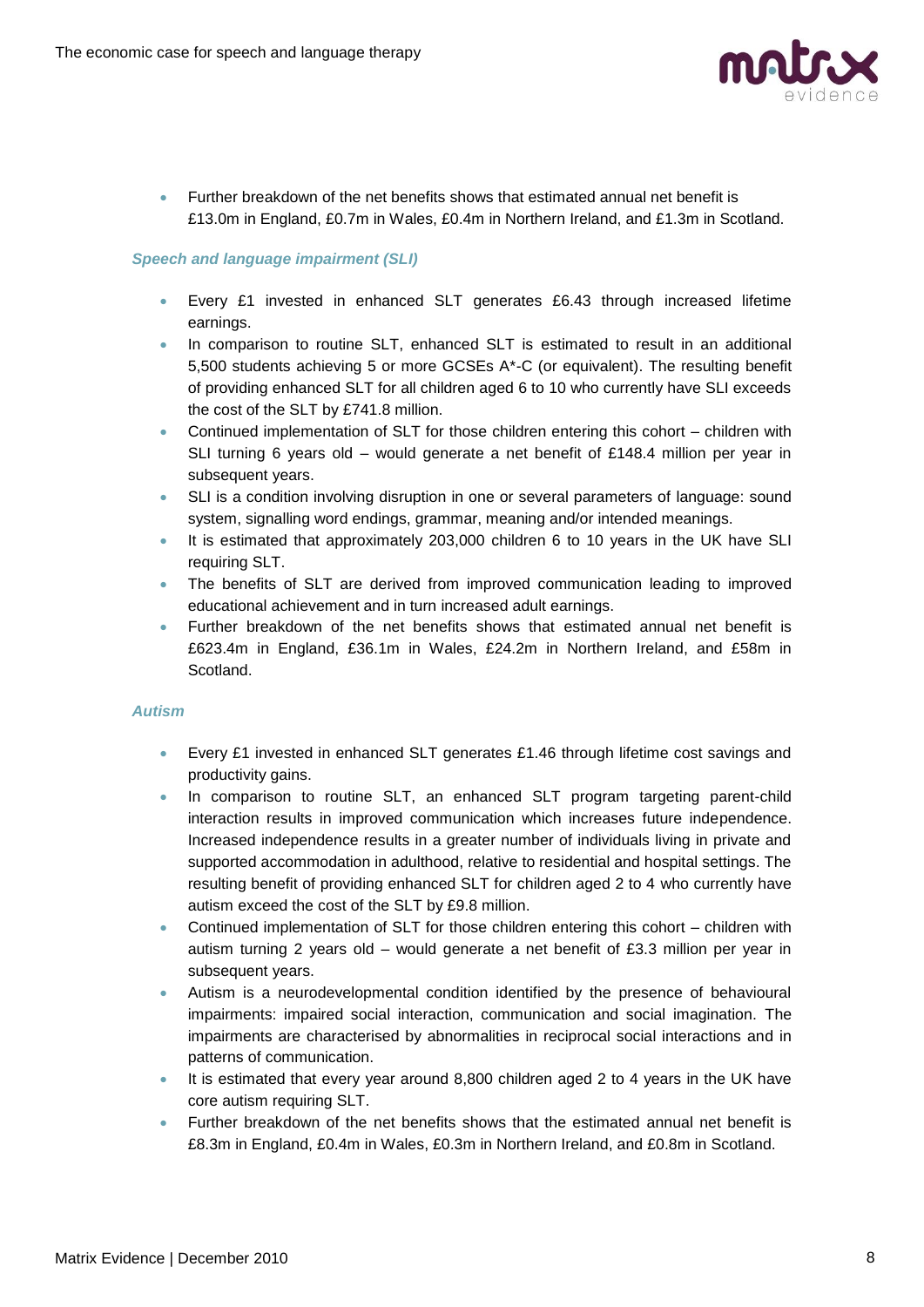

#### **Methods of the research**

The research adopted the following stages:

- A review of evidence available to estimate the benefits of SLT interventions within each condition specified above.
- The construction of decision models to perform cost-benefit analysis, a method for comparing the costs and effects of an intervention in monetary terms.
- Consultation with experts and members of the RCSLT throughout the research to validate the evidence found and the economic models constructed.

The models were estimated assuming that the interventions are run once per annum –thus estimated costs are per year. The benefits of the interventions for conditions experienced by adults (i.e. dysphagia and aphasia) occur over one year, whilst the benefits of the interventions for conditions experienced by children (i.e. SLI and autism) span over a much extended period as the models convert short term outcomes into lifetime benefits. In accordance with H.M. Treasury's Green Book, a 3.5 per cent discount rate was applied to calculate the present value of costs and benefits. Unless stated otherwise, all monetary figures are in 2009 prices.

As with any analysis of the costs and benefits of public policy, the results of the analysis are subject to uncertainty. The models constructed to estimate costs and benefits drew on the existing literature. Care was taken to draw on the best available evidence from the literature. Inevitably, however, there remains uncertainty in the estimates generated by the analysis. The results summarised above represent the best estimates that emerge from the analysis. Each of these best estimates was subject to sensitivity analysis to determine the effect of the uncertainty in the existing data on the results of the analysis. The sensitivity analysis provides some comfort that the results of the analysis – that SLT represents a good use of public resources – is unlikely to be impacted by this uncertainty.

## **Conclusion**

The results of the economic analysis suggest that SLT for treating dysphagia, aphasia, SLI and autism generates positive net benefits. Even though the estimated net benefits are subject to uncertainty, the sensitivity analysis suggested that the conclusion that the interventions represent an efficient use of public resources is unlikely to change.

Further, it is important to reiterate that the analysis is necessarily based on a subset of the populations that benefit from SLT and the value generated by SLT. As a result, it is possible that the analysis underestimates the benefit generated by SLT.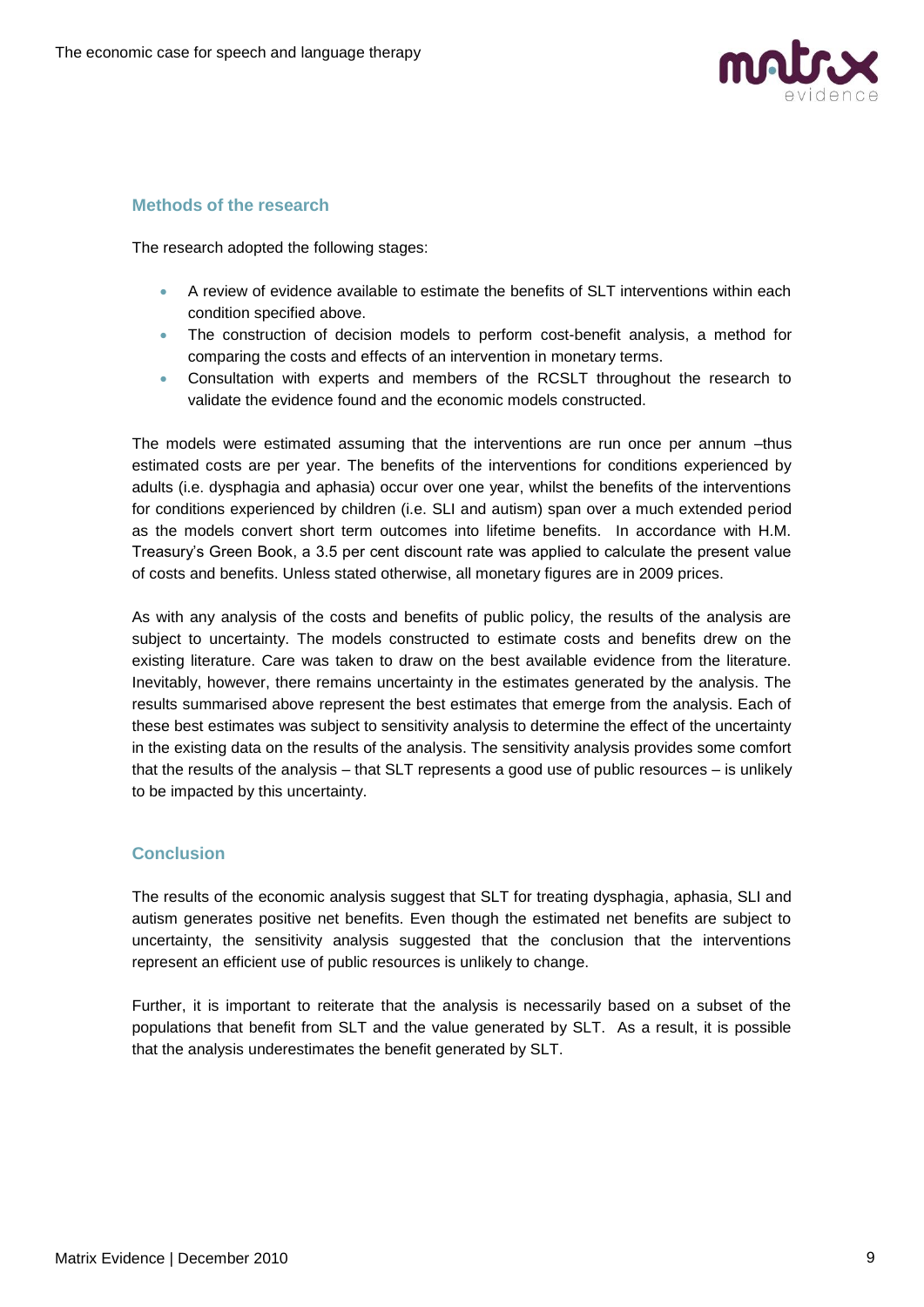

## <span id="page-9-0"></span>2.0 Introduction

Communication is an essential life skill that enables independence, participation and individual responsibility. Research commissioned by the Royal College of Speech and Language Therapists (RCSLT) suggests that overcoming speech and language difficulties can contribute to the generation of a number of important social outcomes, including: independence, health, community participation, educational attainment, employment, and well-being (RCSLT, 2009a).

Despite the evidence for its beneficial outcomes, in the current economic climate the reductions in the size of public sector budgets in the short- and medium-term mean that speech and language therapy (SLT) is at risk of marginalisation and funding cuts. In this context, [Matrix](http://www.matrixknowledge.com/evidence)  [Evidence](http://www.matrixknowledge.com/evidence) was commissioned by the [RCSLT](http://www.rcslt.org/) to undertake research into the economic case for SLT.

The value of economic analysis to decision making has been demonstrated elsewhere (Chalfin et al, 2008). For instance, a policy or intervention that generates a positive effect may still not represent an efficient use of resources if it does so at a high cost. It is, thus, important to consider both the cost of an intervention and the value of the effect it generates.

Speech and language interventions may address a variety of problems and adopt multiple types of therapies. A case study approach was therefore adopted, where the analysis focused on the special case of a set of conditions. The conditions were chosen based on the following criteria:

- Services that were perceived to be under threat from the current austerity measures, and for which evaluation of cost-effectiveness and value of money would be most useful.
- Conditions which are less understood in terms of the value of SLT intervention and may be considered as high cost.
- Conditions that fulfilled the criteria above, and where the necessary data was available to carry out the analysis.

Based on the above criteria, the following conditions were selected:

- Adults with experience of dysphagia post-stroke
- Adults with experience of aphasia post-stroke
- Children with speech and language impairment (SLI)
- Children with autism

For each condition, an evaluation of the costs and benefits of a SLT intervention was undertaken. The interventions evaluated compare either: (a) the effects of SLT with the effects of alternative forms of treatment; or (b) the effects of more intensive SLT with the effects of less intensive SLT.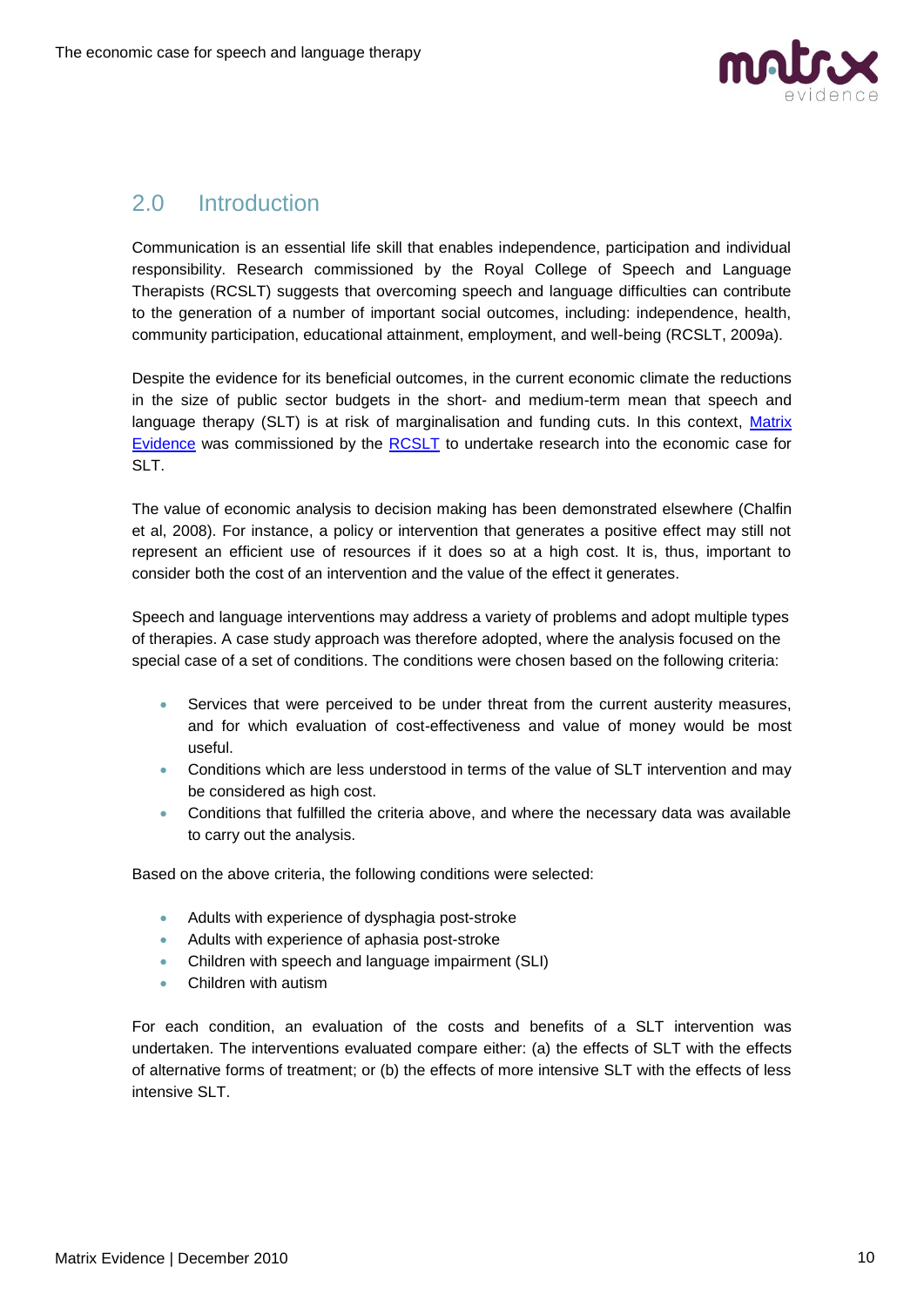

More specifically: the following interventions were evaluated:

- SLT for dysphagia post-stroke patients compared with usual care.
- Enhanced National Health Service (NHS) SLT for aphasia post-stroke patients compared with usual NHS SLT.
- Enhanced SLT for children with SLI compared with existing SLT provision.
- Enhanced SLT for children with autism compared with usual SLT treatment.

Costs and benefits are presented for different geographical areas, including: (a) the United Kingdom (UK); (b) the four constituent countries (England, Wales, Scotland and Northern Ireland); and (c) local areas within each of the countries. In consultation with key stakeholders, the following local areas were selected for each country: strategic health authorities for England (10), unitary local authorities for Wales (22), local authorities for Scotland (32), local commissioning boards for Northern Ireland (5),

The effects of the interventions were expressed in monetary terms and compared against the cost of delivery to obtain a measure of the net benefits derived from the interventions. Depending on the nature of the outcomes achieved, the effects of the interventions were expressed in monetary terms by estimating the resulting health and social care cost savings or quality of life gains.

This report presents the methodology and findings of the research. The report is structured as follows. The next section presents the overall methodological approach used. Each of the interventions is then addressed in a separate section providing: a description of the intervention for each condition, the nature of the expected benefits generated by the interventions, and the findings from the economic analysis. Section 8 discusses the implications of the findings.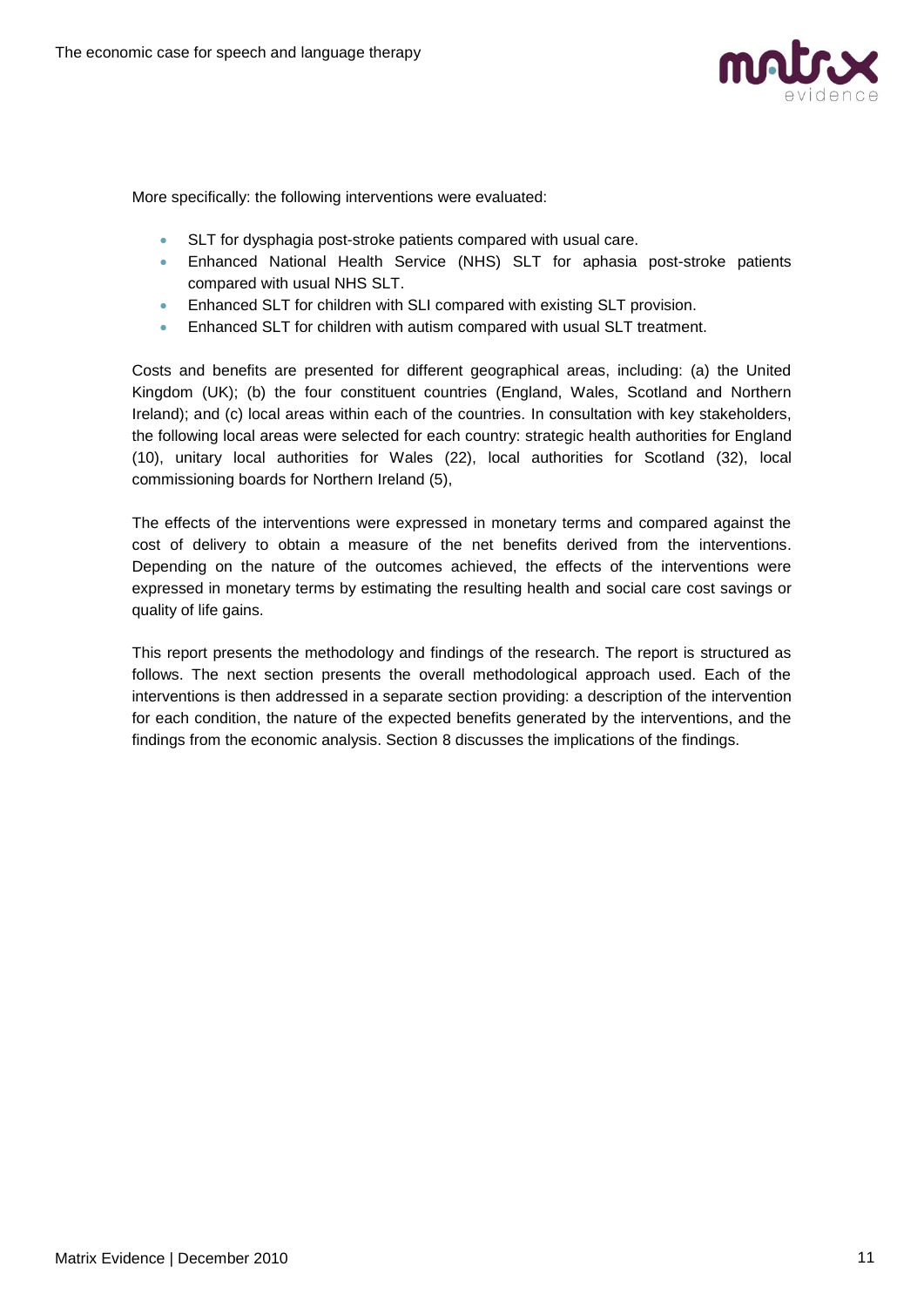

## <span id="page-11-0"></span>3.0 Methodological approach

## <span id="page-11-1"></span>3.1 Conceptual model

Each of the four SLT interventions was assessed using a cost-benefit analysis (CBA). A CBA compares the costs and effects of an intervention, all expressed in monetary terms. Therefore, a CBA is built upon the following three elements:

- The *effects* of the intervention, expressed in natural units (e.g. number of cases).
- The **costs** associated with the intervention.
- The *benefits* of the intervention –i.e. the monetary value of the effects generated by the intervention.

Following best practice, decision models were built to assess the costs and benefits of the interventions. Building these models required understanding the interventions, the targeted populations, and the nature of the expected benefits – i.e. the effect of the interventions and the logic of how these generate benefits. The structures of the decision models built for each intervention are presented in Appendix 2.

The following costs and benefits were included in the models:

- **•** Direct costs: running cost of delivering the interventions.
- **Benefits: these vary depending on the nature of the intervention but generally refer to** health and social care cost savings and quality of life gains.

## <span id="page-11-2"></span>3.2 Data collection

Given the multiplicity of effects and benefits considered, data used to populate the models was collected from a wide range of sources. The following sources were used:

- Effect data was obtained from a literature review for each condition provided by the RCSLT and through consultation with SLT experts. The literature reviews are part of a range of tools produced by the RCSLT to support leaders with the planning, commissioning and delivery of services in line with government and local priorities.<sup>2</sup> Based on the literature identified, the best available evidence was selected for modelling each intervention. The criteria for selecting the best available effectiveness studies included:
	- o methodological quality: randomised controlled trial (RCT) studies were preferred to less rigorous methods;
	- o country of study: where available UK studies were preferred;
	- o year of publication: where possible recent studies were selected.

 2 For further details visit:

[http://www.rcslt.org/speech\\_and\\_language\\_therapy/commissioning/resource\\_manual\\_for\\_commissioning\\_and\\_planning](http://www.rcslt.org/speech_and_language_therapy/commissioning/resource_manual_for_commissioning_and_planning_services) [\\_services](http://www.rcslt.org/speech_and_language_therapy/commissioning/resource_manual_for_commissioning_and_planning_services)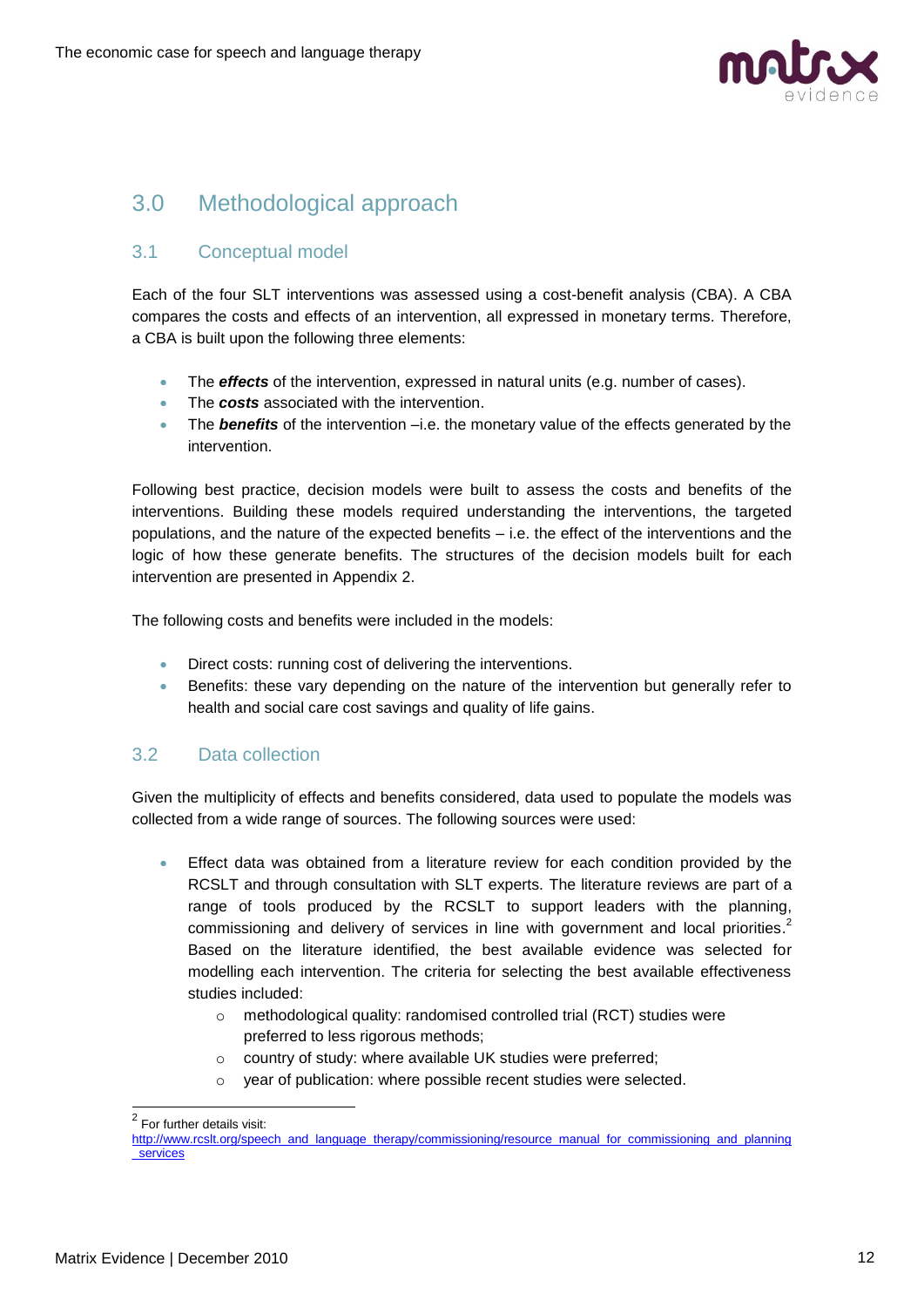

The selection of the effect studies was validated by key stakeholders through a workshop ran by Matrix. The studies used in the analysis are outlined in Table 1.

| <b>Condition</b> | Study         | <b>Intervention</b>              | <b>Counterfactual</b>             |
|------------------|---------------|----------------------------------|-----------------------------------|
| Dysphagia        | Carnaby et al | Low intensity SLT:               | Usual care by clinical staff:     |
|                  | (2006)        | 0.80 hours per week for one      | 0.30 hours per week for one month |
|                  |               | month                            |                                   |
| Aphasia          | Bakheit et al | Enhanced NHS SLT:                | Usual NHS SLT:                    |
|                  | (2007)        | 1.6 hours per week for 12 weeks  | 0.57 hours per week for 12 weeks  |
| SLI              | Boyle et al   | Enhanced SLT:                    | Existing provision:               |
|                  | (2007)        | 3 sessions per week for 15 weeks | 8 sessions (mean) of SLT in 15    |
|                  |               | (mean number of attended         | weeks                             |
|                  |               | session 38)                      |                                   |
| Autism           | Green et al   | Enhanced SLT:                    | Treatment as usual:               |
|                  | (2010)        | 2 hours of parent and child      | 9.5 hours (mean) of SLT in one    |
|                  |               | sessions per 2 weeks for 6       | year                              |
|                  |               | months                           |                                   |
|                  |               | 2 hours of booster sessions per  |                                   |
|                  |               | month for 6 months               |                                   |
|                  |               | 9.8 hours (mean) of SLT          |                                   |
|                  |               | treatment as usual in one year   |                                   |

**Table 1. Effectiveness study selected for each condition** 

A more detailed summary of the main characteristics of each study is presented in Appendix 1.

- Cost estimates were calculated based on data on: the resources required for delivering the interventions, as specified in the effectiveness studies, and unit cost data produced by the Personal Social Services Research Unit (PSSRU). Salary bands correspond to the level of the professionals delivering the interventions, as per current practice.
- Benefit estimates were calculated by translating the effect data from the above studies into monetary benefits using literature provided by SLT experts and identified through Google Scholar searches. Details on the sources of data used and the calculations made are provided in the data tables for each intervention, included in Appendix 2.

## <span id="page-12-0"></span>3.3 Models and presentation of results

The models were run for all potential beneficiaries –that is, the population experiencing the conditions– in England, Wales, Scotland, and Northern Ireland. All monetary figures are in 2009 prices. Where the benefits of the interventions extend over more than one year, in accordance with Green Book guidance, a 3.5 per cent discount rate was applied to calculate the present value of the benefits.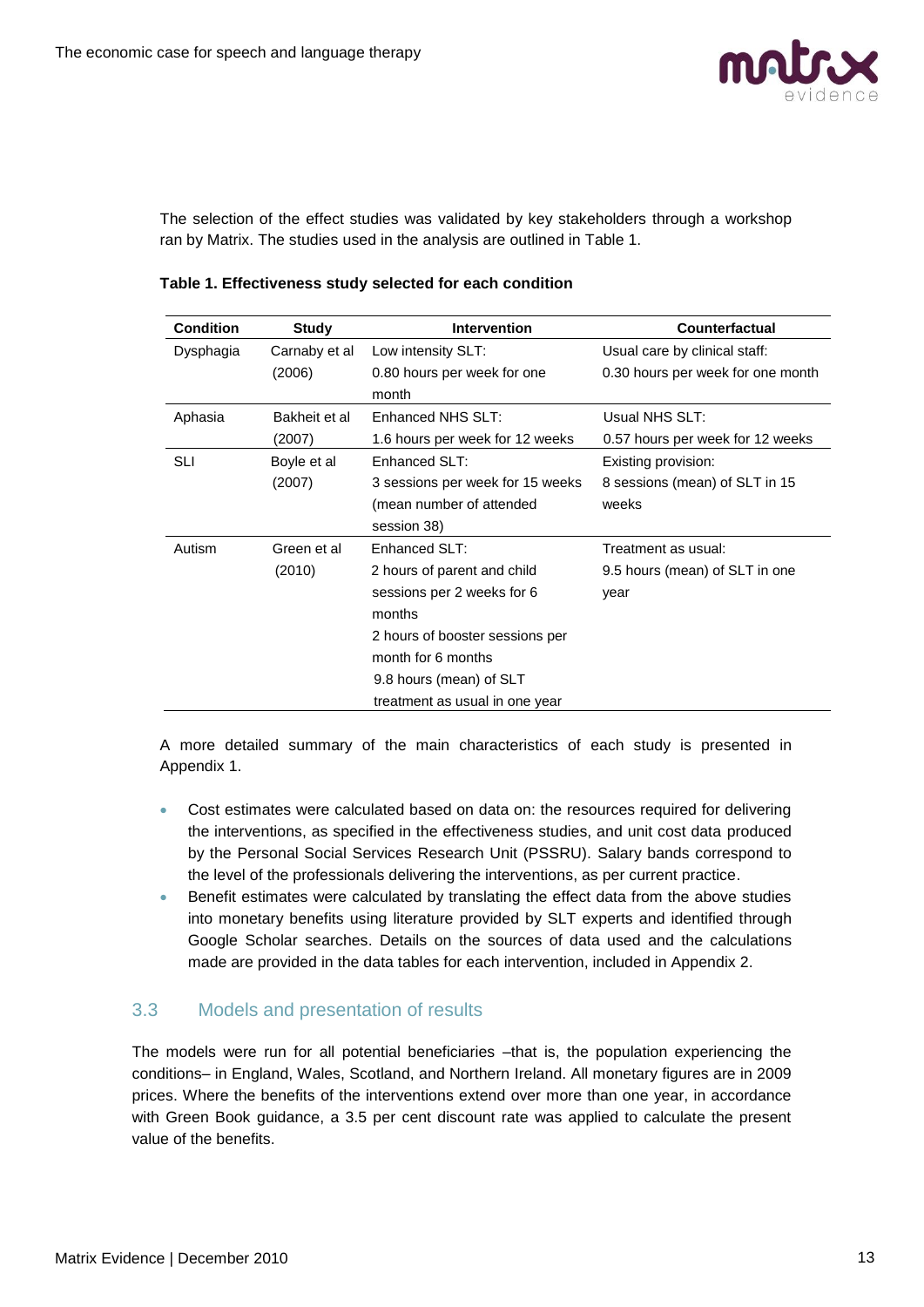

Inevitably, the parameters required to populate the models are subject to uncertainty. The models were put through a series of iterations to examine the effect of variations in key parameters on the results.

The next four sections are devoted to each of the interventions. They provide the following information:

- Key messages from the CBA.
- A description of the intervention in terms of targeted population and services provided.
- The nature of the expected benefits i.e. the effect of the interventions and the logic of how these generate benefits.
- The findings from the economic analysis, including:
	- o findings;
	- o sensitivity analysis; and
	- o assumptions.

Key messages are presented using two indicators that synthesise the results of the CBAs:

- The *net benefit*, which is calculated as the total benefits attributed to the intervention minus the total costs of implementing the interventions to all potential beneficiaries. The net benefit value shows the overall magnitude of the interventions. Values higher than zero indicate that the benefits exceed the costs, and thus the intervention represents an efficient use of public resources. The net benefit is an aggregate measure and, as such, its magnitude changes with the size of the population receiving the intervention. For each intervention, an aggregate figure for the UK population is presented. Figures for each of the four countries and by local area are included in Appendix 3.
- The *benefit-cost ratio*, which is calculated as the ratio of benefits to costs. The benefitcost ratios show the potential return for every  $£1$  investment. Values higher than one indicate that the benefits exceed the costs, and thus the intervention represents an efficient use of public resources. The benefit-cost ratio is a unit measure and does not change with the size of the population receiving the intervention.

The net benefit at the local level is estimated by applying the unit cost and benefits of the intervention to the populations eligible to receive the intervention at different geographical levels. The estimates, therefore, assume that types of care and prevalence rates are constant across different areas. The estimate of population eligible is based on local level population estimates broken down by age. Thus the demographic differences across areas are taken into account. The country level benefits are estimated by aggregating the local level figures.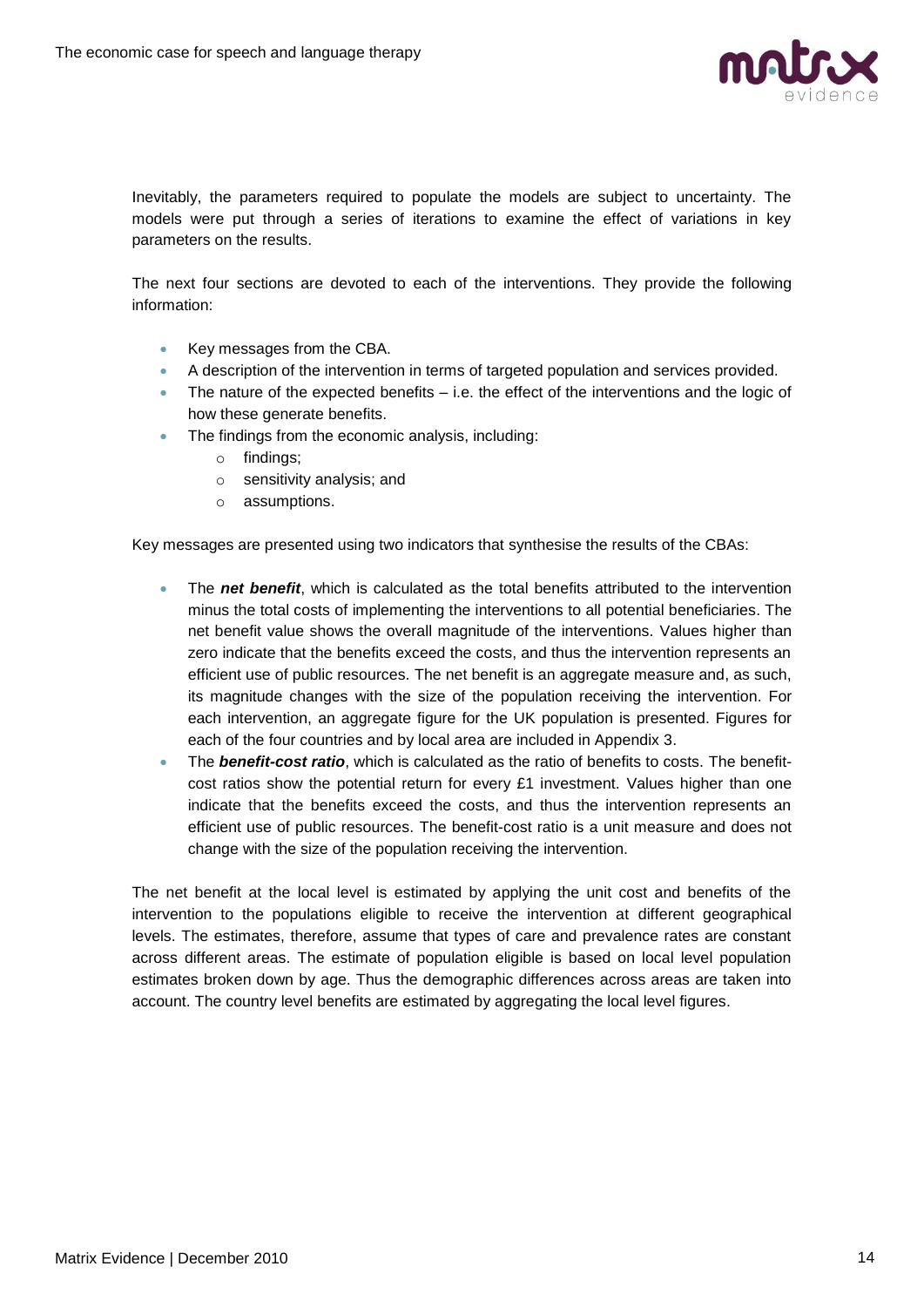

## <span id="page-14-0"></span>4.0 Dysphagia post-stroke

#### **Key messages**

**In the UK the annual benefits generated by SLT compared to usual NHS care for post acute stroke dysphagia (swallowing problems) patients exceed the annual cost of the therapy by £13.3 million.**

**Every £1 invested in SLT generates £2.3 in health care cost savings through avoided cases of chest infection.** 

**These estimates refer to SLT delivered to around 63,000 people experiencing the condition post stroke and in need of treatment in England, Wales, Scotland and Northern Ireland.**

**The potential benefits of SLT are underestimated. The benefits of SLT are multiple in nature and go beyond avoidance of chest infections. Additional benefits may include improved quality of life, more specifically the ability to return to normal diet, functional swallowing, and avoidance of malnutrition, and death. The implications of this limited scope are that the benefits are likely to be underestimated and therefore the net benefits generated by the interventions could be greater.** 

#### **The intervention**

Dysphagia is a swallowing disorder caused by neurological damage affecting many patients post-stroke. Patients suffering from dysphagia have difficulty swallowing food and liquids, which can result in serious consequences –e.g. choking, malnutrition, aspiration pneumonia and death.

For patients who do not recover from dysphagia spontaneously, speech and language therapists provide them with tailored patient specific therapy. SLT involves assessment and diagnosis of dysphagia, teaching the patient how to manage the condition, and working with other clinical staff to achieve optimal levels of nutrition and hydration. The importance of SLT has been recognised in national and international practice guidelines (RCSLT, 2009a).

The CBA focused on SLT for *treatment* (as opposed to diagnosis) of dysphagia in post-stroke patients. The aim of the CBA was to estimate the cost and benefit of dysphagia treatment delivered by a speech and language therapist compared to alternative treatment. The relative benefit of treatment delivered by a speech and language therapist was estimated based on evidence provided by Carnaby et al (2006).

Carnaby et al (2006) analysed a sample of 306 patients in Australia admitted to a hospital for stroke within the previous seven days and diagnosed with dysphagia using the Paramatta Hospital assessment of dysphagia. Patients were randomly assigned to routine care, low intensity SLT, and high intensity SLT. Routine care was defined as management of dysphagia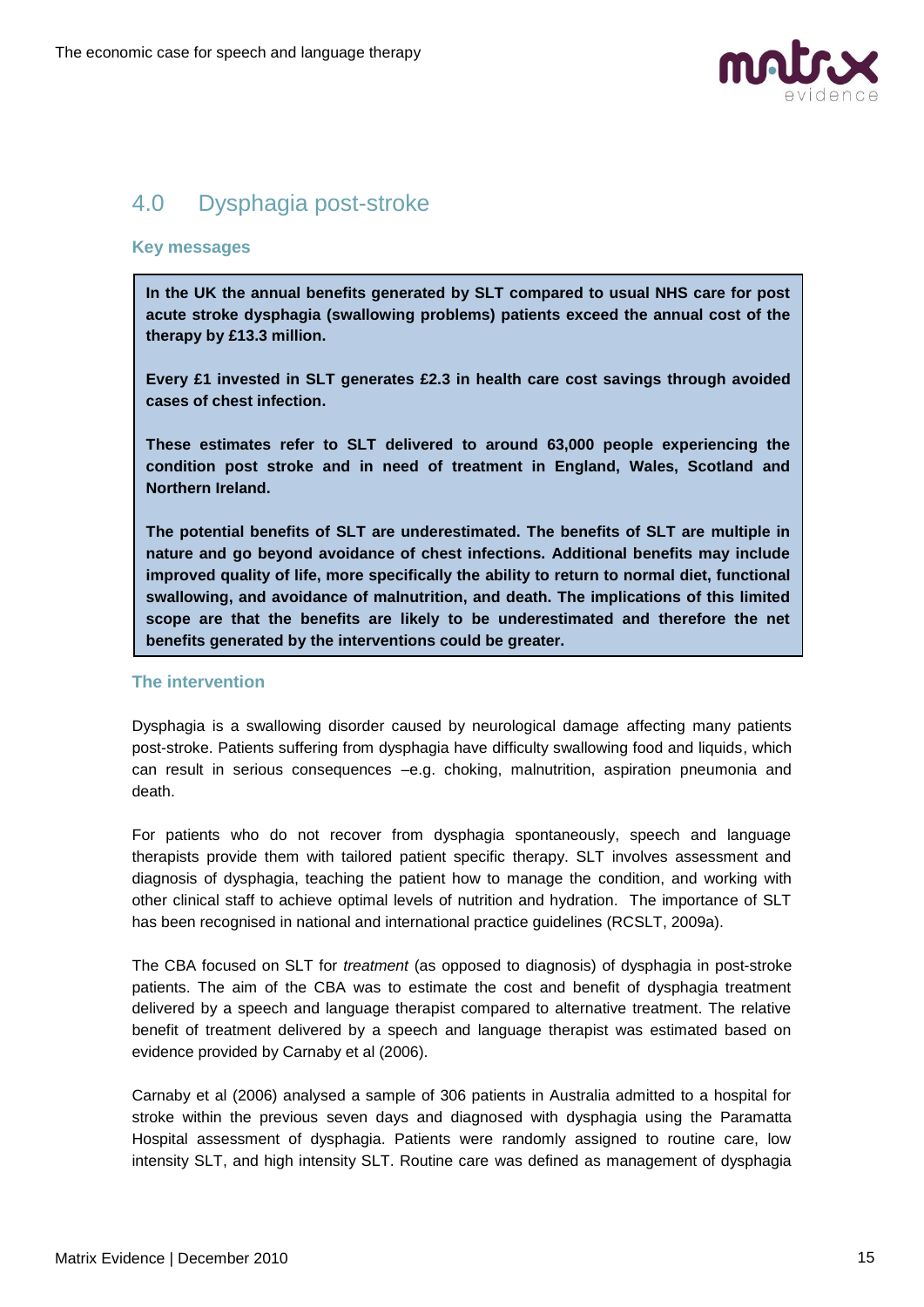

by clinical (non-specialised) staff as per usual practice for one month. At the workshop held by Matrix to validate selected studies, experts recognised SLT practice in Australia as a relatively valid comparator in a UK setting. Although SLT assistants in Australia and UK are different in terms of their qualifications, it is assumed that the effect size they generate in patients' outcomes is the same. For the purpose of the decision model clinical (non-specialised) staff was assumed to be an NHS day ward nurse. Low intensity SLT involved "swallowing compensation strategies, mainly environmental modifications, safe swallowing advice, and appropriate dietary modification" with a SLT three times a week for one month. High intensity SLT was the same as low intensity, but every day for one month.

The effect of the alternative forms of treatment was measured in terms of dysphagic-related complications –specifically chest infections. High intensity SLT had no statistically significant effect over and above low intensity SLT. Therefore low intensity SLT was selected for the purpose of the decision model. Carnaby et al (2006) estimated that the probability of developing a chest infection with SLT is 25 percent, compared to 47 per cent with routine care. That is, treatment delivered by a speech and language therapist, compared to routine care, reduces likelihood of a chest infection by 22 percentage points. It is estimated that the cost per patient of SLT is £219, compared to a cost £58 in routine care (calculations are available in Table A2.1 in Appendix 2).

A reduction in the number of chest infections leads to health care and community care cost savings associated with the treatment of the infection. A chest infection requires hospital treatment in 32 per cent of cases and community care is required in the remaining 68 per cent of cases (Guest and Morris, 1997). It is estimated that a chest infection requiring hospital treatment costs £5,084, while a chest infection requiring community care costs £150. Hospital treatment is significantly higher due to increased in-patient days (Matrix based on Guest and Morris, 1997).

## **Summary of findings**

Table 2 summarises the findings from the CBA of SLT in approximately 63,000 dysphagia poststroke patients in need of treatment across England, Wales, Scotland and Northern Ireland. Annual costs and monetary benefits in both scenarios, routine care and SLT, are presented separately. The differences represent the incremental costs and monetary benefits attributable to SLT.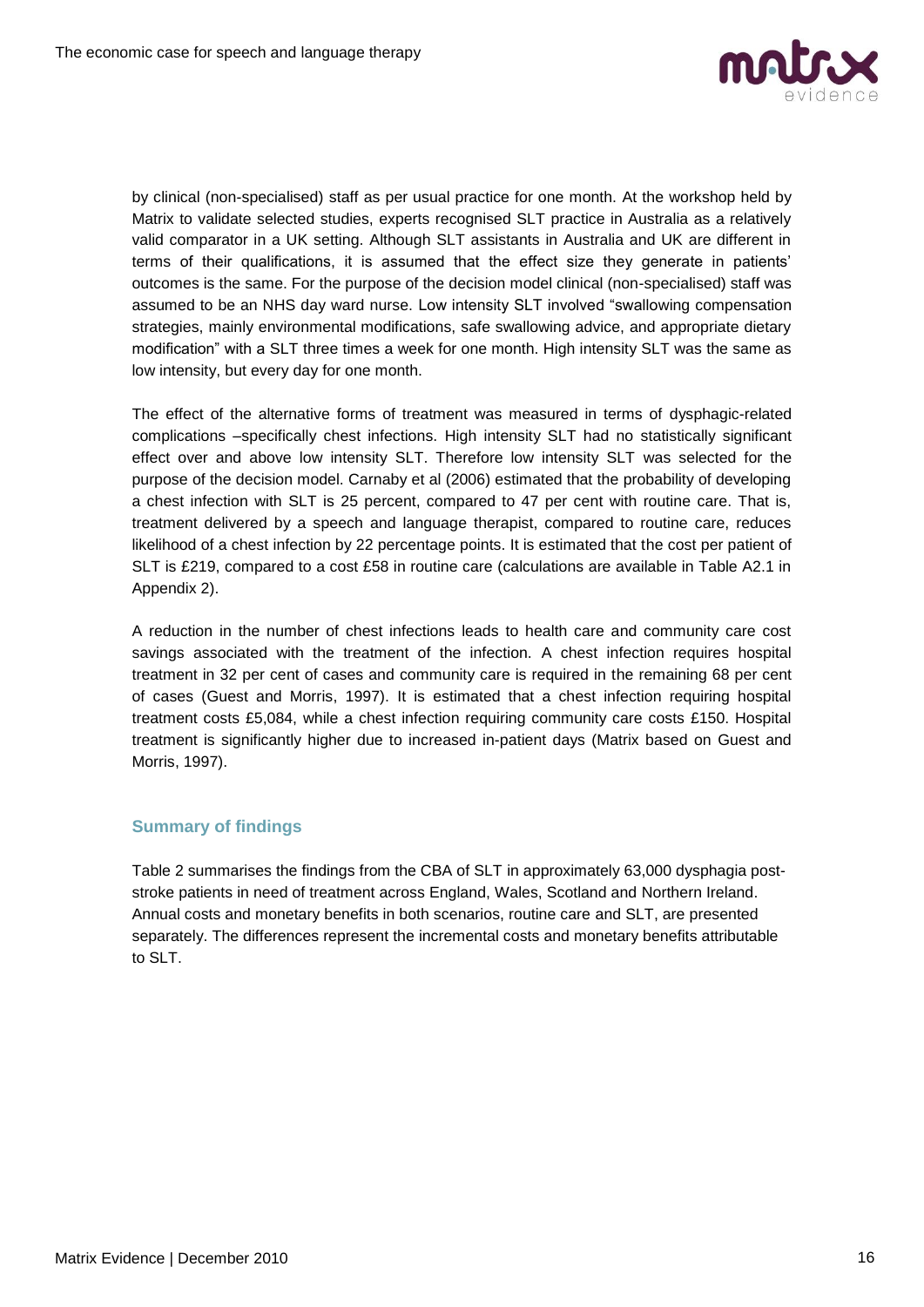

| £ in 2009 prices                  | <b>Routine care</b> | <b>SLT</b> | <b>Difference</b> |
|-----------------------------------|---------------------|------------|-------------------|
| <b>Costs</b>                      |                     |            |                   |
| Cost of SLT                       | £0m                 | £13.8m     | $-E13.8m$         |
| Cost of routine care              | £3.7m               | £0m        | £3.7m             |
| Total                             |                     |            | $-£10.1m$         |
| <b>Monetary benefits</b>          |                     |            |                   |
| Cost of chest infection requiring | £48.2m              | £26.1m     | £22.1 $m$         |
| hospital admission                |                     |            |                   |
| Cost of chest infection requiring | £3.0 <sub>m</sub>   | £1.6 $m$   | £1.4 $m$          |
| community care                    |                     |            |                   |
| Total                             |                     |            | £23.5m            |
| <b>Net benefit</b>                |                     |            | £13.3m            |
| <b>Benefit-cost ratio</b>         |                     |            | 2.32              |

### **Table 2. Annual costs and benefits of SLT for dysphagia patients in England, Wales, Scotland and Northern Ireland (£m in 2009 prices)**

### **Throughput**

- Incidence of stroke is 0.26 per cent across all age groups (Carroll et al, 2001).
- 78 per cent of stroke patients suffer from some form of dysphagia (RCSLT, 2009a).
- <sup>51</sup> per cent of patients suffering from dysphagia require SLT (Mann et al, 1999).
- Therefore, the incidence of dysphagia requiring treatment is 0.10 per cent.
- Local level population estimates from England<sup>3</sup>, Wales<sup>4</sup>, Scotland<sup>5</sup>, and Northern Ireland<sup>6</sup> were aggregated resulting in a total population of 61 million. Applying the incidence of dysphagia to the total population, the estimated population suffering from dysphagia post-stroke is over 63,000.
- It is estimated that SLT results in approximately 4,300 avoided cases of chest infection requiring hospital care and 9,200 avoided cases of chest infection requiring community care.

#### **Costs**

- It is estimated that the cost per patient of SLT is £219. The total amount of SLT was 7.8 sessions; each session was 24.8 minutes, which is equivalent to 3.22 hours. (Carnaby et al, 2006). A cost of £67 per hour client contact with a hospital speech and language therapist Band 7 was used to arrive at this estimate (Matrix based on PSSRU, 2009).
- It is estimated that the cost per patient of routine care is £58. The total amount of time with NHS staff was 4.8 sessions; each session was 16 minutes, which is equivalent to

-

<sup>3</sup> NHS Information Centre (2008) Attribution Dataset GP Registered Populations.

 $<sup>4</sup>$  Ibid.</sup>

<sup>&</sup>lt;sup>5</sup> Office for National Statistics (2001) Area and population by local authority (Scotland): Regional Trends 37.

<sup>6</sup> Department of Health Social Services and Public Safety (2009)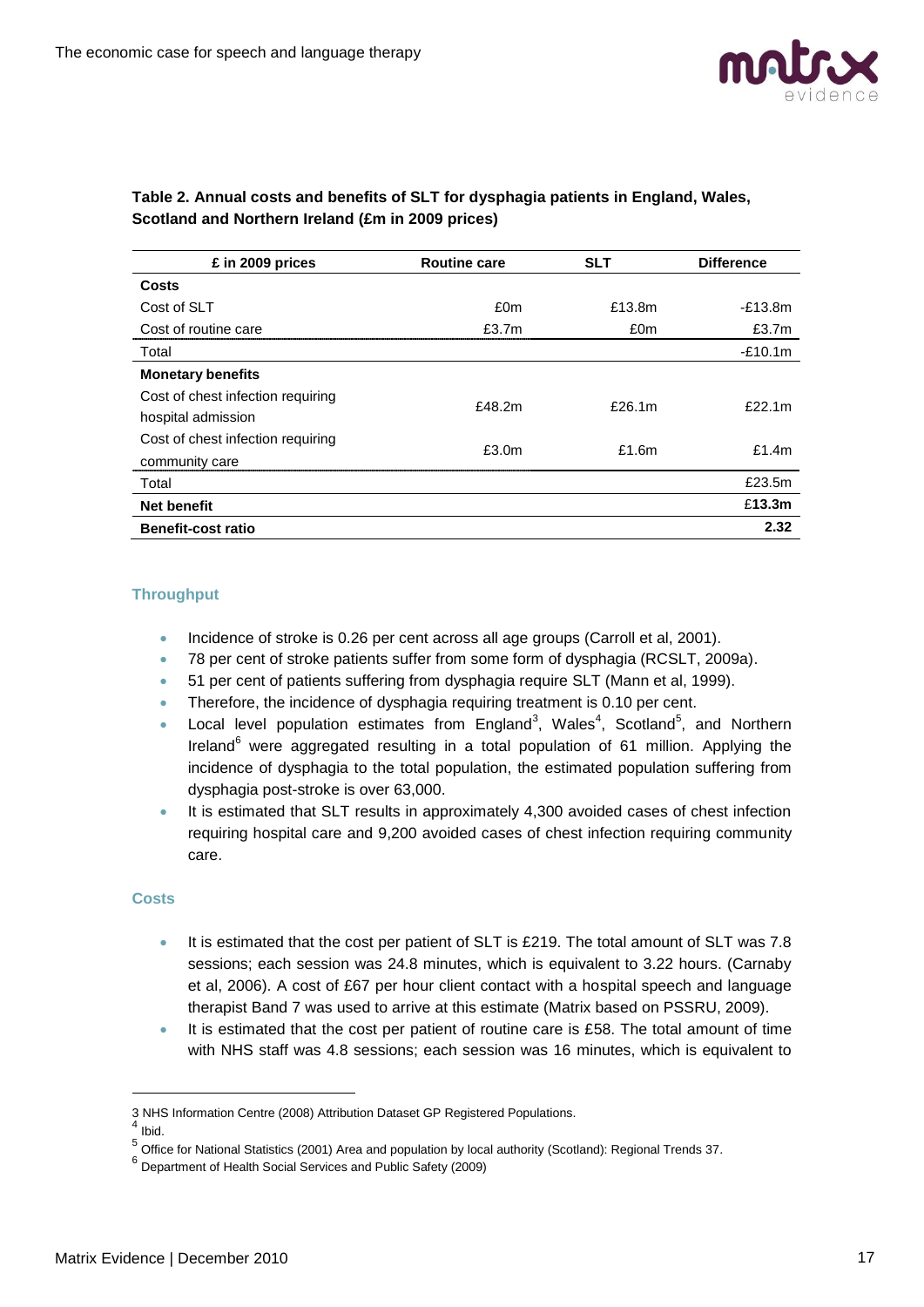

1.28 hours. (Carnaby et al, 2006). A cost of £45 per hour client contact with a NHS hospital day ward nurse was used to arrive at this estimate (Matrix based on PSSRU, 2009).

• The incremental cost of SLT compared to routine care for all patients with dysphagia post-stroke is estimated to be £10.1 million.

#### **Monetary benefits**

- A chest infection requiring hospital treatment costs £5,084 (Guest and Morris, 1997).
- A chest infection requiring community care costs £150 (Guest and Morris, 1997).
- It is estimated that health and community care cost savings generated by SLT due to reduced cases of chest infection amount to £23.5 million.

## **Country level analysis**

Table 3 presents the result for the CBA of SLT for dysphagia post-stroke patients in need of treatment disaggregated by country.

| Country          | <b>Dysphagia</b><br>patients | <b>Total cost</b> | <b>Total benefit</b> | <b>Total net benefit</b> |
|------------------|------------------------------|-------------------|----------------------|--------------------------|
| England          | 52,700                       | £8.5m             | £19.7m               | f11.2m                   |
| Wales            | 3,100                        | £0.5 $m$          | f1.1m                | £0.7 $m$                 |
| Scotland         | 5.300                        | £0.9 <sub>m</sub> | f2.0m                | f1.1 m                   |
| Northern Ireland | 1.800                        | £0.3m             | f0.7m                | £0.4m                    |
| Γotal            | 62.900                       | £10.1 $m$         | £23.5m               | £13.3m                   |

### **Table 3. Annual cost and annual benefits of SLT for dysphagia post-stroke patients disaggregated by country (£m in 2009 prices)**

The results from the local level analysis indicate that:

- Annual net benefits in England range from £561k in the North East strategic health authority to £1.7m in London.
- Annual net benefits in Wales range from  $£12k$  in the Merthyr Tydfil unitary health authority to £71k in Cardiff.
- Annual net benefits in Scotland range from £4k in the Orkney Islands local authority to £128k in Glasgow City.
- Annual net benefits in Northern Ireland range from £65k in the Western local commissioning board to £99k in the Northern commissioning board.

More detail on local level analysis can be found in Table A3.1 in Appendix 3.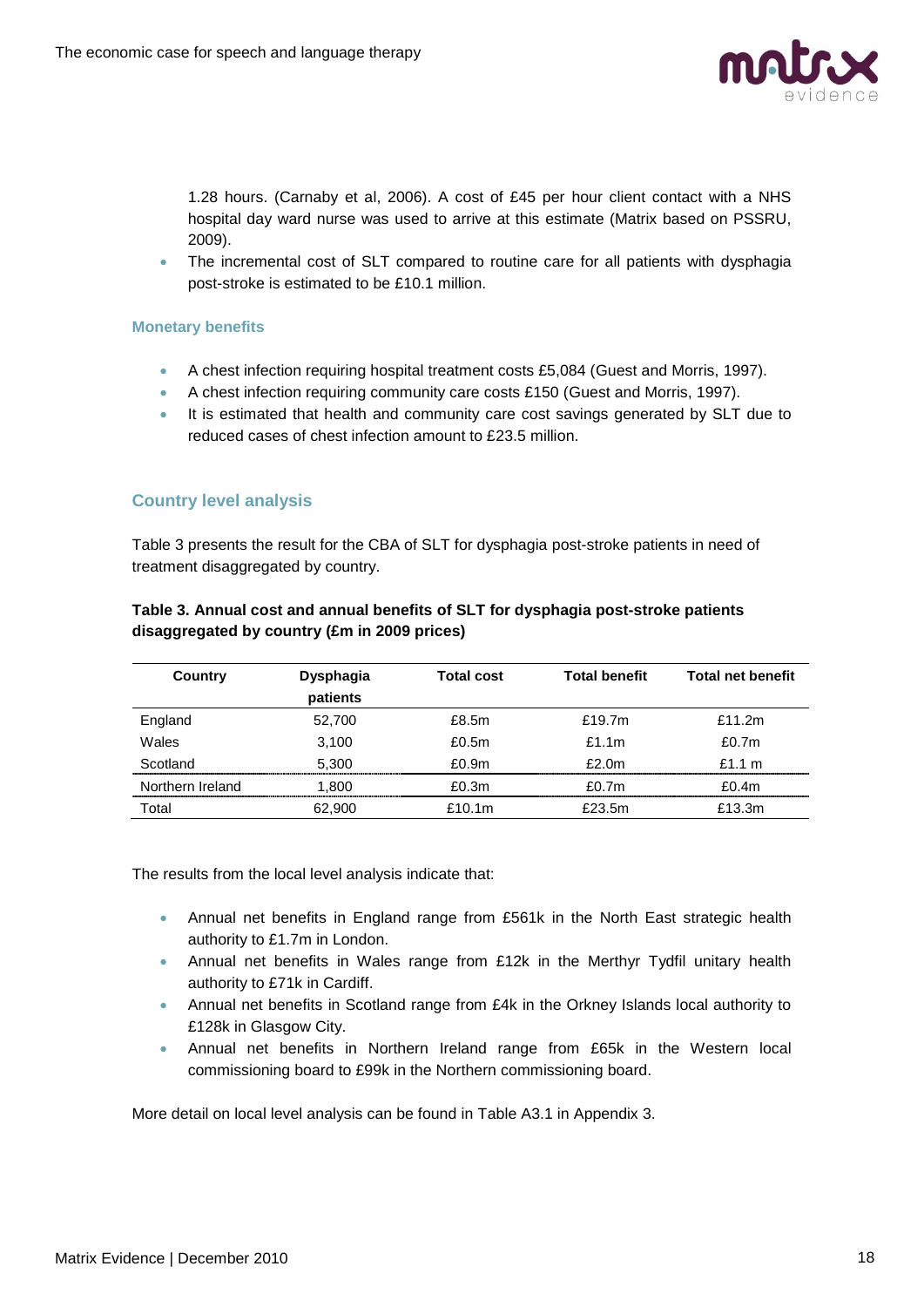

## **Sensitivity analysis**

A few parameters used in the model are subject to varying degrees of uncertainty. Therefore, additional analysis was undertaken to observe the sensitivity of the net benefit to a change in the model parameters. The sensitivity analysis suggests that the results of the model are robust –i.e. the conclusion that investing in SLT represents an efficient use of public resources does not change.

Table 4 summarises the parameters that were tested along with the ranges used for the sensitivity analysis. Figures 1 and 2 show the impact on net benefit.

#### **Table 4. Sensitivity analysis**

| <b>Parameter</b>                        | Value in model | Sensitivity analysis range |        |
|-----------------------------------------|----------------|----------------------------|--------|
|                                         |                | Low                        | High   |
| Probability of chest infection with SLT | 25%            | 25%                        | 40%    |
| Cost of chest infection requiring       |                |                            |        |
| hospital admission                      | £5.084         | £1.800                     | £5,100 |

Figure 1 demonstrates that, holding all other parameters constant, the net benefit remains positive as long as the probability of developing a chest infection with SLT is below 38 per cent, compared with a probability of 47 per cent following routine care.



## **Figure 1. Sensitivity of net benefit to probability of chest infection for patients with dysphagia receiving SLT**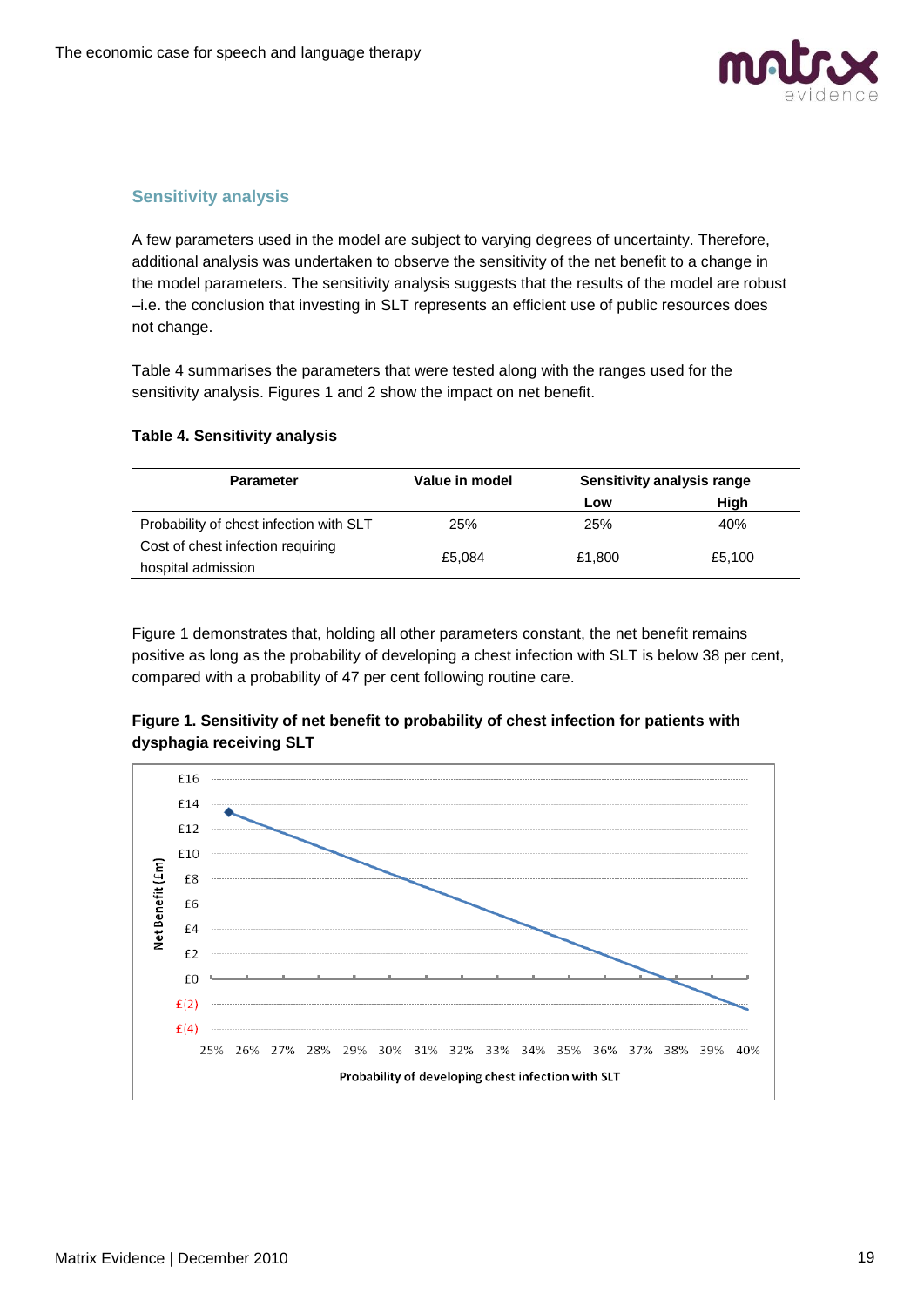

Figure 2 demonstrates that, holding all other parameters constant, the net benefit remains positive as long as the major health care cost avoided by the intervention –i.e. the cost per chest infection requiring hospital admission– is above £2,000. This figure is considerably below the value used in the model (£5,084 per patient).





## **Key assumptions**

- The effect of SLT was measured in terms of avoided cases of chest infection due to dysphagia. The term chest infection can be used to describe a number of different conditions. To calculate the health care costs associated with a chest infection it was assumed that a chest infection due to dysphagia is similar in treatment to community acquired pneumonia.
- The probability that a chest infection requires either hospital or community care was based on descriptive data not specific to dysphagia patients. It was assumed that for patients with a chest infection due to dysphagia the same probabilities of requiring either hospital or community care as for the general population apply.
- Treatment costs associated with community acquired pneumonia were obtained from Guest and Morris (1997). After consultation with a medical expert it was assumed that the management of community acquired pneumonia has not changed since 1997 and that cost data could be used after being adjusted to 2009 prices.
- It was assumed that routine care was provided by a nurse in a day ward. If a more specialised nurse provided care the unit cost would be higher, and the incremental cost of the intervention would be lower. In that scenario, the net benefit would be higher –i.e. these figures potentially underestimate the net benefit.
- The benefit is evaluated for an average of 48 minutes of SLT per week over 4 weeks. Dysphagia SLT treatment often occupies more time than this; the intervention evaluated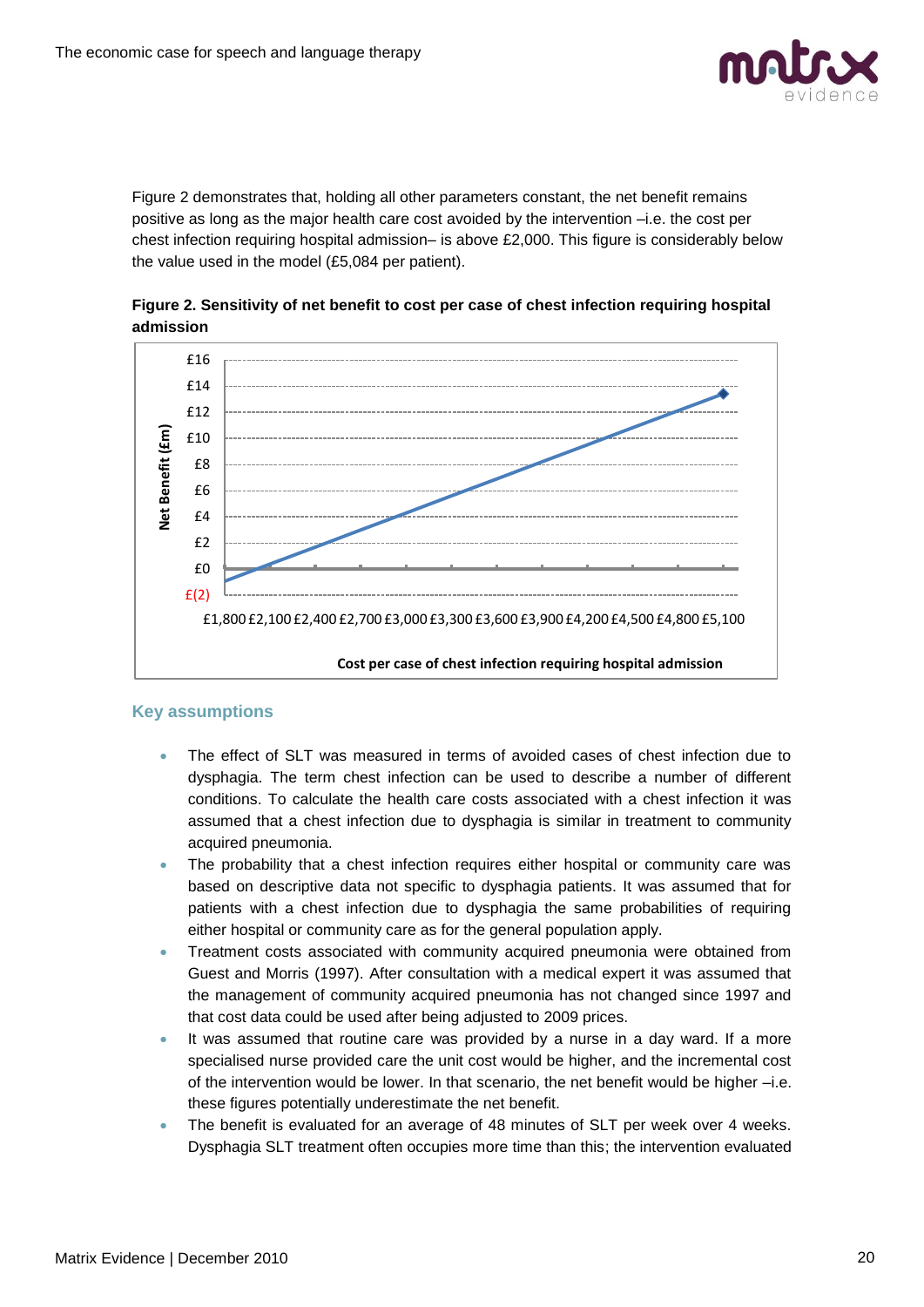

| here represents the lower end of the range. This implies that both the cost and benefit |  |
|-----------------------------------------------------------------------------------------|--|
| of the intervention may be underestimated.                                              |  |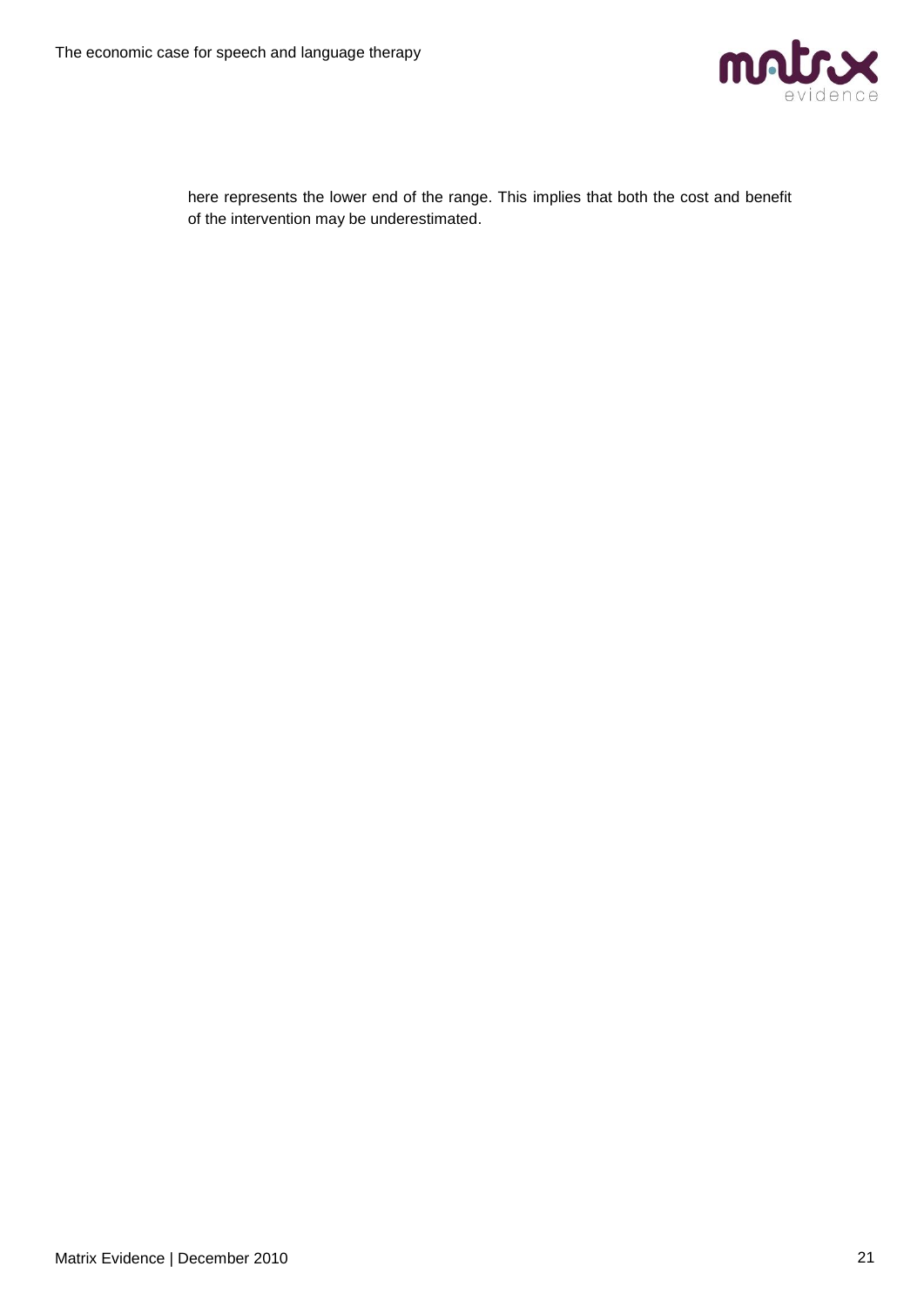

## <span id="page-21-0"></span>5.0 Aphasia post stroke

#### **Key messages**

**In the UK the annual benefits generated by an extra hour of SLT per week for 12 weeks for post acute stroke aphasia (communication problems) patients exceed the annual cost of the therapy by £15.4 million.**

**Every £1 invested in SLT generates £1.3 –the equivalent in monetary terms to the benefit generated in terms of quality adjusted life years.** 

**These estimates refer to SLT delivered to over 53,000 people experiencing the condition post stroke in England, Wales, Scotland and Northern Ireland.**

**These results should be treated with caution given uncertainty in the estimated benefits. Improved communication certainly has benefits in terms of quality of life – e.g. improved communication, reduced stress, and less dependence on others. However, quantifying this benefit required several assumptions to be made. Sensitivity analysis indicates that the conclusion of the analysis –that the intervention is costeffective and an efficient use of resource– is not impacted by this uncertainty.** 

## **The intervention**

Aphasia is a language disorder caused by neurological damage affecting almost one third of patients post-stroke. The severity of the condition is dependent on the location and size of the area of the brain damaged. Patients suffering from aphasia can have difficulty with one or several forms of communication including speech, comprehension, reading and writing.

Speech and language therapists provide persons with aphasia with tailored patient specific therapy. SLT attempts to help patients better manage the condition by: teaching strategies that are accessing language, strengthening remaining language abilities, restoring lost abilities, teaching other methods of communication, and teaching others (e.g. family, health staff) ways to improve communication with the patient (RCSLT, 2009b).

The CBA focused on SLT for treatment of aphasia in post acute stroke patients. The aim of the CBA was to estimate the cost and benefit of SLT compared with no SLT. Due to limited evidence, the CBA estimates the cost and benefit of *enhanced* NHS SLT compared to *usual* NHS SLT. The relative benefit of additional treatment delivered by a speech and language therapist was estimated based on evidence provided by Bakheit et al (2007).

Bakheit et al (2007) analysed a sample of 116 patients in England admitted to a hospital for first ever stroke and diagnosed with aphasia using the Frenchay Aphasia Screening test and the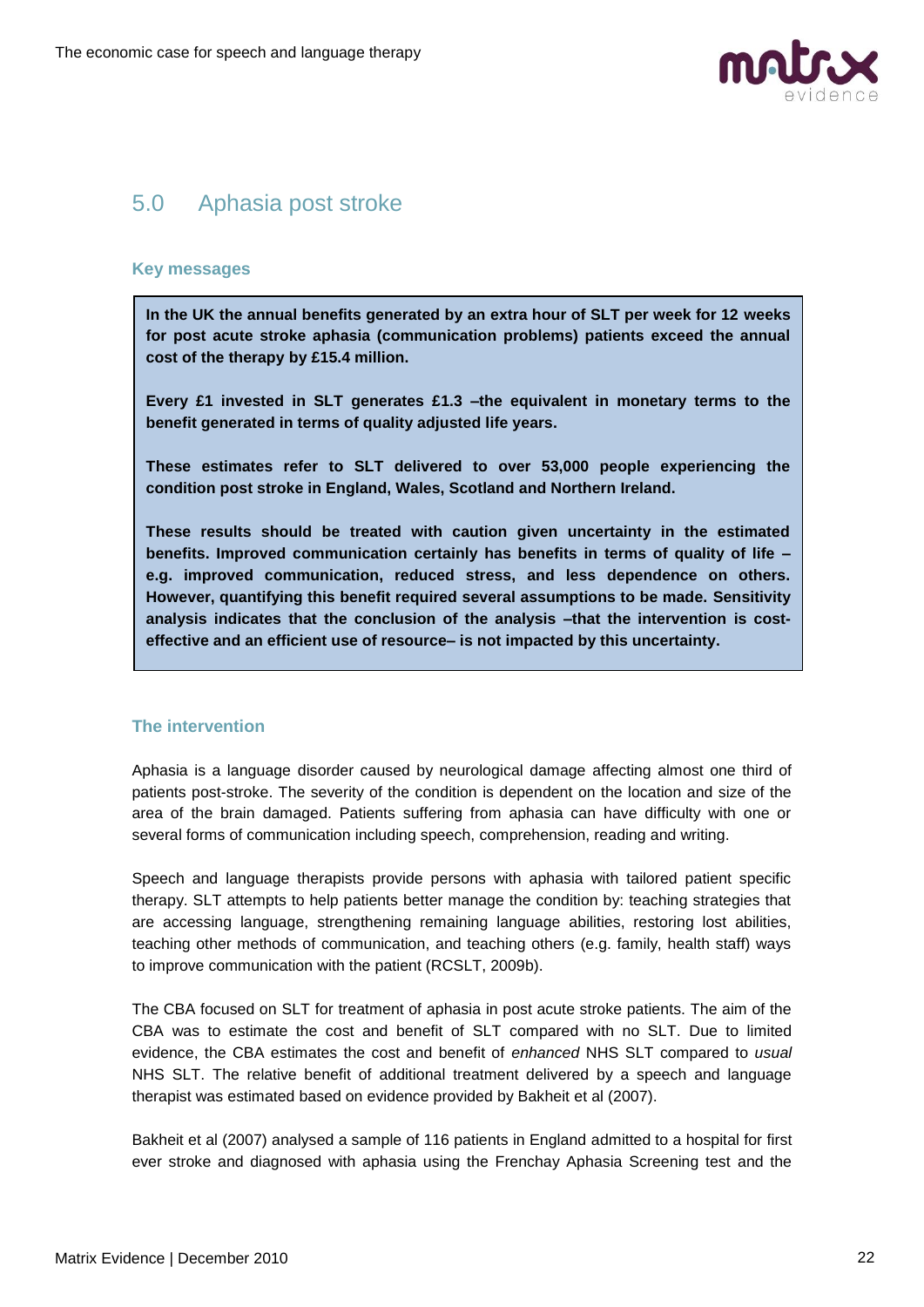

Western Aphasia Battery (WAB) test. The WAB is an instrument used to diagnose the severity of aphasia by testing language function through sub tests in areas such as fluency, comprehension, reading, and writing. Scores on each subset are weighted to calculate an Aphasia Quotient which ranges between 0 and 100 (Wertz et al, 1984). Patients were randomly assigned to usual NHS SLT, enhanced NHS SLT, and intensive NHS SLT. Usual NHS SLT care was defined as management of aphasia by a NHS SLT as per usual practice for 2 hours a week for 12 weeks. In practice, however, usual NHS SLT was 0.57 hours of SLT per week. Enhanced NHS SLT was defined as SLT for 2 hours a week for 12 weeks. In practice enhanced NHS SLT was 1.6 hours of SLT per week. Intensive NHS SLT was defined as five hours a week for 12 weeks. In practice intensive NHS SLT was 3 hours per week.

The effect of increased amount of treatment was measured in terms of improved performance in the WAB test. Intensive NHS SLT had no significant effect over and above enhanced NHS SLT. Therefore enhanced NHS SLT was selected for the purpose of the decision model. Bakheit et al (2007) estimated that in patients receiving usual NHS SLT the WAB test score improved by 43 per cent while in patients receiving enhanced NHS SLT the WAB test score improved by 79 per cent. That is, enhanced NHS SLT, compared to usual NHS SLT, increases performance in WAB test by 36 percentage points. It is estimated that the cost per patient of enhanced NHS SLT is £1,313 while the cost per patient of usual NHS SLT therapy is £469 (calculations are available in Table A2.2 in Appendix 2).

Higher performance on the WAB test has implications in terms of quality of life and independence. For the purpose of estimating the benefit of enhanced NHS SLT compared to usual NHS SLT, improvement in the WAB test was translated into increased Quality Adjusted Life Years (QALY)<sup>7</sup>. A number of steps were required to convert the improvement in the WAB test into a QALY gain. First, the mean WAB score in Bakheit (2007) was converted into a different aphasia scale, developed by Wade et al (1985). This conversion relied on the assumption that both scales have a similar distribution. Second, based on data provided by Wade et al (1985), a correlation between the aphasia scale and the Barthel Index (BI) was derived. The BI is a tool used to measure the ability of patients to perform daily living activity. Third, a paper by Exel et al (2004) was used to determine the relationship between the BI and QALY values. In sum, the QALY gain was obtained by converting aphasia scores into ability to perform daily living, and then into QALY values. More details on the steps applied can be found in Table A2.2 in Appendix 2.

The QALY gain was expressed in monetary terms by using the value associated with a QALY  $-$ £20,000. This corresponds to the lower end of the range of QALY values implicit in the decision making process followed by the National Institute of Health and Clinical Excellence (NICE) and commonly used in economic evaluations valuing health outcomes.

 7 A QALY is a standardised measure of health gain widely used in health economics. It comprises two dimensions: time and quality of life. The latter is measured on a scale between 0 (death) and 1 (perfect health). For instance, 1 year if perfect health is measured as 1 QALY. The advantage of this scale is twofold: not only does it allow different health effects to be expressed on a single scale; but there are also accepted monetary values for QALYs that allow these effects to be expressed in monetary values (£).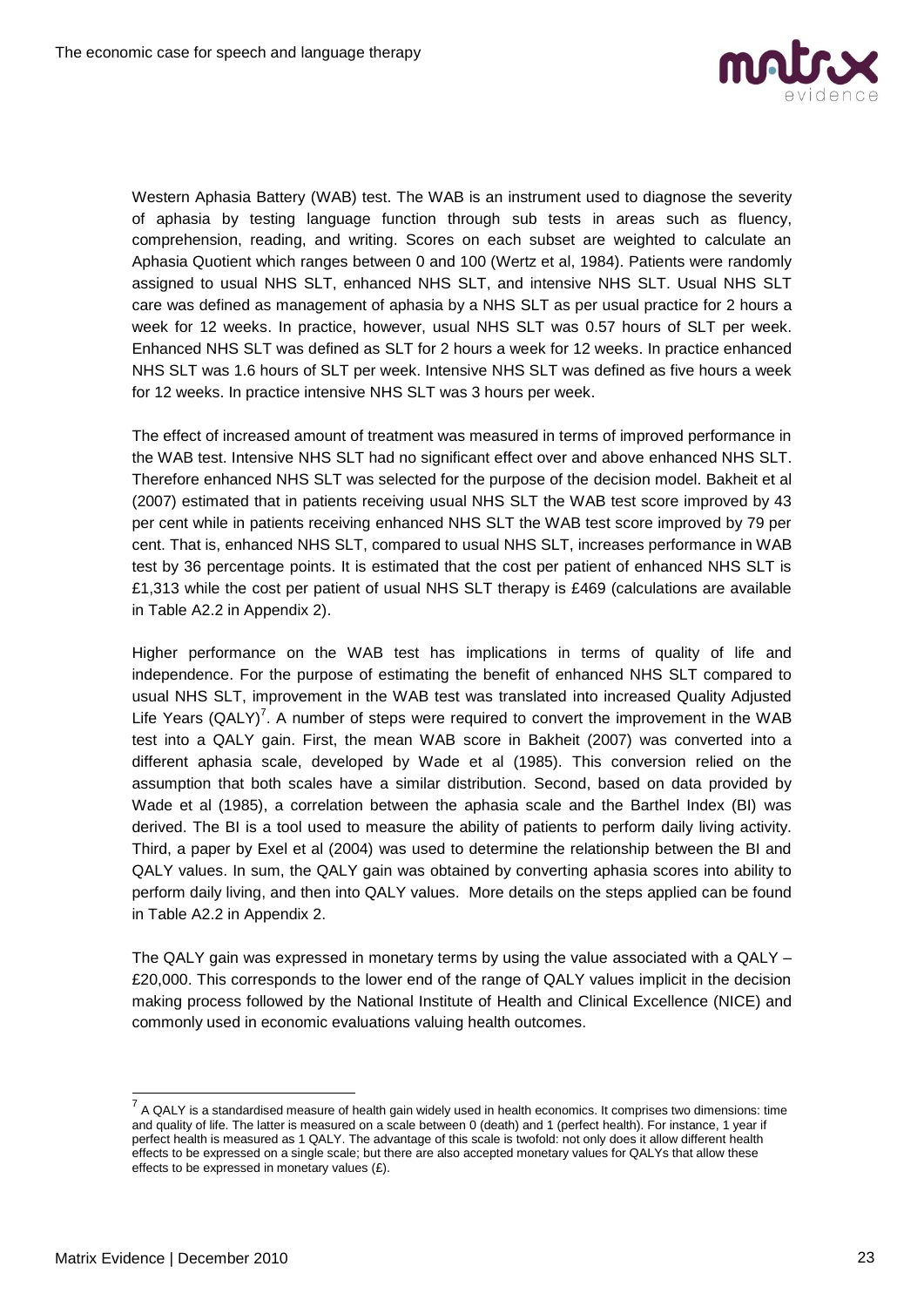

## **Summary of findings**

Table 5 summarises the findings from the CBA of SLT for about 53,000 aphasia patients across England, Wales, Scotland and Northern Ireland. Annual costs and monetary benefits in both scenarios, usual NHS SLT and enhanced NHS SLT, are presented separately. The differences represent the incremental costs and monetary benefits attributable to SLT.

## **Table 5. Annual costs and benefits of SLT for aphasia post-stroke patients (£m in 2009 prices)**

| £ in 2009 prices          | <b>Usual</b><br><b>NHS SLT</b> | <b>Enhanced</b><br><b>NHS SLT</b> | <b>Difference</b> |
|---------------------------|--------------------------------|-----------------------------------|-------------------|
| Costs                     |                                |                                   |                   |
| Cost of enhanced NHS SLT  | £0m                            | £69.2m                            | $-E69.2m$         |
| Cost of usual NHS SLT     | $f$ 24.8m                      | £0m                               | £24.8m            |
| Total                     |                                |                                   | $-£44.5m$         |
| <b>Monetary benefits</b>  |                                |                                   |                   |
| QALY gain in $E$ 's       | £126.6m                        | £186.5m                           | £59.9m            |
| Total                     |                                |                                   | £59.9m            |
| <b>Net benefit</b>        |                                |                                   | £15.4m            |
| <b>Benefit-cost ratio</b> |                                |                                   | 1.35              |

## **Throughput**

- Incidence of stroke is 0.26 per cent across all age groups (Carroll et al, 2001).
- One third of stroke patients suffer from some form of aphasia (RCSLT, 2009b). Therefore, the incidence of aphasia is 0.09 per cent.
- Local level population estimates from England<sup>8</sup>, Wales<sup>9</sup>, Scotland<sup>10</sup>, and Northern Ireland<sup>11</sup> were aggregated resulting in a total population of 61 million. Applying the incidence of aphasia to the total population, the estimated population suffering from aphasia post-stroke is about 53,000.

#### **Costs**

 It is estimated that the cost per patient of enhanced NHS SLT is £1,313. The total amount of SLT was 19.3 hours over 12 weeks. (Bakheit et al, 2007). A cost of £67 per hour client contact with a community speech and language therapist Band 7 was used to arrive at this estimate (Matrix based on PSSRU, 2009).

-

<sup>8</sup> NHS Information Centre (2008) Attribution Dataset GP Registered Populations.

<sup>&</sup>lt;sup>9</sup> Ibid.

<sup>10&</sup>lt;br><sup>10</sup> Office for National Statistics (2001) Area and population by local authority (Scotland): Regional Trends 37.

<sup>&</sup>lt;sup>11</sup> Department of Health Social Services and Public Safety (2009)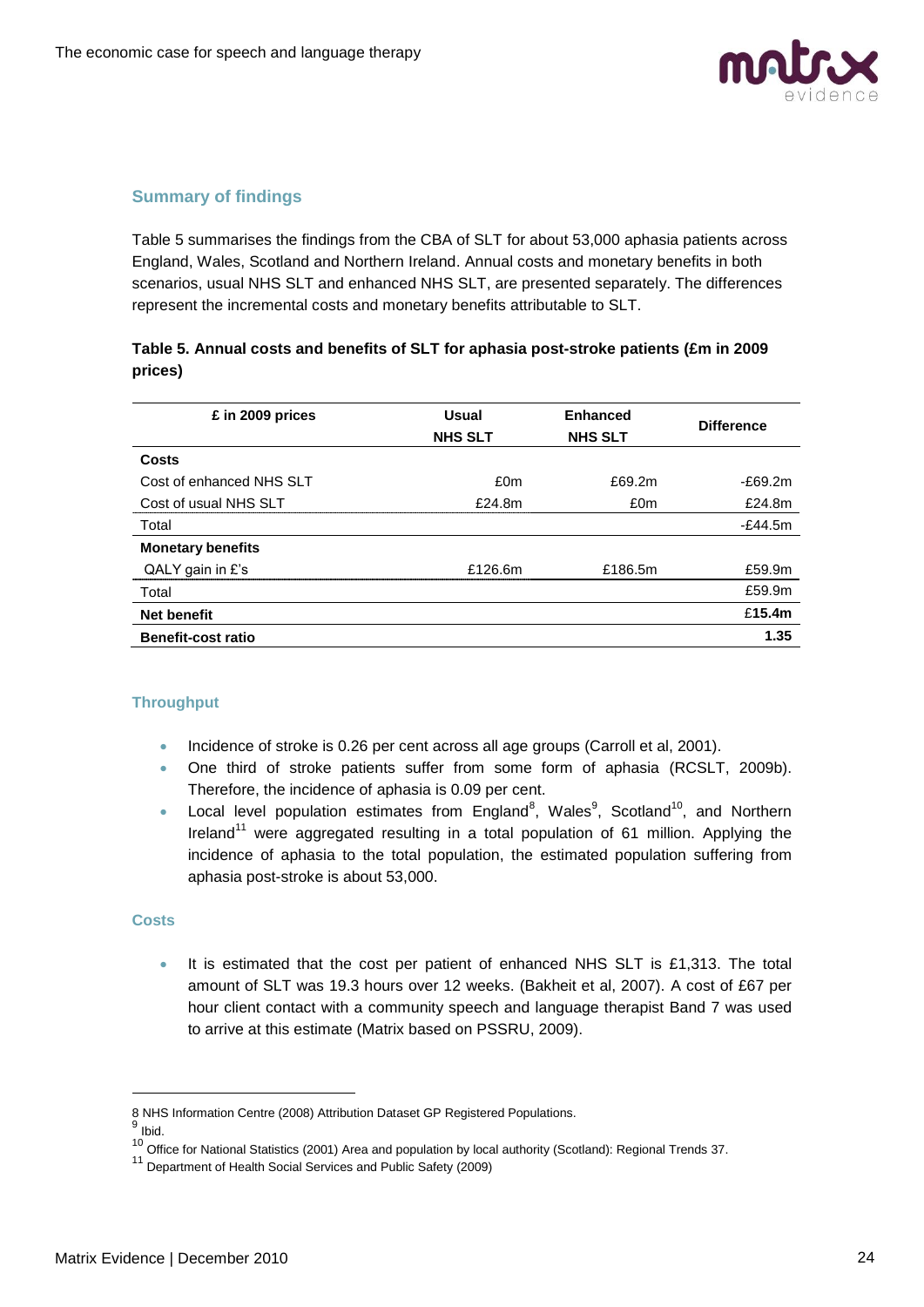

- $\bullet$  It is estimated that the cost per patient of usual NHS SLT is £469. The total amount of SLT was 6.9 hours over 12 weeks. (Bakheit et al, 2007). A cost of £67 per hour client contact with a community speech and language therapist Band 7 was used to calculate this estimate (Matrix based on PSSRU, 2009).
- The incremental cost of enhanced NHS SLT compared to usual NHS SLT for all patients with aphasia post-stroke is estimated to be £44.5 million.

#### **Monetary benefits**

- Enhanced NHS SLT results in an incremental QALY gain per patient of 0.057.
- It is estimated that the value of the QALY gain generated by enhanced NHS SLT compared to usual NHS SLT associated with improved communication in post-stroke aphasia patients amounts to £59.9 million.

### **Country level analysis**

Table 6 presents the result for the CBA of SLT for aphasia post-stroke patients disaggregated by country.

| Country          | <b>Dysphagia</b><br>patients | <b>Total cost</b> | <b>Total benefit</b> | <b>Total net benefit</b> |
|------------------|------------------------------|-------------------|----------------------|--------------------------|
| England          | 44,200                       | £37.2m            | £50.2m               | £13.0m                   |
| Wales            | 2,600                        | f2.2m             | £2.9m                | £0.7 $m$                 |
| Scotland         | 4.400                        | £3.7m             | £5.0 $m$             | £1.3 $m$                 |
| Northern Ireland | 1.500                        | £1.3m             | £1.7 $m$             | £0.4 $m$                 |
| Total            | 53,000                       | £44.4m            | £59.8m               | £15.4m                   |

### **Table 6. Annual cost and annual benefits of SLT for aphasia post-stroke patients disaggregated by country (£m in 2009 prices)**

The results from the local level analysis indicate that:

- Annual net benefits in England range from £650k in the North East strategic health authority to £1.9m in London.
- Annual net benefits in Wales range from £14k in the Merthyr Tydfil unitary health authority to £82k in Cardiff.
- Annual net benefits in Scotland range from £5k in the Orkney Islands local authority to £146k in Glasgow City.
- Annual net benefits in Northern Ireland range from £75k in the Western local commissioning board to £114k in the Northern commissioning board.

More detail on local level analysis can be found in Table A3.2 in Appendix 3.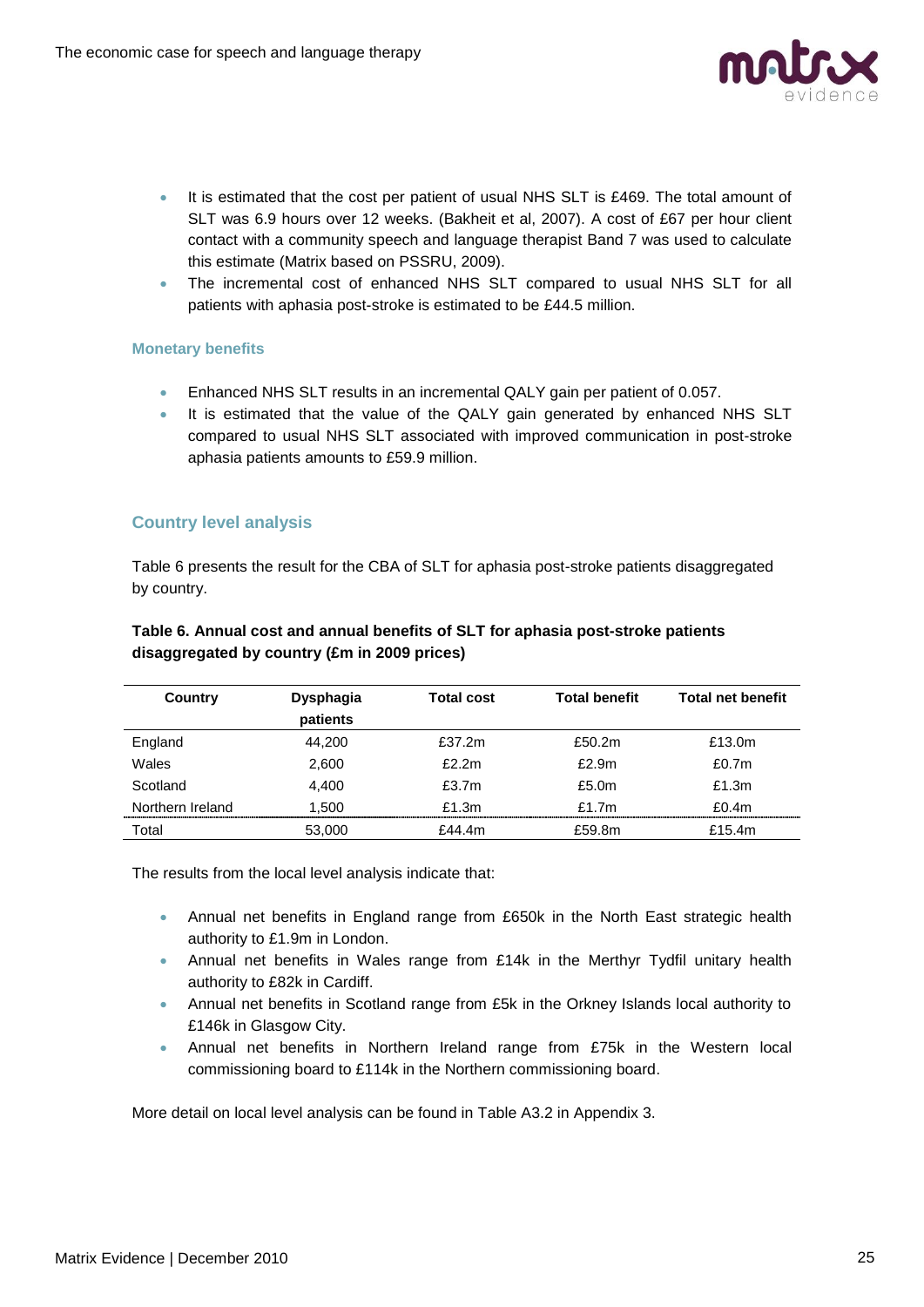

## **Sensitivity analysis**

A few parameters used in the model are subject to varying degrees of uncertainty. In particular, additional analysis was undertaken to observe the sensitivity of the net benefit to a change in the percentage improvement in the WAB test following standard SLT and a change in the incremental QALY gain. The sensitivity analysis suggests that the results of the model are robust –i.e. the conclusion that investing in SLT represents an efficient use of public resources does not change.

Table 7 summarises the parameters that were tested along with the ranges used for the sensitivity analysis. Figures 3 and 4 show the impact on the net benefit.

| <b>Parameter</b>                   | Value in model | Sensitivity analysis range |       |
|------------------------------------|----------------|----------------------------|-------|
|                                    |                | Low                        | High  |
| Incremental QALY gain              | 0.057          | 0.040                      | 0.058 |
| Percentage improvement in WAB test |                |                            |       |
| following standard SLT             | 79%            | 70%                        | 80%   |

#### **Table 7. Sensitivity analysis**

Figure 3 demonstrates that, holding all other parameters constant, the net benefit remains positive as long as the percentage improvement in the WAB test following enhanced NHS SLT is above 72 per cent, compared to 79 per cent used in the model. The percentage improvement following usual NHS SLT was 43 per cent; therefore, the net benefit remains positive as long as those under enhanced NHS SLT perform 29 percentage points above the usual NHS SLT group.

Figure 4 demonstrates that, holding all other parameters constant, the net benefit remains positive as long as the incremental QALY gain is above 0.042, compared with a value of 0.057 used in the model.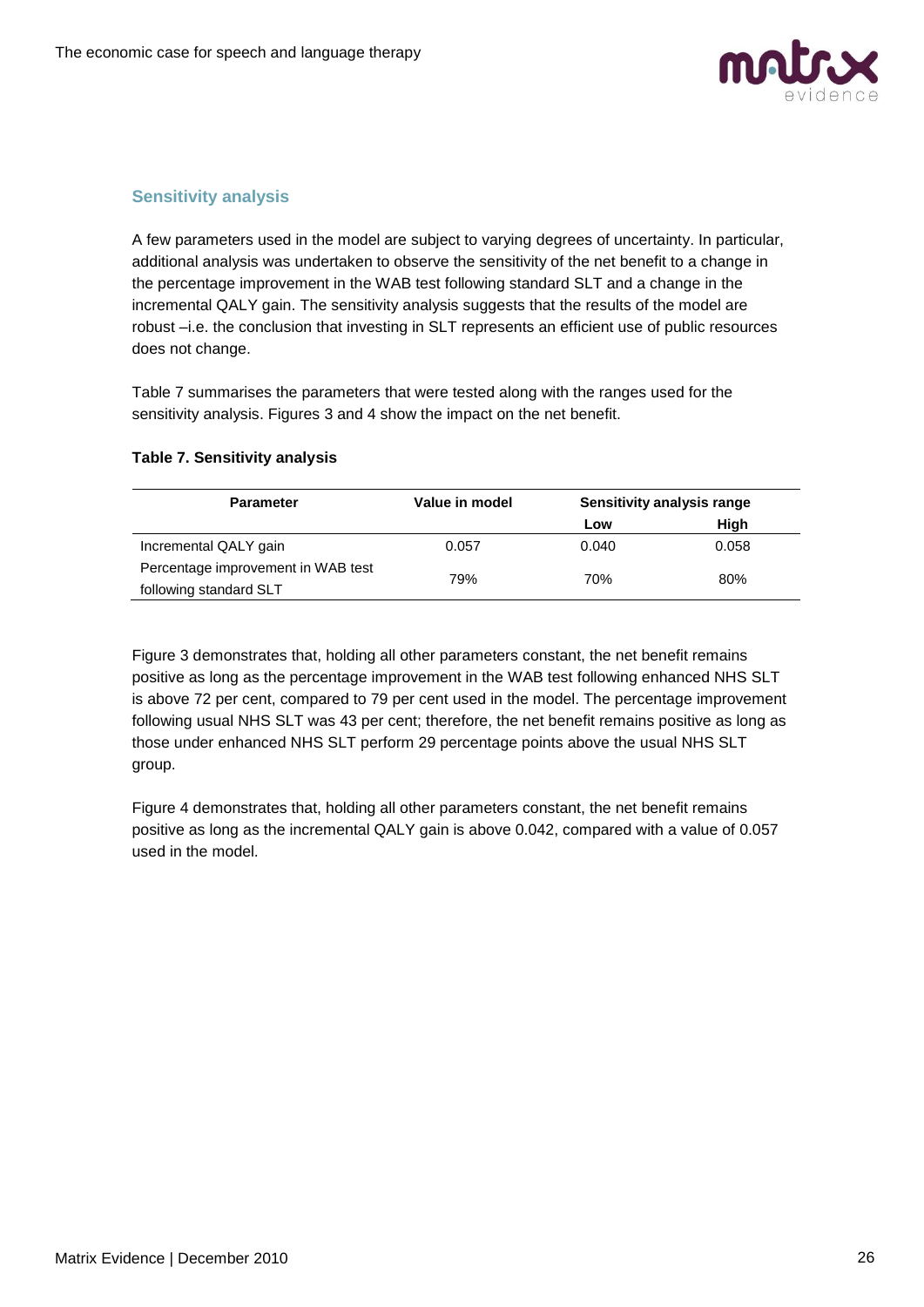



**Figure 3. Sensitivity of net benefit to percentage improvement in WAB test in patients with aphasia post-stroke receiving standard SLT**

**Figure 4. Sensitivity of net benefit to QALY gain in patients with aphasia post-stroke receiving SLT**

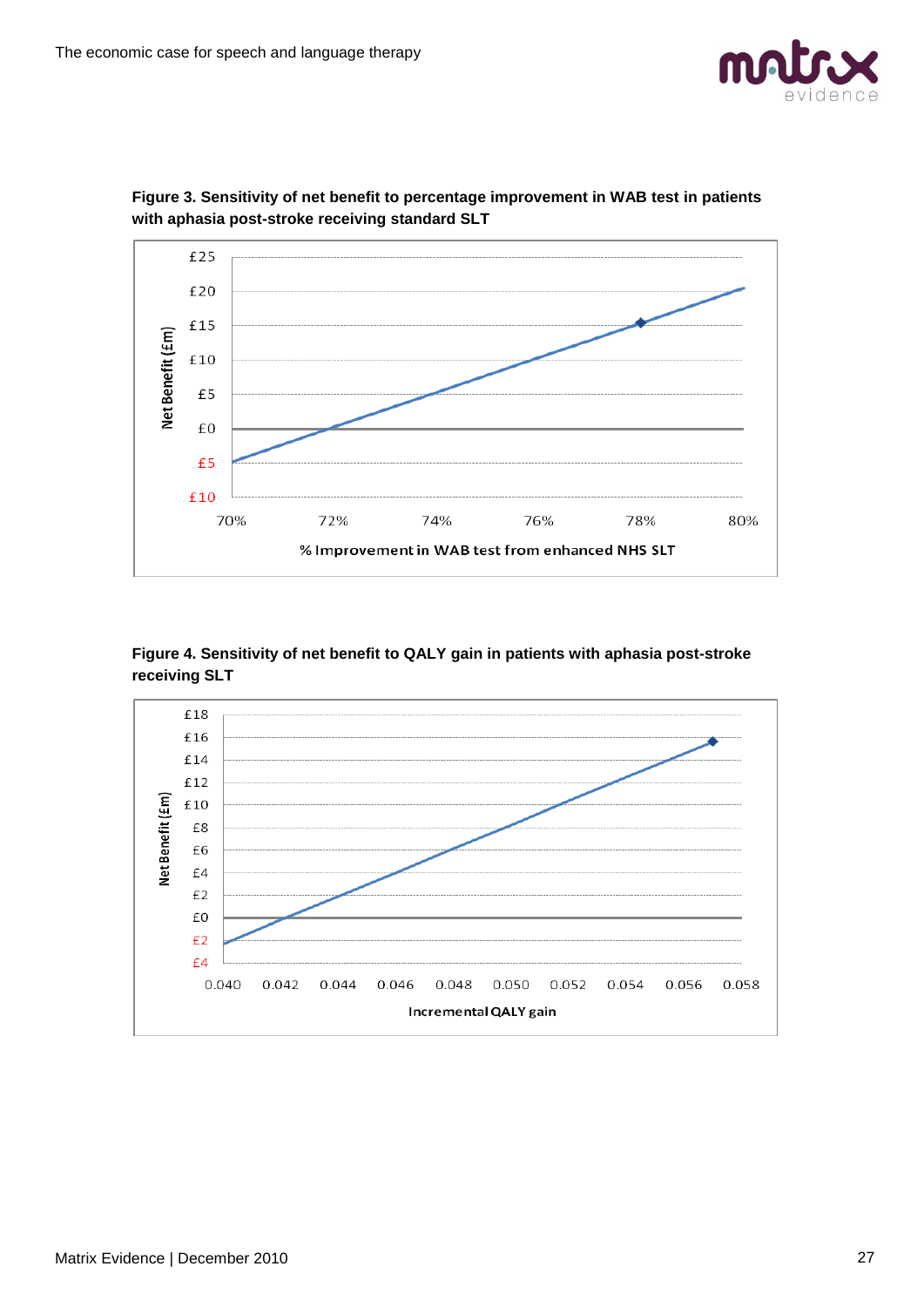

## **Key assumptions**

- A number of steps were required to translate the improvement in the WAB test into a QALY gain. These steps required the assumptions outlined below. More details can be found in Table A2.2 in Appendix 2.
- The aphasia test used in Wade et al (1985) was different from the aphasia test used to measure the effect of the intervention –i.e. the WAB test. However, both exams have similar methods of measuring language impairment; therefore it was assumed both tests are comparable and that they have a similar distribution.
- The aphasia test in Wade et al (1985) is rated on a scale of 0-20. The paper states that a score of 14 and below is associated with a BI score of 8.6, and a score of 15 and above is associated with a BI score of 12.8. Using this data, a linear relationship was assumed between the aphasia test and the BI.
- Exel et al (2004) provide data on bands of BI scores and equivalent QALY values. Based on this data, a linear relationship was assumed between BI and QALYs.
- Our research has not examined the costs and benefits of longer term speech and language therapy or interventions at a later stage, which may both add to the costs and benefits. It also does not include the wider benefits of aphasia, such as return to employment after stroke in working age individuals.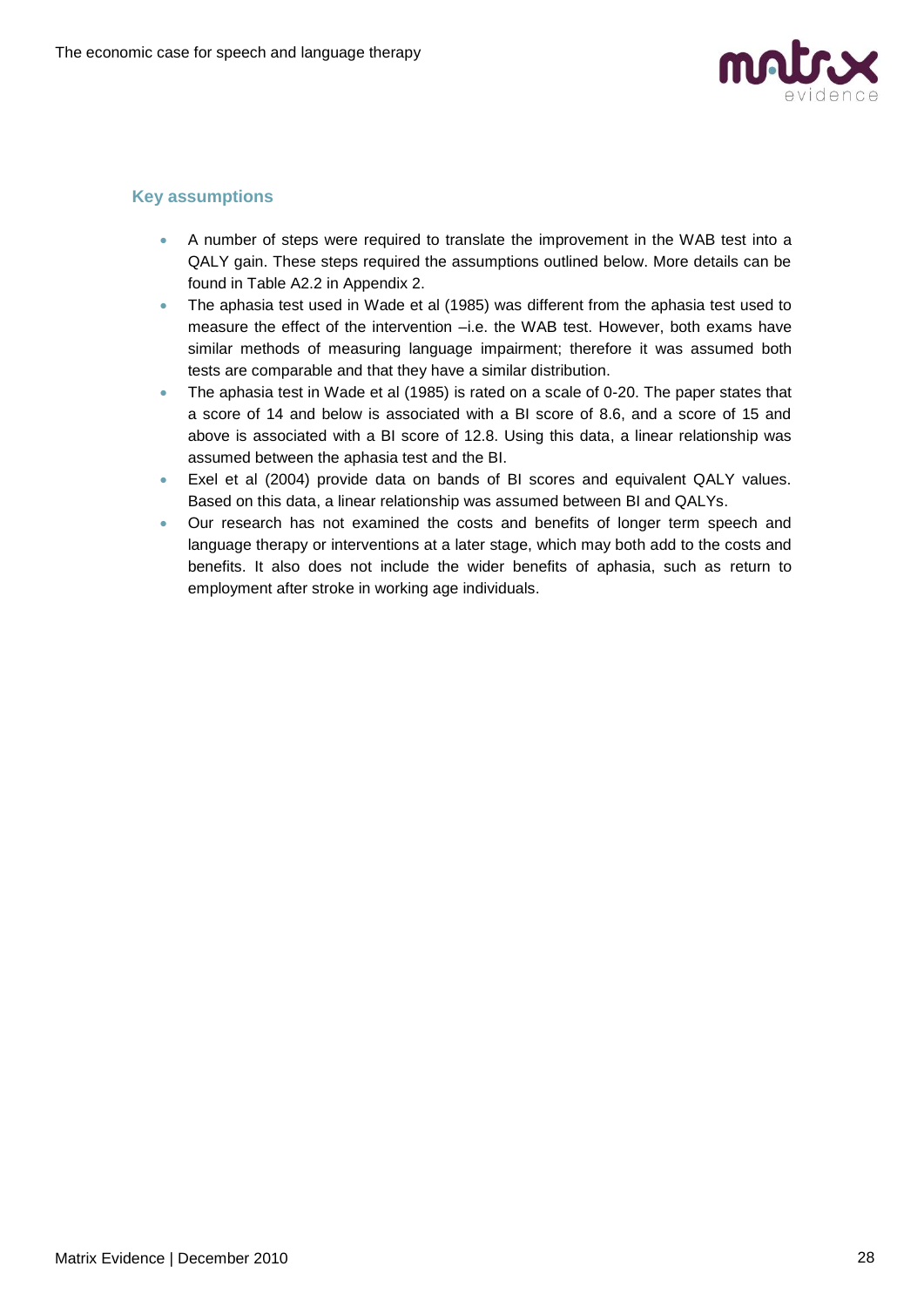

## <span id="page-28-0"></span>6.0 Children with speech and language impairment

#### **Key messages**

**In the UK the benefits in terms of increased lifetime earnings generated by around 15 additional hours of SLT over a period of 15 weeks for children 6 to 10 years with speech and language impairment exceed the cost of the therapy by £741.8 million.**

**Every £1 invested in the SLT intervention generates £6.4 in lifetime earnings.** 

**These estimates refer to SLT delivered to over 203,000 children experiencing the condition in England, Wales, Scotland and Northern Ireland.**

**These results should be treated with caution given uncertainty in the estimated benefits. Improved communication skills have multiple benefits for individuals with SLI, including increased access to curriculum. However, the nature of the existing evidence base means that any quantification of this benefit is subject to uncertainty. Sensitivity analysis indicates that it is likely that the conclusion of the analysis – that the intervention is cost-effective and an efficient use of resource – is not impacted by this uncertainty. It is also important to note that the analysis covers only the benefits generated by education. It does not capture additional benefits such as improved quality of life, social inclusion or mental health gains.**

#### **The intervention**

Speech and language impairment (SLI) is a varied condition affecting as many as 15 per cent of children, depending on the exact definition of the condition and the age group considered. A median prevalence estimate is 5.9 per cent from birth to 7 years (Law et al, 1998). The condition involves a disruption in one or several parameters of language: sound system, signalling word endings, grammar, meaning and/or intended meanings. Depending on the area of language affected, an individual can be classified as having a speech or a language impairment, or both. SLI can present as a delay or a disorder, the former being characterised by development that is behind but following normal developmental pattern, and the latter by a pattern of development that differs from the norm. In practise the two conditions can be difficult to distinguish, particularly in early childhood. The condition is also often present with secondary conditions such as autistic, cognitive or learning impairments. SLI can impact the life of the individual in many ways. The restricted ability to understand and be understood in the communicative environment can cause concern and upset, behavioural problems, and impact the individual's ability to access education and employment (if needs continue into adulthood), and prevent them from fully participating in society (RCSLT, 2009c).

Speech and language therapy for SLI aims to prevent the development of the condition and to work on developing language skills appropriate to the age of the individual (RCSLT, 2009c).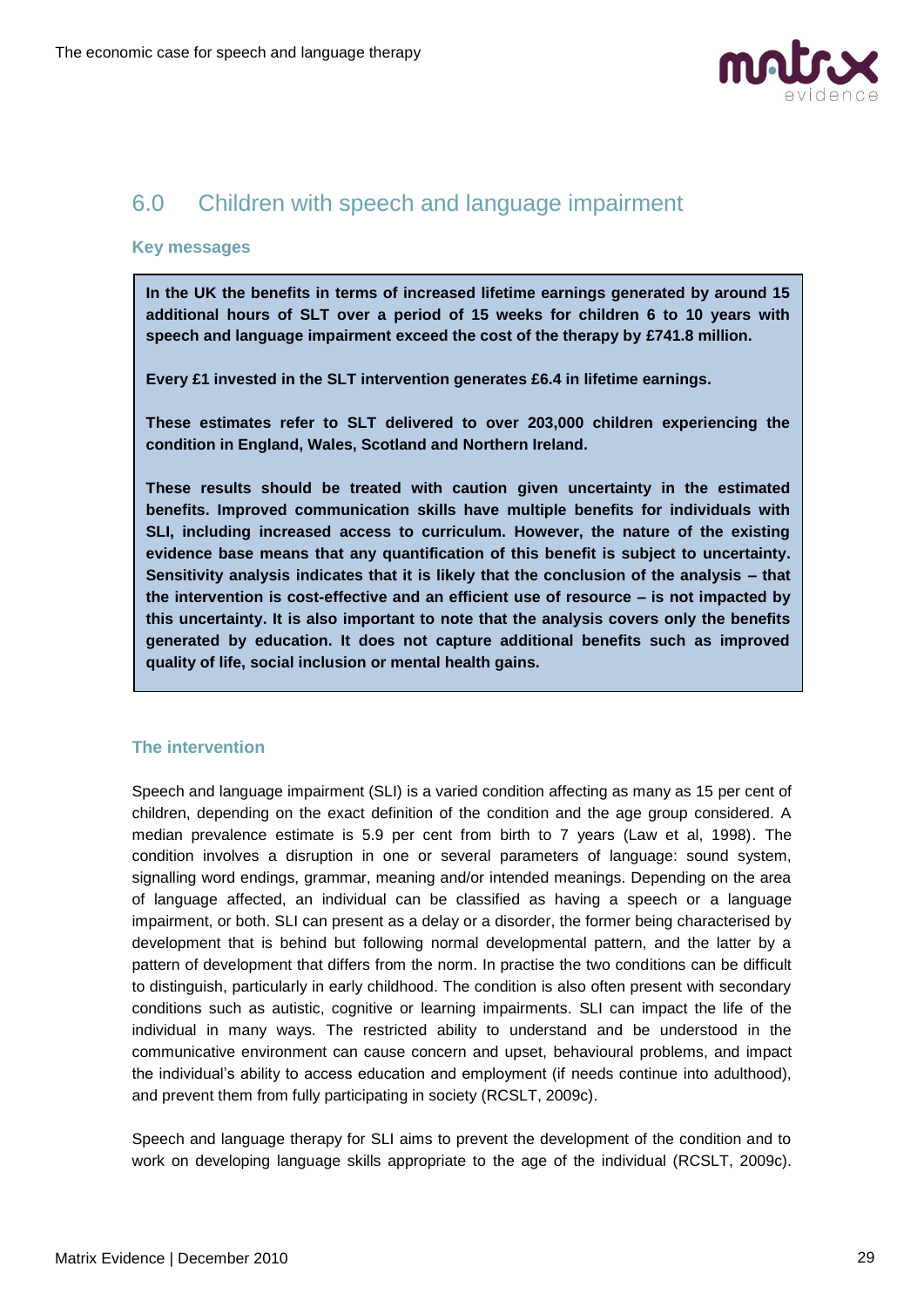

The SLT package is tailored to the specific needs of the patient and the areas of speech or language that require most support. For children of school age, the package aims to support access to curriculum and provide advice on social interaction in different settings in and out of school. The intervention can be delivered by a qualified speech and language therapist (direct intervention) or by those most in contact with the individual (indirect intervention), and can be provided individually or to a group of individuals with similar needs.

The CBA focused on the treatment of SLI for primary school aged children. While speech and language difficulties are more common in younger children, the spontaneous remission rate of around 50-60 per cent makes it more problematic to reliably analyse cost-effectiveness of speech and language therapy (Boyle et al 2007). If speech and language difficulties persist to the age of 5 years, then it is highly probable that, if not treated, problems continue through school, having long term consequences on the educational experience of the individual. The focus of the CBA is therefore on a group with potentially more severe impairment than if the analysis was carried out using a younger population. This can have an overestimating effect on the net benefit. The intervention evaluated in the CBA is based on evidence provided by Boyle et al (2007) on treatment of language impairment. This introduces uncertainty into the analysis, as the impact of enhanced SLT on children with a primary speech impairment may be different.

Boyle et al (2007) undertook an RCT of provision of SLT for children aged 6 to 11 years with primary language impairment. The trial examined direct/indirect versus individual/group therapy modes together with a control group which received existing levels of community based SLT. The intervention consisted of 45 SLT sessions of 30 minutes, scheduled three times per week for 15 weeks. Due to compliance rate of less than 100 per cent, the mean number of sessions attended was 38. For the control group, the mean number of contacts was 8. Due to the nature of SLT, the content of the sessions varied by participant. However, the intervention received was based on a therapy manual produced at the beginning of the study. Therefore, while the exact activities children engaged with varied across individuals and groups, they were all consistent with a unified approach. The main outcome measure was standardised scores on tests of expressive and receptive language.

The study found no significant difference between the direct and indirect modes of therapy and between the individual and group modes. There was however evidence of a significant difference in the post-intervention expressive language scores between groups receiving therapy and the control group, suggesting a benefit in the increase in provision of therapy. The effect size chosen for the CBA was for direct therapy relative to control group, in order to capture more accurately the effect of a qualified speech and language therapist. The indirect therapy modes were also less desirable for the model as the assistants used in the trial were all psychology graduates. This is not representative of typical practise and the effect of the therapy might be overestimated if the background of the assistants makes them more qualified for the role. To cost the intervention, it was assumed that the therapists were Band 7. This introduces a potential inconsistency, as the speech and language therapists used in the RCT are described as Band 2. Because of the harmonisation of the banding introduced in 2004 by the Agenda for Change reform, it is not clear how the banding referred to in Boyle et al (2007), using a pre-2004 scale, translates to current bands. After discussions with the RCSLT, it was concluded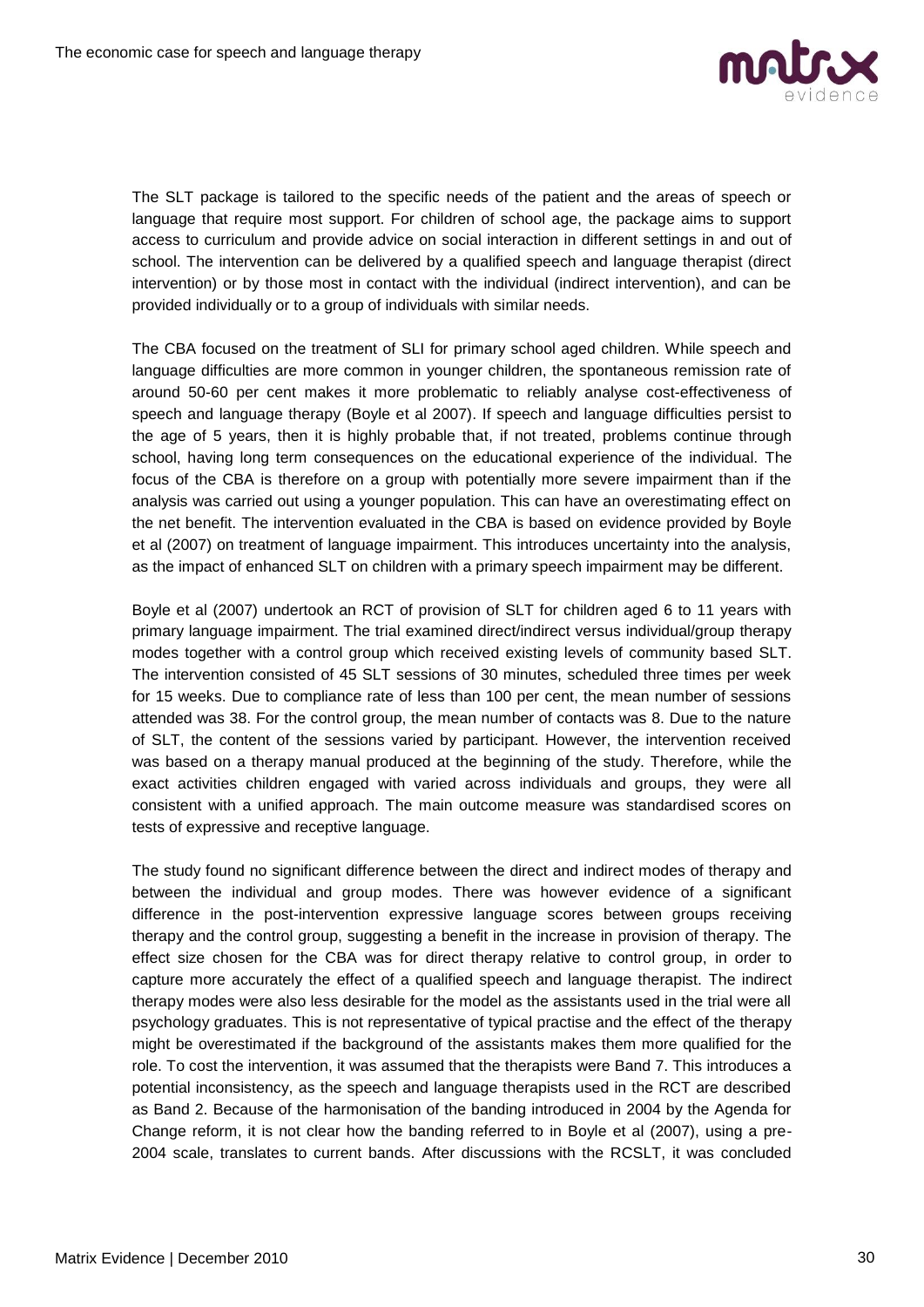

that Band 2 corresponds to both current Band 6 and the lower end of Band 7. Evaluating costs using Band 7 therefore potentially overestimates the cost of the intervention and thus underestimates its net benefit. As the effect size is for direct therapy (i.e. all therapists were qualified), the cost of the intervention is not adjusted for the use of assistants.

Improved language facilitates access to curriculum and creates opportunity for greater academic attainment. Descriptive data on pupil progress (DFES, 2003) suggests that students who perform at a higher level at Key Stage 2 (KS2) assessments at 11 years tend to perform better at Key Stage 3 (KS3) at the age of 14. Good performance at KS3 tends to be associated with a better average performance at the General Certificate of Secondary Education (GCSE) exams, which in turn is associated with higher expected earnings (Cummings et al, 2007). Therefore one of the long run benefits of SLT is the increased lifetime earning potential for the individual. Academic attainment was chosen as the outcome variable for the CBA.

The initial level of KS2 attainment (baseline) was estimated based on Beitchman et al (1996). The authors examined the academic outcomes at 12.5 years for children identified at 5 years as speech and/or language impaired, compared to a control group. The authors found that children who perform poorly in a battery of speech and language tests also score worse on the Kauffman Test of Educational Achievement (including measures of spelling, reading and maths) than children in the control group, whose scores fall within the normal range in the speech and language tests. The relative performance of the two groups was used to calculate the baseline KS2 attainment for SLI children, compared to the general population average. DfE (former DCSF) has published statistics on the proportion of students with speech, language and communication difficulty achieving level 2 or less and level 4 or more at KS2. This source was not used for the baseline, as it was not detailed enough to use on its own. However, the data was used to indicatively validate the estimates used in the model. The baseline probability of students achieving level 3 or less used in the model is 56 per cent, compared to the actual of 51 per cent (DCSF, 2007). Therefore it is possible that the academic achievement of children with SLI at KS2 is underestimated.

The effect of the intervention is applied to the baseline by assuming all students experience an improvement in their scores equivalent to the improvement in expressive language. As a consequence students close to threshold marks will reach the level above their level at baseline, resulting in a change in the distribution of students at KS2. The benefit of the intervention is represented by the increase from the baseline in the probability of achieving higher grades at KS2. Assuming that the effect of the intervention in terms of expressive language leads to a proportional increase in scores is likely to overestimate the net benefit. This assumption is tested using sensitivity analysis.

It is assumed that performance at KS3 and GCSEs is solely dependent on performance at the previous Key Stage. The improved KS2 performance therefore translates into improved grades through to GCSEs. It is likely that children with SLI encounter challenges throughout academic life. To capture these challenges, the progression statistics from KS2 through to GCSE level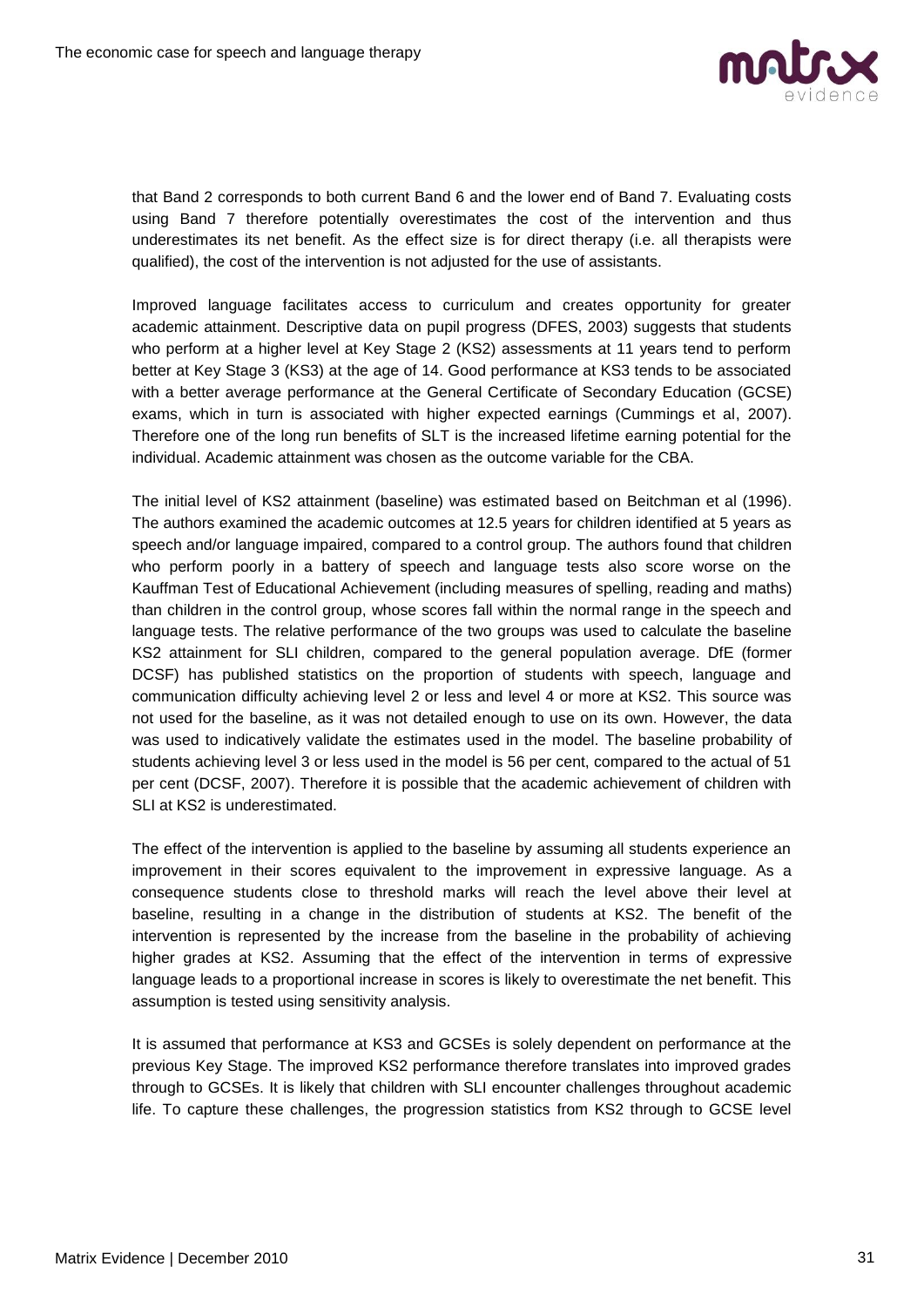

used are for the special educational needs (SEN) population.<sup>12</sup> This potentially underestimates the academic attainment of SLI children, as the SEN figures include a wide range of conditions, beyond SLI, which can have a dramatic effect on educational achievement, e.g. serious behavioural problems. The lifetime benefit of the intervention is defined as the present value of the incremental lifetime earnings for an individual with 5 GCSE A\*-C (or equivalent) compared with 5 GCSE A\*-G.

The progression of students from KS2 to GCSEs is based on descriptive data. Therefore it does not suggest causality, but simply that students who perform at a high level at early stages of education are likely to show similar achievement through academic life. This can be caused by a variety of factors other than high scores at the previous educational level, and should hence be treated with caution. This is particularly the case as the intervention takes place in the primary school years, with a considerable delay before the outcome considered is realised. Again, to validate the estimates of the model, the distribution of GCSE outcomes in the control group was compared against actual educational achievement by students with speech, language and communication difficulty. The percentages are 21 and 23 per cent respectively, suggesting the benefit might be in fact underestimated in the model.

## **Summary of findings**

Table 8 summarises the findings from the CBA of SLT for approximately 203,000 children with SLI across England, Wales, Scotland and Northern Ireland. Annual costs and monetary benefits in both scenarios, usual care and enhanced SLT treatment (as described by the intervention), are presented separately. The differences represent the incremental costs and monetary benefits attributable to SLT.

| £ in 2009 prices                           | <b>Usual SLT</b>  | <b>Enhanced SLT</b> | <b>Difference</b> |
|--------------------------------------------|-------------------|---------------------|-------------------|
| Costs                                      |                   |                     |                   |
| Incremental cost of enhanced SLT provision | £0.0 <sub>m</sub> | £136.6m             | -£136.6m          |
| <b>Monetary benefits</b>                   |                   |                     |                   |
| Gain in lifetime earnings, 5+ GCSEs A*-C   | £6,907.0m         | £7.785.4m           | £878.4m           |
| <b>Net benefit</b>                         |                   |                     | £741.8m           |
| <b>Benefit-cost ratio</b>                  |                   |                     | 6.43              |

#### **Table 8. Annual costs and benefits of SLT for children with SLI (£m in 2009 prices)**

#### **Throughput**

- The prevalence of SLI is 5.9 per cent (Law et al, 1998).
- In 2009, the UK population aged 6 to 10 years was around 3.4 million. With a prevalence rate of 5.9 per cent, this implies approximately 203,000 children with SLI. In

 $\overline{\phantom{a}}$ 

<sup>&</sup>lt;sup>12</sup> Includes students with and without SEN statement (i.e. on School Action or School Action Plus). Not all children with SLI will be identified as having SEN, but the statistics are taken to represent their potential academic progression.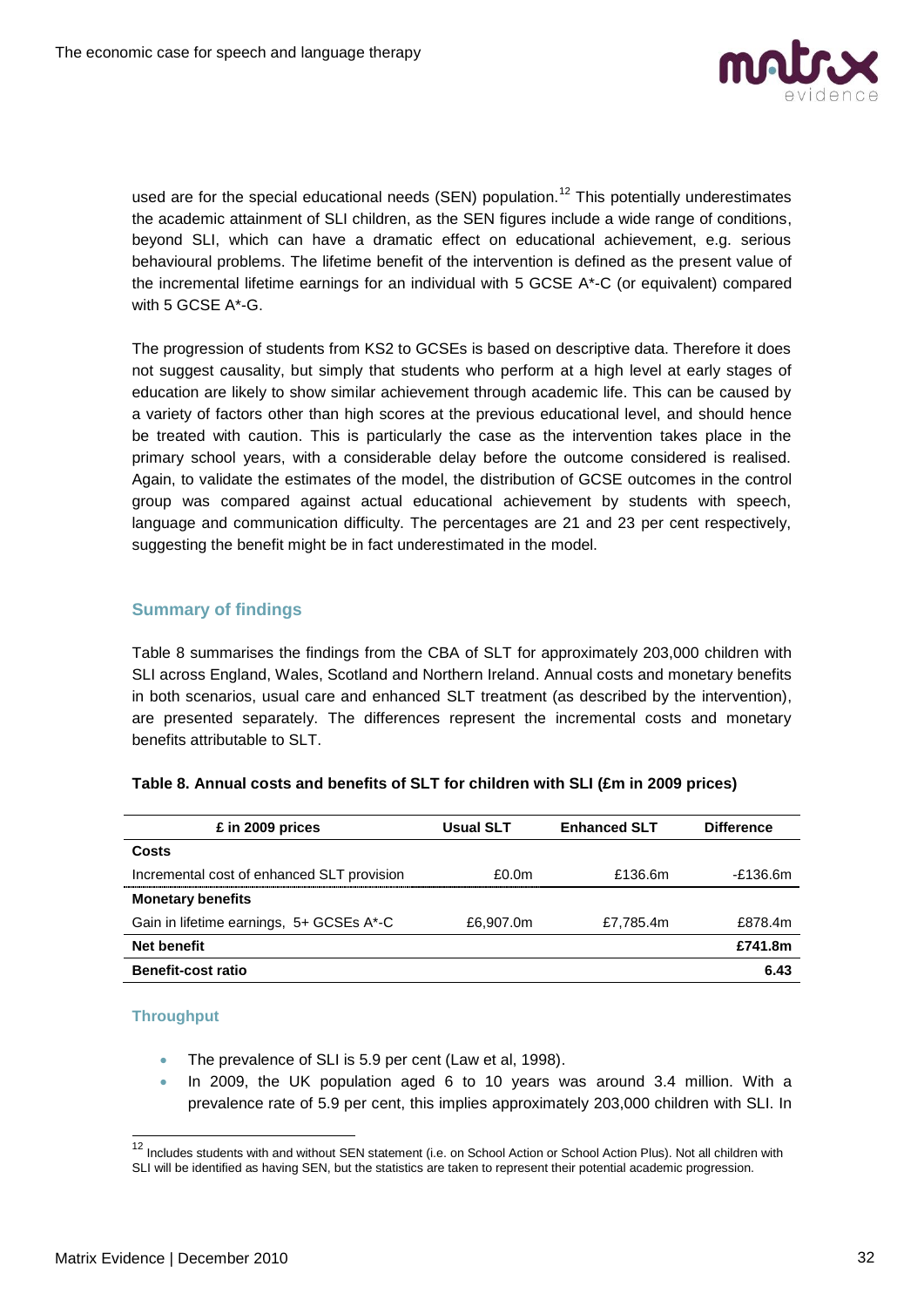

the academic year 2008/09 there were around 22,000 primary schools in the UK (DCSF, 2009a). This means that the intervention would therefore be delivered to on average 9 pupils per school.

 As a consequence of increased provision of SLT, around 5,500 more children achieve 5 or more GCSEs grades A\*-C compared to usual SLT care.

#### **Costs**

- The cost difference between direct therapy (individual or group) and usual SLT treatment is £674 per child. This is based on a mean number of sessions of 38 and 8 for children receiving treatment and control, respectively (Boyle et al, 2007). The hourly cost of a Band 7 speech and language therapist is £67.50 (Matrix based on PSSRU, 2009).
- Providing treatment for approximately 203,000 children generates in total £136.6 million in therapy costs.

#### **Monetary benefits**

- The present value of the estimated gain in lifetime earnings for individuals with 5 or more GCSEs A\*-C compared to over 5 or more GCSEs A\*-G is around £160,000 per student (Cummings et al, 2007).
- The present value of the total gain in lifetime earnings generated by the intervention is around £878 million.

#### **Local level analysis**

Table 9 presents the result for the CBA of SLT for children with SLI disaggregated by country.

### **Table 9. Annual cost and annual benefits of SLT for children with SLI disaggregated by country (£m in 2009 prices)**

| Country          | <b>SLI patients</b> | <b>Total cost</b> | <b>Total benefit</b> | <b>Total net benefit</b> |
|------------------|---------------------|-------------------|----------------------|--------------------------|
| England          | 170,327             | £114.8m           | £738.2m              | £623.4m                  |
| Wales            | 9.874               | £6.7m             | £42.8m               | £36.1m                   |
| Scotland         | 15.845              | £10.7m            | £68.7m               | £58.0m                   |
| Northern Ireland | 6.617               | £4.5 $m$          | £28.7m               | £24.2m                   |
| Total            | 202.663             | £136.6m           | £878.4m              | £741.8m                  |

The results from the local level analysis indicate that:

 Annual net benefits in England range from £29.7 million in the North East strategic health authority to £92.1 million in London.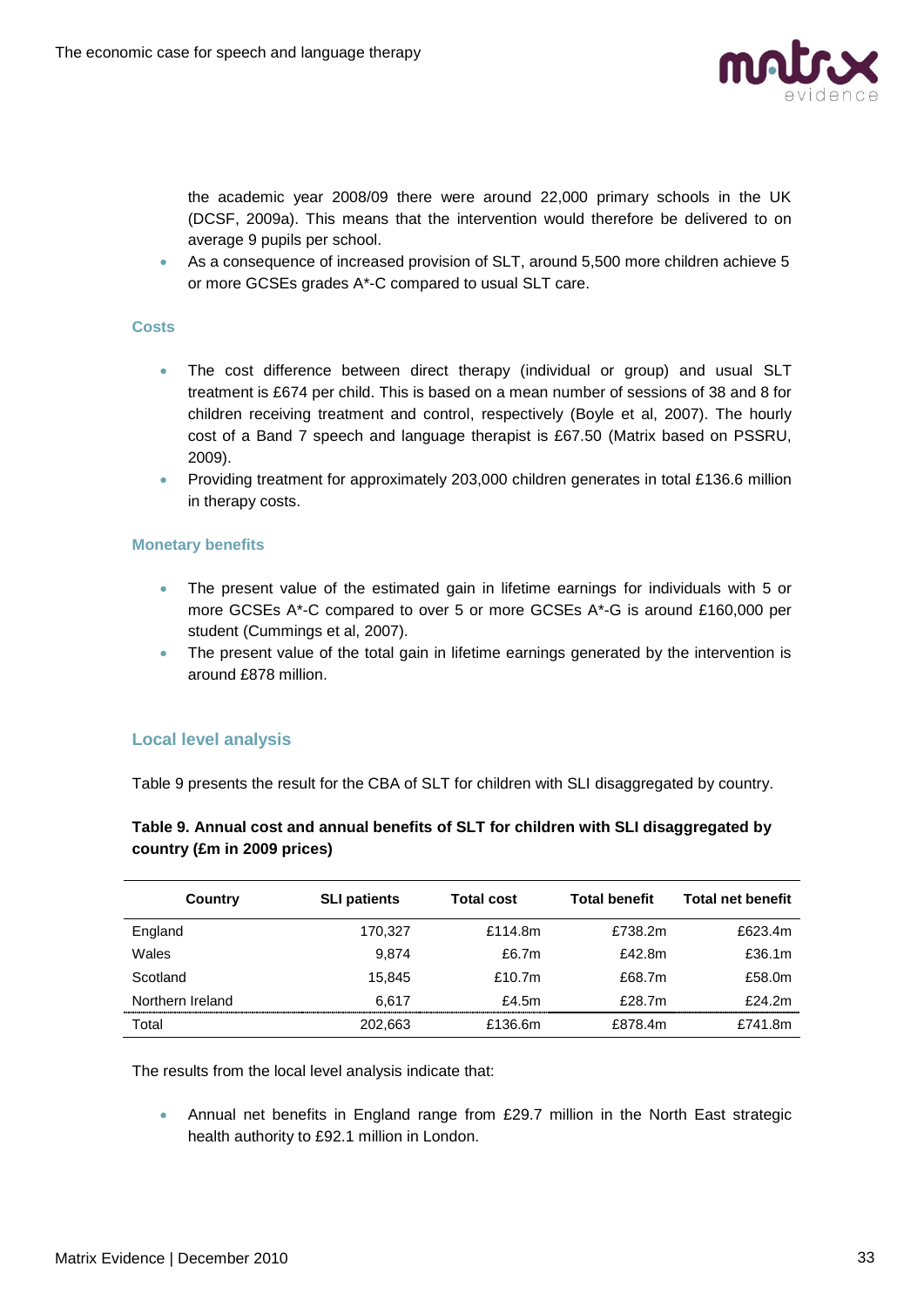

- Annual net benefits in Wales range from £665,000 in the Merthyr Tydfil unitary health authority to £3.8 million in Cardiff.
- Annual net benefits in Scotland range from £222,000 in the Orkney Islands local authority to £6.1 million in Glasgow City.
- Annual net benefits in Northern Ireland range from £4.2 million in the Belfast local commissioning board to £6.1 million in the Northern commissioning board.

More detail on local level analysis can be found in Table A3.3 in Appendix 3.

### **Sensitivity analysis**

The results of the CBA are necessarily subject to uncertainty. Additional analysis is therefore undertaken to observe the sensitivity of the net benefit to a change in the model parameters. The sensitivity analysis suggests that the results of the model –i.e. the conclusion that investing in SLT represents an efficient use of public resources– are unlikely to change as a result of this uncertainty.

Table 10 summarises the parameters that were tested along with the ranges used for the sensitivity analysis. Figures 5 to 7 show the impact on the net benefit.

| <b>Parameter</b>                                                            | Value in model | Sensitivity analysis range |          |
|-----------------------------------------------------------------------------|----------------|----------------------------|----------|
|                                                                             |                | Low                        | High     |
| Unit benefit of higher GCSE level<br>attainment                             | £160,053       | £0                         | £180,000 |
| Improvement in academic performance<br>as a consequence of the intervention | 5.2%           | 0%                         | 6%       |

#### **Table 10. Sensitivity analysis**

The benefit of the intervention is derived from increased lifetime earnings for individuals with higher GCSE grades. The value used in the model is based on estimations by Cummings et al (2007), using the standard approach used by DfE (former DfES) to obtain the economic value of an academic qualification. It is assumed that SLI in childhood does not impact on earnings in the future in its own right, but that future earning potential is only dependent on academic success. This can lead to an overestimation of the benefits for the population considered, as individuals with a history of SLI might face additional challenges not accounted for by the model. The unit benefit is therefore varied to see the effect on the net benefit of the intervention. Figure 5 demonstrates that the net benefit generated by increased earnings is positive as long as the incremental lifetime earnings for individuals with 5 or more GCSEs of A\*-C compared to individuals with 5 or more GCSEs of A\*-G are around £40,000. This is about 19 per cent of the value used in the CBA.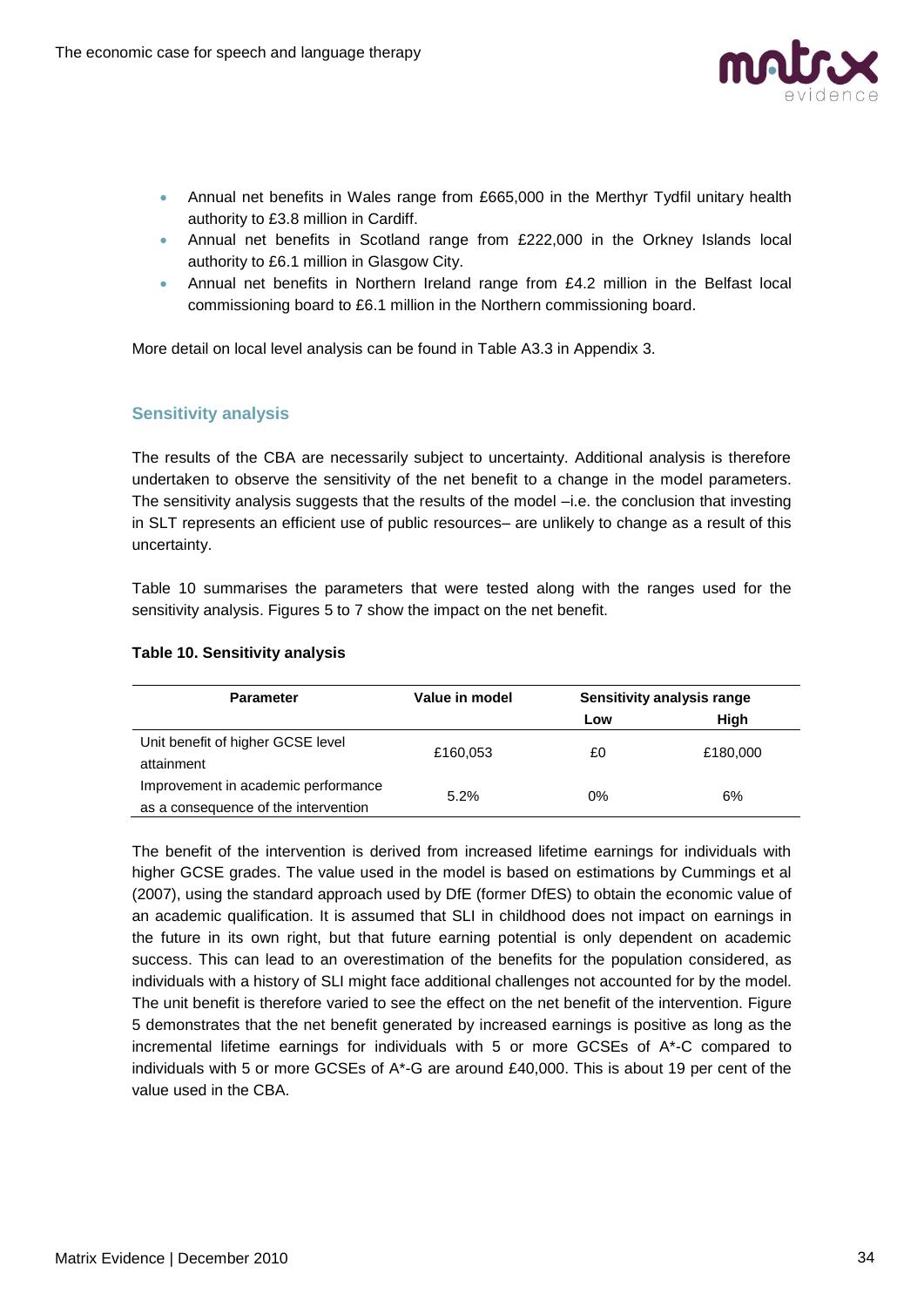



**Figure 5. Sensitivity of net benefit to the value of the unit benefit of better GCSE results**

The net benefit also depends on the impact of the intervention on the academic performance of students with SLI. It is assumed that the improvement in expressive language observed in effect studies is translated into an equal improvement in academic performance. This can be an overestimate of the benefit, as improvement in language might only partially transfer into improved grades. This is particularly the case as the effect of the intervention is on expressive language with limited evidence of improvement in receptive scores. The effect size of the intervention on academic performance is therefore varied to examine the impact on the net benefit. The results in Figure 6 show that the net benefit is positive as long as the effect of the intervention is over 1 per cent, compared to 5 per cent used in the model. This means that as long as one fifth of the effect of the intervention on expressive language is translated into an effect in academic success, the net benefit is positive.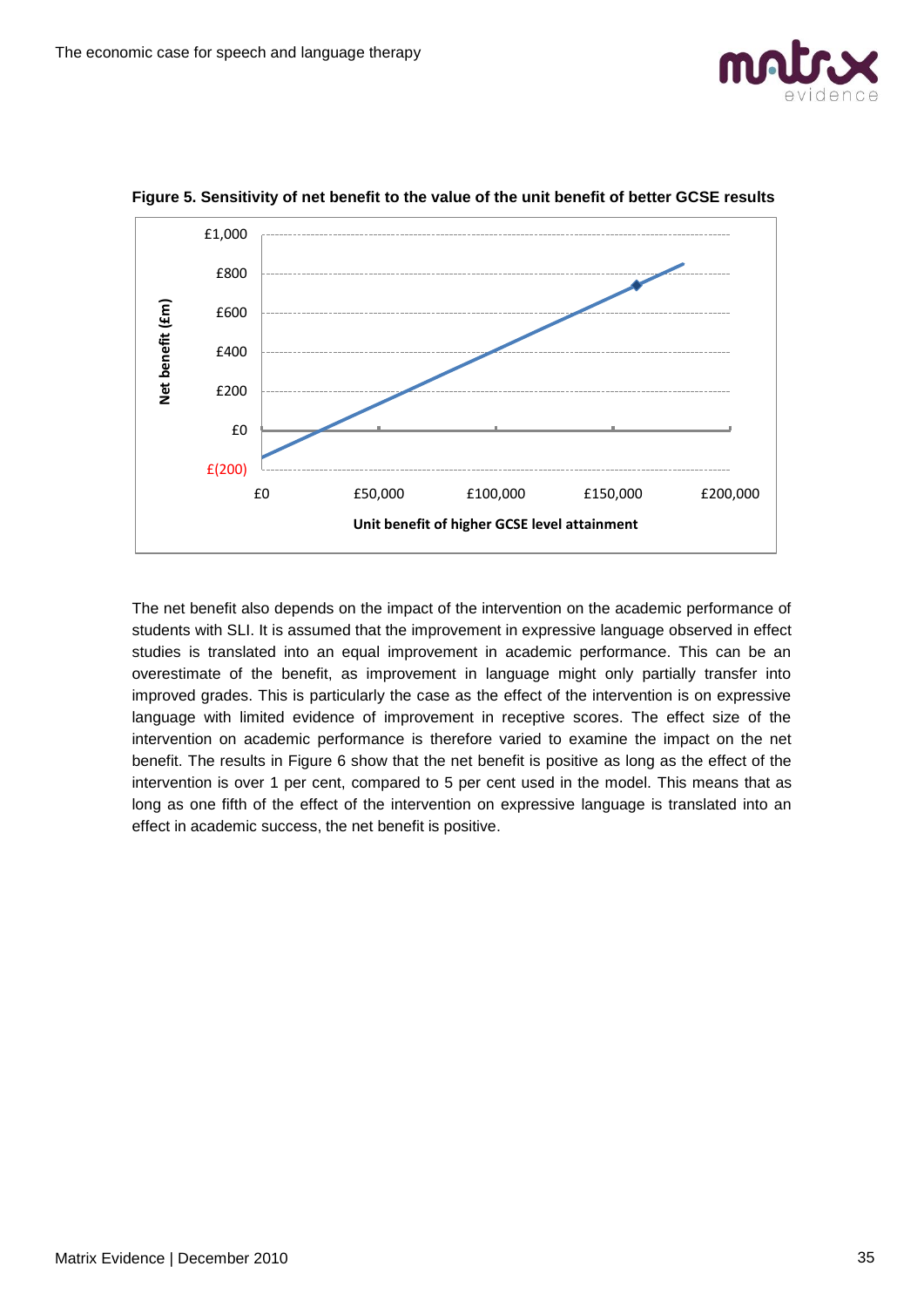



## **Figure 6: Sensitivity of net benefit to the improvement in academic performance as a consequence of the intervention**

### **Key assumptions**

- Evidence from Boyle et al (2007) is for SLT undertaken in a community setting in Scotland. An assumption was made that existing resource use of SLT is similar in other parts of the UK.
- The incremental unit cost of the intervention assumes the intervention is delivered by a qualified speech and language therapist. This is a conservative assumption, potentially overestimating the cost of the SLT, as it is likely that the intervention would be at least partly delivered by speech and language therapy assistants, with lower unit cost. Boyle et al (2007) found no significant difference in the effect of the intervention relating to the status of the person delivering it. In the RCT the assistants were however all psychology graduates, which is not typical. For this reason the effect of the indirect therapy modes is also more uncertain, supporting the choice of direct therapy in the selection of cost and effect.
- The cost of SLT was estimated using the harmonised Band 7 wage. The intervention was delivered by Band 2 therapists, but because of inconsistencies in banding at the time, it is not entirely translatable to the harmonised bands.
- The SLI prevalence rate used in the CBA is the median prevalence from birth to 7 years found by a review by Law et al (1998). While the prevalence for older children is likely to be lower, the range of estimates in the literature is 1-15 per cent, depending on the criteria used to identifying SLI. Therefore 5.9 per cent is taken as a conservative estimate. It is also important to note that while the prevalence rate changes the size of the net benefit, the benefit-cost ratio of 6.43 is unaffected due to a proportional reduction in costs.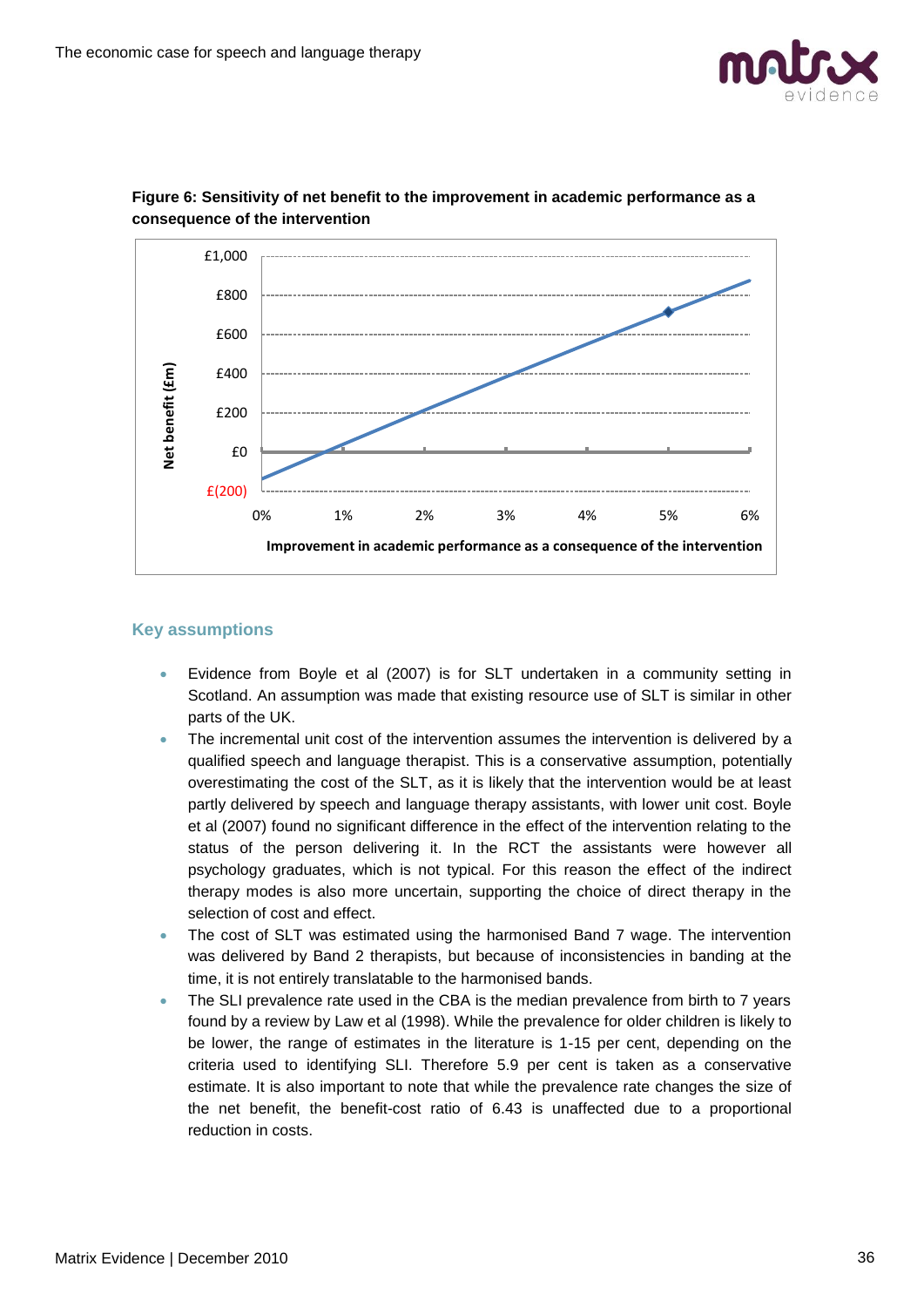

- It is assumed that the effect of enhanced SLT is the same for children with speech impairment as it is for children with language impairment. This may overestimate the net benefit as students with speech impairment are likely to be less distinguishable from general population once they start to read.
- The model does not include spontaneous recovery. This is because of the age group considered. Evidence suggests that children whose pre-school language problems are not resolved by school entry have ongoing and significant problems in both written and spoken language through compulsory education (Boyle et al, 2007).
- It is assumed that improvement in expressive language results in a proportional improvement in academic achievement. This is likely to overestimate the benefit, but the sensitivity analysis shows that the net benefit remains positive even when the impact of the intervention is reduced.
- Benefits gained during the intervention are assumed to be maintained until KS2 assessment, i.e. the academic performance of the children does not regress when the intervention is over. This may overestimate the benefit.
- The progression probabilities used in the model are for the SEN population. This implies the assumption that SLI patients face more challenges than the general population throughout school, regardless of their previous achievement. This might underestimate the benefit, as the SEN statistics include individuals with conditions with serious impacts on educational achievement, such as behavioural problems.
- It is assumed that performance at KS3 and GSCEs are solely dependent on performance at the previous Key Stage, i.e. children with SLI are as likely to achieve a KS3 level given KS2 performance as SEN children. This means that any additional educational challenge caused by childhood SLI is not captured by the model.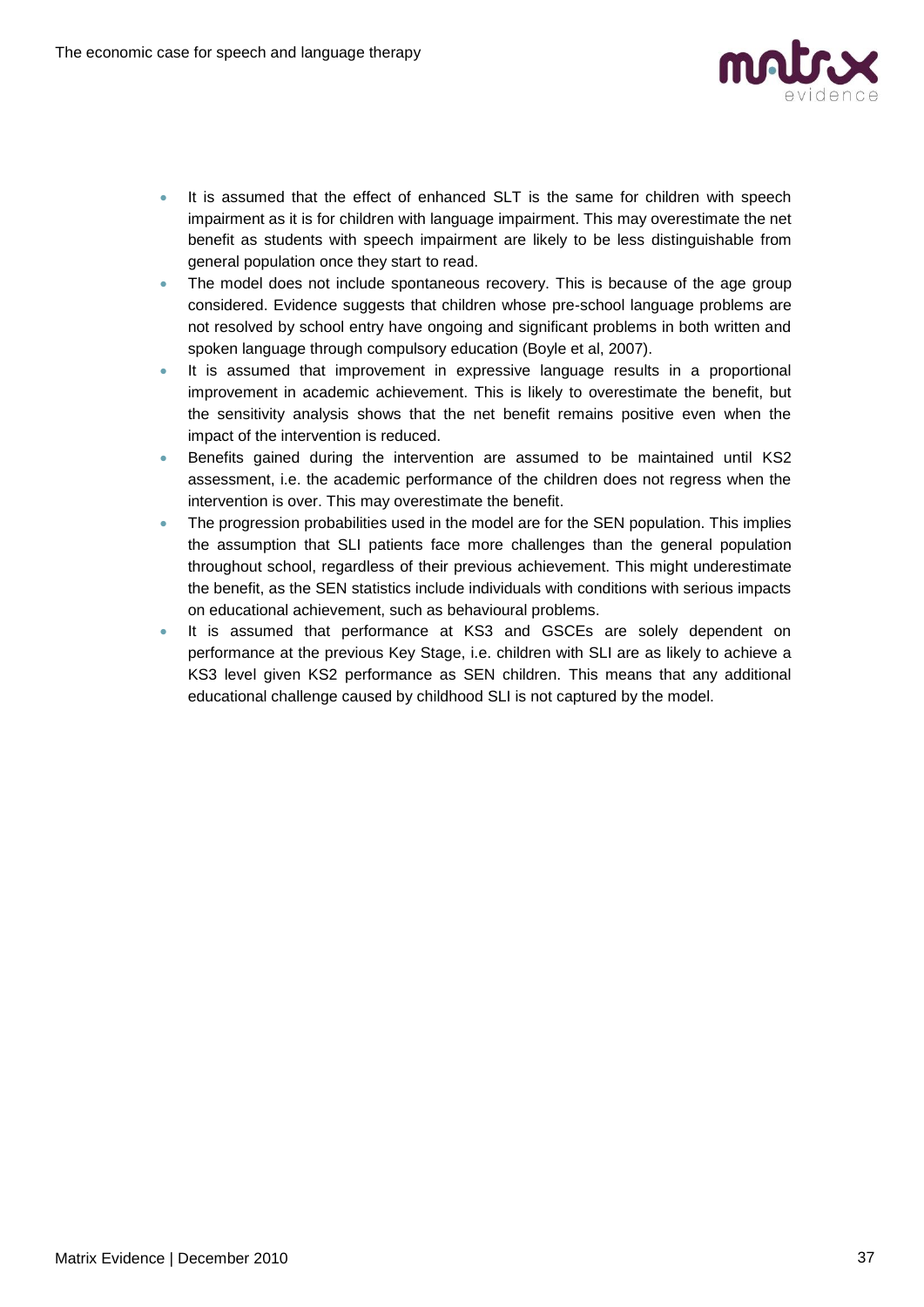

# 7.0 Children with autism

#### **Key messages**

**In the UK the lifetime benefits generated by 36 additional hours of SLT to increase parental synchronisation for children 2 to 4 years with autism exceeds the cost of the therapy by £9.8 million. The benefits are derived from reduced service use and productivity gains for the family as a consequence of improved communication and independence.**

**Every £1 invested in the SLT intervention generates £1.5 in lifetime cost savings.** 

**These estimates refer to SLT delivered to around 8,800 children experiencing the core condition in England, Wales, Scotland and Northern Ireland.**

**These results should be treated with caution given uncertainty in the data available to estimate benefits. Improved communication skills have multiple benefits for individuals with autism, including increased independence. However, quantifying this benefit required several assumptions to be made. Sensitivity analysis gives some comfort that the conclusion of the analysis – that the intervention is cost-effective and an efficient use of resource – is unlikely to be impacted by this uncertainty. It is also important to note that the analysis covers only a part of the benefits. For example the effects of improved communication on mental health, education and employability of the individual are not included.** 

#### **The intervention**

The term Autistic Spectrum Disorder (ASD) is generally used to cover the conditions Autism, Atypical Autism and Asperger's Syndrome. The disorder is a neurodevelopmental condition identified by the presence of behavioural impairments: impaired social interaction, communication and social imagination. The impairments are characterised by abnormalities in reciprocal social interactions and in patterns of communication. The individual's interests and activities are also restricted, stereotyped and of repetitive repertoire. Defining ASD is generally problematic, as autism is a continuum with individuals having a range of abilities and characteristics. The separation of the three identified groups is difficult, and conditions in the autistic spectrum are therefore usually not treated as discrete conditions. (RCSLT, 2009d) The heterogeneity of the condition also results in difficulty in estimating the prevalence rate. The Autism Society estimates that 1 in 100 children in the UK are affected by the condition. Around 40 per cent of them have the core condition (Green et al, 2010).

The consequences of autism are varied, and highly dependent on the cognitive and intellectual abilities of the individual with ASD. As many as a third of individuals with the condition do not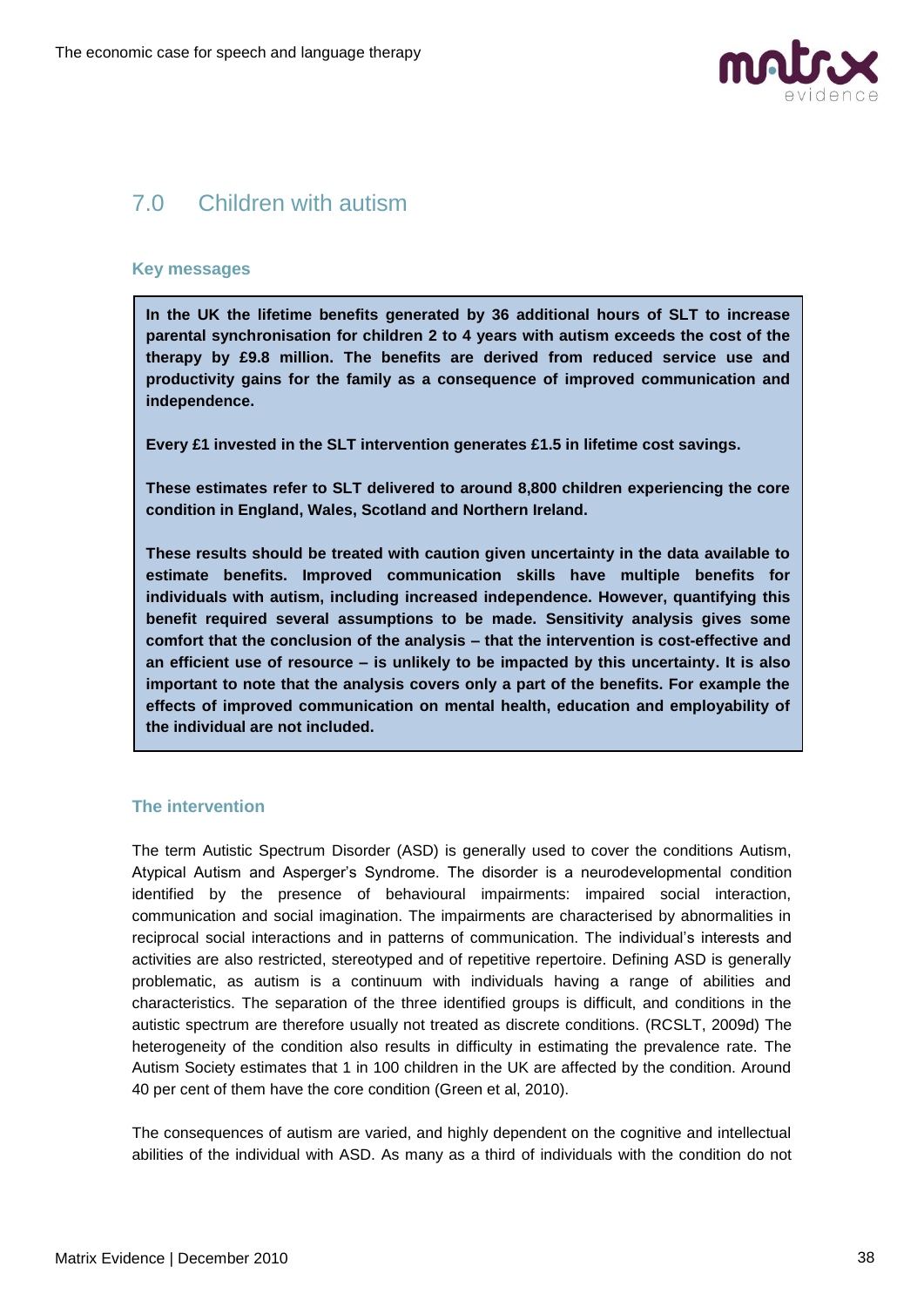

develop useful language, and those who do face difficulties in social communication. For example, the inability of autistic individuals to interpret subtle emotional concepts (such as empathy) and understand unspoken rules of interaction can lead to misunderstandings and upset for both the individual and those around him. Also heightened sensitivity to sounds, textures, foods and lights affect the ability of the individual to cope in certain environments. This can cause serious barriers to participation in society, and prevent access to education and employment, in addition to forming meaningful relationships. Individuals generally require support through life, and have limited independence.

Most patients are diagnosed by 3-4 years of age, apart from some high level functioning forms of the condition which can remain undetected for longer. Autism is a lifelong condition, and the work of SLT focuses management of the condition rather than prevention. The therapy provided depends on the age, ability and specific areas of difficulty for the patient, but generally focuses on developing communication, social interaction and life skills. In addition to language, SLT also aims to provide skills and strategies for coping with change and understanding appropriate behaviour. The therapist will most often work in a multidisciplinary and multi-agency team. (RCSLT, 2009d)

Early intervention has been advocated to treat delays in language development for autistic children, improving the probability of developing useful language. The CBA therefore focuses on children between 2 and 4 years (inclusive) and is based on a RCT study by Green et al (2010). The intervention described focused on increasing parental sensitivity and responsiveness to child communication. In addition, it aimed to further aid the child's communication development through a promotion of a range of strategies such as action routines. The families attended a 2 hour clinic session every other week for 6 months, followed by monthly booster sessions for 6 months. In total the families received 36 hours of therapy, delivered in addition to the treatment as usual provided by their local SLT services. A control group received usual SLT care only. On average, the control group received 9.8 hours of SLT over the course of the study.

The primary outcome was the ADOS-G social communication algorithm scale, which is a measurement of the severity of the symptoms of autism. There were also three secondary outcomes.

- 1. *Parent-child interaction during naturalistic play***,** measured by proportion of parental communications with the child that were synchronous, child initiations as a proportion of communication with the parent and proportion of time spent in mutual shared attention.
- 2. *Child language and social communication***,** measured by the researcher using preschool language scales. Also reported by parent using the McArthur Communicative Development Inventory, and the Communication and Symbolic Behaviour Scales Developmental Profile social composite raw scores.
- 3. *Adaptive functioning in school beyond the family*, using the Vineland Adaptive Behaviour Scales, Teacher rating form.

The study found no significant decrease in autistic symptoms as a consequence of the intervention, and the effects on directly observed language and adaptive functioning in school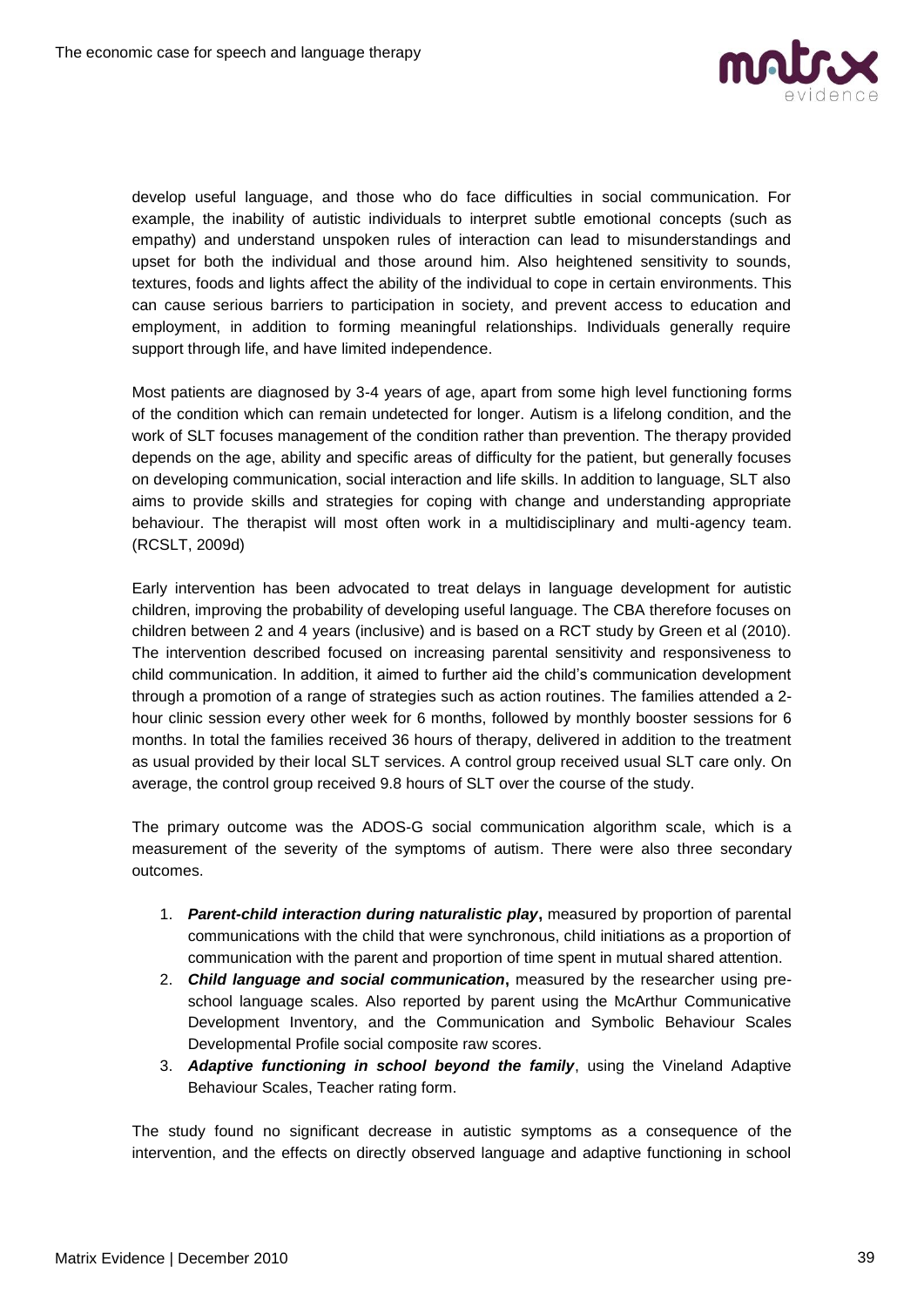

were small. However, there was a significant positive effect on parent-child interaction, particularly parental synchronisation. This is not surprising as it is an outcome targeted by the intervention.

The ability to coordinate interest in external objects or events with other people supports the child in reaching important language milestones. It is characteristic of autistic children to have a deficit in joint attention, and they also develop language late and at slower rates than the general population. The literature suggests that responsive parental behaviours reliably predict children's rate of language acquisition, even in the autistic population. Siller and Sigman (2008) find a positive and significant relationship between a measure of maternal synchronisation and rate of change in language age in a sample of autistic children. This relationship is used in the CBA to translate the impact of the intervention described in Green et al (2010) into an improved level of language in childhood.

Improved communication skills can have a wide range of positive consequences on the lives of autistic individuals and their families. Communication reduces stress within the family and facilitates the management of the condition through life. Howlin et al (2004) find in a study of 68 individuals with ASD that verbal ability in childhood (expressed as verbal IQ over or below 30) is significantly associated with a more independent residential status, more demanding level of work and a better overall social outcome in adulthood. In the CBA, the estimated level of language as a consequence of the intervention was transformed into an increased probability of reaching the threshold verbal IQ score of 30 compared to usual SLT care.

The outcome considered in the CBA was residential status, which is assumed to be a proxy for the level of independence achieved by the individual. Improved autonomy is a key aim of the treatment of autism, and an important determinant of quality of life for most individuals with the condition (Rosenblatt, 2008). The categories considered are private accommodation (either own or with family), supported accommodation (i.e. residential accommodation with some autonomy), residential accommodation (with little or no autonomy) and hospital accommodation. The valuation of the benefit is based on Knapp et al (2009), which measures cost of service use and productivity associated with each of the above accommodation categories, taking into account intellectual disability and residential status. The decision was made to use the estimates for individuals with intellectual disability to capture the greater expense of managing core condition relative to individuals with a higher level functioning condition. The estimate does not include productivity loss for the individual, but does take into account the lost productivity for the family members caring for the autistic individual.

Employment outcomes were not included in the CBA. Howlin et al (2004) have analysed the relationship between verbal IQ and the level of work. However the population considered in the study is different than the core autistic population considered in the CBA, and discussion with the National Autistic Society suggested that in the case of employment the two groups were too different for this data to be used in a reliable way. Residential status was therefore preferred, particularly as the severity of the condition could be factored in when using the segmentation by Knapp et al (2009) by intellectual disability. Uncertainty remains over how applicable the level of independence results of Howlin et al (2004) are in the core autistic population. Therefore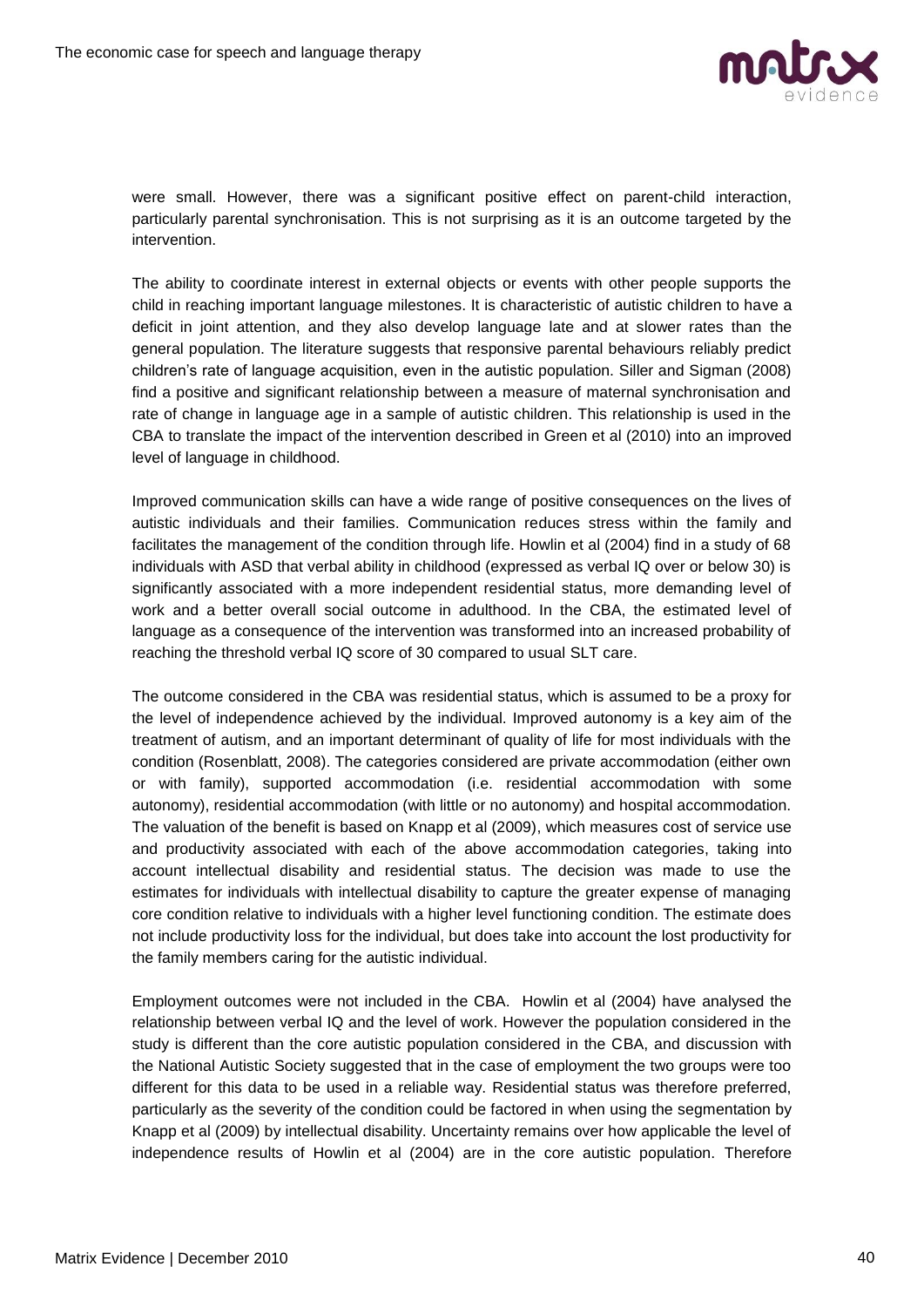

sensitivity analysis was carried out to test the impact of this assumption. It is also important to bear in mind that autism is a developmental condition and the level of independence of the individual in adulthood is influenced by a range of factors. Caution is therefore required in the interpretation of the results.

#### **Summary of findings**

Table 11 summarises the findings from the CBA of SLT for around 8,800 children with autism across England, Wales, Scotland and Northern Ireland. Annual costs and monetary benefits in both scenarios, usual SLT care and enhanced SLT treatment (as described by the intervention), are presented separately. The differences represent the incremental costs and monetary benefits attributable to SLT.

#### **Table 11. Annual costs and benefits of SLT for children with autism (£m in 2009 prices)**

| £ in 2009 prices                              | <b>Usual SLT</b> | <b>Enhanced SLT</b> | <b>Difference</b> |
|-----------------------------------------------|------------------|---------------------|-------------------|
| Costs                                         |                  |                     |                   |
| Incremental cost of enhanced SLT<br>provision | f(0,0)           | $f$ 21.3m           | $-F21.3m$         |
| <b>Monetary benefits</b>                      |                  |                     |                   |
| Cost of supported accommodation               | £1,689.4m        | £1,693.0m           | $-E3.6m$          |
| Cost of residential accommodation             | £1.215.9m        | £1.208.7m           | f7.2m             |
| Cost of hospital accommodation                | £1,337.7m        | £1,310.3m           | f27.5m            |
| Total                                         | £4,243.0m        | £4,211.9m           | £31.1m            |
| <b>Net benefit</b>                            |                  |                     | £9.8m             |
| <b>Benefit-cost ratio</b>                     |                  |                     | 1.46              |

#### **Throughput**

- The prevalence of core autism is 0.4 per cent. (Green et al, 2010)
- Aggregated from country level data, there are around 2.2 million children aged 2 to 4 in the UK.
- This implies around 8,800 core autistic children aged 2 to 4.

#### **Costs**

- The unit cost of the intervention is £2,430. This includes 36 hours of SLT for a year, at the cost of £67.50 per hour (Matrix based on PSSRU, 2009)
- Providing the intervention for around 8,800 children generates a cost of  $£21.3$  million.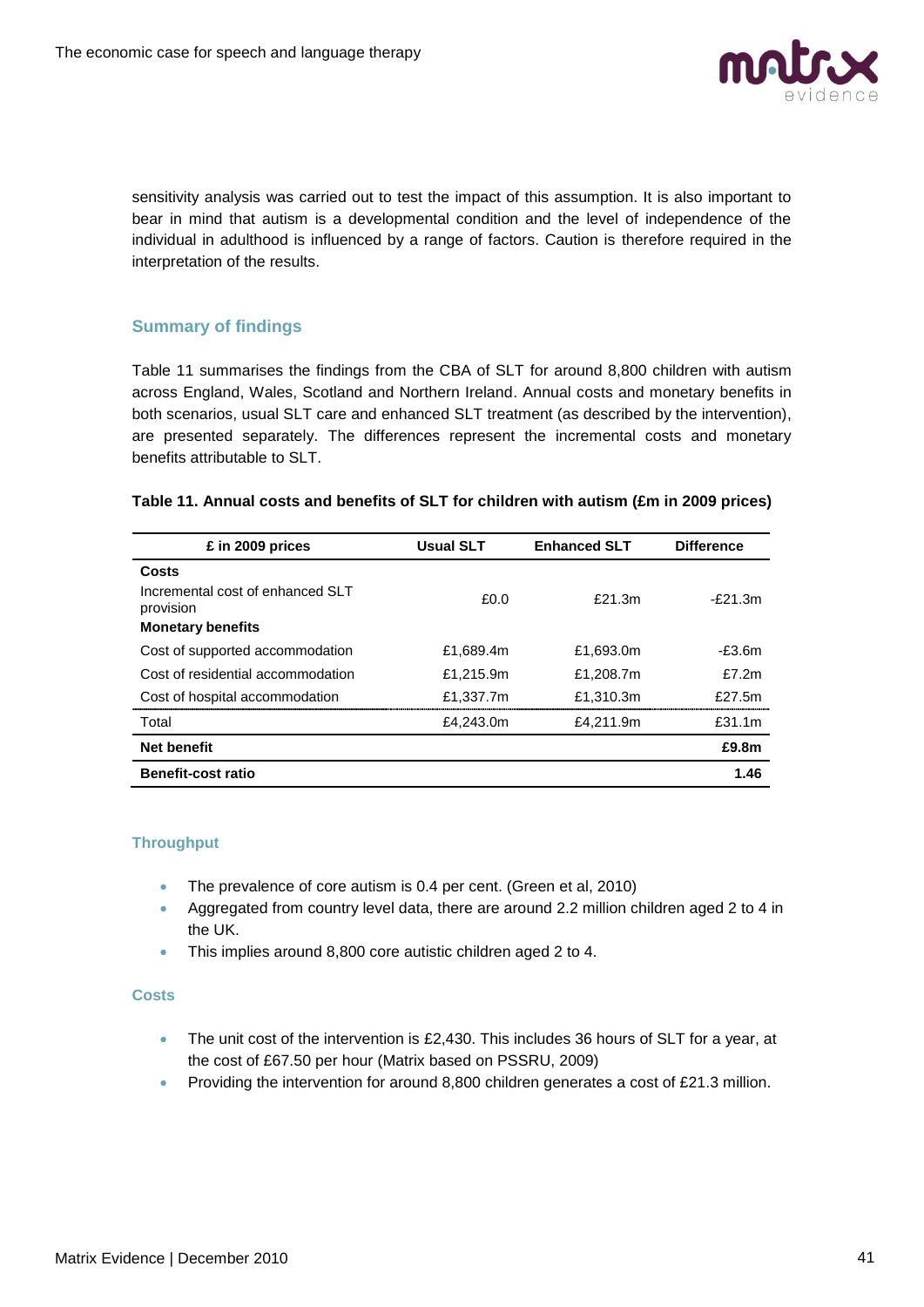

#### **Monetary benefits**

- The annual incremental cost of an individual with autism in supported accommodation over private accommodation is around £51,400. The present value of the lifetime cost is around £876,000 per individual (Matrix based on Knapp et al, 2009)
- As a consequence of the intervention, 4 more people annually achieve the level of independence required to be able to live in supported accommodation. This generates a lifetime cost of £3.6 million.
- The annual incremental cost of an individual with autism in residential accommodation compared to private accommodation is around £52,400. The present value of the lifetime cost is around £893,000 per individual (Matrix based on Knapp et al, 2009).
- As a consequence of the intervention, 8 less people annually are accommodated in residential accommodation. This generates a lifetime cost saving of £7.2 million.
- The annual incremental cost of an individual with autism in hospital accommodation compared to private accommodation is around £61,300. The present value of the lifetime cost is around £1.0 million per individual.
- As a consequence of the intervention, 26 less people annually are accommodated in hospital settings. This generates a lifetime cost saving of £27.5 million.

#### **Local level analysis**

Table 12 presents the result for the CBA of SLT for children with autism disaggregated by country.

| Country          | <b>Autistic patients</b> | <b>Total cost</b> | Total<br>benefit | <b>Total net</b><br>benefit |
|------------------|--------------------------|-------------------|------------------|-----------------------------|
| England          | 7.376                    | £17.9m            | £26.2m           | £8.3m                       |
| Wales            | 399                      | £1.0m             | £1.4 $m$         | £0.4m                       |
| Scotland         | 697                      | f1.7m             | £2.5 $m$         | £0.8m                       |
| Northern Ireland | 291                      | £0.7 $m$          | £1.0 $m$         | £0.3m                       |
| Total            | 8.763                    | £21.3m            | £31.1 $m$        | £9.8m                       |

#### **Table 12. Annual cost and annual benefits of SLT for children with autism disaggregated by country (£m in 2009 prices)**

The results from the local level analysis indicate that:

- Annual net benefits in England range from around £384,000 in the North East strategic health authority to £1.4 million in London.
- Annual net benefits in Wales range from around £9,000 in the Merthyr Tydfil unitary health authority to around £52,000 in Cardiff.
- Annual net benefits in Scotland range from around £3,000 in the Orkney Islands local authority to around £83,000 in Glasgow City.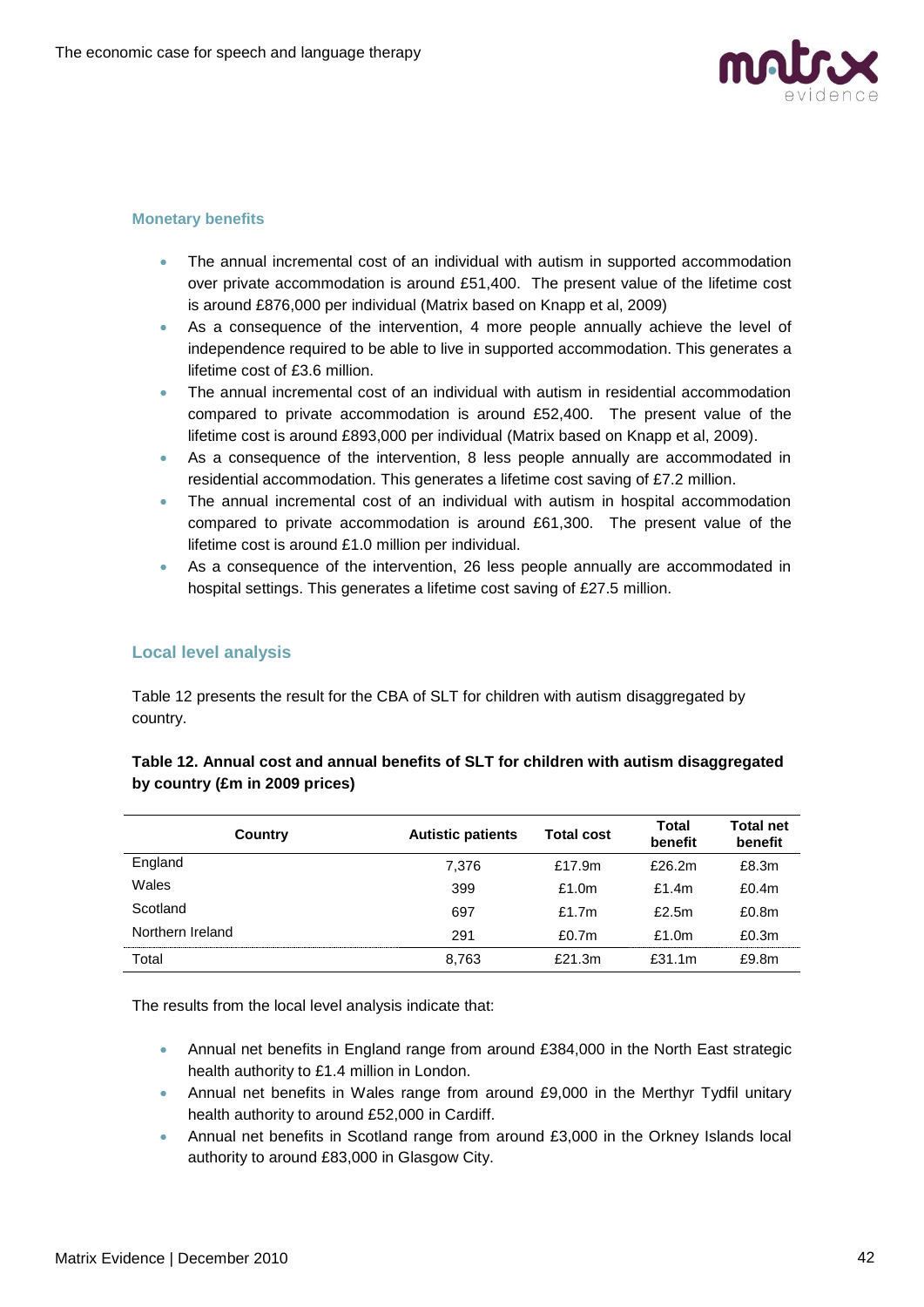

 Annual net benefits in Northern Ireland range from £56,000 in the Belfast local commissioning board to around £83,000 in the Northern commissioning board.

More detail on local level analysis can be found in Table A3.4 in Appendix 3.

#### **Sensitivity analysis**

The results of the CBA are necessarily subject to uncertainty. Additional analysis is therefore undertaken to observe the sensitivity of the net benefit to a change in the model parameters. The sensitivity analysis gives some comfort that the results of the model–i.e. the conclusion that investing in SLT represents an efficient use of public resources – are unlikely to change as a result of this uncertainty.

Table 12 summarises the parameters which were tested along with the ranges used for the sensitivity analysis. Figures 8 and 9 show the impact on net benefit.

#### **Table 12. Sensitivity analysis**

| <b>Parameter</b>                        | Value in model |       | Sensitivity analysis range |
|-----------------------------------------|----------------|-------|----------------------------|
|                                         |                | Low   | High                       |
| Probability of verbal IQ over 30 if     | 55.9%          | 54.0% | 56.5%                      |
| intervention                            |                |       |                            |
| Probability of private accommodation if | 58.6%          | 35.0% | 60.0%                      |
| verbal IQ over 30                       |                |       |                            |

The net benefit is dependent on the relationship between the increased parental synchronisation and gains in language. The effect size is 1.5, resulting in an increase in the probability of developing a verbal IQ of over 30 from 54 to 55.9 per cent. The exact relationship is complex and difficult to evaluate. Hence the estimate used in the model is varied between 54 per cent (the probability of developing verbal IQ of over 30 before the intervention, i.e. no effect) and 56.5 per cent to observe the impact on net benefit. The results below show that as long as the probability of verbal IQ over 30 is above 55.4 per cent after intervention, the net benefit is positive. That is, the effect size used in the model, 1.5, would have to reduce by 26 per cent for the benefits of the intervention not to exceed the costs.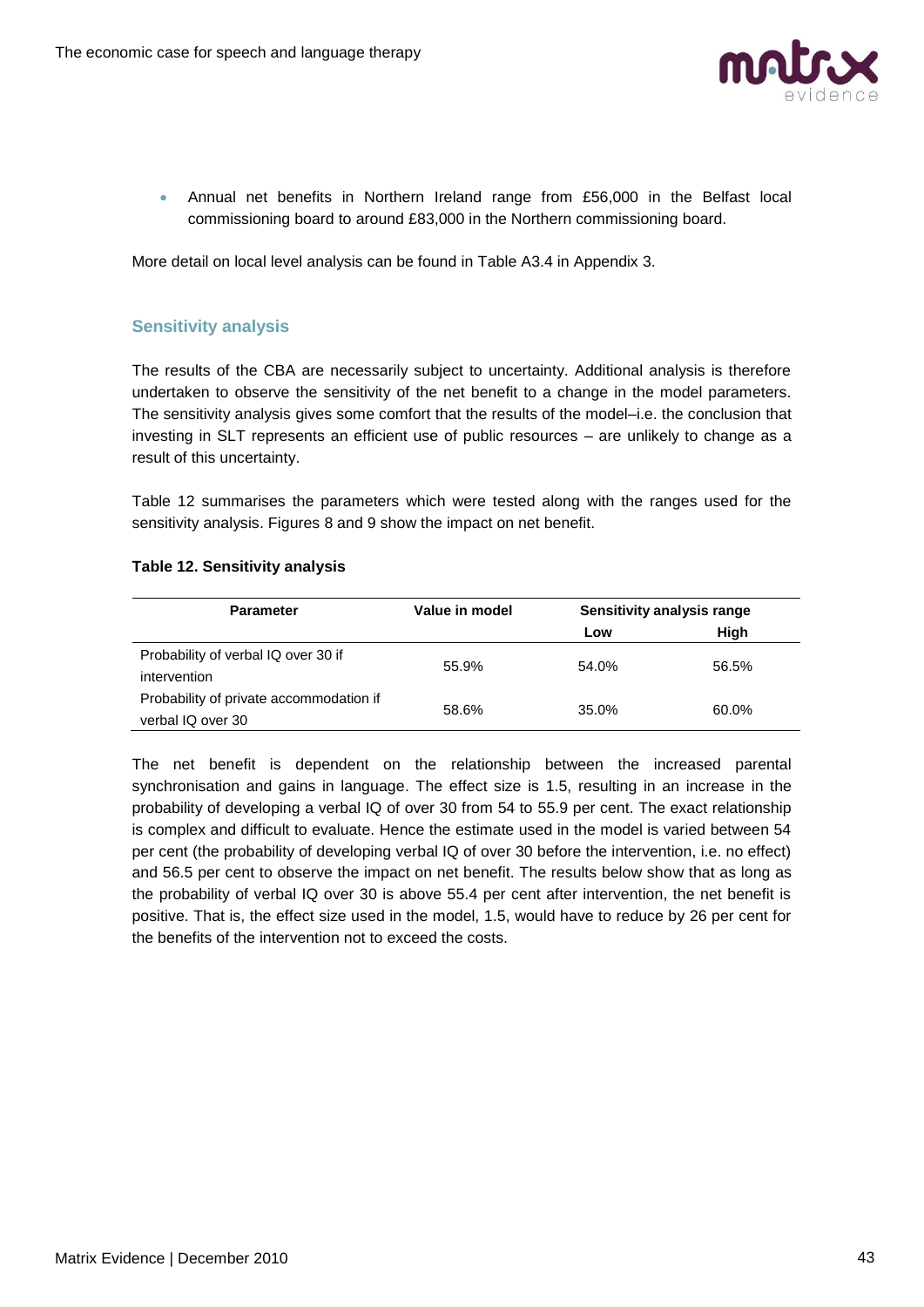



#### **Figure 8. Sensitivity of net benefit to the probability of verbal IQ over 30 if receive intervention**

The net benefit also depends on the increased independence of the individual as a consequence of improved verbal IQ. The probability of different accommodation outcomes is based on a follow-up study by Howlin et al (2004), and costed using Knapp et al (2009). Both papers look at general autistic population, and do not focus on individuals with the core condition like Green et al (2010). In the CBA model, overall 48 per cent of the individuals receiving the intervention end up in private accommodation. For individuals with verbal IQ over 30 the probability is 59 per cent compared to 35 per cent for individuals with verbal IQ less than 30. The assumption made by Knapp et al (2009) is that 35 per cent of individuals with ASD with intellectual disability live in private accommodation, compared to 79 per cent of those with no intellectual disability. Therefore there is a possibility that the net benefit is overestimated in the CBA.

Knapp et al (2009) estimate costs separately for individuals with and without intellectual disability. To capture the more limited capabilities of individuals with the core condition, the costs for intellectual disability are used in this analysis. As similar differentiation is not provided in Howlin et al (2004), sensitivity analysis is undertaken to ensure that the results are not a consequence of overestimated levels of independence. Keeping the relative shares of nonprivate accommodation options constant, the probability of living in private accommodation given verbal IQ of over 30 is varied to observe the effect on net benefit. The results in Figure 9 show that the net benefit is positive as long as the probability of living in private accommodation is over 50 per cent for individuals with a verbal IQ of over 30, compared to 59 per cent used in the model. This is equivalent to a 38 per cent decrease in the effect of verbal IQ on living in private accommodation.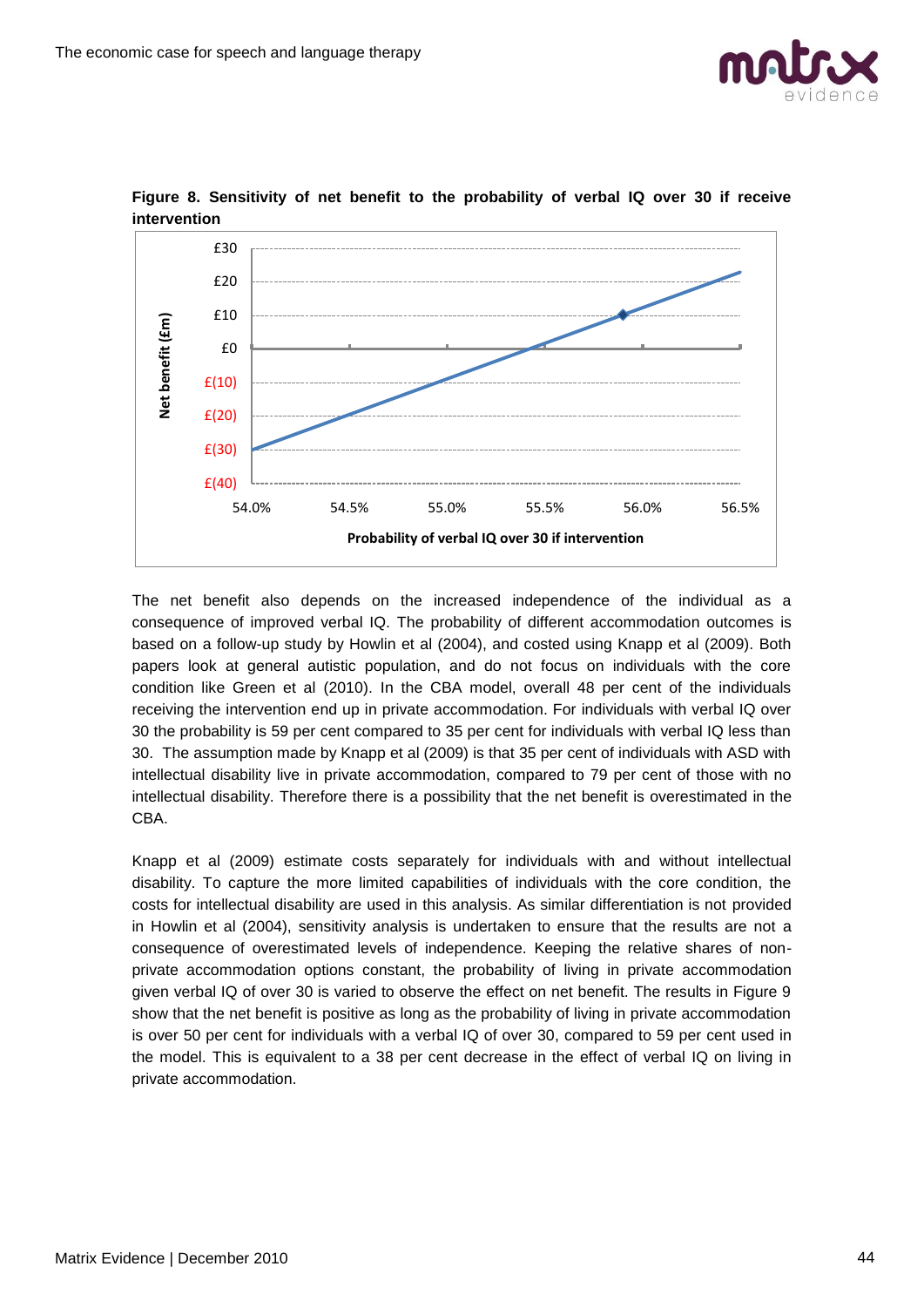



#### **Figure 9: Sensitivity of net benefit to the impact of verbal IQ on the probability of living in private accommodation in adulthood**

#### **Key assumptions**

- The intervention effect is applied to the synchronisation between the parent and the child. The increased synchronisation is then translated into greater language gains over a period of around 44 months, i.e. 3 years and 8 months. The intervention effect is hence assumed to be sustained over this period, i.e. the synchronisation level once achieved is maintained.
- The analysis does not incorporate any possible benefits associated with continued and ongoing SLT treatment. Individuals with autism are likely to receive tailored support from therapists throughout their life.
- The distribution of verbal IQ is assumed to be the same for the core autistic population as for the general autistic population. This may result in an overestimate of the proportion of population with a verbal IQ of over 30. The exact distribution determines whether the net benefit is overestimated or underestimated. If the proportion of individuals with a verbal IQ of less than 30 is greater for the core autistic population than the ASD population, but a sufficient proportion of individuals are close enough to the threshold, the net benefit may be underestimated. This is because receiving the intervention will result in a greater number of people achieving the threshold, and a larger number of people will experience the benefit. .
- The probability of adulthood outcomes is estimated using the mean and standard deviation provided in Howlin et al (2004) and assuming a normal distribution. This is unlikely to hold in the autistic population and the true distribution is unknown. It is likely that the distribution is skewed to the right, and the probability of more independent outcomes overestimated.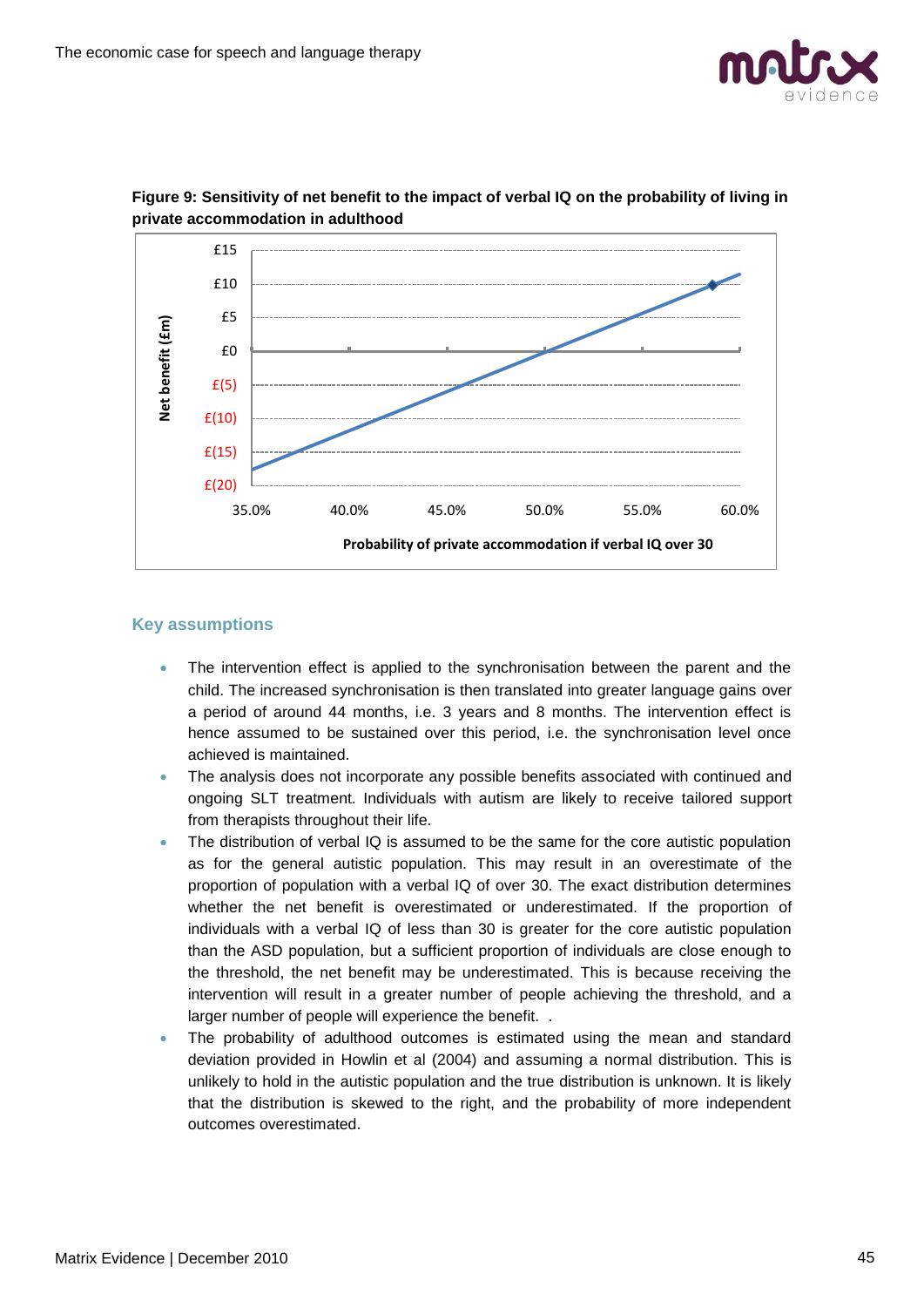

- The relationship between level of independence in adulthood and verbal IQ at 7 years is similar for all individuals with ASD. I.e. given an individual with ASD has a verbal IQ of over 30, his likelihood of living in private accommodation is not impacted by whether he has the core condition or not. This is likely to overestimate the benefit as a person with a more severe condition is likely to be restricted in independence because of a wide range of factors. The sensitivity analysis on this assumption shows that the net benefit is positive even if this assumption is relaxed.
- The model assumes that living in private accommodation is associated with greater independence and preferred by the autistic individual and his family. This assumption is based on the rating system used in Howlin et al (2004) which uses "independence" and "residential status" interchangeably, and evidence in the literature that independence in everyday life is a determinant of quality of life. In reality, some individuals might feel more independent e.g. in supported accommodation than living home with their parents. This is not reflected in the rating creating by Howlin et al (2004) and hence not captured by the model.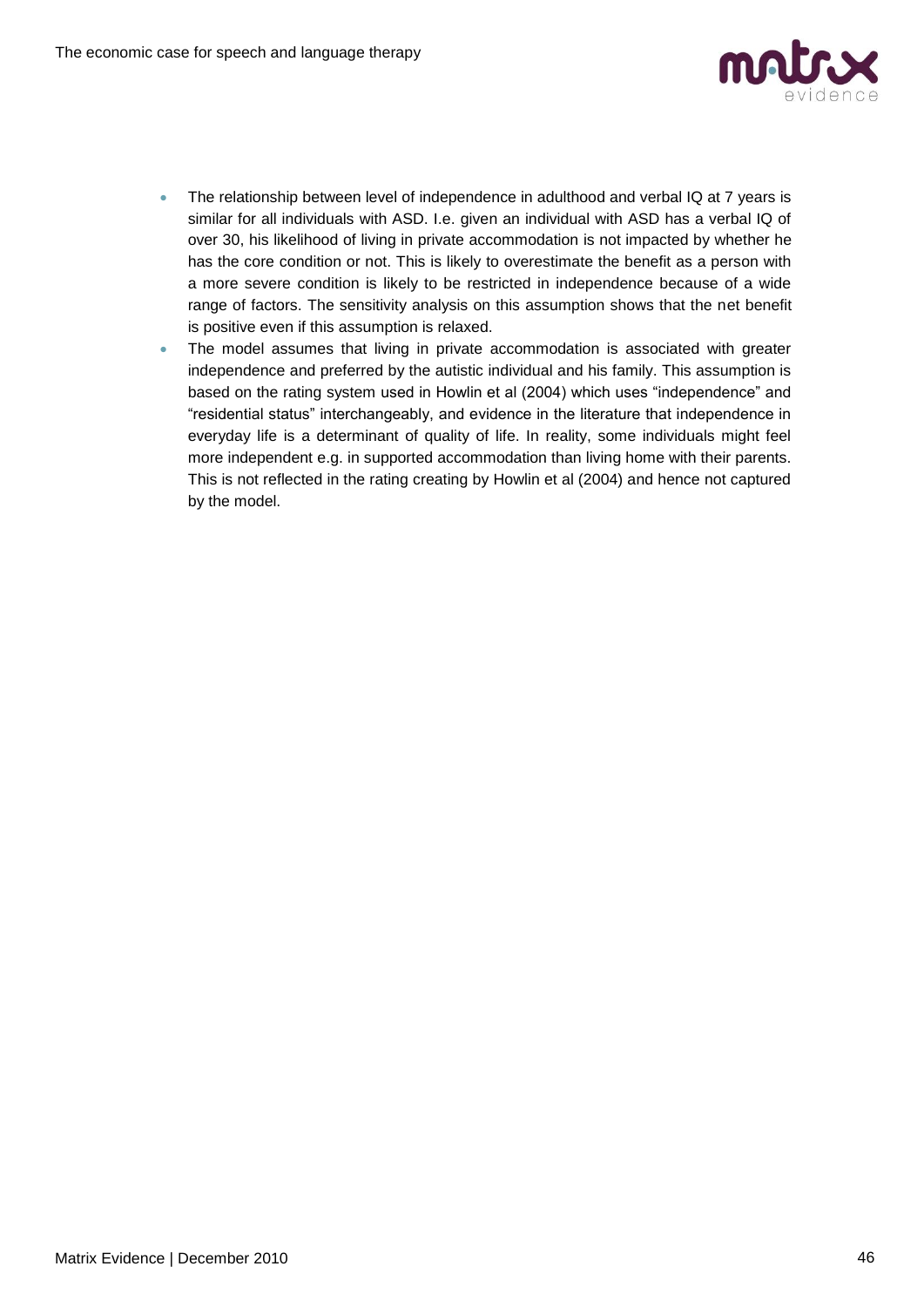

## 8.0 Discussion

The results of the CBAs are summarised in Table 12. This indicates that providing SLT in England, Wales, Scotland and Northern Ireland generates large annual net benefits, and benefit-cost ratios that are higher than 1. In other words, the benefits generated by the interventions exceed the costs, and the interventions represent an efficient use of public resources.

| <b>Intervention</b> | <b>Patients</b> | Net benefit | <b>Benefit-cost ratio</b> |
|---------------------|-----------------|-------------|---------------------------|
| Dysphagia           | 63,000          | £13.3m      | 2.32                      |
| Aphasia             | 53,000          | £15.4m      | 1.35                      |
| SLI                 | 203,000         | £741.8m     | 6.43                      |
| Autism              | 8,800           | £9.8m       | 1.46                      |

#### **Table 12. Annual net benefits and benefit-cost ratios of SLT (£m in 2009 prices)**

In interpreting these results it is important to keep in mind the following considerations:

- 1. Given the nature of the interventions, it is difficult to follow-up recipients and measure the full effects on patients. In this evaluation, the analysis of the interventions was limited to a one-off implementation. Continued treatment may lead to additional costs and benefits.
- 2. The analysis adopted a relatively limited scope in terms of benefits captured. The potential benefits generated by the interventions evaluated are multiple in nature and go beyond avoidance of chest infections, improvement in WAB and improved access to curriculum. For instance in regards to dysphagia, additional benefits of SLT are ability to return to normal diet, functional swallowing, and avoidance of malnutrition, and death. The implications of this limited scope are that the benefits are likely to be underestimated and therefore the net benefits generated by the interventions could be much greater.
- 3. The models are limited to evaluating the cost and benefit of precisely defined interventions. Caution is required when interpreting the results, as the trial setting makes it possible to deliver a relatively optimal intervention. In routine practise, resource constraints could make it difficult to provide the level of care described in the source papers to all patients.
- 4. SLT is generally not the only treatment provided to patients, but a part of a multidisciplinary approach to the condition. While the results show a net benefit for increased provision of SLT, the level of other care is assumed constant. Therefore the analysis does not imply that SLT replaces other forms of care.
- 5. In the dysphagia model, the benefits captured refer to health care cost savings. The benefits for the recipients in terms for example of their well-being are not included. For example, patients with access to SLT are better able to manage their conditions and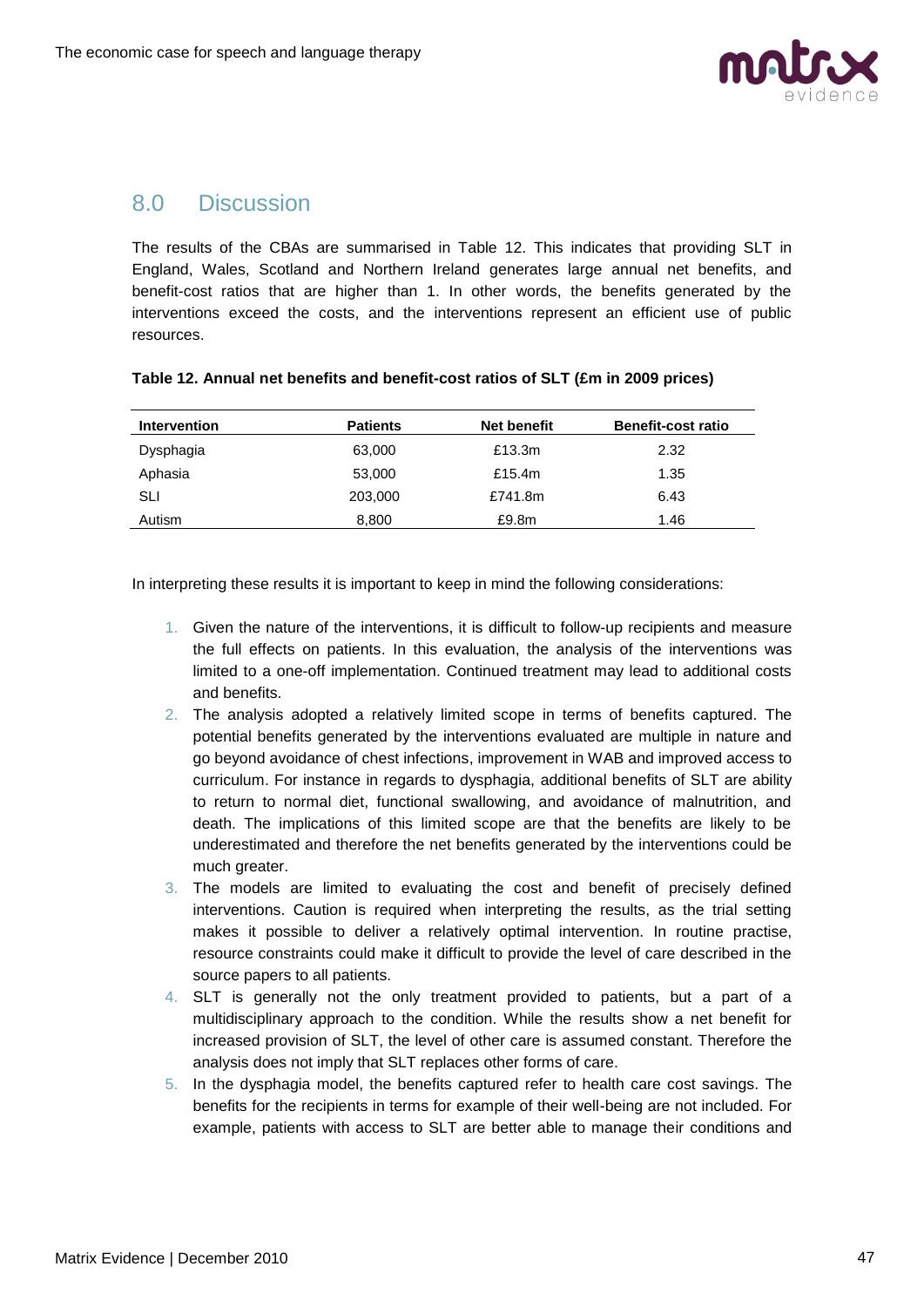

would suffer less adverse socio-emotional effects. Thus, the benefits are likely to be underestimated.

- 6. In the aphasia model, the purpose of the research was to measure the effect of SLT compared to *no SLT*. However, the CBA relied on evidence designed to measure the effect of enhanced NHS SLT versus usual NHS SLT. The CBA is only capturing a portion of the potential total costs and benefits of SLT.
- 7. The SLI model focuses on primary school children. In practice, a majority of the work by speech and language therapists focuses on pre-school children and the prevention of the development of the condition. Many of the children with the condition in early childhood will experience a spontaneous recovery in absence of treatment. Therefore the population considered is more vulnerable than the average SLI patient.
- 8. While communication skills are an essential requirement for increased independence for individuals with autism, it is a life-long condition and patients are likely to need assistance throughout their life to cope with everyday tasks. SLT is therefore only a part of a support package necessary to support individuals with the condition.
- 9. The autism model only considers the cost saving benefits of increased level of independence. It does not consider the value of the improved quality of life for the individual and his family, e.g. the reduced stress caused by lack of understanding between the individual and people around him. It also excludes benefits on education, employment and mental health.
- 10. The local level estimates are generated by applying the unit cost and benefit of the intervention to the populations eligible for the intervention, using local level population estimates broken down by age. The estimates therefore take into account demographic differences but assume that treatment cost, level of care and prevalence rate are fixed across areas.

Even though the estimated net benefits are subject to uncertainty, the sensitivity analysis suggested that the conclusion that the interventions represent an efficient use of public resources is unlikely to change. While further research is required to evaluate the net impact of SLT on other conditions, the results suggest that investment in SLT provision has potential to deliver benefits that greatly exceed the cost.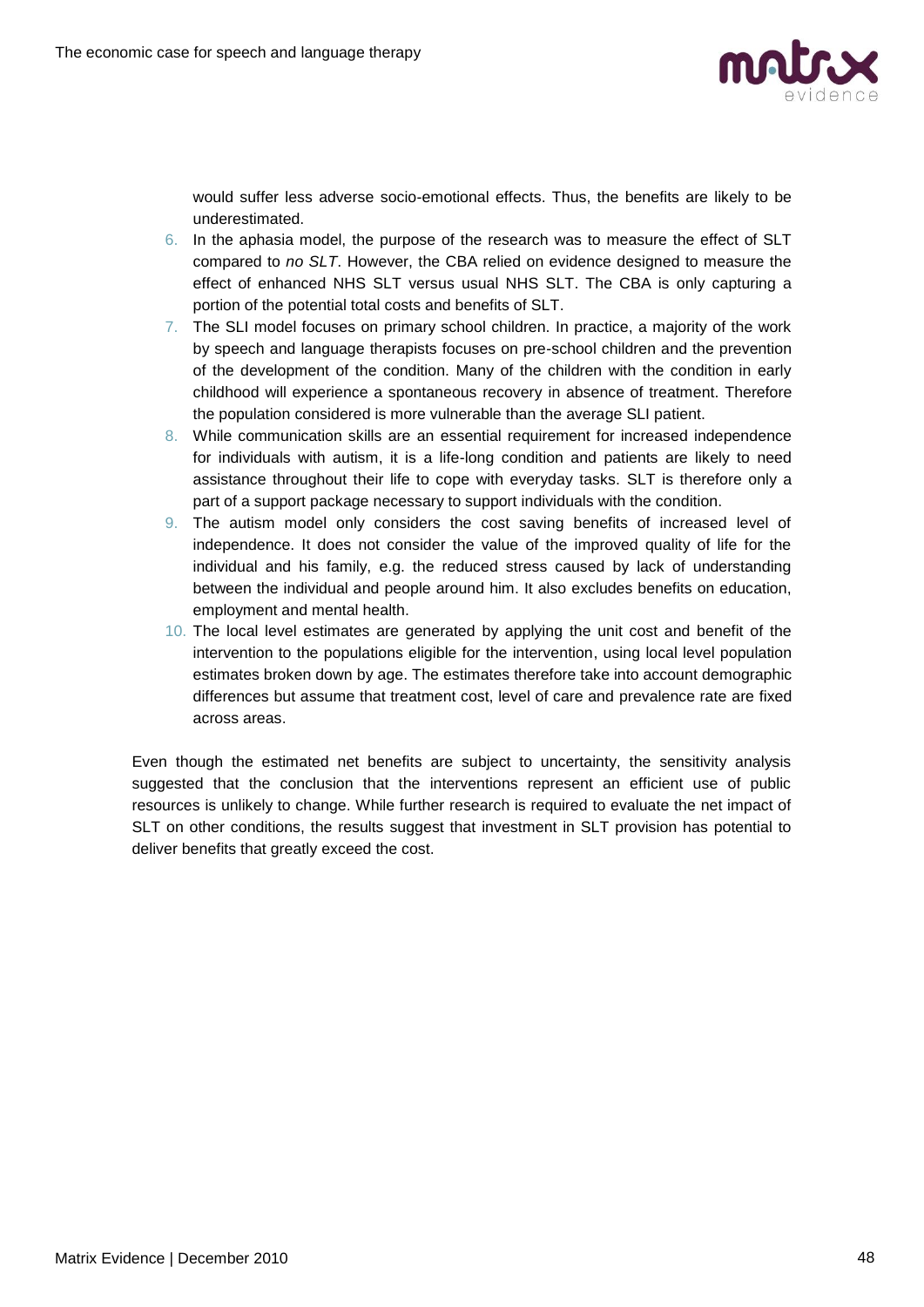

# 9.0 References

- 1. Bakheit et al (2007) A Prospective, randomized, parallel group, controlled study of the effect of intensity of speech and language therapy on early recovery from post stroke aphasia. *Clinical Rehabilitation*, 21. pp.885-894.
- 2. Beitchman, J.H., Wilson, B., Brownlie, E. B., Walters, H., Inglis, A., and Lancee, W. (1996) Long-term consistency in speech/language profiles: I. Developmental and academic outcomes. *Journal of the American Academy of Child and Adolescent Psychiatry*. 1996 Jun;35(6):804-14.
- 3. Boyle, J., McCartney, E., Forbes, J., and O'Hare, A. (2007) A randomised controlled trial and economic evaluation of direct versus indirect and individual versus group modes of speech and language therapy for children with primary language impairment. *Health Technology Assessment* 2007;11(25).
- 4. Carnaby, G., Hankey, G. J. and Pizzi, J. (2006) "Behavioural interventions for dysphagia in acute stroke: a randomised controlled trial", *Lancet Neurology*, (5). Pp. 31-37.
- 5. Carroll, K et al (2001) Stroke Incidence and Risk Factors in a Population Based Prospective Cohort Study. Office of National Statistics, Health Statistics Quarterly 12 Winter 2001, 1-9.
- 6. Chalfin, A. , Marsh, K., and Roman, J. (2008) What does economic analysis add to decision making? Evidence from the criminal justice literature. *Journal of Experimental Criminology*, volume 4, 2, 117 - 135.
- 7. Cummings, C., Dyson, A., Muijs, D., Papps, I., Pearson, D., Raffo, C., Tiplady, L., Todd, L., and Crowther, D. (2007). Evaluation of the Full Service Extended Schools Initiative: Final Report. Department of Education and Skills, Research Report RR852.
- 8. Curtis, L. (2009) *Unit Costs of Health and Social Care 2007.*PSSRU: University of Kent, Canterbury.
- 9. Department for Children, Schools and Families (2009a).Education and training statistics for the United Kingdom. Office of National Statistics. [\[http://www.education.gov.uk/rsgateway/DB/VOL/v000891/\]](http://www.education.gov.uk/rsgateway/DB/VOL/v000891/)
- 10. Department for Children, Schools and Families (2009b). National Curriculum Assessments at Key Stage 2 in England 2008/09. Office of National Statistics. [\[http://www.education.gov.uk/rsgateway/DB/SFR/s000893/index.shtml\]](http://www.education.gov.uk/rsgateway/DB/SFR/s000893/index.shtml)
- 11. Department for Children, Schools and Families (2007). National Curriculum Assessment, GCSE and Equivalent Attainment and Post-16 Attainment by Pupil Characteristics, in England 2006/07. Office of National Statistics. [\[http://www.education.gov.uk/rsgateway/DB/SFR/s000759/](http://www.education.gov.uk/rsgateway/DB/SFR/s000759/)]
- 12. Department for Education and Skills (2003) Pupil Progress by Pupil Characteristics: 2002. Office of National Statistics.
	- [\[http://www.education.gov.uk/rsgateway/DB/SBU/b000402/index.shtml](http://www.education.gov.uk/rsgateway/DB/SBU/b000402/index.shtml)]
- 13. Department of Health Social Services and Public Safety (2009) Strategic Resources Framework: Health and Social Care Expenditure Plans for Northern Ireland by Programme of Care and Key Service, incorporating Selected Planned Activity. [\[http://www.dhsspsni.gov.uk/strategic\\_resources\\_framework\\_2008\\_09\\_publication.pdf\]](http://www.dhsspsni.gov.uk/strategic_resources_framework_2008_09_publication.pdf)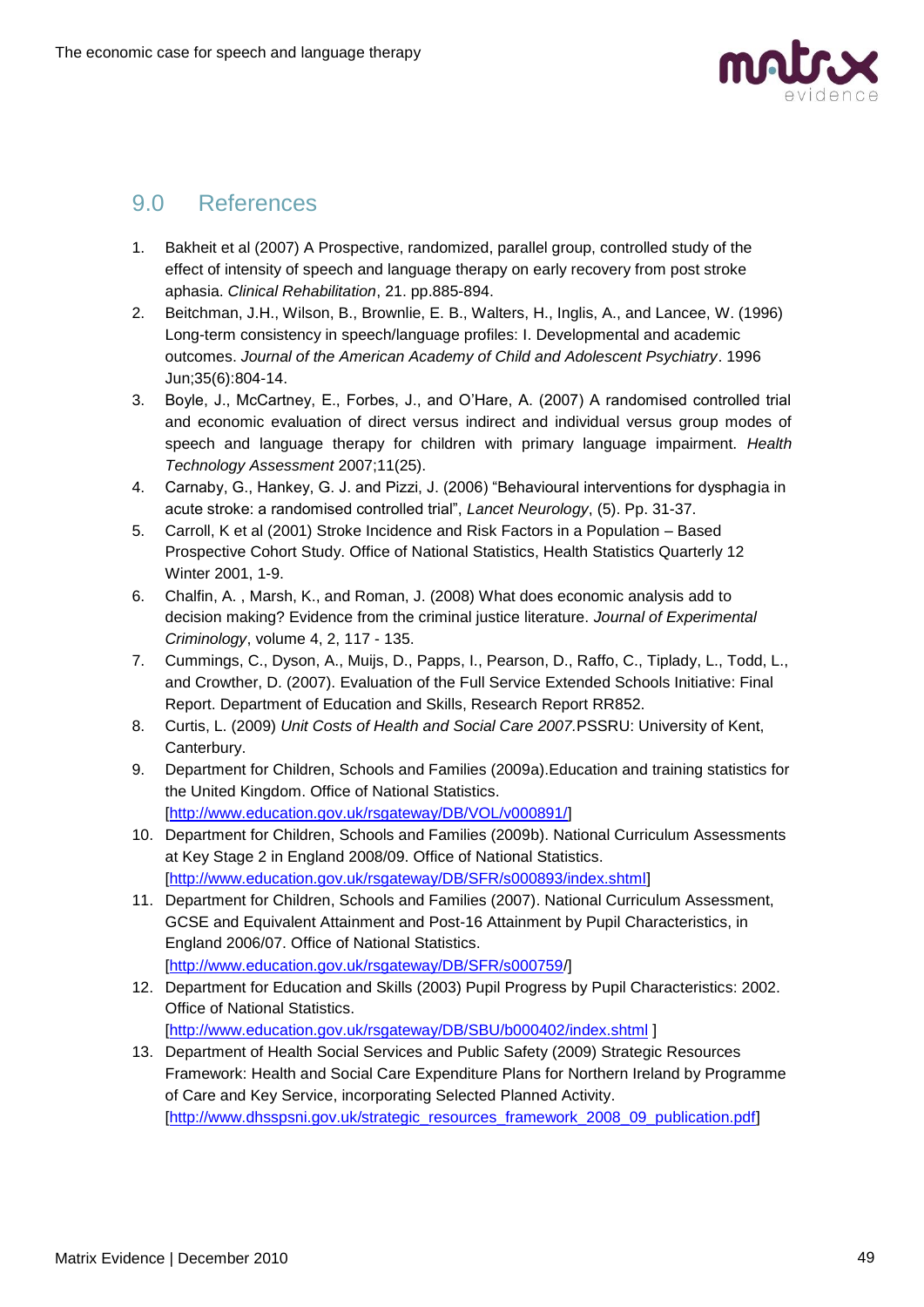

- 14. Exel et al (2004) Assessment of Post-Stroke Quality of Life in Cost-Effectiveness Studies: The Usefulness of the Barthel Index and the EuroQol-5D. *Quality of Life Research*, (13) 2. pp. 427-433.
- 15. Green, J., Charman, T., McConachie, H., Aldred, C., Slonims, V., Howlin, P., Le Couteur, A., Leadbitter, K., Hudry, K., Byford, S., Barrett, B., Temple, K., Macdonald, W., Pickles, A., and the PACT Consortium (2010). Parent-mediated communication-focused treatment in children with autism (PACT): a randomised controlled trial. *Lancet,* 2010, 375, pp 2152–60.
- 16. Guest JF, and Morris A. (1997) Community-acquired pneumonia: the annual cost to the National Health Service in the UK. *European Respiratory Journal*; (10). Pp. 1530-1534.
- 17. Howlin, P., Goode, S., Hutton, J. and Rutter, M. (2004). Adult outcome for children with autism. *Journal of Child Psychology and Psychiatry*, 2004, 45:2, pp 212–229.
- 18. Knapp, M., Romeo, R. and Beecham, J. (2009). Economic cost of autism in the UK. *Autism*, 2009, 13:3, pp 317–336.
- 19. Law, J., Boyle, J., Harris, F., Harkness, A., Nye, C. (1998). Screening for speech and language delay: a systematic review of the literature. *Health Technology Assessment* 1998;2(9).
- 20. Mann, G., Hankey G., Cameron, D. (1999) Swallowing Function after Stroke: Prognosis and Prognostic Factors at 6 months*. Stroke*. 30. pp.774-748.
- 21. NHS Information Centre (2008) Attribution Dataset GP Registered Populations. [\[http://www.ic.nhs.uk/statistics-and-data-collections/population-and](http://www.ic.nhs.uk/statistics-and-data-collections/population-and-geography/population/attribution-dataset-gp-registered-populations-2008)[geography/population/attribution-dataset-gp-registered-populations-2008\]](http://www.ic.nhs.uk/statistics-and-data-collections/population-and-geography/population/attribution-dataset-gp-registered-populations-2008)
- 22. Office for National Statistics (2001) Area and population by local authority (Scotland): Regional Trends 37. [http://www.statistics.gov.uk/StatBase/ssdataset.asp?vlnk=5966&Pos=&ColRank=2&Rank =272]
- 23. Office of National Statistics (2008). Period and cohort expectations of life. [http://www.statistics.gov.uk/downloads/theme\_population/Interim\_Life/period\_cohort\_table s\_index08.pdf]
- 24. Office for National Statistics (2010) Mid-year population estimates 2009. [\[http://www.statistics.gov.uk/statbase/product.asp?vlnk=15106\]](http://www.statistics.gov.uk/statbase/product.asp?vlnk=15106)
- 25. Rosenblatt, M. (2008). I Exist: The message from adults with autism in England. National Autistic Society.
- 26. Royal College of Speech and Language Therapists (2010) Giving voice, viewed 23 November 2010. [Available at: [http://www.rcslt.org/about/campaigns/giving\\_voice\\_key\\_messages\]](http://www.rcslt.org/about/campaigns/giving_voice_key_messages)
- 27. Royal College of Speech and Language Therapists (2009a) RCSLT Resource Manual for Commissioning and Planning Services for SLCD: Dysphagia. [\[http://www.rcslt.org/speech\\_and\\_language\\_therapy/commissioning/dysphagia\]](http://www.rcslt.org/speech_and_language_therapy/commissioning/dysphagia)
- 28. Royal College of Speech and Language Therapists (2009b) RCSLT Resource Manual for Commissioning and Planning Services for SLCD: Aphasia. [\[http://www.rcslt.org/speech\\_and\\_language\\_therapy/commissioning/aphasia\]](http://www.rcslt.org/speech_and_language_therapy/commissioning/aphasia)
- 29. Royal College of Speech and Language Therapists (2009c) RCSLT Resource Manual for Commissioning and Planning Services for SLCD: Speech and language impairment. [\[http://www.rcslt.org/speech\\_and\\_language\\_therapy/commissioning/sli\]](http://www.rcslt.org/speech_and_language_therapy/commissioning/sli)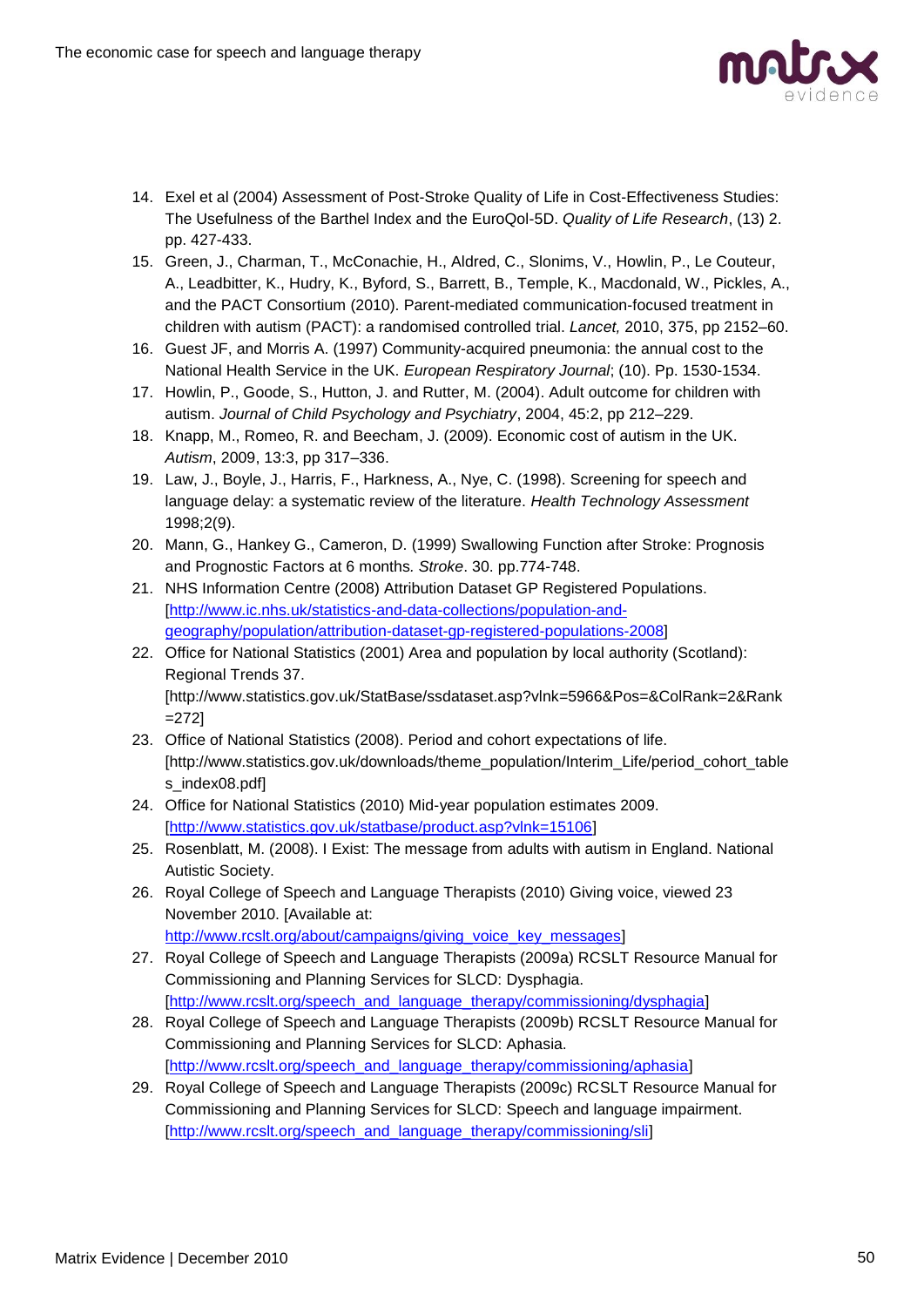

- 30. Royal College of Speech and Language Therapists (2009d). RCSLT Resource Manual for Commissioning and Planning Services for SLCD: Autistic Spectrum Disorders. [\[http://www.rcslt.org/speech\\_and\\_language\\_therapy/commissioning/asd\]](http://www.rcslt.org/speech_and_language_therapy/commissioning/asd)
- 31. Siller, M. and Sigman, M. (2008). Modeling Longitudinal Change in the Language Abilities of Children With Autism: Parent Behaviors and Child Characteristics as Predictors of Change. *Developmental Psychology*. 2008, Vol. 44, No. 6, pp 1691–1704.
- 32. Wade, D., Hewer, L. R. (1985) Hospital admission for acute stroke: who, for how long, and to what effect? *Journal of Epidemiology and Community Health*, 39. pp.347-352.
- 33. Wertz et al (1984). Classifying the Aphasias: A Comparison of the Boston Diagnostic Aphasia Examination and the Western Aphasia Battery. pp.1-8.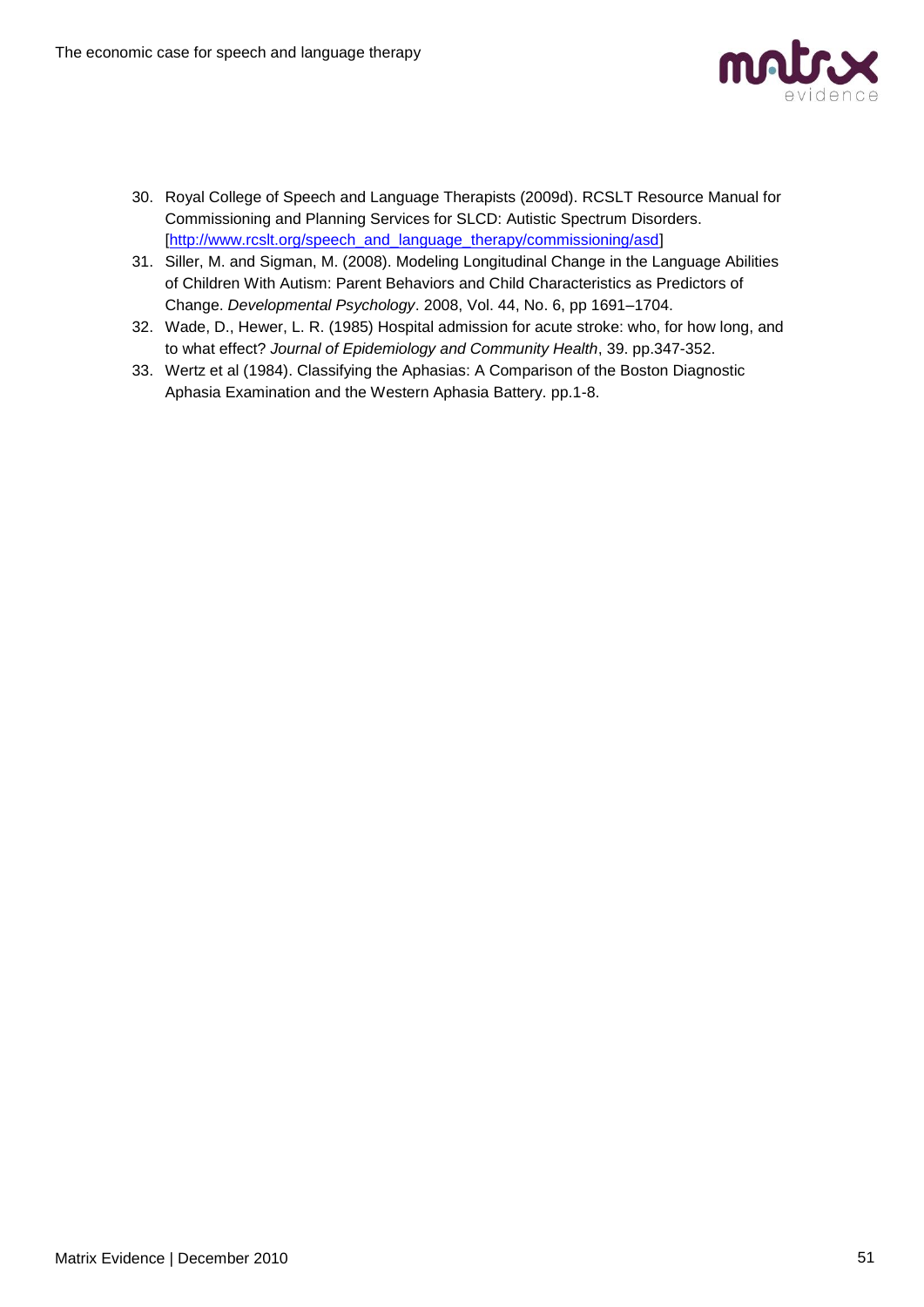

# 10.0 Appendix 1: effectiveness studies selected for CBAs

| Reference                     | Carnaby et al (2006)                                    |  |  |
|-------------------------------|---------------------------------------------------------|--|--|
| Country                       | Australia (speech pathologist)                          |  |  |
| Method                        | RCT; high intensity behavioural therapy (n=102); low    |  |  |
|                               | intensity NHS SLT (n=102); usual NHS care (n=102)       |  |  |
| Setting                       | Hospital                                                |  |  |
| Age range (time after stroke) | $69 - 72$ years old $(3$ days)                          |  |  |
| Intervention                  | Low intensity SLT: 0.80 hrs per week for one month      |  |  |
|                               | High intensity SLT: 1.17 hrs per week for one month     |  |  |
| Counterfactual                | Usual care by day ward nurse: 0.30 hrs per week for one |  |  |
|                               | month                                                   |  |  |
| Outcome                       | Proportion of patients with chest infection             |  |  |
|                               |                                                         |  |  |

#### **Table A1.1. Effectiveness study for modelling dysphagia post-stroke among adults**

#### **Table A1.2. Effectiveness study for modelling aphasia post-stroke among adults**

| Reference                     | Bakheit et al (2006)                                       |  |
|-------------------------------|------------------------------------------------------------|--|
| Country                       | UK.                                                        |  |
| Method                        | RCT; intensive NHS SLT (n= 51); enhanced NHS SLT           |  |
|                               | $(n=19)$ ; usual NHS SLT $(n=19)$                          |  |
| Setting                       | Hospital                                                   |  |
| Age range (time after stroke) | 70 - 73 years old (28-34 days)                             |  |
| Intervention                  | Intensive NHS SLT: 5hr per week SLT (12 wks)               |  |
|                               | Enhanced NHS SLT: 1.6 hrs per week SLT (12 wks)            |  |
| Counterfactual                | Usual NHS SLT: 0.57 hrs per week (12 wks)                  |  |
| Outcome                       | Western Aphasia Battery test (WAB) - measures verbal       |  |
|                               | fluency, language, information content, comprehension,     |  |
|                               | repetition, and naming.                                    |  |
|                               | Quality Adjusted Life Year (QALY) associated with improved |  |
|                               | communication, self confidence, independence.              |  |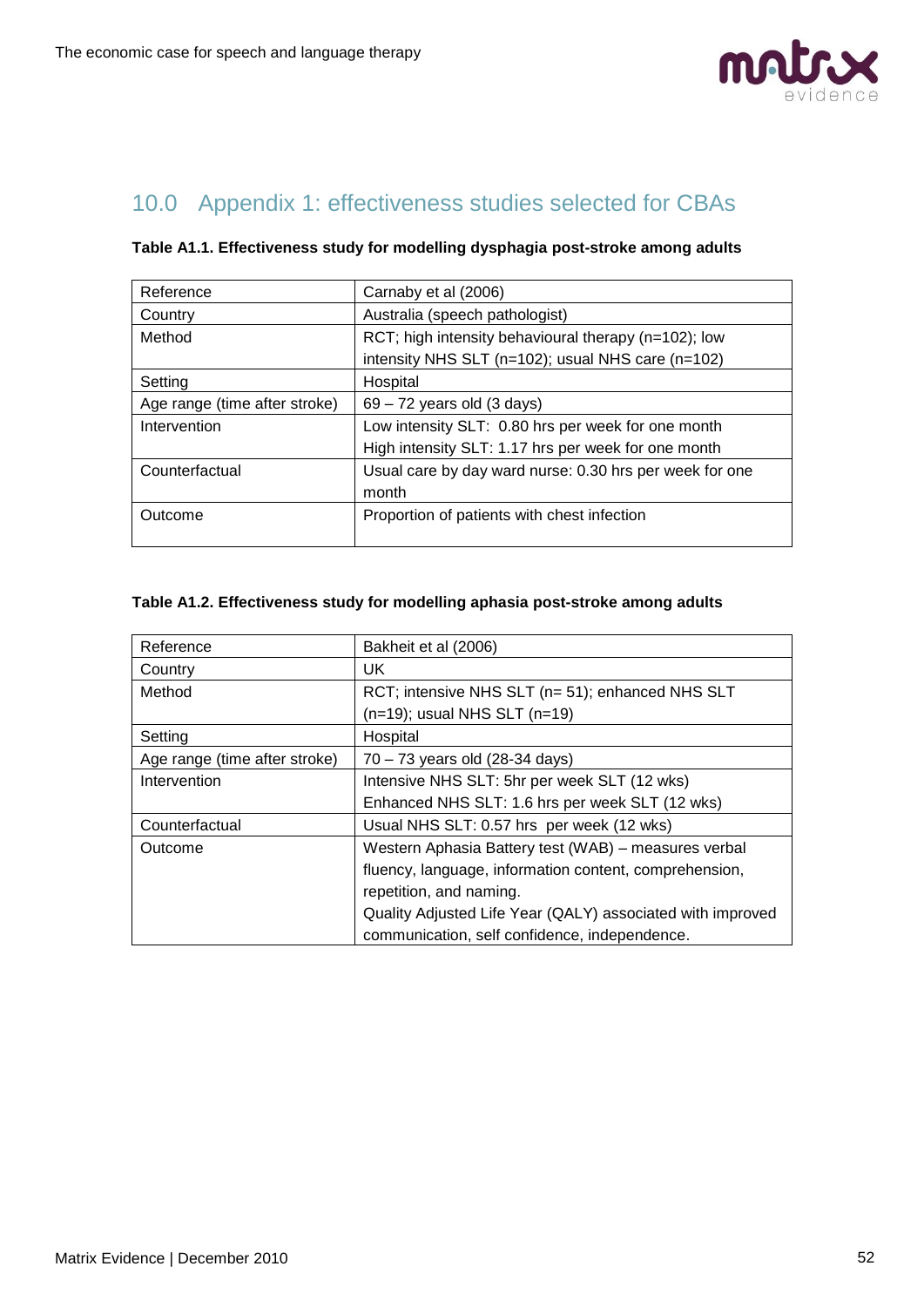

| Reference      | Boyle et al (2007)                                                   |
|----------------|----------------------------------------------------------------------|
| Country        | UK                                                                   |
| Method         | RCT; direct individual ( $n=34$ ); direct group ( $n=28$ ); indirect |
|                | individual ( $n=33$ ); indirect group ( $n=29$ ); control ( $n=28$ ) |
| Setting        | School                                                               |
| Age range      | 6-11 years old                                                       |
| Intervention   | Three sessions per week                                              |
|                | Direct individual: SLT working individually with child (38           |
|                | sessions)                                                            |
|                | Indirect individual: SLTA working individually with child (38)       |
|                | sessions)                                                            |
|                | Direct group: SLT working with a small group of children (38         |
|                | sessions)                                                            |
|                | Indirect group: SLTA working with a small group of children          |
|                | (38 sessions)                                                        |
| Counterfactual | Average of 8 sessions with a SLT or SLTA over 15 weeks               |
| Outcome        | Primary: standardised scores on the CELF-3 receptive,                |
|                | expressive and total                                                 |
|                | Secondary: standardised scores on the BPVS II (test of               |
|                | receptive vocabulary.                                                |

### **Table A1.3. Effectiveness study for modelling SLI among children**

## **Table A1.4. Effectiveness study for modelling autism among children**

| Reference      | Green et al (2010)                                              |  |
|----------------|-----------------------------------------------------------------|--|
| Country        | UK.                                                             |  |
| Method         | RCT; parent-mediated communication focused intervention -       |  |
|                | PACT ( $n= 77$ ); treatment as usual ( $n=75$ )                 |  |
| Setting        | Local PCT premises                                              |  |
| Age range      | 2 years to 4 years and 11 months                                |  |
| Intervention   | SLT sessions with parent and child: 2hrs bi-weekly (6           |  |
|                | months)                                                         |  |
|                | Booster sessions: 2hrs per month (6 months)                     |  |
|                | Treatment as usual                                              |  |
| Counterfactual | Treatment as usual (12 months)                                  |  |
| Outcome        | Parent-child interaction: assessment of parental synchrony,     |  |
|                | child initiations and shared attention time during naturalistic |  |
|                | play in standard setting                                        |  |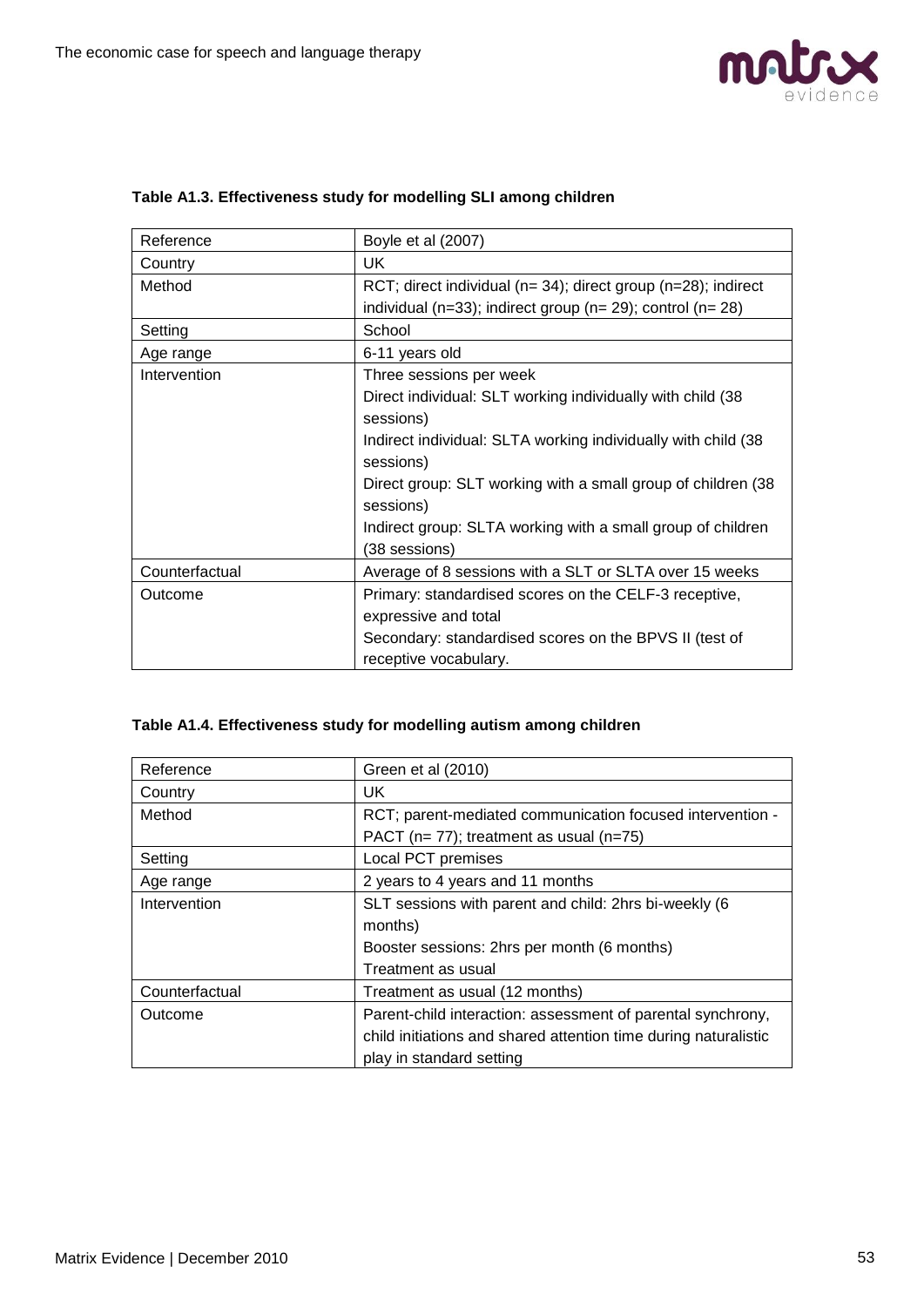

# 11.0 Appendix 2: decision models and data tables

## 11.1 Dysphagia post-stroke

Figure A2.1 presents a decision model for the impact of the SLT on chest infections in post stroke dysphagia patients. Table A2.1 summarises the data used to populate the model.

#### **Figure A2.1. A decision model for the impact of SLT on likelihood of chest infection in dysphagia post-stroke patients**

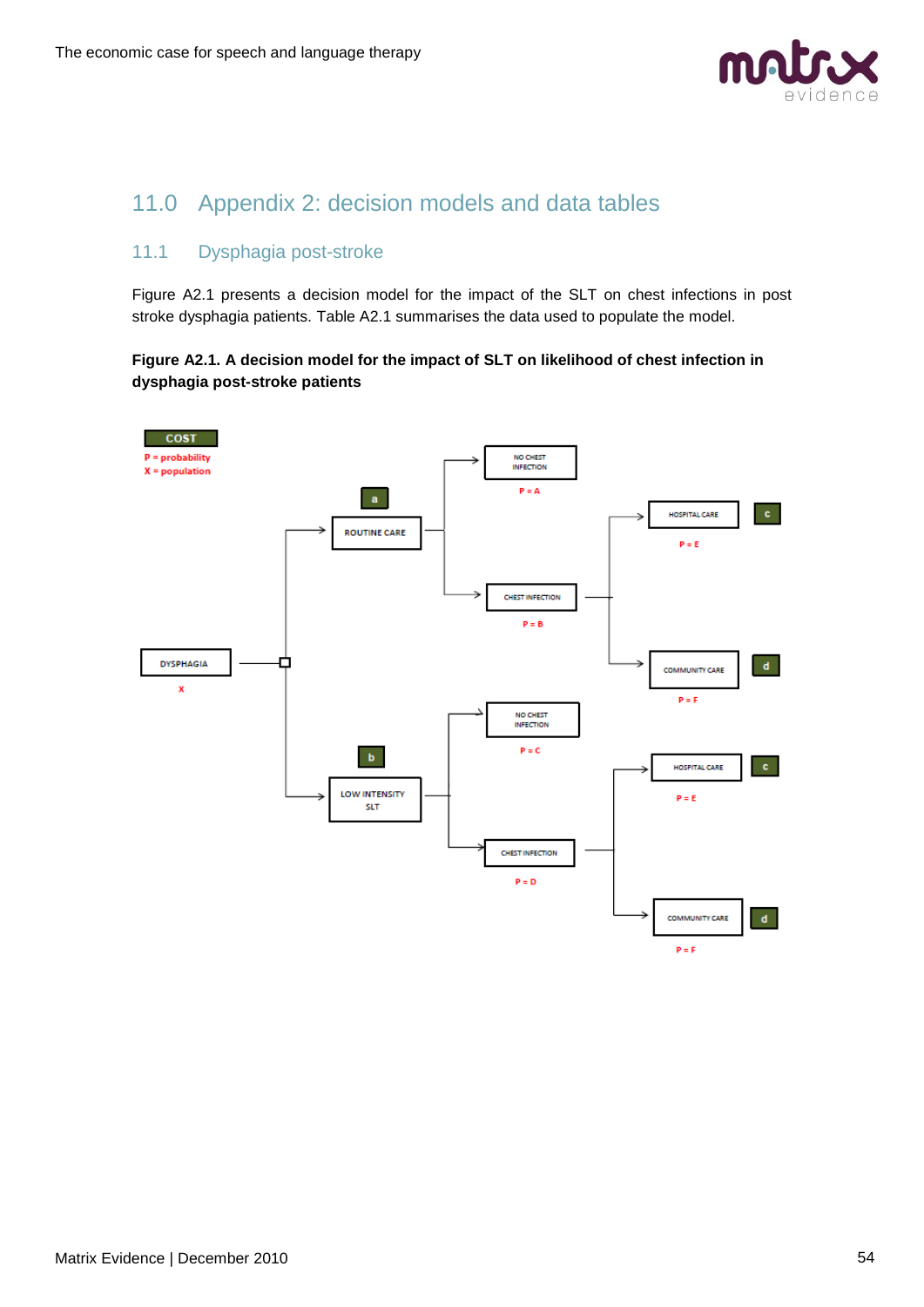

#### **Table A2.1. Parameters used to populate decision model for the impact of SLT on likelihood of chest infection in dysphagia post-stroke patients (monetary values in £2009)**

| Ref | <b>Description</b>                  | Value  | <b>Calculation and sources</b>                                                                                                                                                                                                                                                                                                                                                                                                                                                                                                                                                                                                                                                                                                                                                                                          |
|-----|-------------------------------------|--------|-------------------------------------------------------------------------------------------------------------------------------------------------------------------------------------------------------------------------------------------------------------------------------------------------------------------------------------------------------------------------------------------------------------------------------------------------------------------------------------------------------------------------------------------------------------------------------------------------------------------------------------------------------------------------------------------------------------------------------------------------------------------------------------------------------------------------|
| X   | Population of dysphagia<br>patients | 62,960 | Incidence of stroke across all age groups is 0.26<br>per cent (ONS Health Quarterly Statistics Winter<br>2001).<br>Probability of dysphagia in post stroke patients =<br>78 per cent (RCSLT Resource manual for<br>commissioning and planning services for SLCN:<br>Dysphagia).<br>Probability that dysphagia patients require SLT<br>= 51 per cent (Mann et al, xxxx).<br>Incidence of dysphagia = $0.26$ per cent $*$ 78 per<br>cent $* 51$ percent = 0.10 per cent<br>Total UK population = $61$ , 049,168 (ONS mid<br>2008 estimates for local authorities, Office for<br>National Statistics; General Registrar Office for<br>Scotland, Department of Health, Social<br>Services, and Public Safety (2008): Strategic<br>Resources Framework.)<br>Dysphagia patients = $61,049,168 * 0.10$ per cent<br>$= 62,960.$ |
|     | Unit cost NHS day ward<br>nurse     | £58    | Carnaby et al (2005) estimated total NHS care =<br>4.8 session, 16.0 min per session = $76.8$ min =<br>1.28 hours. Unit cost of a Band 5 NHS day ward<br>nurse estimated by Curtis (2009) = £45 per hour<br>with patient. The 2008/2009 cost of a nurse was<br>adjusted to 2009 prices using the GDP deflator<br>= £45.7. Cost per dysphagia patient receiving<br>NHS care = £45.70 $*$ 1.28 = £58                                                                                                                                                                                                                                                                                                                                                                                                                      |
| b   | Unit cost of hospital SLT           | £219   | Carnaby et al (2005) estimated total treatment<br>with $SLT = 7.8$ session, 24.8 min per session =<br>193.44 min = 3.224 hours. Unit cost of a Band 5<br>hospital SLT estimated by Curtis (2009) = £44<br>per hour with patient. The cost of a Band 5 SLT<br>was uplifted to Band 7 based on the ratio of the<br>annual salaries = (Band $7 = £35,900$ per year/<br>Band 5 = £23,400 per year) = 1.53. £44 * 1.53 =<br>£67. The 2008/2009 cost of a SLT was adjusted<br>to 2009 prices using the GDP deflator = £68.<br>Cost per dysphagia patient receiving $SLT = £68$<br>$*3.224 = £219$                                                                                                                                                                                                                             |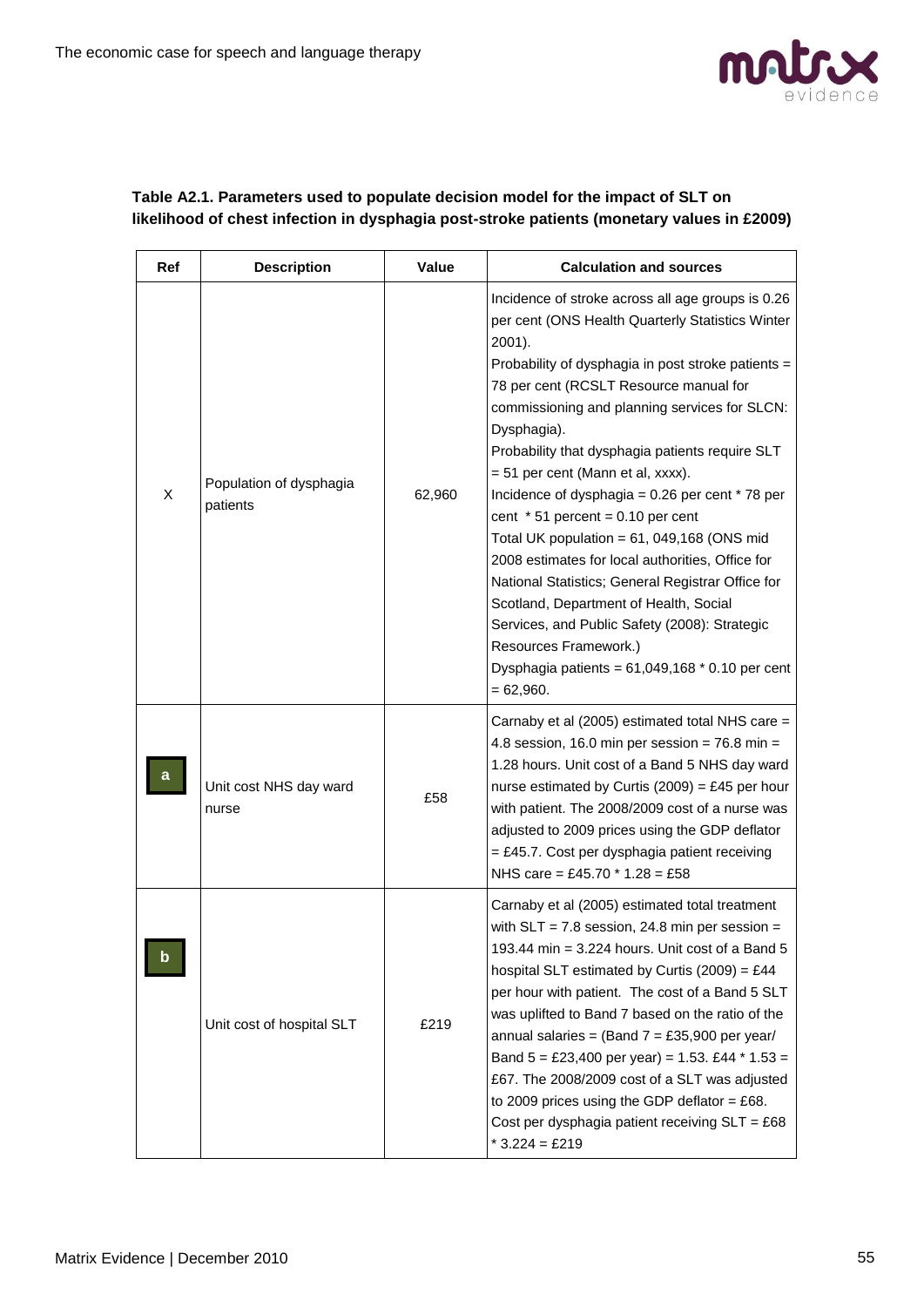

| Ref         | <b>Description</b>                                                                           | Value  | <b>Calculation and sources</b>                                                                                                                                                  |
|-------------|----------------------------------------------------------------------------------------------|--------|---------------------------------------------------------------------------------------------------------------------------------------------------------------------------------|
| A           | Probability dysphagia<br>patient will develop a chest<br>infection with NHS care             | 0.471  | Carnaby et al (2005) - out of 102 patients<br>receiving NHS care, 48 developed a chest<br>infection = $48/102 = 0.471$                                                          |
| B           | Probability dysphagia<br>patient will not develop a<br>chest infection with NHS<br>care      | 0.529  | $1 - ProbA$                                                                                                                                                                     |
| $\mathsf C$ | Probability dysphagia<br>patient will develop a chest<br>infection with SLT care             | 0.255  | Carnaby et al (2005) - out of 102 patients<br>receiving SLT (low intensity), 26 developed a<br>chest infection = $26/102 = 0.255$                                               |
| D           | Probability dysphagia<br>patient will not develop a<br>chest infection with SLT<br>care      | 0.745  | 1 - ProbC                                                                                                                                                                       |
| E           | Probability if patient<br>develops chest infection<br>that it requires hospital<br>admission | 0.32   | Guest and Morris (1997)                                                                                                                                                         |
| F           | Probability if patient<br>develops chest infection<br>that it requires community<br>care     | 0.68   | Guest and Morris (1997)                                                                                                                                                         |
|             | Unit cost chest infection<br>requiring hospital care                                         | £5,084 | Guest and Morris (1997) - in 1992/93 prices a<br>cost of chest infection treated in hospital =<br>£1700 - £5100 per case. Average updated to<br>2009 prices using GDP deflator. |
| d           | Unit cost chest infection<br>requiring community care                                        | £150   | Guest and Morris (1997) - in 1992/93 prices a<br>cost of chest infection treated in the community<br>$=$ £100 per case. Updated to 2009 prices using<br>GDP deflator.           |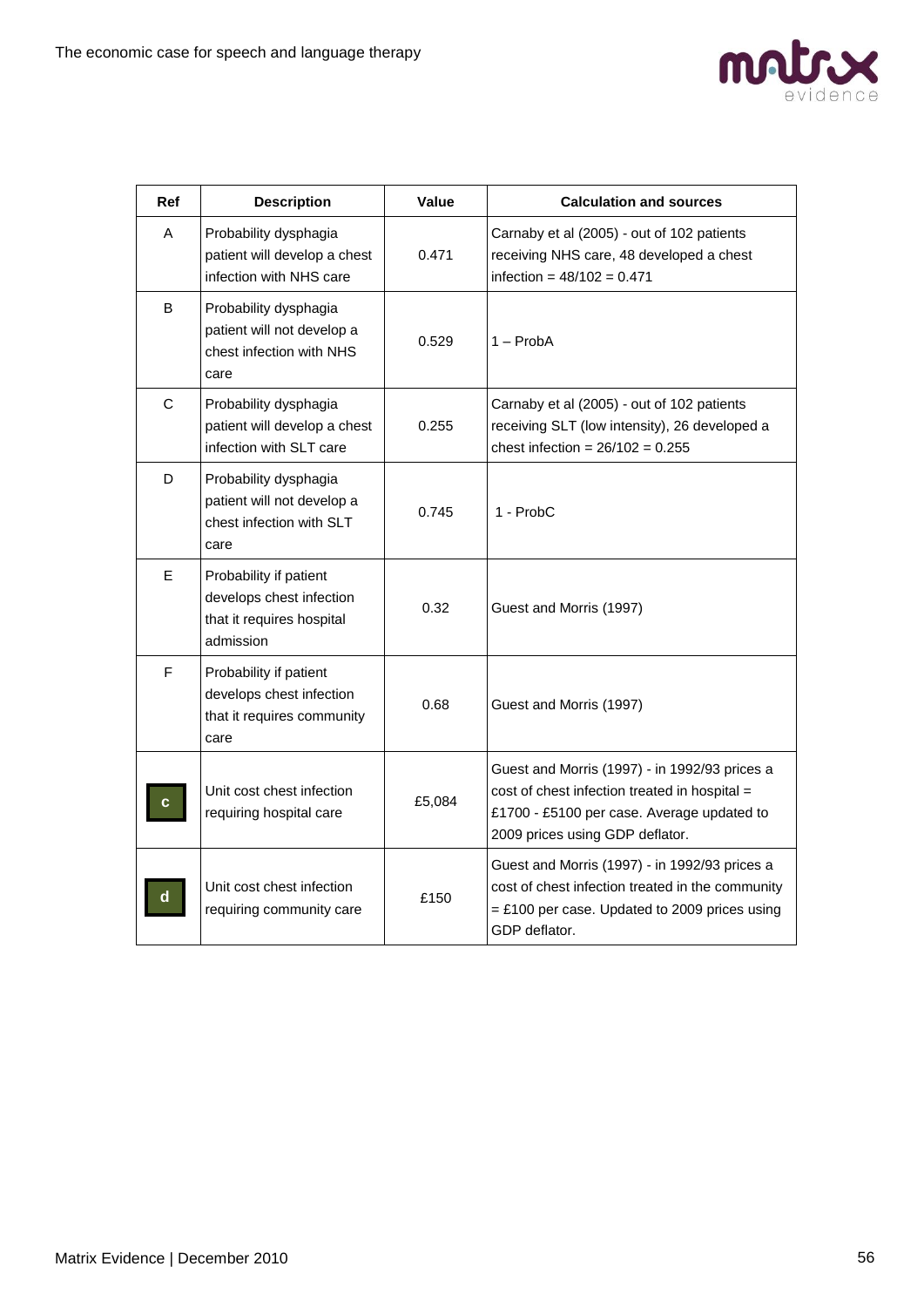

## 11.2 Aphasia post-stroke

Figure A2.2 presents a decision model for the impact of the SLT on QALY gain in post stroke aphasia patients. Table A2.2 summarises the data used to populate the model.

**Figure A2.2. A decision model for the impact of SLT on QALYs in aphasia post-stroke patients**

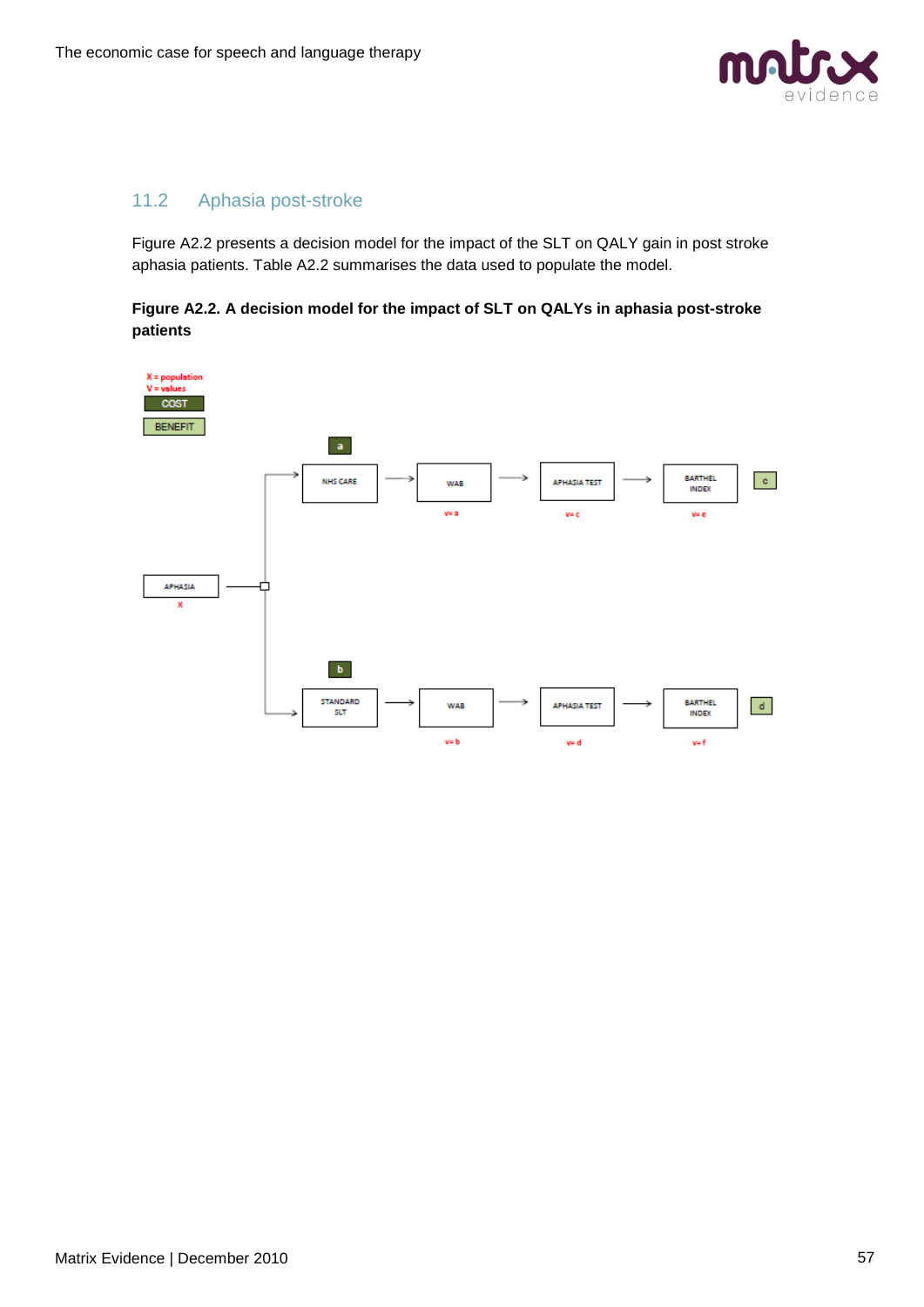

#### **Table A2.2. Parameters used to populate decision model for the impact of SLT on QALYs in aphasia post-stroke patients (monetary values in £2009)**

| Ref | <b>Description</b>                      | Value  | <b>Calculation and sources</b>                                                                                                                                                                                                                                                                                                                                                                                                                                                                                                                                                                    |
|-----|-----------------------------------------|--------|---------------------------------------------------------------------------------------------------------------------------------------------------------------------------------------------------------------------------------------------------------------------------------------------------------------------------------------------------------------------------------------------------------------------------------------------------------------------------------------------------------------------------------------------------------------------------------------------------|
| X   | Population of aphasia<br>patients       | 52,645 | Incidence of stroke across all age groups is 0.26<br>per cent (ONS Health Quarterly Statistics Winter<br>2001).<br>Probability of dysphagia in post stroke patients =<br>33.33 per cent (RCSLT Resource manual for<br>commissioning and planning services for SLCN:<br>Aphasia).<br>Incidence of aphasia = $0.26$ per cent $*$ 33.33 per<br>$cent = 0.09$ per cent<br>Total UK population = $61$ , 049,168 (ONS,<br>General Registrar Office for Scotland,<br>Department of Health, Social Services, and<br>Public Safety (2008).<br>Aphasia patients = $61,049,168 * 0.09$ per cent =<br>52,645. |
|     | Unit cost usual NHS SLT                 | £469   | Bakheit et al (2007) estimated total usual NHS<br>SLT = 6.9 hours per patient. Unit cost of Band 5<br>community NHS SLT estimated by Curtis (2009)<br>$=$ £44 per hour with patient. The cost of a Band 5<br>SLT was uplifted to Band 7 based on the ratio of<br>the annual salaries = (Band $7 = £35,900$ per<br>year/ Band $5 = \text{\textsterling}23,400$ per year) = 1.53. £44 *<br>$1.53 = £67$ . The 2008/2009 cost of a SLT was<br>adjusted to 2009 prices using the GDP deflator =<br>£68. Cost per aphasia patient receiving NHS<br>therapy = £68 $*$ 6.9 = £469                        |
|     | Unit cost of enhanced NHS<br><b>SLT</b> | £1313  | Bakheit et al (2007) estimated total enhanced<br>NHSSLT = 19.3 hours per patient. Unit cost of<br>Band 5 community NHS SLT estimated by Curtis<br>$(2009)$ = £44 per hour with patient. The cost of a<br>Band 5 SLT was uplifted to Band 7 based on the<br>ratio of the annual salaries = (Band $7 = £35,900$<br>per year/ Band $5 = £23,400$ per year) = 1.53.<br>£44 * 1.53 = £67. The 2008/2009 cost of a SLT<br>was adjusted to 2009 prices using the GDP<br>$deflator = £68. Cost per aphasia patient$<br>receiving standard SLT therapy = £68 $*$ 19.3 =<br>£1313                           |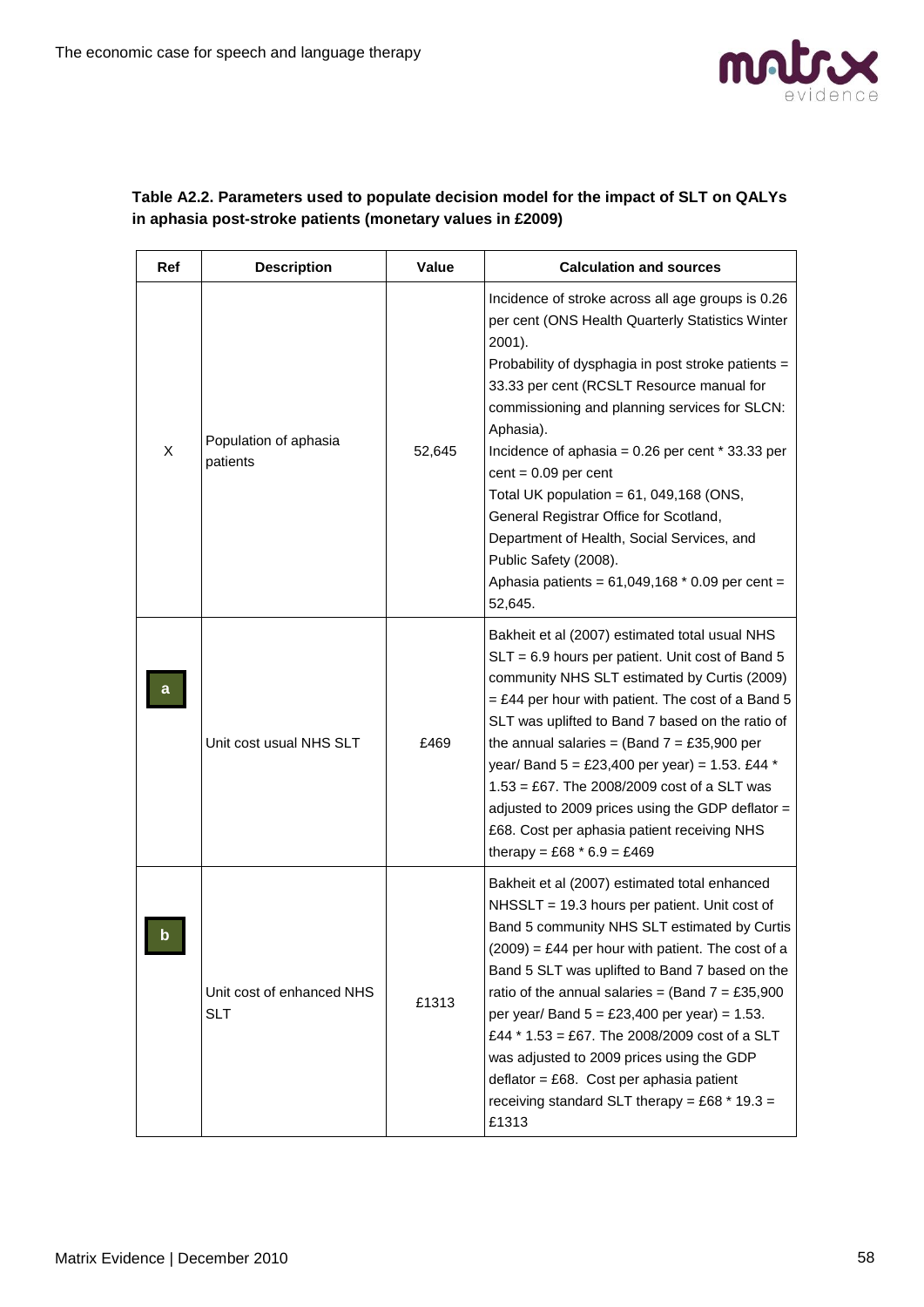

| <b>Ref</b> | <b>Description</b>                                                                                                | Value                          | <b>Calculation and sources</b>                                                                                                                                                                                                                                                                                                                                                                                                                                                                                                           |
|------------|-------------------------------------------------------------------------------------------------------------------|--------------------------------|------------------------------------------------------------------------------------------------------------------------------------------------------------------------------------------------------------------------------------------------------------------------------------------------------------------------------------------------------------------------------------------------------------------------------------------------------------------------------------------------------------------------------------------|
| a          | Effect of NHS therapy on<br>WAB test                                                                              | 42.58%                         | Bakheit et al (2007) state those receiving NHS<br>care improved their WAB score from a baseline<br>of 45.8 to 65.3. Percentage improvement =<br>$(65.3-45.8)/45.8 = 42.58$ per cent                                                                                                                                                                                                                                                                                                                                                      |
| b          | Effect of SLT on WAB test                                                                                         | 79.42%                         | Bakheit et al (2007) state those receiving the<br>standard SLT improved their WAB score from a<br>baseline of 37.9 to 68. Percentage improvement<br>$= (68 - 37.9)/37.9 = 79.42$ per cent                                                                                                                                                                                                                                                                                                                                                |
| c          | Conversion of improvement<br>in WAB test from NHS<br>therapy to aphasia test<br>provided in Wade et al<br>(1985)  | Baseline: 9.2<br>24 wks: 13.1  | The WAB test is out of 1 to100. The aphasia test<br>used in Wade et al is out of 0 to 20. Assuming<br>both tests have a similar distribution the mean<br>score at baseline on the aphasia test used in<br>Wade et al $(1985) = (45.8/100) * 20 = 9.2$ .<br>The score on the aphasia test post $SLT = 9.2$ *<br>42.58 per cent = $13.1$                                                                                                                                                                                                   |
| d          | Conversion of improvement<br>in WAB test from standard<br>SLT to aphasia test<br>provided in Wade et al<br>(1985) | Baseline: 7.6<br>24 wks: 13.6  | The WAB test is out of 1 to100. The aphasia test<br>used in Wade et al is out of 0 to 20. Assuming<br>the two tests have a similar distribution the mean<br>score at baseline on the aphasia test used in<br>Wade et al $(1985) = (37.9/100) * 20 = 7.6$ . The<br>score on the aphasia test post $SLT = 7.6 * 79.42$<br>per cent = $13.6$                                                                                                                                                                                                |
| е          | Conversion of aphasia test<br>score from NHS therapy to<br>Barthel Index.                                         | Baseline: 5.32<br>24 wks: 7.82 | The Barthel index (BI) measures the ability of<br>patients to perform daily living activity ranging<br>from 0 to 20, with 20 being independent and<br>functional. Wade et al (1985) state that an<br>aphasia score of 14 and below is equivalent to a<br>BI score of 8.4, and an aphasia score greater<br>than 14 is equivalent to a BI score of 12.8. A<br>linear relationship is assumed between the<br>aphasia test and BI. An aphasia score of $9.2 =$<br>BI score of 5.32. An aphasia score of $13.1 = \text{BI}$<br>score of 7.82. |
| f          | Conversion of aphasia test<br>score from standard SLT to<br>Barthel Index.                                        | Baseline: 4.30<br>24 wks: 8.14 | The Barthel index (BI) measures the ability of<br>patients to perform daily living activity ranging<br>from 0 to 20, with 20 being independent and<br>functional. Wade et al (1985) state that an<br>aphasia score of 14 and below is equivalent to a<br>BI score of 8.4, and an aphasia score greater<br>than 14 is equivalent to a BI score of 12.8. A                                                                                                                                                                                 |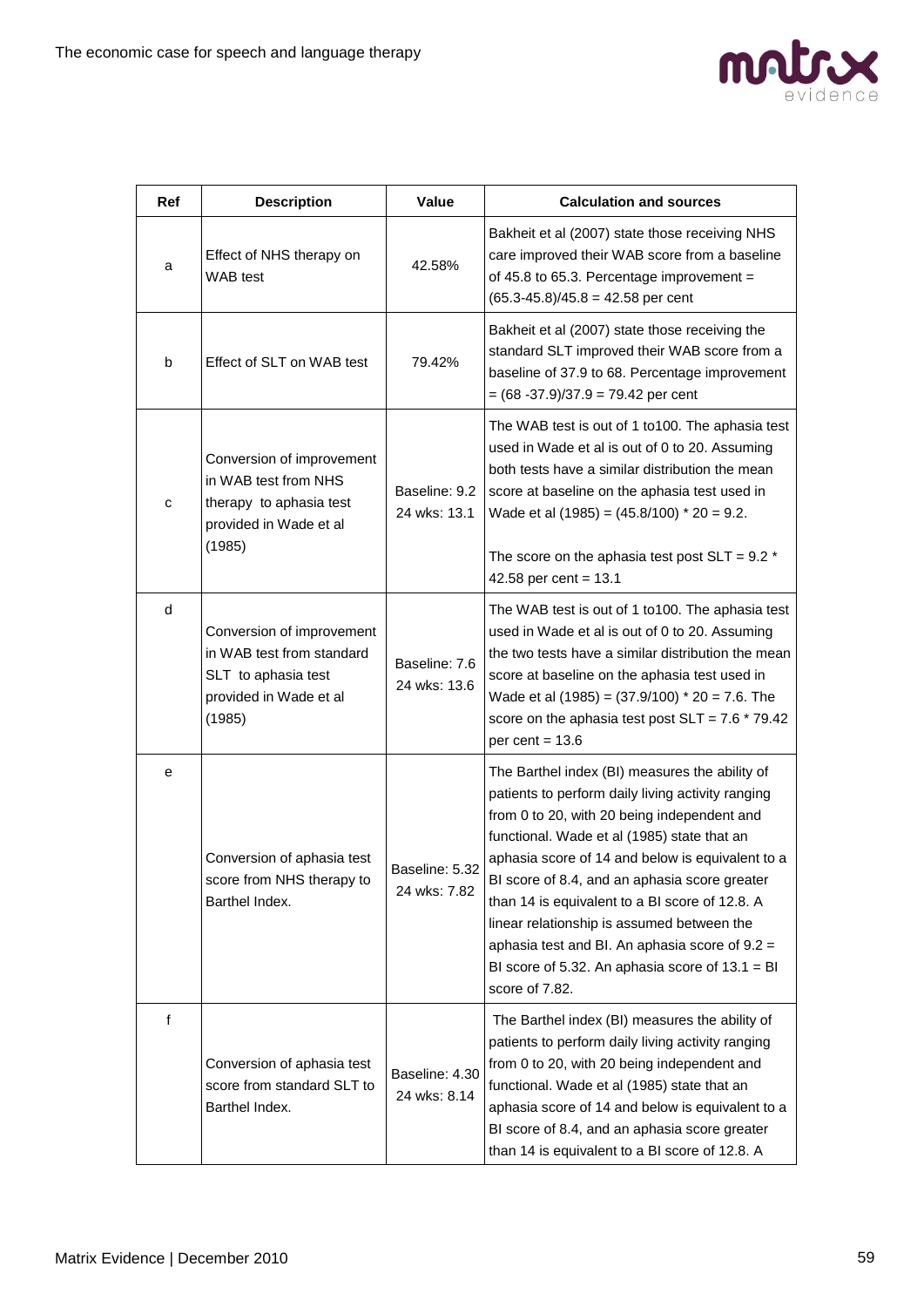

| Ref         | <b>Description</b>                                       | Value | <b>Calculation and sources</b>                                                                                                                                                                                                                  |
|-------------|----------------------------------------------------------|-------|-------------------------------------------------------------------------------------------------------------------------------------------------------------------------------------------------------------------------------------------------|
|             |                                                          |       | linear relationship is assumed between the<br>aphasia test and Bl. An aphasia score of $7.6 =$<br>BI score of 4.30. An aphasia score of $13.6 = \text{BI}$<br>score of 8.14.                                                                    |
| $\mathbf c$ | Conversion of BI score from<br>NHS therapy to QALY gain  | 0.120 | Exel at el (2004) provide a linear regression<br>analysis to show the relationship between BI and<br>QALY values. A BI score of $5.32 = 0.104$<br>QALYs, a BI score of $7.82 = 0.224$ QALYs.<br>Incremental QALY gain = $0.224 - 0.104 = 0.120$ |
| d           | Conversion of BI score from<br>standard SLT to QALY gain | 0.177 | Exel at el (2004) provide a linear regression<br>analysis to show the relationship between BI and<br>QALY values. A BI score of $4.30 = 0.062$<br>QALYs, a BI score of $8.14 = 0.239$ QALYs.<br>Incremental QALY gain = $0.239 - 0.062 = 0.177$ |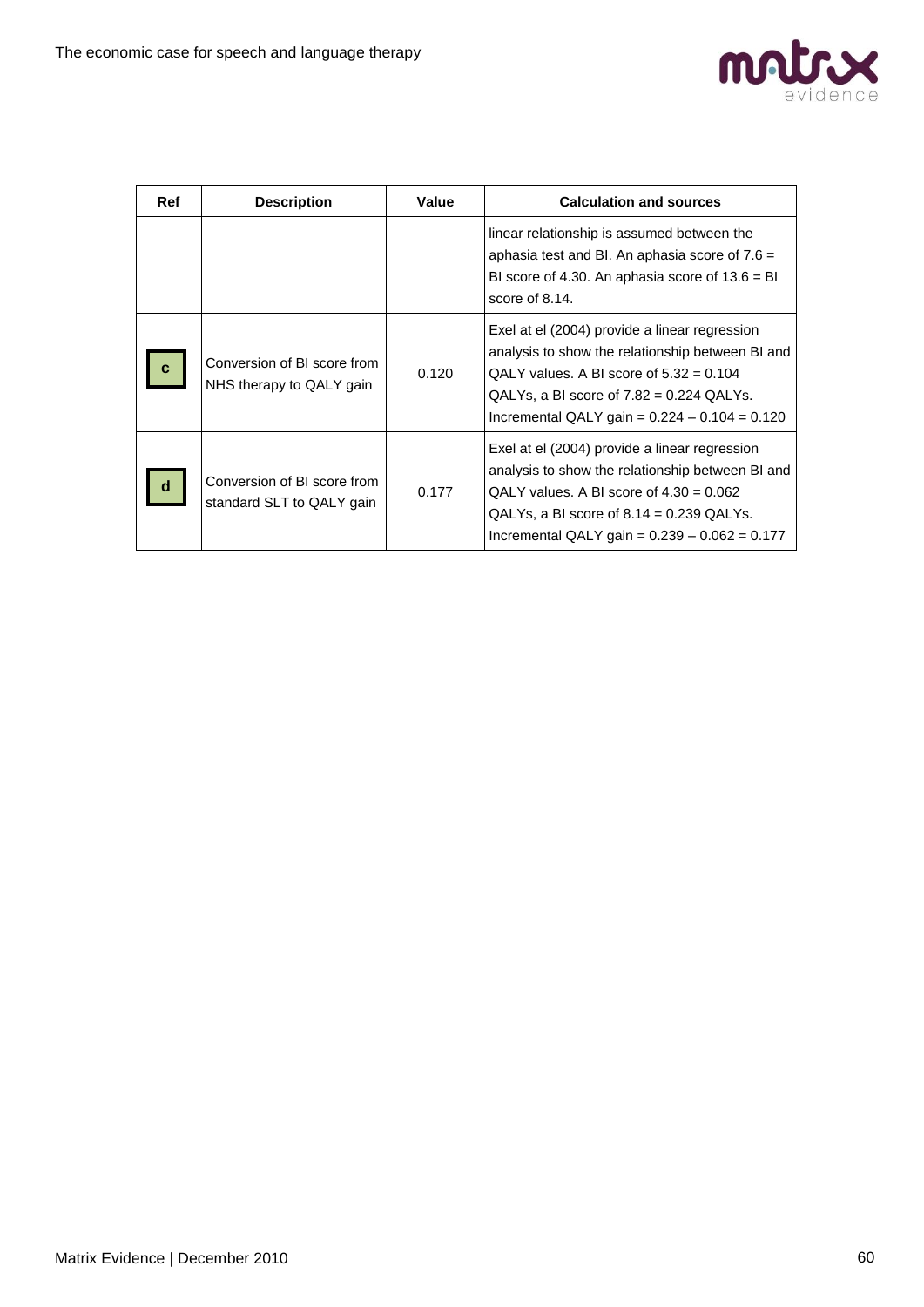

## 11.3 Children with speech and language impairment

Figure A2.3 presents a decision model for the impact of the SLT on SLI patients. Table A2.3 summarises the data used to populate the model.

#### **Figure A2.3. A decision model for the impact of SLT on educational achievement in children with SLI**

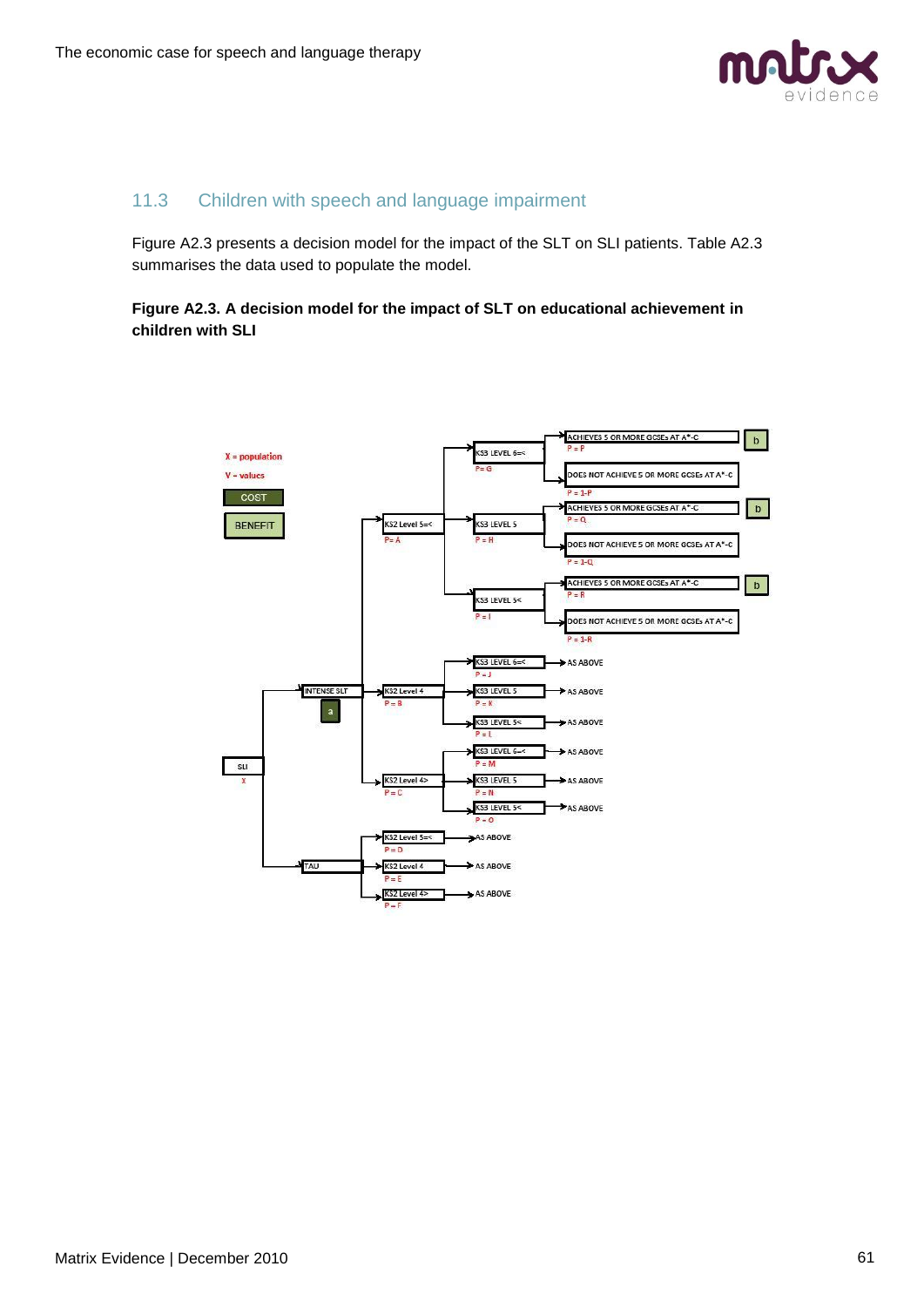

#### **Table A2.3. Parameters used to populate decision model for the impact of SLT on educational achievement in children with SLI (monetary values in £2009)**

| Ref | <b>Description</b>                            | Value   | <b>Calculation and sources</b>                                                                                                                                                                                                                                                                                                                                                                                                                                                                                                                                                                                                                                                                                                                                                                                            |
|-----|-----------------------------------------------|---------|---------------------------------------------------------------------------------------------------------------------------------------------------------------------------------------------------------------------------------------------------------------------------------------------------------------------------------------------------------------------------------------------------------------------------------------------------------------------------------------------------------------------------------------------------------------------------------------------------------------------------------------------------------------------------------------------------------------------------------------------------------------------------------------------------------------------------|
|     |                                               |         | Median prevalence estimate (birth to 7 years) is<br>5.9 per cent. UK population 2009, aggregated<br>from country level data for persons 6-10 years<br>(inc), is 3,434,972.                                                                                                                                                                                                                                                                                                                                                                                                                                                                                                                                                                                                                                                |
| X   | Number of children affected                   | 202,663 | $a = 0.059*3,434,972 = 202,663.$                                                                                                                                                                                                                                                                                                                                                                                                                                                                                                                                                                                                                                                                                                                                                                                          |
|     |                                               |         | Source: Law et al (1998), ONS (2010), General<br>Registrar Office for Scotland, Department of<br>Health, Social Services, and Public Safety<br>(2008).                                                                                                                                                                                                                                                                                                                                                                                                                                                                                                                                                                                                                                                                    |
| A   | Student achieves KS2 L5 <=<br>if intervention | 14%     | $A = 1 - (B + C)$                                                                                                                                                                                                                                                                                                                                                                                                                                                                                                                                                                                                                                                                                                                                                                                                         |
| в   | Student achieves KS2 L4 if<br>intervention    | 34%     | The mean CELF expressive score was 67.82<br>and 68.23 at T1 for direct individual and direct<br>group respectively (average 68.03). At T2 the<br>mean scores were 72.59 and 71.87 respectively<br>(average 72.23). For the control group, the mean<br>score was 70.16 at T1 and 70.84 at T2.<br>Source: Boyle et al (2007)<br>Effect size = $(68.03*(70.84/70.16)$ -<br>$72.23$ /(68.03*(70.84/70.16)) = 0.052<br>The threshold mark for L4 is 46.<br>The threshold mark for L5 is 71.<br>Source: DCSF "National Curriculum<br>Assessments at Key Stage 2 in England<br>2008/09"<br>The proportion of students achieving L3 or below<br>at baseline is 56% (F).<br>The proportion of students achieving L4 at<br>baseline is 36% (E).<br>Proportion of L3 students moving up to $L4 = (46$<br>$-46/(1+0.052)/(46-0) = 5%$ |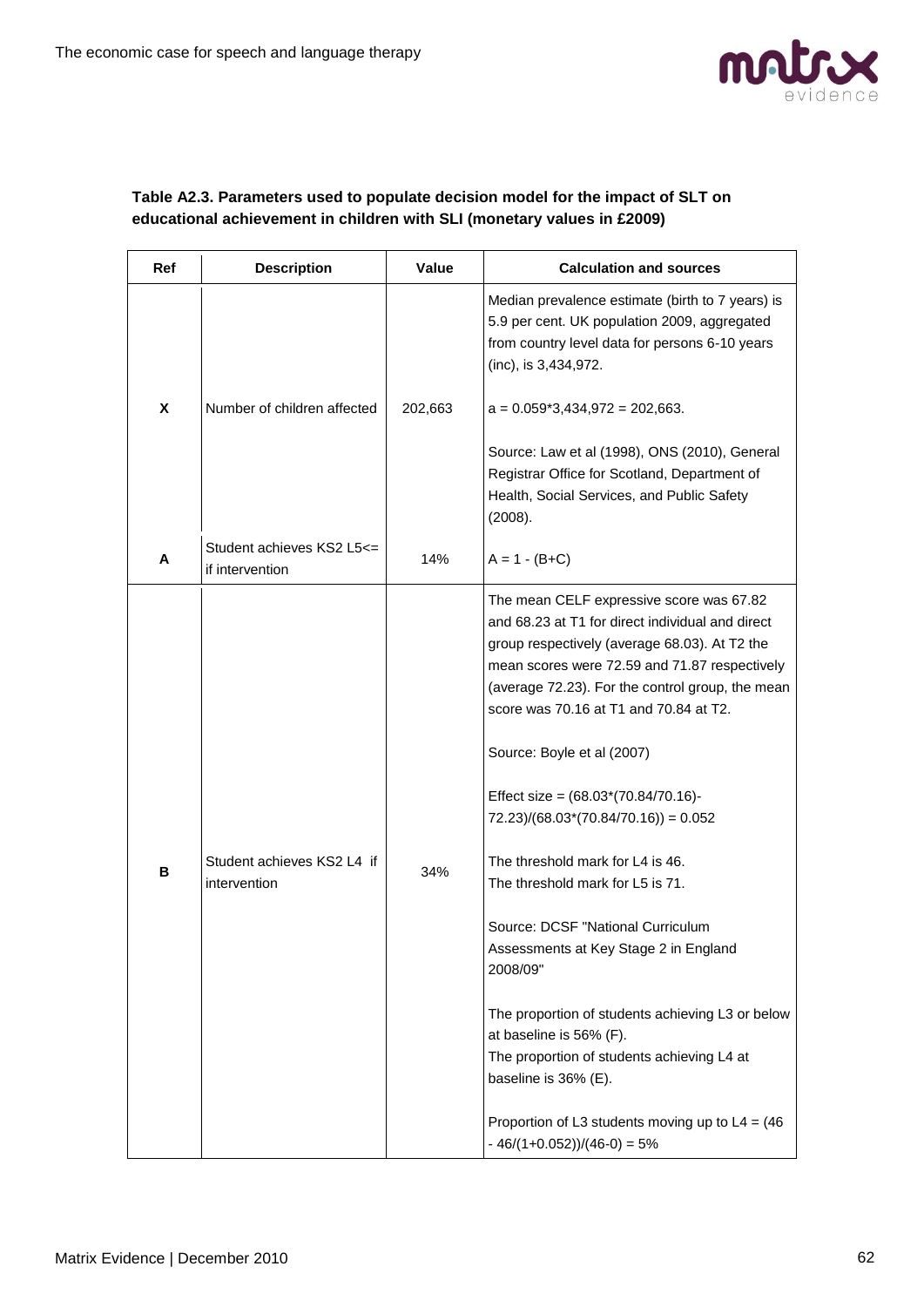

| <b>Ref</b> | <b>Description</b>                              | Value | <b>Calculation and sources</b>                                                                                                                                                                                   |
|------------|-------------------------------------------------|-------|------------------------------------------------------------------------------------------------------------------------------------------------------------------------------------------------------------------|
|            |                                                 |       | Proportion of L4 students moving up to $L5 = (71$<br>$-71/(1+0.052)/(71-46) = 14%$<br>Proportion of L4 students in SLI distribution =<br>$36\% + 0.05*56\% - 0.14*36\% = 34\%$                                   |
|            |                                                 |       | See B for calculation of effect size.                                                                                                                                                                            |
|            | Student achieves KS2 L4><br>if intervention     |       | The threshold mark for L4 is 46.                                                                                                                                                                                 |
| C          |                                                 | 53%   | Source: DCSF "National Curriculum<br>Assessments at Key Stage 2 in England<br>2008/09"                                                                                                                           |
|            |                                                 |       | The proportion of students achieving L3 or below<br>at baseline is 56% (F).                                                                                                                                      |
|            |                                                 |       | Proportion of L3 students moving up to $L4 = (46$<br>$-46/(1+0.052)/(46-0) = 5%$<br>Proportion of L3 students in SLI distribution = (1-<br>$0.05$ <sup>*</sup> 56% = 53%                                         |
| D          | Student achieves KS2 L5<=<br>if no intervention | 9%    | $D = 1 - (E + F)$                                                                                                                                                                                                |
|            | Student achieves KS2 L4 if<br>no intervention   | 36%   | The mean KTEA score for the individuals who<br>score low overall in a battery of speech and<br>language tests is 84.03, 72 per cent of the mean<br>score of 116.23 for the group scoring within<br>normal range. |
|            |                                                 |       | Source: Beitchman et al (1996)                                                                                                                                                                                   |
| Е.         |                                                 |       | The average KS2 score in 2004 was 27.5. Using<br>the prevalence rate of 5.9 per cent and the ratio<br>above, the average score for students with SLI is<br>calculated.                                           |
|            |                                                 |       | $(27.5/(0.059*0.72+0.941*1))*0.72 = 20.2$<br>$20.2/27.5 = 73.5%$                                                                                                                                                 |
|            |                                                 |       | Source: DCSF "National Curriculum<br>Assessments at Key Stage 2 in England<br>2008/09", Law et al (1998)                                                                                                         |
|            |                                                 |       | The threshold mark for L4 and L5 is 46 and 71                                                                                                                                                                    |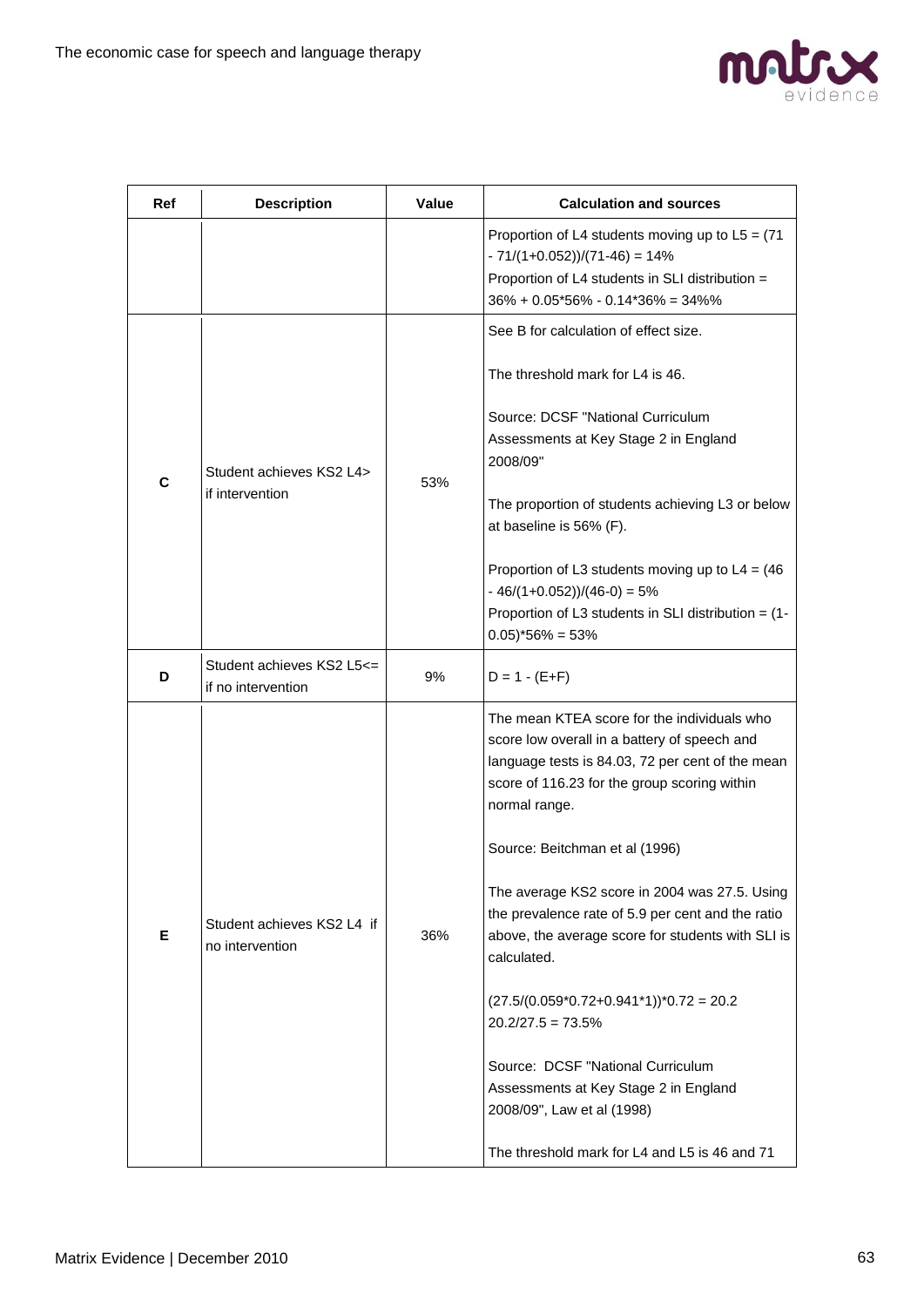

| Ref | <b>Description</b>                                | Value | <b>Calculation and sources</b>                                                                                                                                                                                                                                           |
|-----|---------------------------------------------------|-------|--------------------------------------------------------------------------------------------------------------------------------------------------------------------------------------------------------------------------------------------------------------------------|
|     |                                                   |       | respectively. The extrapolated top mark (for L5)<br>is 108.<br>The proportion of students achieving L4 and L5<br>are 46 and 29 per cent respectively.                                                                                                                    |
|     |                                                   |       | Source: DCSF "National Curriculum<br>Assessments at Key Stage 2 in England<br>2008/09"                                                                                                                                                                                   |
|     |                                                   |       | Proportion of L4 students moving down to L3 =<br>$(46/0.735 - 46)/(71-46) = 66%$<br>Proportion of L5 students moving down to $L4 =$<br>$(71/0.735 - 71)/(108-71) = 70\%$<br>Proportion of L4 students in SLI distribution =<br>$46\% - 66\% * 46\% + 70\% * 29\% = 36\%$ |
|     |                                                   |       | See E for the estimation of the relative<br>performance of students with SLI compared to<br>national average (73.5%).                                                                                                                                                    |
| F   | Student achieves KS2 L4>                          | 56%   | The threshold mark for L4 and L5 is 46 and 71<br>respectively.<br>The proportion of students achieving L3 or below<br>and L4 are 25 per cent and 46 per cent<br>respectively.                                                                                            |
|     | if no intervention                                |       | Source: DCSF "National Curriculum<br>Assessments at Key Stage 2 in England<br>2008/09"                                                                                                                                                                                   |
|     |                                                   |       | Proportion of L4 students moving down to L3 =<br>$(46/0.735 - 46)/(71-46) = 66%$<br>Proportion of L3 students in SLI distribution =<br>$25\% + 66\% * 46\% = 56\%$                                                                                                       |
| G   | Student achieves KS3 L6<=<br>if $KS2$ L5 $\leq$ = | 71%   | Out of SEN students who performed on average<br>at L5 in KS2 assessments, 51, 88 and 74 per<br>cent achieved L6 or more at KS3 in 2002 in<br>English, Math and Science respectively.                                                                                     |
|     |                                                   |       | $(51\% + 88\% + 74\%)/3 = 71\%$<br>Source: DfES "Pupils Progress 2002"                                                                                                                                                                                                   |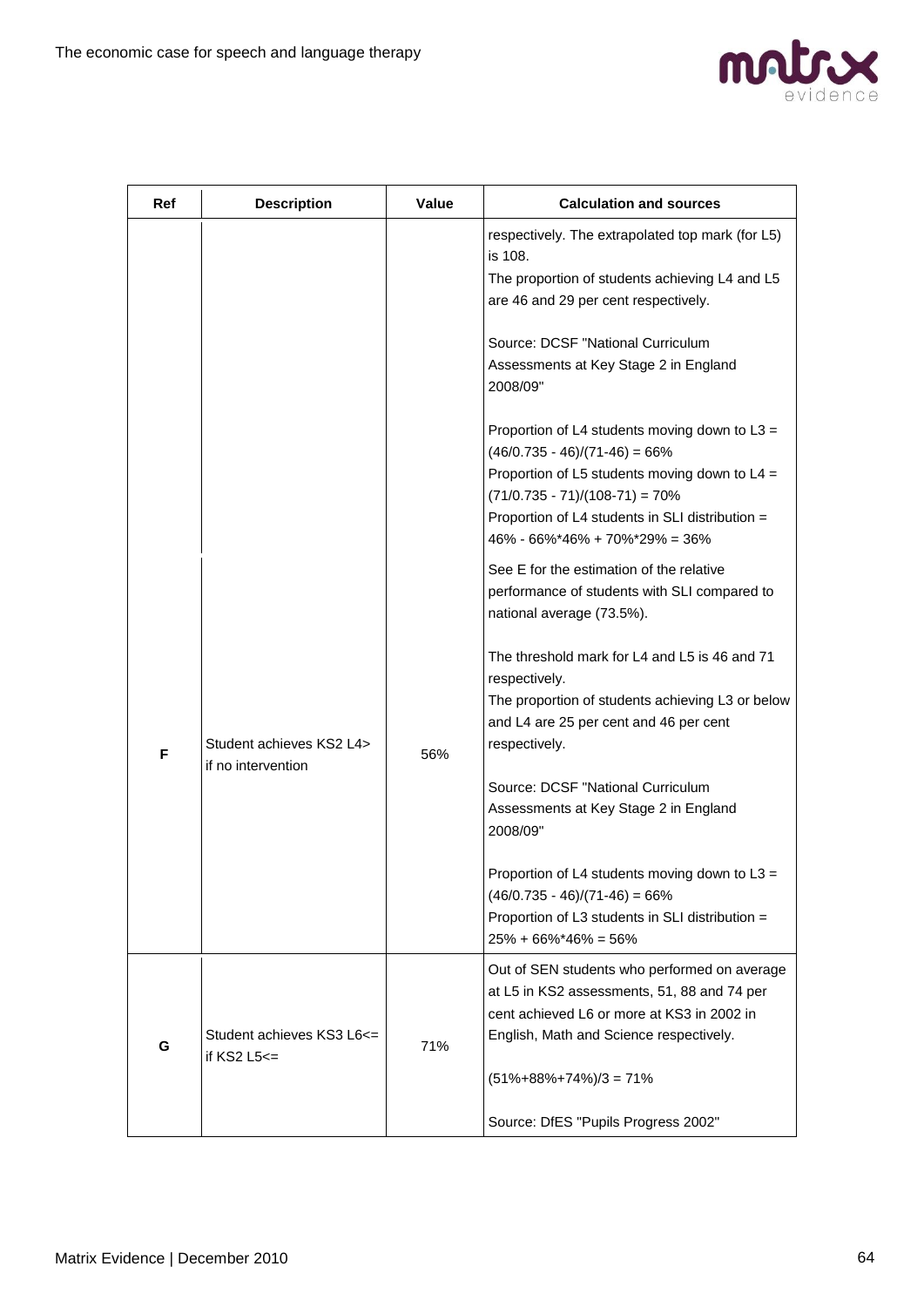

| Ref | <b>Description</b>                            | Value | <b>Calculation and sources</b>                                                                                                                                                                                                                                                                                                                                                                                                                 |
|-----|-----------------------------------------------|-------|------------------------------------------------------------------------------------------------------------------------------------------------------------------------------------------------------------------------------------------------------------------------------------------------------------------------------------------------------------------------------------------------------------------------------------------------|
| н   | Student achieves KS3 L5 if<br>$KS2$ L5 $\leq$ | 22%   | Out of SEN students who performed on average<br>at L5 in KS2 assessments, 86, 97 and 95 per<br>cent achieved L5 or more at KS3 in 2002 in<br>English, Math and Science respectively. When<br>the proportion of students who achieved L6 or<br>more (51, 88 and 74 per cent) are removed, the<br>percentages receiving L5 are 35, 9 and 21 per<br>cent respectively.<br>$(35\% + 9\% + 21\%)/3 = 22\%$                                          |
| ı   | Student achieves KS3 L5> if<br>$KS2$ L5 $<=$  | 7%    | Source: DfES "Pupils Progress 2002"<br>$I = 1 - (G + H)$                                                                                                                                                                                                                                                                                                                                                                                       |
| J   | Student achieves KS3 L6<=<br>if KS2 L4        | 20%   | Out of SEN students who performed on average<br>at L4 in KS2 assessments, 11, 29 and 19 per<br>cent achieved L6 or more at KS3 in 2002 in<br>English, Math and Science respectively.<br>$(11\% + 29\% + 19\%)/3 = 20\%$<br>Source: DfES "Pupils Progress 2002"                                                                                                                                                                                 |
| K   | Student achieves KS3 L5 if<br><b>KS2L4</b>    | 41%   | Out of SEN students who performed on average<br>at L4 in KS2 assessments, 50, 67 and 66 per<br>cent achieved L5 or more at KS3 in 2002 in<br>English, Math and Science respectively. When<br>the proportion of students who achieved L6 or<br>more (11, 29 and 19 per cent) are removed, the<br>percentages receiving L5 are 39, 38 and 47 per<br>cent respectively.<br>$(39\% + 38\% + 47\%)/3 = 41\%$<br>Source: DfES "Pupils Progress 2002" |
| L   | Student achieves KS3 L5> if<br><b>KS2L4</b>   | 39%   | $L = 1 - (J + K)$                                                                                                                                                                                                                                                                                                                                                                                                                              |
| м   | Student achieves KS3 L6<=<br>if KS2 L4>       | 1%    | Out of SEN students who performed on average<br>at L3 in KS2 assessments, 1, 2 and 2 per cent<br>achieved L6 or more at KS3 in 2002 in English,<br>Math and Science respectively. Out of students<br>who performed on average at LB3 in KS2                                                                                                                                                                                                    |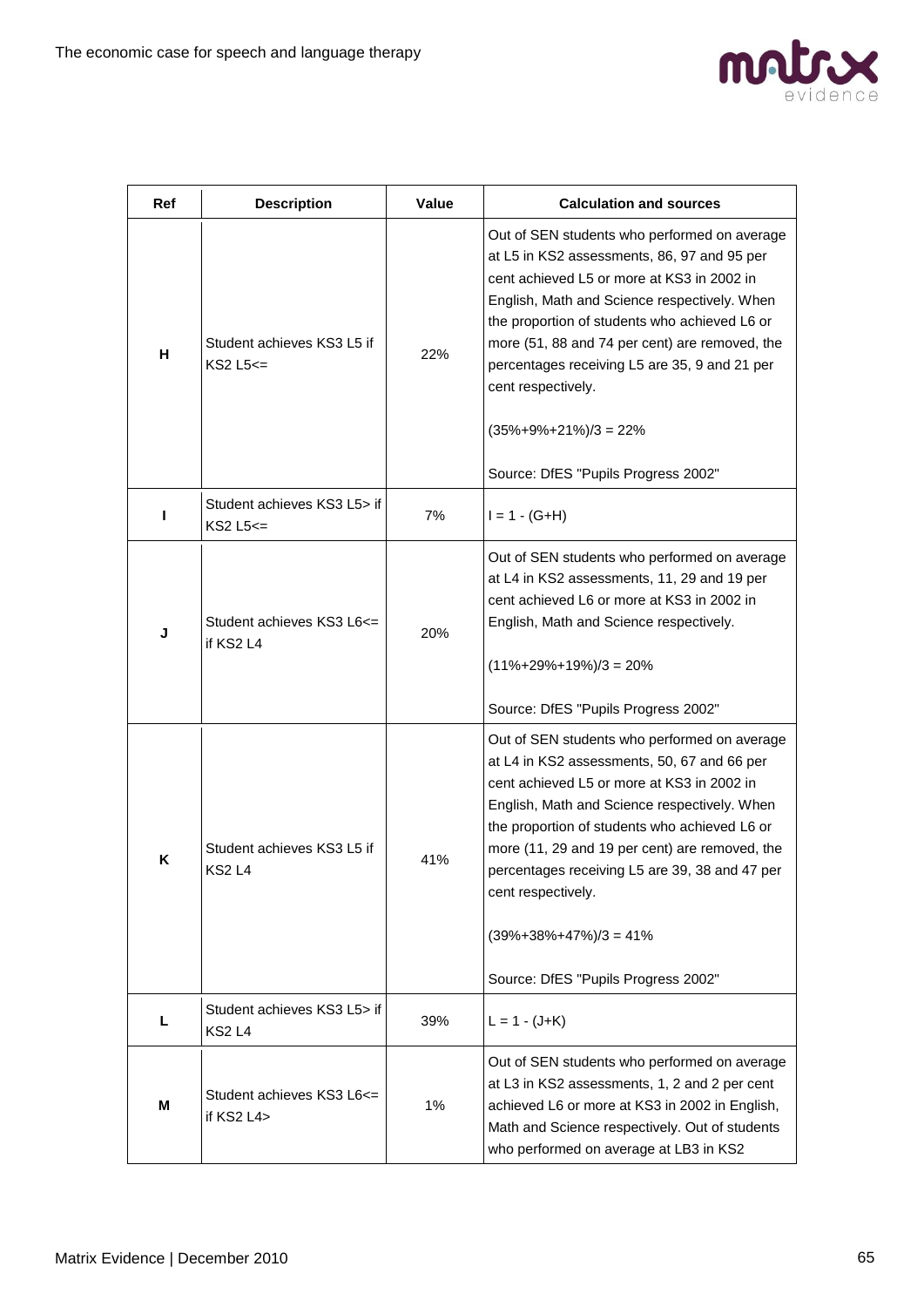

| <b>Ref</b> | <b>Description</b>                                          | <b>Value</b> | <b>Calculation and sources</b>                                                                                                                                                                                                                                                                                                                                                                                                                                                                                                                                                                                                                                                                                                                                                                                                                                                                                                                                                                                                                                             |
|------------|-------------------------------------------------------------|--------------|----------------------------------------------------------------------------------------------------------------------------------------------------------------------------------------------------------------------------------------------------------------------------------------------------------------------------------------------------------------------------------------------------------------------------------------------------------------------------------------------------------------------------------------------------------------------------------------------------------------------------------------------------------------------------------------------------------------------------------------------------------------------------------------------------------------------------------------------------------------------------------------------------------------------------------------------------------------------------------------------------------------------------------------------------------------------------|
|            |                                                             |              | assessments, 0, 0 and 0 per cent achieved L6 or<br>more at KS3 in 2002 in English, Math and<br>Science respectively. In 2002, 15 per cent of<br>students achieved on average L3 and 6 per cent<br>less than L3 (LB3).                                                                                                                                                                                                                                                                                                                                                                                                                                                                                                                                                                                                                                                                                                                                                                                                                                                      |
|            |                                                             |              | $((1\% + 2\% + 2\%)/3)^*(0.15/(0.15+0.06)) + ((0\% + 0\% +$<br>$0\%/3$ <sup>*</sup> $(0.06/(0.15+0.06)) = 1\%$                                                                                                                                                                                                                                                                                                                                                                                                                                                                                                                                                                                                                                                                                                                                                                                                                                                                                                                                                             |
|            |                                                             |              | Source: DfES "Pupils Progress 2002", DCSF<br>"National Curriculum Assessments at Key Stage<br>2 in England 2008/09"                                                                                                                                                                                                                                                                                                                                                                                                                                                                                                                                                                                                                                                                                                                                                                                                                                                                                                                                                        |
| N          | Student achieves KS3 L5 if<br>$KS2$ L <sub>4</sub> $>$      | 12%          | Out of SEN students who performed on average<br>at L3 in KS2 assessments, 17, 13 and 19 per<br>cent achieved L5 or more at KS3 in 2002 in<br>English, Math and Science respectively.<br>Removing the proportion of students who<br>achieved L6 or more (1, 2 and 2 per cent), the<br>percentage of students achieving L5 is 16, 12<br>and 17 per cent respectively. Out of students<br>who performed on average at LB3 in KS2<br>assessments, 3, 1 and 2 per cent achieved L5 or<br>more at KS3 in 2002 in English, Math and<br>Science respectively. Removing the proportion of<br>students who achieved L6 or more (0, 0 and 0<br>per cent), the percentage of students achieving<br>L5 is 3, 1 and 2 per cent respectively. In 2002,<br>15 per cent of students achieved on average L3<br>and 6 per cent less than L3 (LB3).<br>$((16\% + 12\% + 17\%)/3)^*(0.15/(0.15+0.06)) + ((3\% + 1$<br>$%+2\%/3$ <sup>*</sup> $(0.06/(0.15+0.06)) = 12\%$<br>Source: DfES "Pupils Progress 2002", DCFS<br>"National Curriculum Assessments at Key Stage<br>2 in England 2008/09" |
| O          | Student achieves KS3 L5> if<br><b>KS2 L4&gt;</b>            | 87%          | $O = 1 - (M+N)$                                                                                                                                                                                                                                                                                                                                                                                                                                                                                                                                                                                                                                                                                                                                                                                                                                                                                                                                                                                                                                                            |
| P          | Student achieves 5+<br>GCSEs at $A^*$ -C if KS3 L6 $\leq$ = | 92%          | Out of SEN students who performed on average<br>at L6, L7 and L8 in KS3 assessments, 81, 96<br>and 99 per cent gained 5+ GCSEs at A*-C<br>respectively in 2002.                                                                                                                                                                                                                                                                                                                                                                                                                                                                                                                                                                                                                                                                                                                                                                                                                                                                                                            |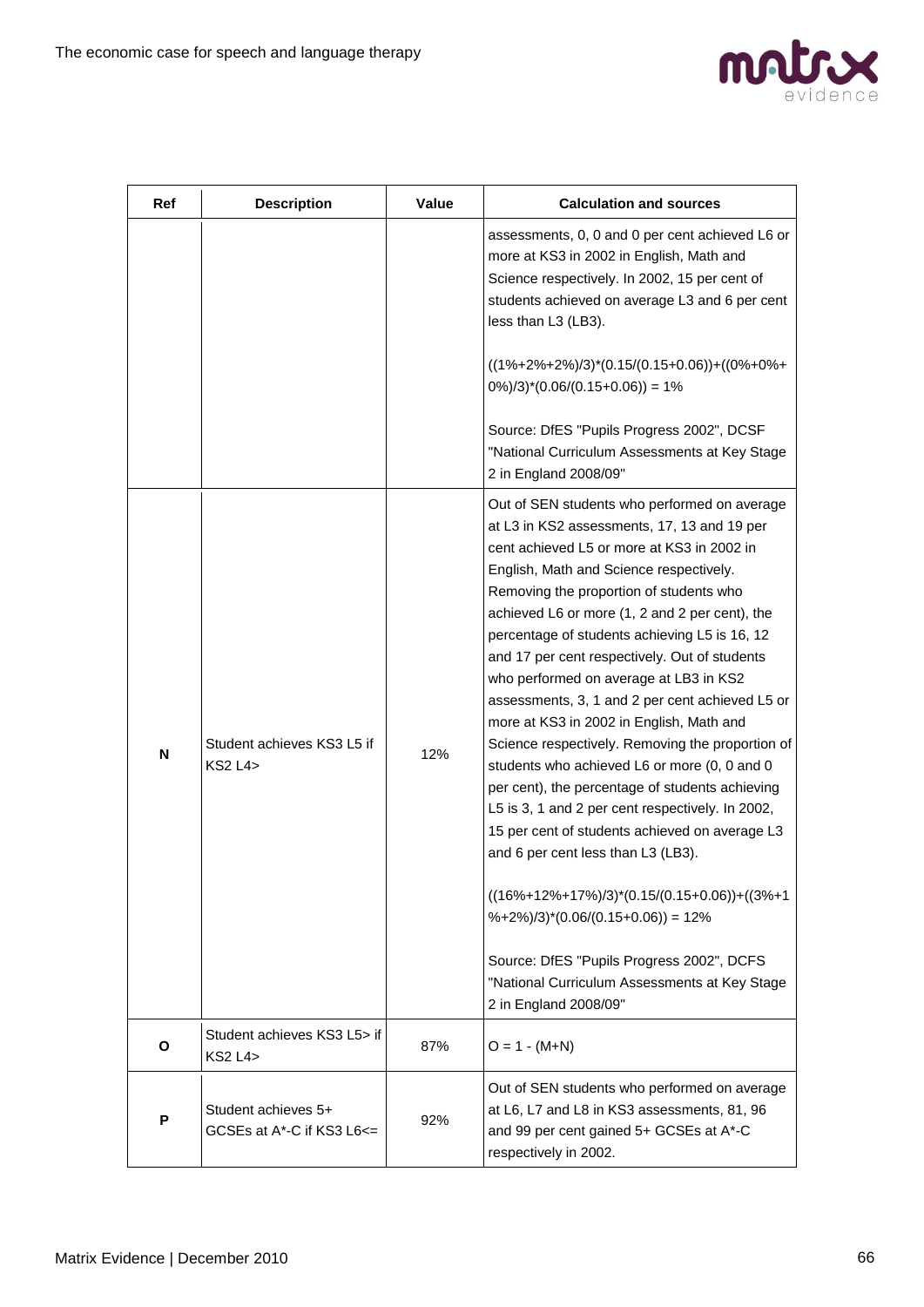

| Ref | <b>Description</b>                                     | Value    | <b>Calculation and sources</b>                                                                                                                                                                                                                                                                                                                                                                                                                                                                                                                                                                                                                                                          |
|-----|--------------------------------------------------------|----------|-----------------------------------------------------------------------------------------------------------------------------------------------------------------------------------------------------------------------------------------------------------------------------------------------------------------------------------------------------------------------------------------------------------------------------------------------------------------------------------------------------------------------------------------------------------------------------------------------------------------------------------------------------------------------------------------|
|     |                                                        |          | $(81\% + 96\% + 99\%)/3 = 92\%$                                                                                                                                                                                                                                                                                                                                                                                                                                                                                                                                                                                                                                                         |
|     |                                                        |          | Source: DfES "Pupils Progress 2002"                                                                                                                                                                                                                                                                                                                                                                                                                                                                                                                                                                                                                                                     |
| Q   | Student achieves 5+<br>GCSEs at A*-C if KS3 L5         | 33%      | Out of SEN students who performed on average<br>at L5 in KS3 assessments, 33 per cent gained<br>5+ GCSEs at A*-C in 2002.                                                                                                                                                                                                                                                                                                                                                                                                                                                                                                                                                               |
|     |                                                        |          | Source: DfES "Pupils Progress 2002"                                                                                                                                                                                                                                                                                                                                                                                                                                                                                                                                                                                                                                                     |
| R   | Student achieves 5+<br>GCSEs at A*-C if KS3 L5>        | 2%       | Out of SEN students who performed on average<br>at LB3, L3 and L4 in KS3 assessments, 1, 0 and<br>4 per cent gained 5+ GCSEs at A*-C<br>respectively in 2002.<br>$(1\% + 0\% + 4\%)/3 = 2\%$<br>Source: DfES "Pupils Progress 2002"                                                                                                                                                                                                                                                                                                                                                                                                                                                     |
|     | Incremental cost of the<br>intervention                | £674     | The unit cost of one hour of client contact for a<br>community speech and language therapist (Band<br>5) is £44. The ratio between annual salary for<br>Band 5 and Band 7 is used to uplift the cost.<br>$(35,900/23,400)^*E44 = E67.50$<br>The mean number of sessions is 38 and 8 for<br>intervention and control respectively. One<br>session lasts 30 minutes. Out of the 62 children<br>receiving direct intervention, 34 receive<br>individual and 28 group therapy. The number of<br>children in a group is assumed to be 4.<br>$(34/62)$ <sup>*</sup> $((38-8)/2)$ <sup>*</sup> 67.50+ $(28/62)$ <sup>*</sup> $(((38-$<br>$8)/2*67.50)/4$ ) = 674<br>Source: Boyle et al (2007) |
|     | Gain in adult earnings from<br>achieving 5 GCSE's A*-C | £160,053 | Gain in adult earnings from achieving 5 GCSE's<br>A*-C compared to 5 GCSE's A*-G. Uplifted to<br>2009 prices.<br>Source: Cummings et al (2007)                                                                                                                                                                                                                                                                                                                                                                                                                                                                                                                                          |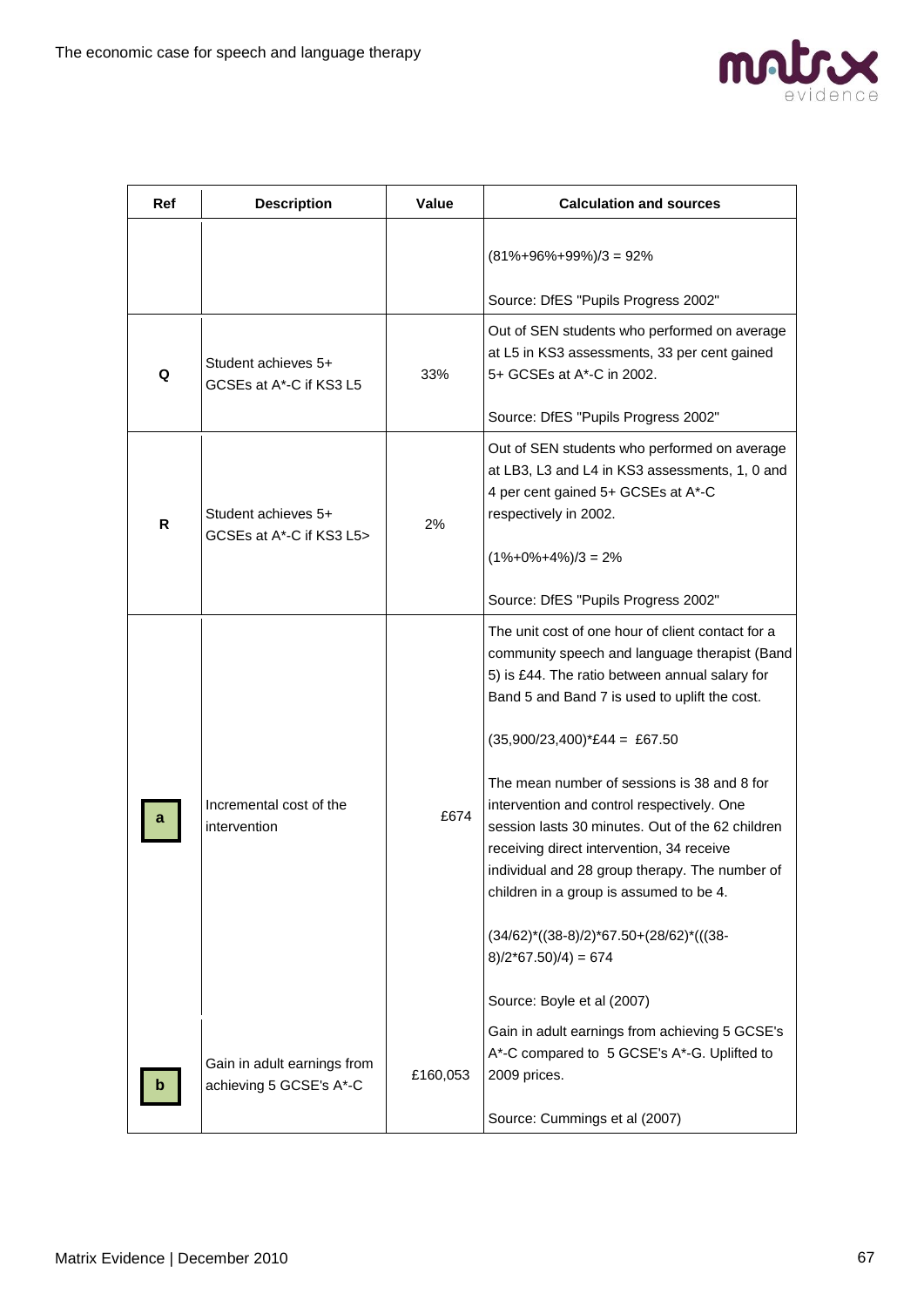

## 11.4 Children with autism

Figure A2.4 presents a decision model for the impact of the SLT on autistic patients. Table A2.4 summarises the data used to populate the model.

#### **Figure A2.4. A decision model for the impact of SLT on living outcomes in children with autism**

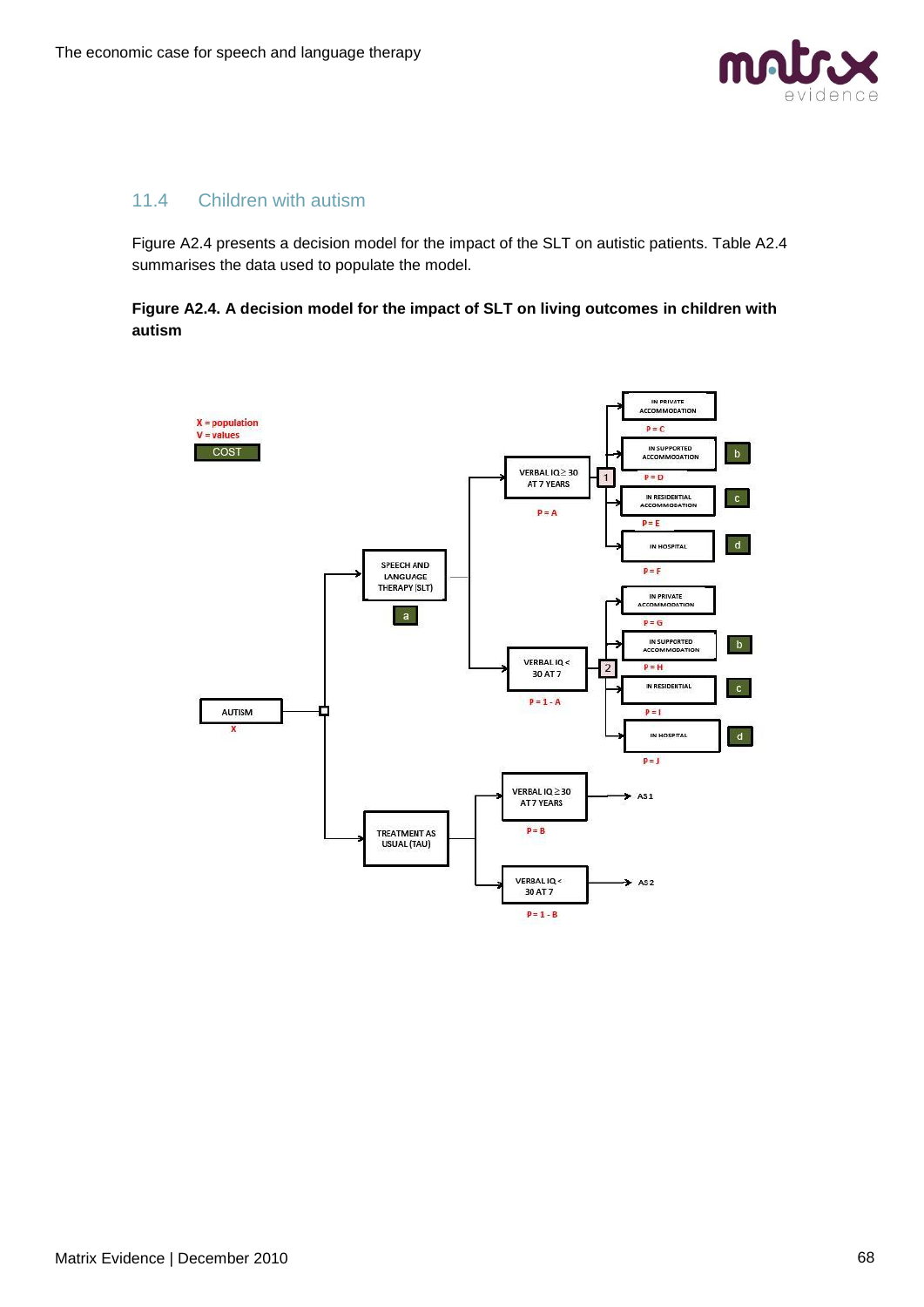

#### **Table A2.4. Parameters used to populate decision model for the impact of SLT on living outcomes in children with autism (monetary values in £2009)**

| Ref | <b>Description</b>                                                    | Value | <b>Calculation and sources</b>                                                                                                                                                                                                                                                                                                                                                                                                                                                                                                                                                                                                                                                                                                                                                                                                                                                                                                                                                                                                                                                                                |
|-----|-----------------------------------------------------------------------|-------|---------------------------------------------------------------------------------------------------------------------------------------------------------------------------------------------------------------------------------------------------------------------------------------------------------------------------------------------------------------------------------------------------------------------------------------------------------------------------------------------------------------------------------------------------------------------------------------------------------------------------------------------------------------------------------------------------------------------------------------------------------------------------------------------------------------------------------------------------------------------------------------------------------------------------------------------------------------------------------------------------------------------------------------------------------------------------------------------------------------|
| x   | Autistic population<br>considered                                     |       | Estimated prevalence of core disorder is 0.4 per cent. UK<br>population 2009, persons 2-4 years (inc), aggregated from<br>country level data is 2,190,717.<br>$8,826$   x = 0.004*2,190,717 = 8,763.                                                                                                                                                                                                                                                                                                                                                                                                                                                                                                                                                                                                                                                                                                                                                                                                                                                                                                          |
|     |                                                                       |       | Source: Green et al (2010), ONS (2010), General<br>Registrar Office for Scotland, Department of Health,<br>Social Services, and Public Safety (2008).                                                                                                                                                                                                                                                                                                                                                                                                                                                                                                                                                                                                                                                                                                                                                                                                                                                                                                                                                         |
| A   | Verbal IQ greater or<br>equal to 30 at 7 years<br>if SLT intervention |       | Parental synchronisation for participants receiving the<br>intervention was 0.318 at baseline and 0.513 at the end of<br>the intervention. For the participants in the control group<br>the baseline synchronisation was 0.313 and 0.326 at the<br>end of the intervention.<br>Effect size $= (0.513 -$<br>$(0.318*(0.326/0.313))/(0.318*(0.326/0.313)) = 0.55$<br>Source: Green et al (2010)<br>Mean synchronisation score is 1.01. The coefficient of<br>synchronisation on the logarithm of rate of change in<br>language age is 0.407. Language growth is reported 12,<br>24 and 44 months after intervention. The growth rates<br>55.9% (from previous period) are 30, 27 and 38 per cent<br>respectively. The intervention effect is applied to each<br>growth rate.<br>$30\%*(1+1.01*0.55*0.407) = 36\%$<br>$27\%*(1+1.01*0.55*0.407) = 34\%$<br>$38\%*(1+1.01*0.55*0.407) = 47\%$<br>The language age after the intervention is therefore<br>$16.6*1.36*1.34*1.47 = 44.4$<br>Language age by the age of 89 months is 37.9 months<br>before intervention. The incremental difference is 6.5<br>months. |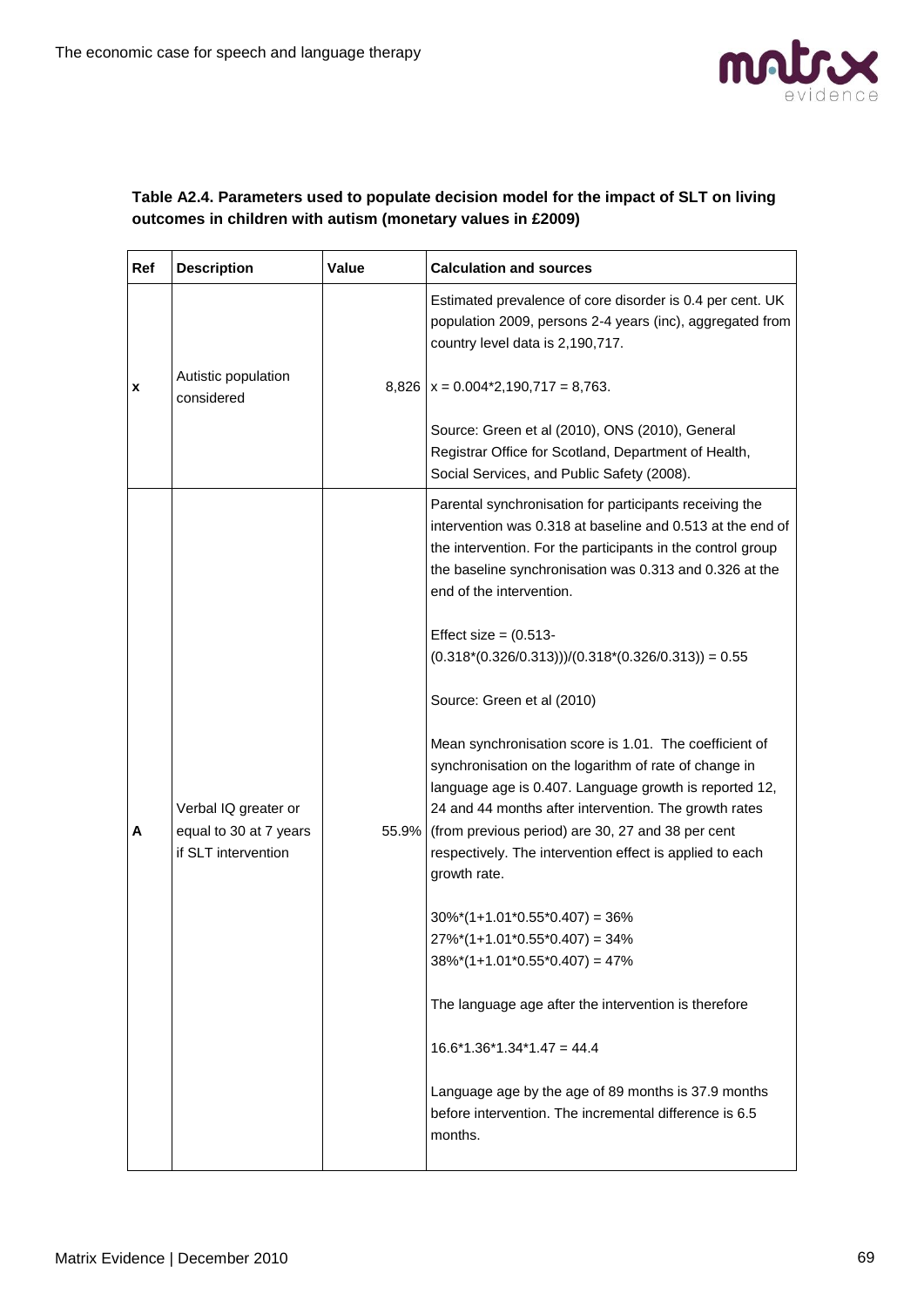

| Ref | <b>Description</b>                                                 | Value | <b>Calculation and sources</b>                                                                                                                                                                                                                                                                                                                                                                                                                                     |
|-----|--------------------------------------------------------------------|-------|--------------------------------------------------------------------------------------------------------------------------------------------------------------------------------------------------------------------------------------------------------------------------------------------------------------------------------------------------------------------------------------------------------------------------------------------------------------------|
|     |                                                                    |       | Source: Siller and Sigman (2008)                                                                                                                                                                                                                                                                                                                                                                                                                                   |
|     |                                                                    |       | In a follow up study by Howlin et al (2004), a distribution of<br>verbal IQ at 7 is described for the sample. This is used as<br>a baseline. 31 (46 per cent) of participants had a verbal IQ<br>of 30 or less: 29 of them did not achieve a score, and the<br>lowest achieved score was 21. The remaining participant<br>in this category is assumed to score the mid-point<br>between 21 and 30, 25.5. 37 participants had a verbal IQ<br>score greater than 30. |
|     |                                                                    |       | Verbal IQ = Language age/Chronological age * 100<br>Language age for verbal IQ 30 at the mean age of final<br>assessment in Siller and Sigman $(2008) = (30/100)^*89 =$<br>26.7<br>Cut-off language age at 89 for the intervention to make a<br>difference = $26.7 - 6.5 = 20.2$<br>Cut-off verbal IQ at 89 months for the intervention to make<br>a difference = $(20.2/89)$ <sup>*</sup> 100 = 22.7                                                              |
|     |                                                                    |       | As a consequence of the intervention, 38 participants<br>would score over 30 in a verbal IQ test. $38/68 = 55.9\%$ .                                                                                                                                                                                                                                                                                                                                               |
| в   | Verbal IQ greater or<br>equal to 30 at 7 years<br>if TAU           |       | In a follow up study by Howlin et al (2004), a distribution of<br>verbal IQ at 7 is described for the sample. This is used as<br>a baseline. 31 (46 per cent) of participants had a verbal IQ<br>54.4% of 30 or less and 37 participants had a verbal IQ score<br>greater than 30.                                                                                                                                                                                 |
|     |                                                                    |       | $37/68 = 54.4%$                                                                                                                                                                                                                                                                                                                                                                                                                                                    |
|     | In private                                                         |       | Mean residential status score for individuals with a<br>childhood verbal IQ score of more than 30 is 2.69, with<br>standard deviation 1.43.                                                                                                                                                                                                                                                                                                                        |
| J   | accommodation if<br>verbal IQ greater or<br>equal to 30 at 7 years | 58.6% | Assuming normal distribution, probability of scoring 0<br>(living independently), 1 (in semi-sheltered<br>accommodation or still home) or 2 (living with parents,<br>some limited autonomy) = $59\%$                                                                                                                                                                                                                                                               |
|     |                                                                    |       | Source: Howlin et al (2004)                                                                                                                                                                                                                                                                                                                                                                                                                                        |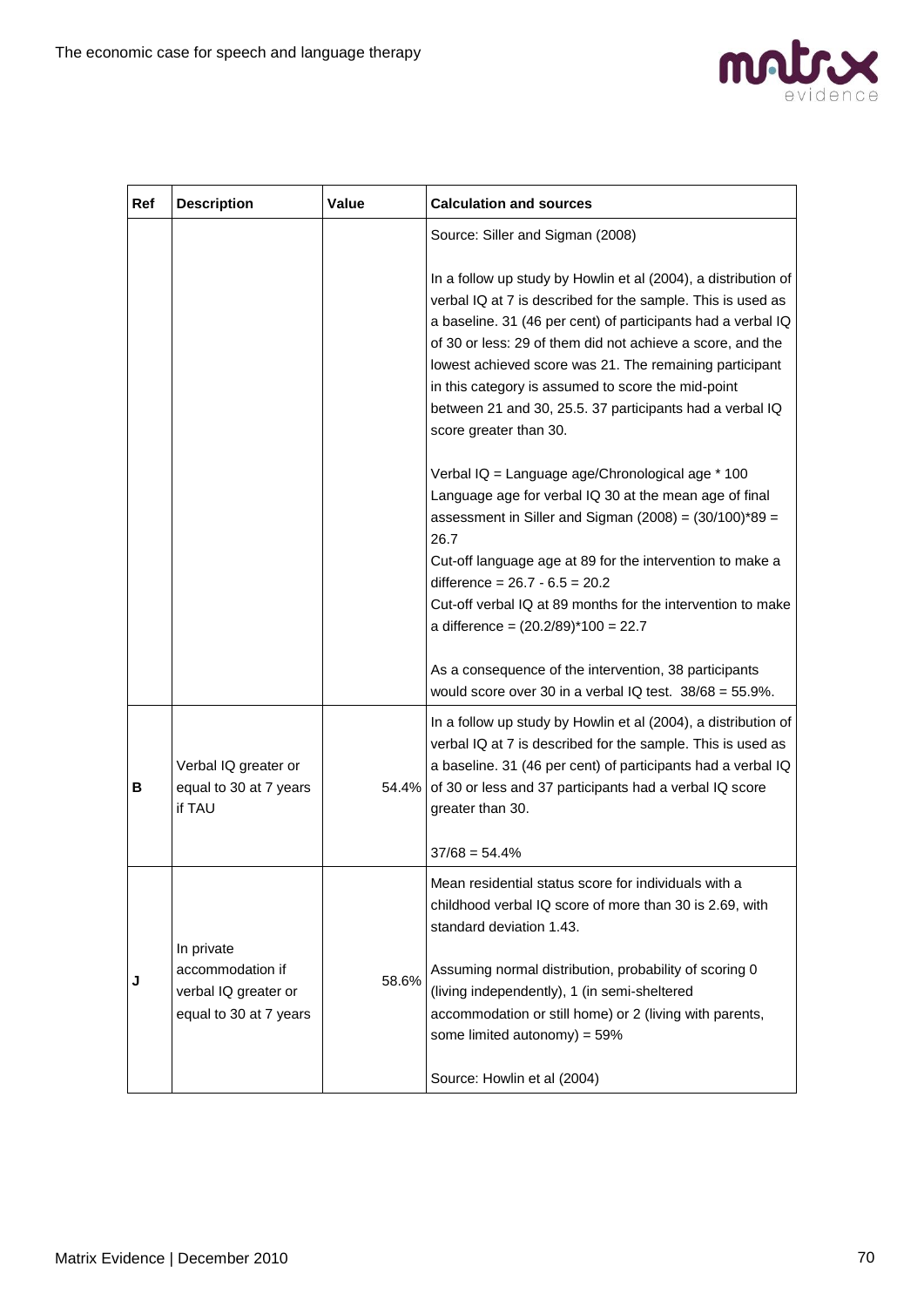

| Ref | <b>Description</b>                                                                   | Value | <b>Calculation and sources</b>                                                                                                                                                                                                                                                                                                                                                  |
|-----|--------------------------------------------------------------------------------------|-------|---------------------------------------------------------------------------------------------------------------------------------------------------------------------------------------------------------------------------------------------------------------------------------------------------------------------------------------------------------------------------------|
| K   | In supported<br>accommodation if<br>verbal IQ greater or<br>equal to 30 at 7 years   |       | Mean residential status score for individuals with a<br>childhood verbal IQ score of more than 30 is 2.69, with<br>standard deviation 1.43.<br>23.4% Assuming normal distribution, probability of scoring 3 (in<br>residential accommodation with some limited autonomy) =<br>23%<br>Source: Howlin et al (2004)                                                                |
| L   | In residential<br>accommodation if<br>verbal IQ greater or<br>equal to 30 at 7 years |       | Mean residential status score for individuals with a<br>childhood verbal IQ score of more than 30 is 2.69, with<br>standard deviation 1.43.<br>12.7% Assuming normal distribution, probability of scoring 4<br>(special autistic or other residential accommodation with<br>little or no autonomy) = $13%$<br>Source: Howlin et al (2004)                                       |
| М   | In hospital<br>accommodation if<br>verbal IQ greater or<br>equal to 30 at 7 years    |       | $5.3\%$ $M = 1 - J - K - L$                                                                                                                                                                                                                                                                                                                                                     |
| N   | In private<br>accommodation if<br>verbal IQ less than 30<br>at 7 years               | 35.1% | Mean residential status score for individuals with a<br>childhood verbal IQ score of 30 or less is 3.74, with<br>standard deviation 1.93.<br>Assuming normal distribution, probability of scoring 0<br>(living independently), 1 (in semi-sheltered<br>accommodation or still home) or 2 (living with parents,<br>some limited autonomy) = $35%$<br>Source: Howlin et al (2004) |
| Ο   | In supported<br>accommodation if<br>verbal IQ less than 30<br>at 7 years             |       | Mean residential status score for individuals with a<br>childhood verbal IQ score of 30 or less is 3.74, with<br>standard deviation 1.93.<br>20.3% Assuming normal distribution, probability of scoring 3 (in<br>residential accommodation with some limited autonomy) =<br>20%<br>Source: Howlin et al (2004)                                                                  |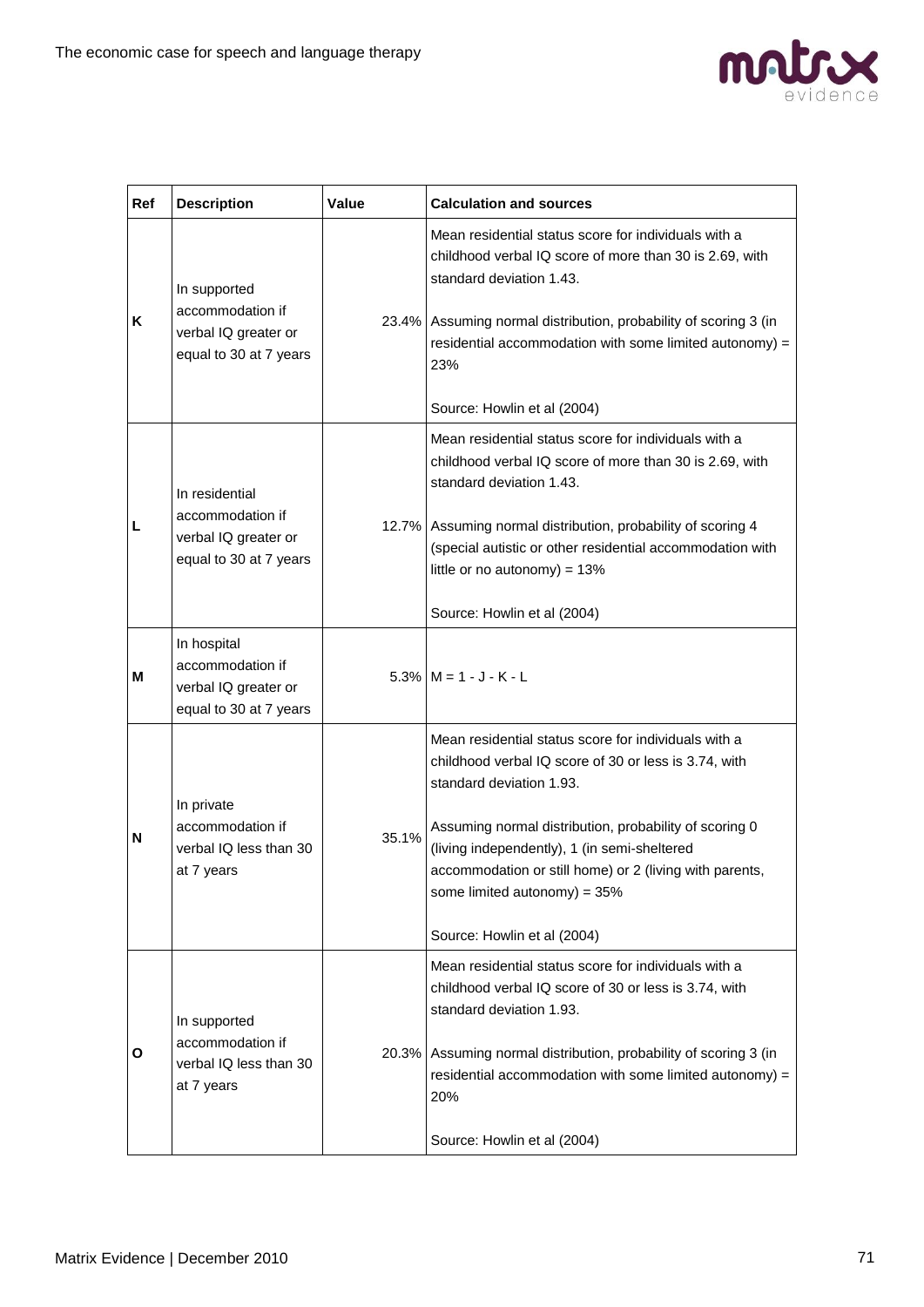

| Ref | <b>Description</b>                                                         | Value    | <b>Calculation and sources</b>                                                                                                                                                                                                                                                                                                                                                                                                                                                                                                                 |
|-----|----------------------------------------------------------------------------|----------|------------------------------------------------------------------------------------------------------------------------------------------------------------------------------------------------------------------------------------------------------------------------------------------------------------------------------------------------------------------------------------------------------------------------------------------------------------------------------------------------------------------------------------------------|
| P   | In residential<br>accommodation if<br>verbal IQ less than 30<br>at 7 years |          | Mean residential status score for individuals with a<br>childhood verbal IQ score of 30 or less is 3.74, with<br>standard deviation 1.93.<br>18.9% Assuming normal distribution, probability of scoring 4<br>(special autistic or other residential accommodation with<br>little or no autonomy) = $19\%$<br>Source: Howlin et al (2004)                                                                                                                                                                                                       |
| Q   | In hospital<br>accommodation if<br>verbal IQ less than 30<br>at 7 years    |          | $25.7\%$ Q = 1 - N - O - P                                                                                                                                                                                                                                                                                                                                                                                                                                                                                                                     |
| a   | Unit cost of<br>intervention                                               | £2,430   | The intervention consists of 12 sessions and 6 booster<br>sessions, each 2 hours. The unit cost of one hour of client<br>contact for a community speech and language therapist<br>(Band 5) is £44. The ratio between annual salary for Band<br>5 and Band 7 is used to uplift the cost.<br>$(35,900/23,400)^*E44 = E67.50$<br>$(12+6)^*2*E67.50 = E2,430$<br>Source: Green et al (2010), Curtis et al (2010)                                                                                                                                   |
| b.  | Lifetime incremental<br>cost of supported<br>accommodation                 | £876,277 | The annual cost of autism for an individual in private<br>accommodation is £36,507. The annual cost for an<br>individual in a residential accommodation with limited<br>autonomy is £87,937.<br>Annual incremental cost = £87,937 - £36,507 = 51,430<br>Updated to 2009 prices. The annual cost is applied from<br>the age of 18 for 63 years, the expectation of life at 18.<br>The costs are discounted using a discount rate of 3.5 per<br>cent.<br>Source: Knapp et al (2009), Period and cohort expectation<br>of life tables (ONS, 2009) |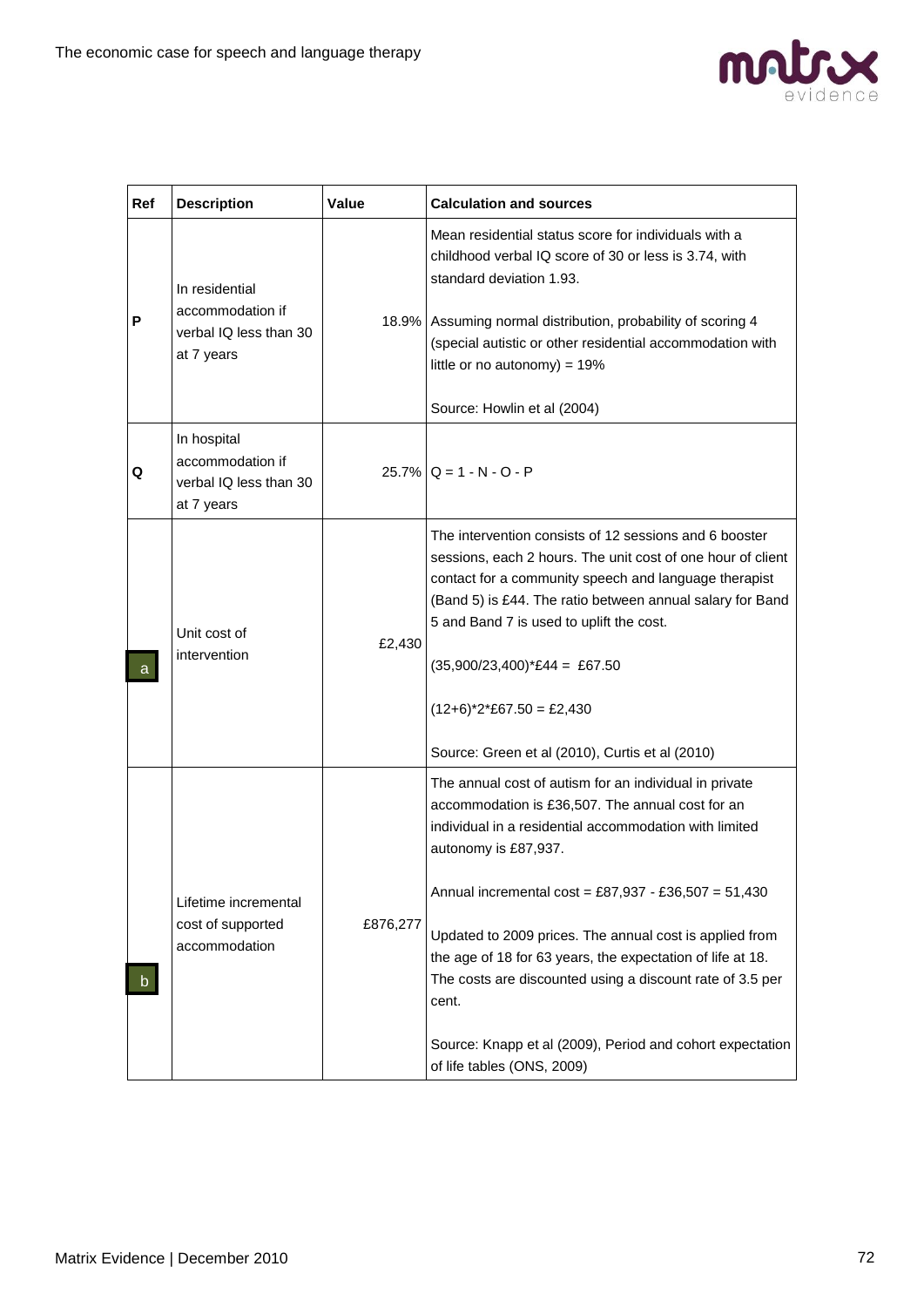

| Ref | <b>Description</b>                                                       | Value      | <b>Calculation and sources</b>                                                                                                                                                                                                                                                                                    |
|-----|--------------------------------------------------------------------------|------------|-------------------------------------------------------------------------------------------------------------------------------------------------------------------------------------------------------------------------------------------------------------------------------------------------------------------|
|     |                                                                          |            | The annual cost of autism for an individual in private<br>accommodation is £36,507. The annual cost for an<br>individual in a residential accommodation with limited<br>autonomy is £88,937.                                                                                                                      |
|     | Lifetime incremental<br>cost of residential<br>£893,315<br>accommodation |            | Annual incremental cost = £88,937 - £36,507 = £52,430<br>Updated to 2009 prices. The annual cost is applied from<br>the age of 18 for 63 years, the expectation of life at 18.<br>The costs are discounted using a discount rate of 3.5 per<br>cent.<br>Source: Knapp et al (2009), Period and cohort expectation |
|     |                                                                          |            | of life tables (ONS, 2009)                                                                                                                                                                                                                                                                                        |
|     |                                                                          |            | The annual cost of autism for an individual in private<br>accommodation is £36,507. The annual cost for an<br>individual in a residential accommodation with limited<br>autonomy is £88,937.                                                                                                                      |
|     | Lifetime incremental                                                     |            | Annual incremental cost = £97,863 - £36,507 = £61,356                                                                                                                                                                                                                                                             |
| d   | cost of hospital<br>accommodation                                        | £1,045,398 | Updated to 2009 prices. The annual cost is applied from<br>the age of 18 for 63 years, the expectation of life at 18.<br>The costs are discounted using a discount rate of 3.5 per<br>cent.                                                                                                                       |
|     |                                                                          |            | Source: Knapp et al (2009), Period and cohort expectation<br>of life tables (ONS, 2009)                                                                                                                                                                                                                           |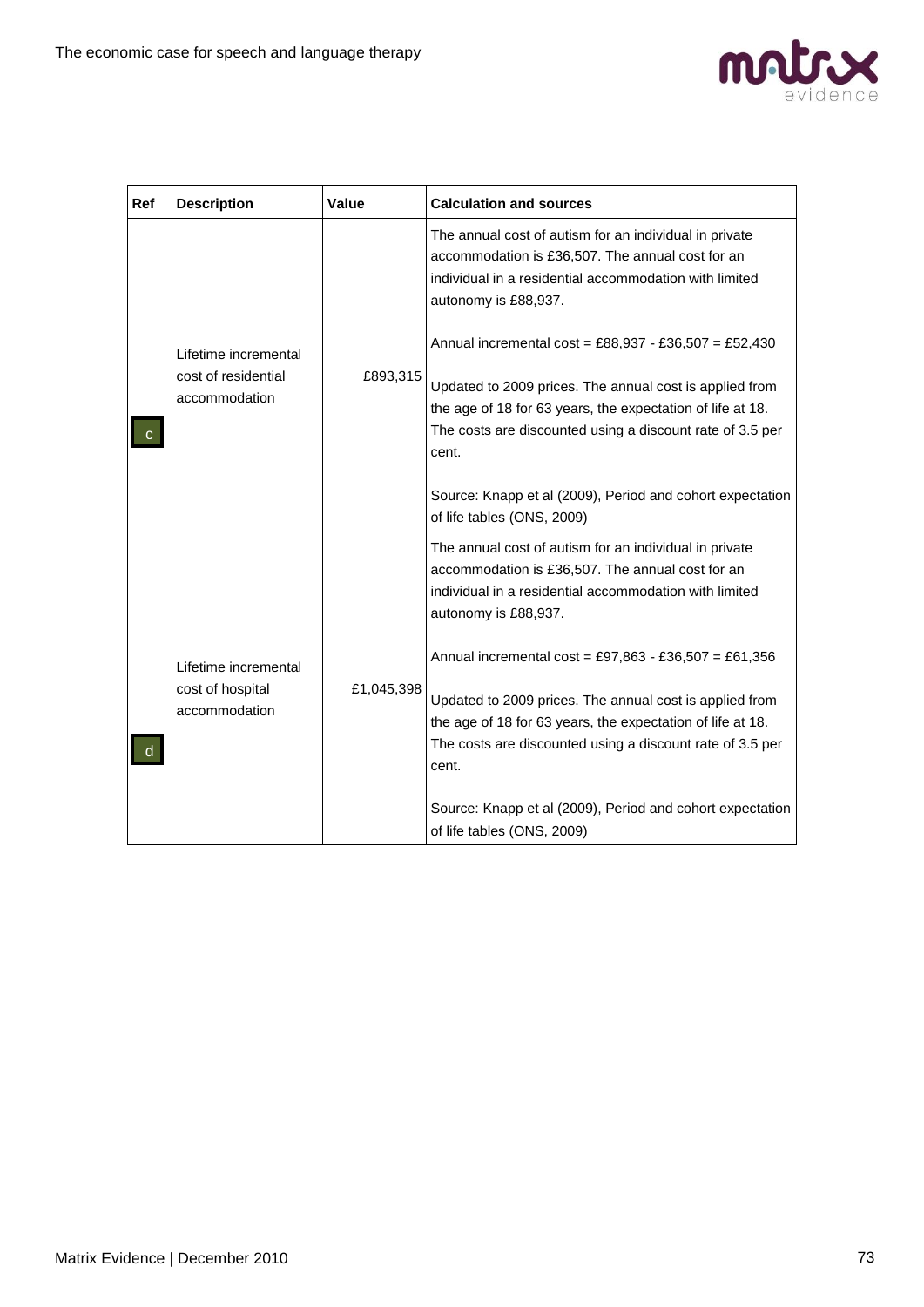

# 12.0 Appendix 3: findings at local level

## 12.1 Dysphagia post stroke

Table A3.1 provides the local level analysis of the impact of SLT in dysphagia post-stroke patients.

### 12.2 Aphasia post stroke

Table A3.2 provides the local level analysis of the impact of SLT in aphasia post-stroke patients.

### 12.3 Children with speech and language impairment

Table A3.3 provides the local level analysis of the impact of SLT in children with SLI

### 12.4 Children with autism

Table A3.4 provides the local level analysis of the impact of SLT in children with autism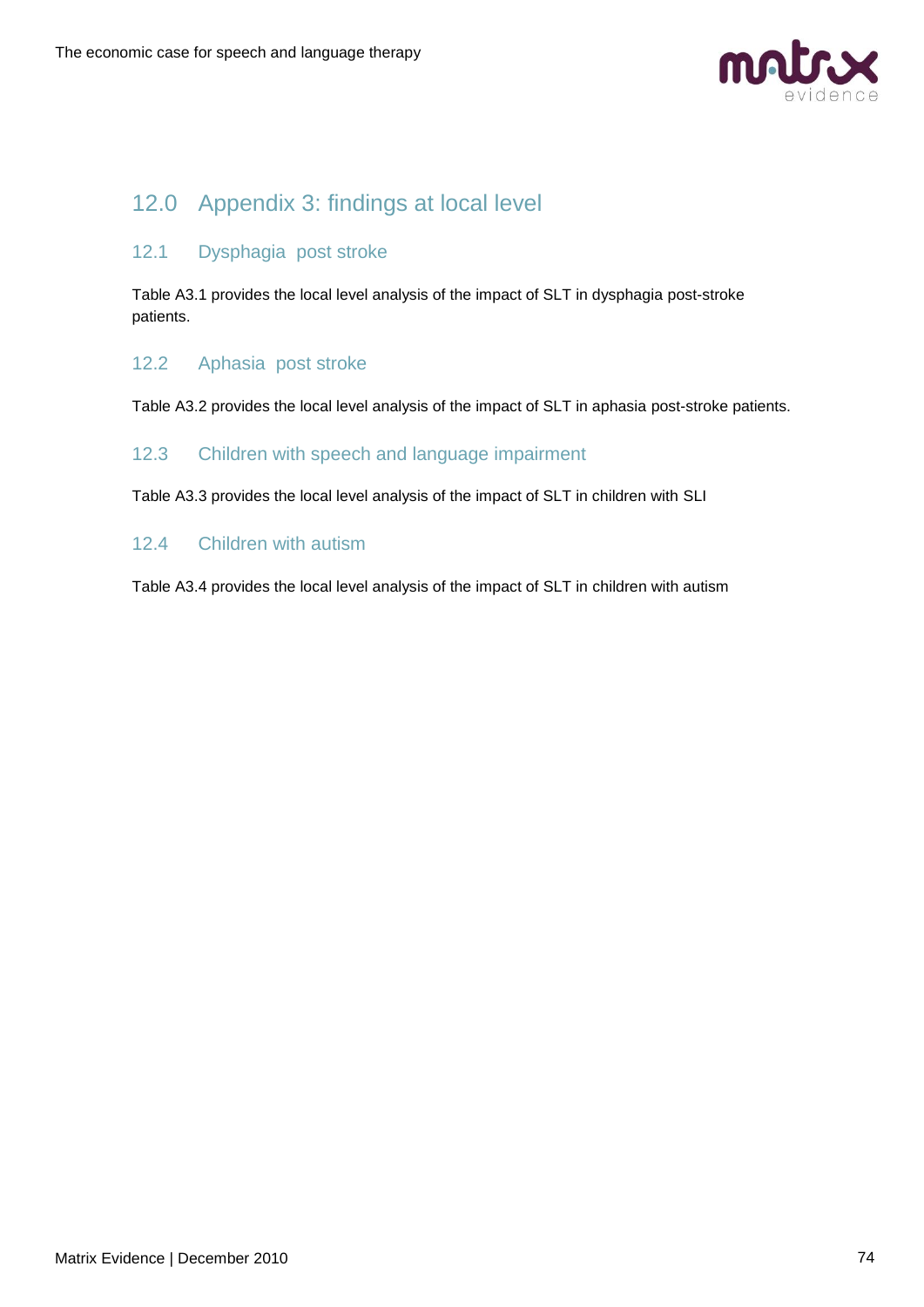

**Table A3.1. Local level analysis of the impact of SLT in dysphagia post-stroke patients (£ in 2009 prices based on: unit benefit, £373; unit cost, £161; unit net benefit, £212)**

| Country/Local subgroup                         | Total number<br>of dysphagia<br>patients | <b>Total cost</b> | <b>Total benefit</b> | <b>Total net</b><br>benefit |
|------------------------------------------------|------------------------------------------|-------------------|----------------------|-----------------------------|
| Total Population: England, Wales, NI, Scotland | 62,960                                   | £10,123,484       | £23,471,544          | £13,348,060                 |
| <b>England (by Strategic Health Authority)</b> | 52,711                                   | £8,475,566        | £19,650,806          | £11,175,240                 |
| North East                                     | 2,644                                    | £425,109          | £985,626             | £560,517                    |
| North West                                     | 7,105                                    | £1,142,435        | £2,648,764           | £1,506,329                  |
| Yorkshire and the Humber                       | 5,354                                    | £860,830          | £1,995,855           | £1,135,025                  |
| East Midlands                                  | 4,488                                    | £721,610          | £1,673,071           | £951,461                    |
| West Midlands                                  | 5,561                                    | £894,092          | £2,072,975           | £1,178,883                  |
| East of England                                | 5,842                                    | £939,428          | £2,178,087           | £1,238,659                  |
| London                                         | 7,847                                    | £1,261,791        | £2,925,493           | £1,663,702                  |
| South East Coast                               | 4,405                                    | £708,303          | £1,642,218           | £933,915                    |
| South Central                                  | 4,155                                    | £668,049          | £1,548,889           | £880,839                    |
| South West                                     | 5,311                                    | £853,917          | £1,979,828           | £1,125,911                  |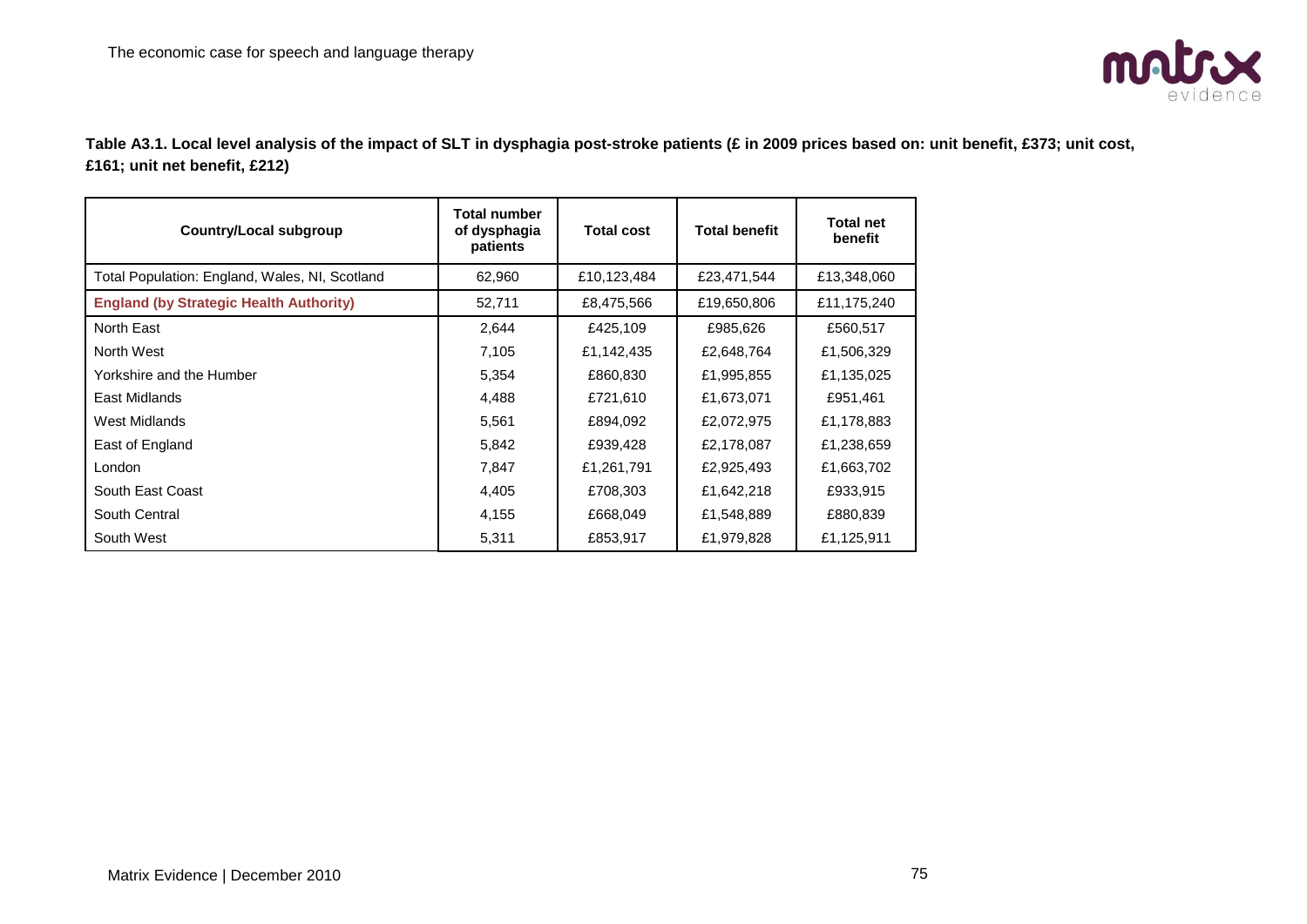

| <b>Country/Local subgroup</b>             | <b>Total number</b><br>of dysphagia<br>patients | <b>Total cost</b> | <b>Total benefit</b> | <b>Total net</b><br>benefit |
|-------------------------------------------|-------------------------------------------------|-------------------|----------------------|-----------------------------|
| <b>Wales (by Unitary Local Authority)</b> | 3,081                                           | £495,433          | £1,148,674           | £653,241                    |
| Monmouthshire                             | 95                                              | £15,244           | £35,344              | £20,100                     |
| Gwynedd                                   | 125                                             | £20,111           | £46,629              | £26,517                     |
| Pembrokeshire                             | 116                                             | £18.648           | £43,237              | £24,588                     |
| Ceredigion                                | 98                                              | £15,725           | £36,459              | £20,734                     |
| <b>Neath Port Talbot</b>                  | 136                                             | £21,899           | £50,774              | £28,875                     |
| Swansea                                   | 237                                             | £38,103           | £88,342              | £50,240                     |
| Conwy                                     | 113                                             | £18,215           | £42,232              | £24,017                     |
| Cardiff                                   | 336                                             | £54,035           | £125,281             | £71,246                     |
| Rhondda Cynon Taff                        | 240                                             | £38,650           | £89,610              | £50,961                     |
| Anglesey                                  | 66                                              | £10,570           | £24,506              | £13,936                     |
| Caerphilly                                | 179                                             | £28,800           | £66,774              | £37,974                     |
| <b>Bridgend</b>                           | 149                                             | £23,893           | £55,396              | £31,503                     |
| Wrexham                                   | 143                                             | £23,033           | £53,402              | £30,369                     |
| Flintshire                                | 147                                             | £23,671           | £54,882              | £31,211                     |
| Vale of Glamorgan                         | 121                                             | £19,480           | £45,165              | £25,685                     |
| Carmarthenshire                           | 175                                             | £28,167           | £65,305              | £37,138                     |
| Merthyr Tydfil                            | 56                                              | £8,949            | £20,747              | £11,799                     |
| Newport                                   | 140                                             | £22,497           | £52,161              | £29,663                     |
| Denbighshire                              | 102                                             | £16,455           | £38,151              | £21,696                     |
| <b>Blaenau Gwent</b>                      | 75                                              | £12,005           | £27,833              | £15,828                     |
| Torfaen                                   | 93                                              | £15,014           | £34,810              | £19,796                     |
| Powys                                     | 139                                             | £22,270           | £51,633              | £29,363                     |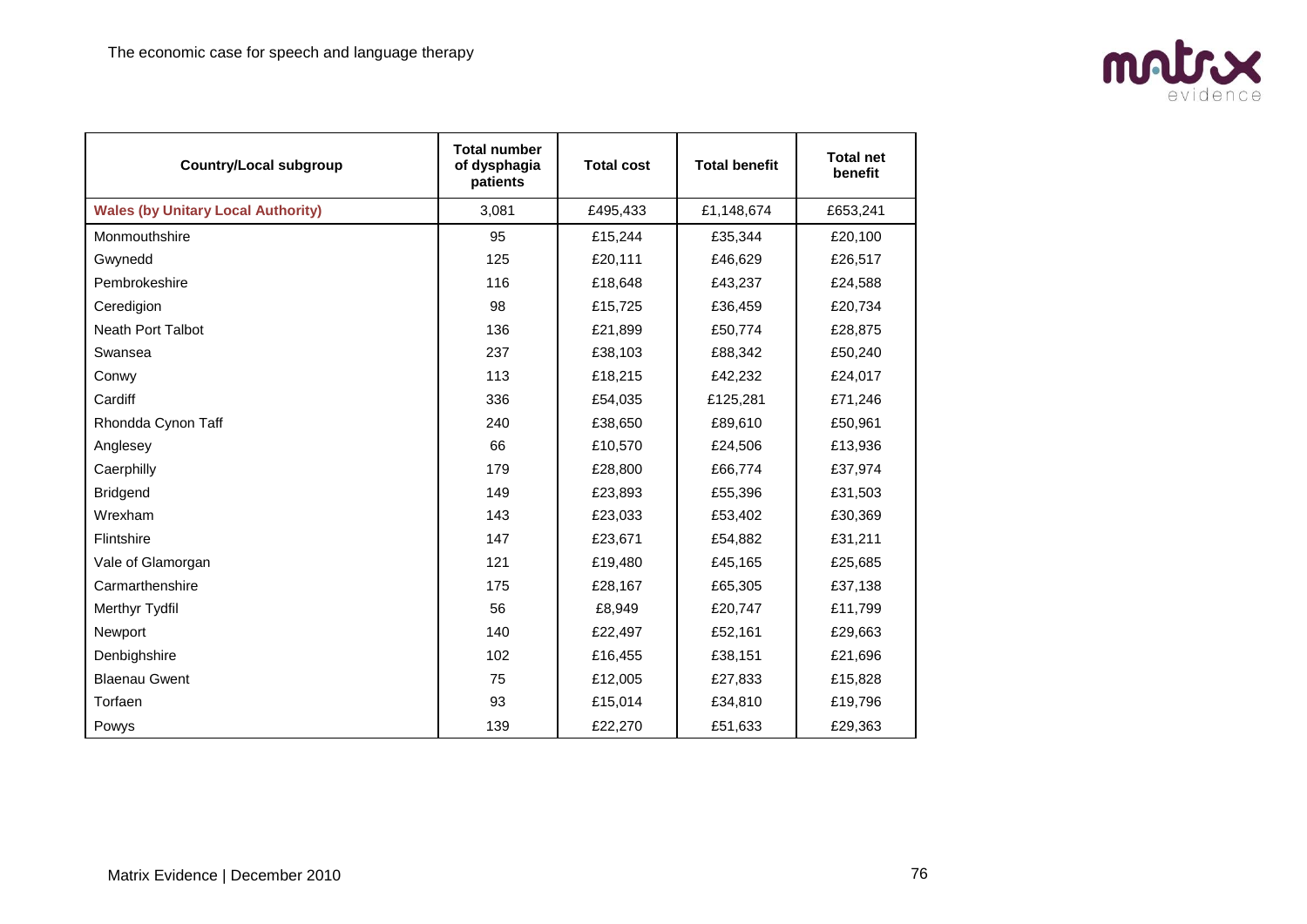

| <b>Country/Local subgroup</b>        | <b>Total number</b><br>of dysphagia<br>patients | <b>Total cost</b> | <b>Total benefit</b> | <b>Total net</b><br>benefit |
|--------------------------------------|-------------------------------------------------|-------------------|----------------------|-----------------------------|
| <b>Scotland (by Local Authority)</b> | 5,345                                           | £859,450          | £1,992,656           | £1,133,206                  |
| Aberdeen City                        | 220                                             | £35,395           | £82,063              | £46,669                     |
| Aberdeenshire                        | 251                                             | £40,293           | £93,420              | £53,127                     |
| Angus                                | 113                                             | £18,235           | £42,279              | £24,043                     |
| Argyll & Bute                        | 93                                              | £14,909           | £34,567              | £19,658                     |
| Clackmannanshire                     | 52                                              | £8,356            | £19,374              | £11,018                     |
| Dumfries & Galloway                  | 153                                             | £24,573           | £56,972              | £32,400                     |
| Dundee City                          | 148                                             | £23,745           | £55,054              | £31,309                     |
| East Ayrshire                        | 124                                             | £19,890           | £46,115              | £26,225                     |
| <b>East Dunbartonshire</b>           | 108                                             | £17,325           | £40,168              | £22,843                     |
| East Lothian                         | 100                                             | £16,018           | £37,138              | £21,120                     |
| East Renfrewshire                    | 92                                              | £14,777           | £34,260              | £19,483                     |
| Edinburgh, City of                   | 492                                             | £79,030           | £183,233             | £104,203                    |
| Eilean Siar                          | 27                                              | £4,319            | £10,013              | £5,695                      |
| Falkirk                              | 157                                             | £25,251           | £58,545              | £33,294                     |
| Fife                                 | 374                                             | £60,133           | £139,420             | £79,287                     |
| Glasgow City                         | 606                                             | £97,381           | £225,780             | £128,399                    |
| Highland                             | 227                                             | £36,487           | £84,596              | £48,109                     |
| Inverclyde                           | 83                                              | £13,271           | £30,769              | £17,498                     |
| Midlothian                           | 83                                              | £13,370           | £30,999              | £17,629                     |
| Moray                                | 90                                              | £14,512           | £33,646              | £19,134                     |
| North Ayrshire                       | 139                                             | £22,422           | £51,985              | £29,563                     |
| North Lanarkshire                    | 336                                             | £53,994           | £125,186             | £71,192                     |
| Orkney Islands                       | 21                                              | £3,309            | £7,673               | £4,364                      |
| Perth & Kinross                      | 150                                             | £24,143           | £55,975              | £31,832                     |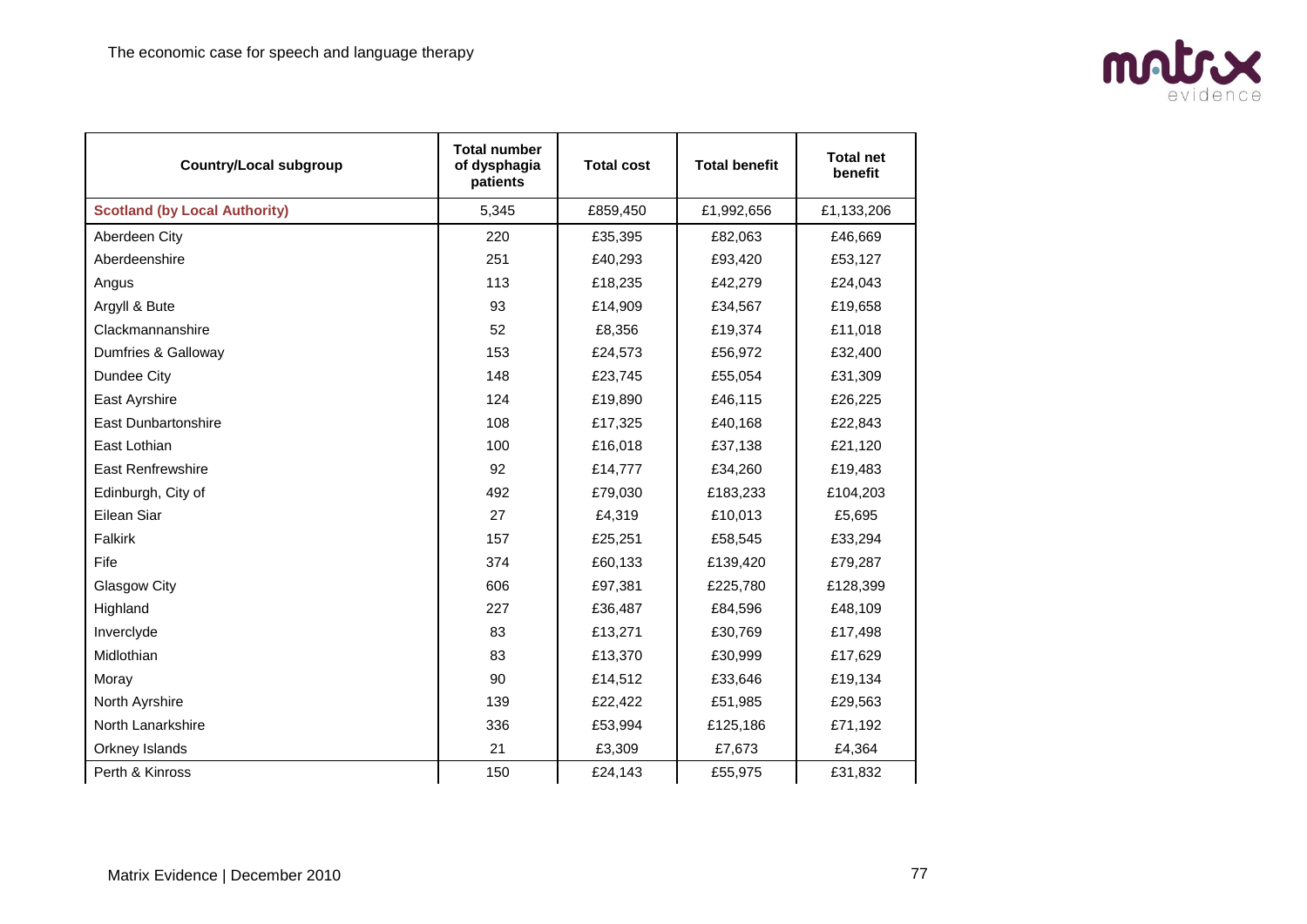

| <b>Country/Local subgroup</b> | <b>Total number</b><br>of dysphagia<br>patients | <b>Total cost</b> | <b>Total benefit</b> | <b>Total net</b><br>benefit |
|-------------------------------|-------------------------------------------------|-------------------|----------------------|-----------------------------|
| Renfrewshire                  | 175                                             | £28,130           | £65,221              | £37,091                     |
| <b>Scottish Borders</b>       | 116                                             | £18,632           | £43.199              | £24,567                     |
| Shetland Islands              | 23                                              | £3,690            | £8,555               | £4,865                      |
| South Ayrshire                | 115                                             | £18,434           | £42,739              | £24,305                     |
| South Lanarkshire             | 320                                             | £51,446           | £119,278             | £67,832                     |
| Stirling                      | 91                                              | £14.694           | £34,068              | £19,374                     |
| West Dunbartonshire           | 93                                              | £15,025           | £34,836              | £19,811                     |
| West Lothian                  | 176                                             | £28,312           | £65,643              | £37,331                     |

| <b>Country/Local subgroup</b>                                      | <b>Total number</b><br>of dysphagia<br>patients | <b>Total cost</b> | <b>Total benefit</b> | <b>Total net</b><br>benefit |
|--------------------------------------------------------------------|-------------------------------------------------|-------------------|----------------------|-----------------------------|
| <b>Northern Ireland (by Local Commissioning</b><br><b>Boards</b> ) | 1,822                                           | £293,034          | £679.407             | £386,373                    |
| <b>Belfast LCG</b>                                                 | 344                                             | £55.331           | £128,286             | £72,955                     |
| Northern LCG                                                       | 466                                             | £74,855           | £173,552             | £98,698                     |
| South Eastern LCG                                                  | 349                                             | £56,061           | £129,978             | £73,917                     |
| Southern LCG                                                       | 359                                             | £57,691           | £133,758             | £76,067                     |
| Western LCG                                                        | 305                                             | £49,097           | £113,833             | £64,736                     |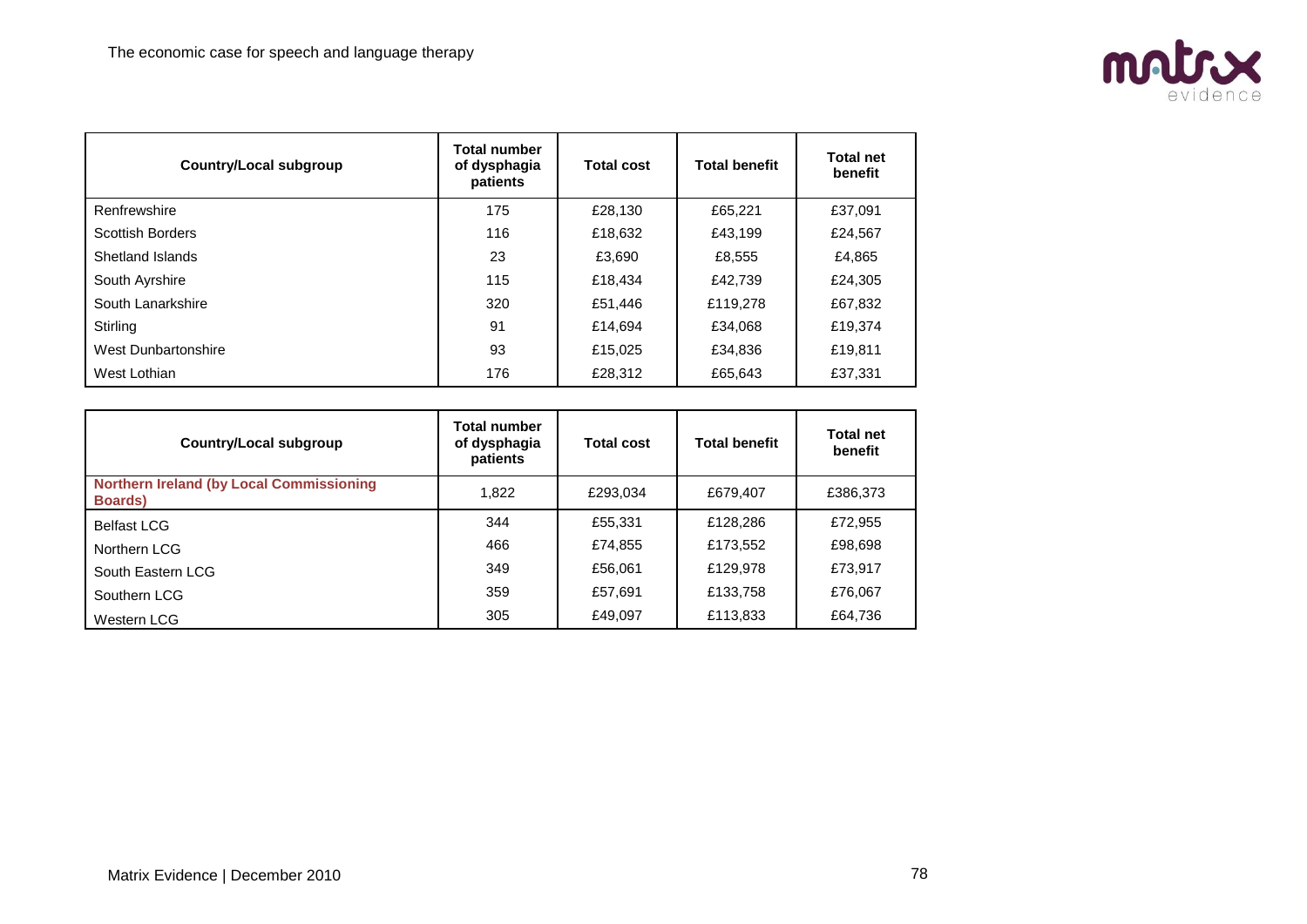

**Table A3.2. Local level analysis of the impact of SLT in aphasia post-stroke patients (£ in 2009 prices based on: unit benefit, £1,136; unit cost, £843; unit net benefit, £293)**

| <b>Country/Local subgroup</b>                  | Aphasia<br>patients | <b>Total cost</b> | <b>Total benefit</b> | <b>Total net</b><br>benefit |
|------------------------------------------------|---------------------|-------------------|----------------------|-----------------------------|
| Total Population: England, Wales, NI, Scotland | 52,757              | £44,395,631       | £59,804,417          | £15,408,785                 |
| <b>England (by Strategic Health Authority)</b> | 44,169              | £37,247,923       | £50,175,890          | £12,927,967                 |
| North East                                     | 2,215               | £1,868,245        | £2,516,673           | £648,428                    |
| North West                                     | 5,954               | £5,020,708        | £6,763,290           | £1,742,582                  |
| Yorkshire and the Humber                       | 4,486               | £3,783,125        | £5,096,167           | £1,313,043                  |
| East Midlands                                  | 3,761               | £3,171,290        | £4,271,978           | £1,100,688                  |
| West Midlands                                  | 4,659               | £3,929,305        | £5,293,084           | £1,363,779                  |
| East of England                                | 4,896               | £4,128,544        | £5,561,475           | £1,432,930                  |
| London                                         | 6,576               | £5,545,246        | £7,469,884           | £1,924,638                  |
| South East Coast                               | 3,691               | £3,112,810        | £4,193,200           | £1,080,390                  |
| South Central                                  | 3,481               | £2,935,905        | £3,954,895           | £1,018,991                  |
| South West                                     | 4,450               | £3,752,746        | £5,055,244           | £1,302,499                  |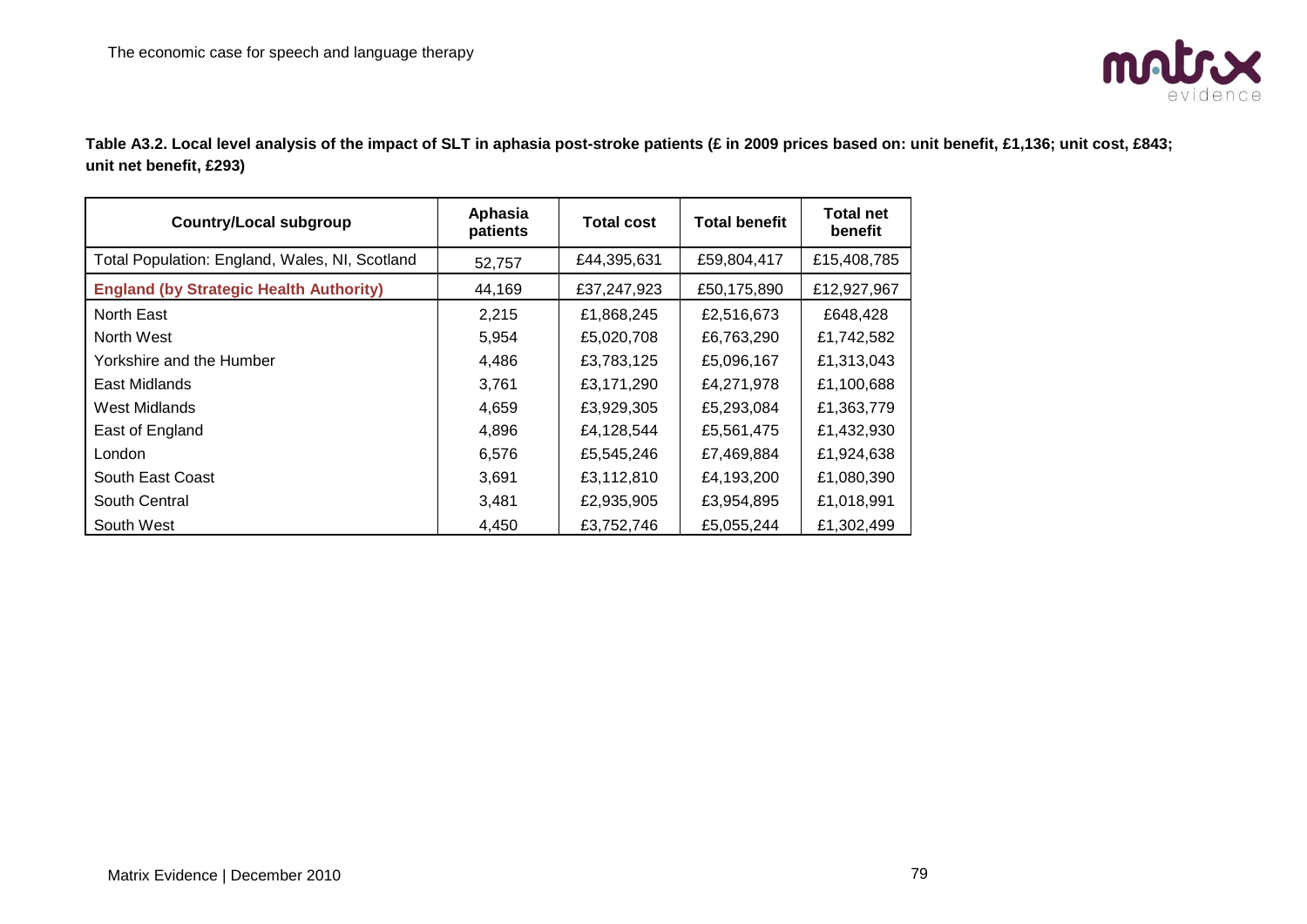

| <b>Country/Local subgroup</b>             | Aphasia<br>patients | <b>Total cost</b> | <b>Total benefit</b> | <b>Total net</b><br>benefit |
|-------------------------------------------|---------------------|-------------------|----------------------|-----------------------------|
| <b>Wales (by Unitary Local Authority)</b> | 2,582               | £2,177,302        | £2,932,997           | £755,695                    |
| Monmouthshire                             | 79                  | £66,995           | £90,248              | £23,253                     |
| Gwynedd                                   | 105                 | £88,385           | £119,061             | £30,676                     |
| Pembrokeshire                             | 97                  | £81,955           | £110,400             | £28,445                     |
| Ceredigion                                | 82                  | £69,108           | £93,095              | £23,986                     |
| Neath Port Talbot                         | 114                 | £96,242           | £129,646             | £33,404                     |
| Swansea                                   | 199                 | £167,452          | £225,571             | £58,119                     |
| Conwy                                     | 95                  | £80,049           | £107,833             | £27,783                     |
| Cardiff                                   | 282                 | £237,469          | £319,890             | £82,421                     |
| Rhondda Cynon Taff                        | 201                 | £169,856          | £228,809             | £58,953                     |
| Anglesey                                  | 55                  | £46,451           | £62,573              | £16,122                     |
| Caerphilly                                | 150                 | £126,569          | £170,499             | £43,930                     |
| <b>Bridgend</b>                           | 125                 | £105,002          | £141,446             | £36,444                     |
| Wrexham                                   | 120                 | £101,223          | £136,355             | £35,132                     |
| Flintshire                                | 123                 | £104,028          | £140,134             | £36,106                     |
| Vale of Glamorgan                         | 102                 | £85,610           | £115,323             | £29,713                     |
| Carmarthenshire                           | 147                 | £123,785          | £166,748             | £42,963                     |
| Merthyr Tydfil                            | 47                  | £39,326           | £52,976              | £13,649                     |
| Newport                                   | 117                 | £98,871           | £133,186             | £34,316                     |
| Denbighshire                              | 86                  | £72,314           | £97,413              | £25,099                     |
| <b>Blaenau Gwent</b>                      | 63                  | £52,757           | £71,068              | £18,311                     |
| Torfaen                                   | 78                  | £65,983           | £88,884              | £22,901                     |
| Powys                                     | 116                 | £97,871           | £131,839             | £33,969                     |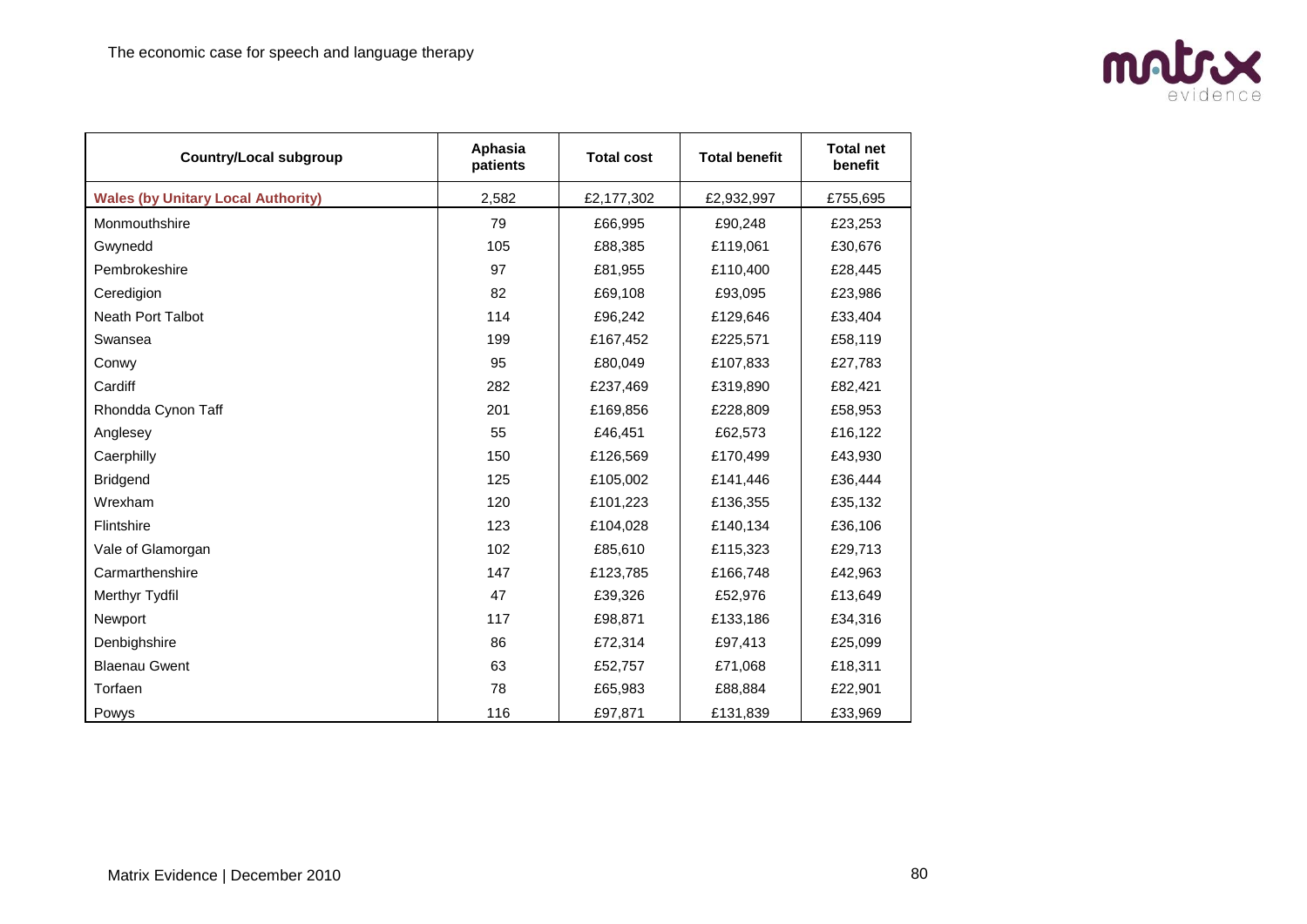

| <b>Country/Local subgroup</b>        | <b>Total number</b><br>of aphasia<br>patients | <b>Total cost</b> | <b>Total benefit</b> | <b>Total net</b><br>benefit |
|--------------------------------------|-----------------------------------------------|-------------------|----------------------|-----------------------------|
| <b>Scotland (by Local Authority)</b> | 4,367                                         | £3,682,597        | £4,960,748           | £1,278,152                  |
| Aberdeen City                        | 184                                           | £154,169          | £207,677             | £53,509                     |
| Aberdeenshire                        | 210                                           | £165,077          | £222,372             | £57,295                     |
| Angus                                | 95                                            | £78,539           | £105,798             | £27,259                     |
| Argyll & Bute                        | 78                                            | £66,176           | £89,145              | £22,968                     |
| Clackmannanshire                     | 44                                            | £34,906           | £47,021              | £12,115                     |
| Dumfries & Galloway                  | 128                                           | £107,627          | £144,982             | £37,355                     |
| Dundee City                          | 124                                           | £105,446          | £142,044             | £36,598                     |
| East Ayrshire                        | 104                                           | £87,265           | £117,553             | £30,288                     |
| <b>East Dunbartonshire</b>           | 90                                            | £78,539           | £105,798             | £27,259                     |
| East Lothian                         | 83                                            | £65,449           | £88,165              | £22,716                     |
| <b>East Renfrewshire</b>             | 77                                            | £64,722           | £87,185              | £22,464                     |
| Edinburgh, City of                   | 412                                           | £326,518          | £439,845             | £113,327                    |
| Eilean Siar                          | 23                                            | £18,907           | £25,470              | £6,562                      |
| Falkirk                              | 132                                           | £105,446          | £142,044             | £36,598                     |
| Fife                                 | 313                                           | £254,524          | £342,864             | £88,340                     |
| Glasgow City                         | 507                                           | £421,055          | £567,195             | £146,139                    |
| Highland                             | 190                                           | £151,987          | £204,739             | £52,752                     |
| Inverclyde                           | 69                                            | £61,086           | £82,287              | £21,202                     |
| Midlothian                           | 70                                            | £58,904           | £79,348              | £20,444                     |
| Moray                                | 76                                            | £63,267           | £85,226              | £21,959                     |
| North Ayrshire                       | 117                                           | £98,901           | £133,227             | £34,326                     |
| North Lanarkshire                    | 281                                           | £233,435          | £314,455             | £81,020                     |
| Orkney Islands                       | 17                                            | £13,817           | £18,613              | £4,796                      |
| Perth & Kinross                      | 126                                           | £98,173           | £132,247             | £34,074                     |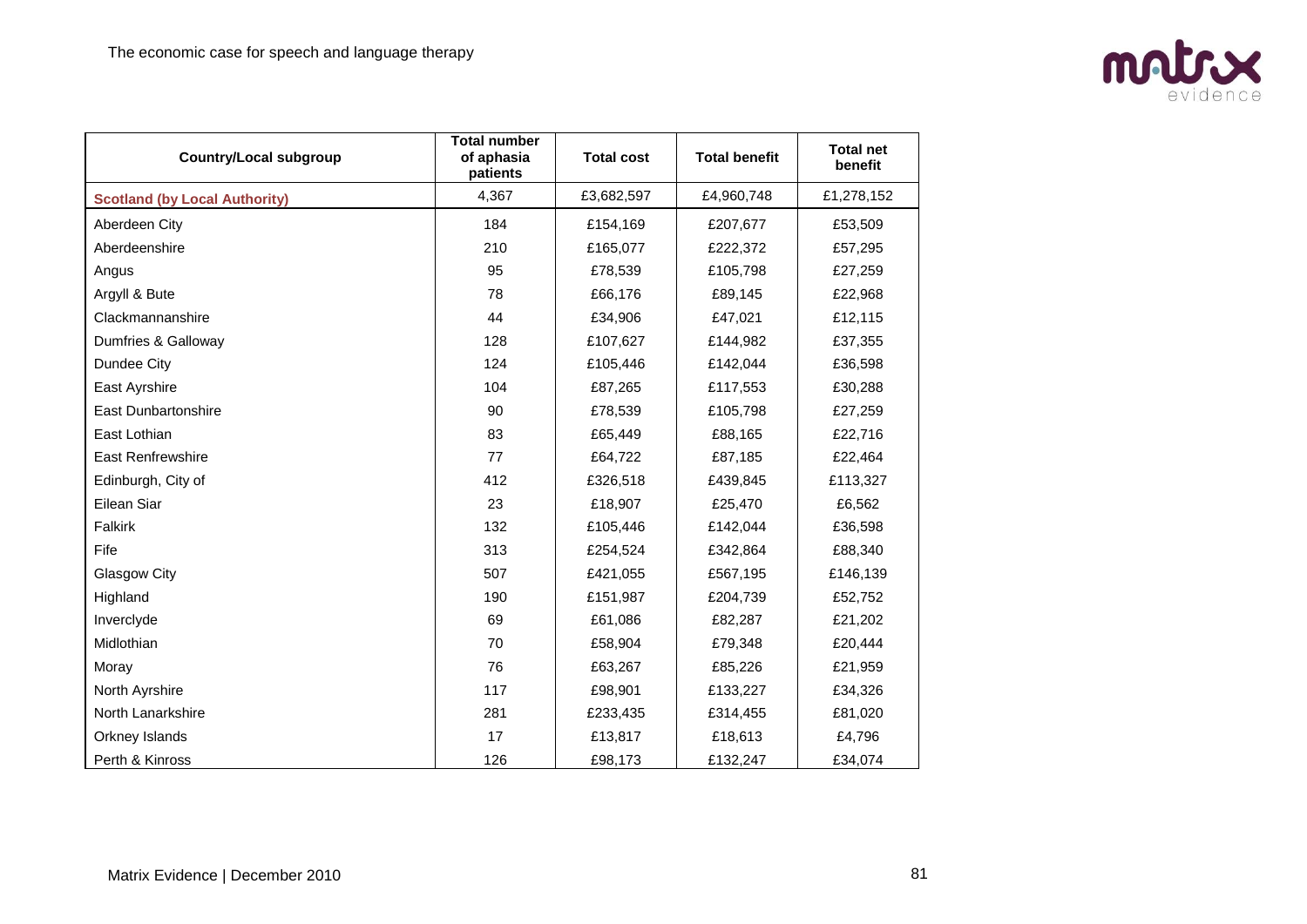

| Country/Local subgroup  | <b>Total number</b><br>of aphasia<br>patients | <b>Total cost</b> | <b>Total benefit</b> | <b>Total net</b><br>benefit |
|-------------------------|-----------------------------------------------|-------------------|----------------------|-----------------------------|
| Renfrewshire            | 147                                           | £125,808          | £169,473             | £43,665                     |
| <b>Scottish Borders</b> | 97                                            | £77,812           | £104,818             | £27,007                     |
| Shetland Islands        | 19                                            | £15,999           | £21,551              | £5,553                      |
| South Ayrshire          | 96                                            | £81,448           | £109.716             | £28,269                     |
| South Lanarkshire       | 268                                           | £219,618          | £295.842             | £76,225                     |
| Stirling                | 77                                            | £62.540           | £84.247              | £21,706                     |
| West Dunbartonshire     | 78                                            | £67.631           | £91.104              | £23,473                     |
| West Lothian            | 148                                           | £115,627          | £155,758             | £40,132                     |

| <b>Country/Local subgroup</b>                                      | <b>Total number</b><br>of aphasia<br>patients | <b>Total cost</b> | <b>Total benefit</b> | Total net<br>benefit |
|--------------------------------------------------------------------|-----------------------------------------------|-------------------|----------------------|----------------------|
| <b>Northern Ireland (by Local Commissioning</b><br><b>Boards</b> ) | 1.527                                         | £1,287,809        | £1,734,781           | £446,971             |
|                                                                    |                                               |                   |                      |                      |
| <b>Belfast LCG</b>                                                 | 288                                           | £243.166          | £327,563             | £84,398              |
| Northern LCG                                                       | 390                                           | £328,966          | £443.144             | £114,177             |
| South Eastern LCG                                                  | 292                                           | £246,373          | £331,883             | £85,511              |
| Southern LCG                                                       | 301                                           | £253,536          | £341,533             | £87,997              |
| Western LCG                                                        | 256                                           | £215,769          | £290,657             | £74,889              |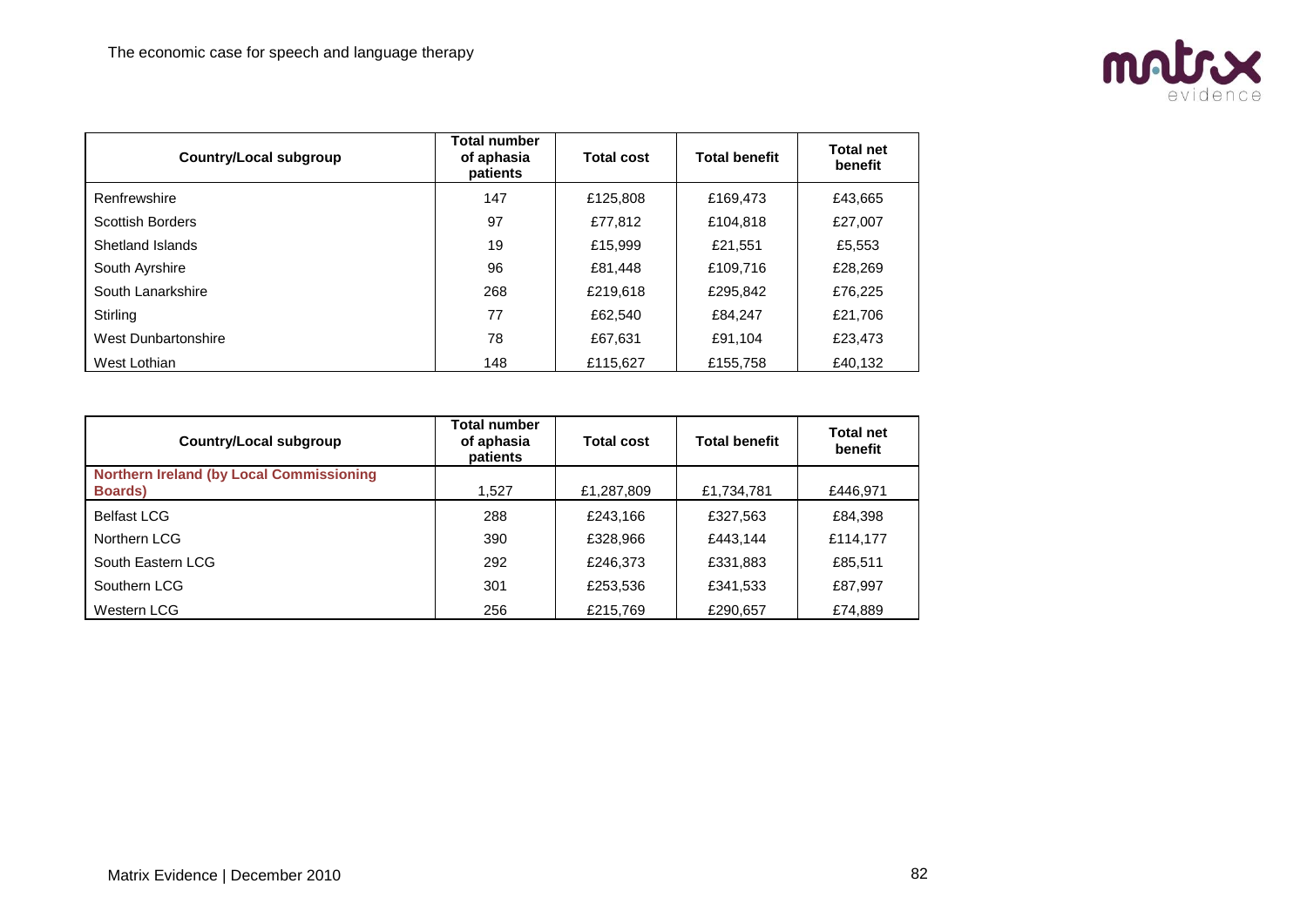

**Table A3.3. Local level analysis of the impact of SLT in children with SLI (£ in 2009 prices based on: unit benefit, £4,334; unit cost, £674; unit net benefit, £3,660)**

| <b>Country/Local subgroup</b>                  | Total number<br>of children with<br><b>SLI</b> | <b>Total Cost</b> | <b>Total Benefit</b> | <b>Total Net</b><br><b>Benefit</b> |
|------------------------------------------------|------------------------------------------------|-------------------|----------------------|------------------------------------|
| Total Population: England, Wales, NI, Scotland | 202,663                                        | £136,607,821      | £878,395,193         | £741,787,371                       |
| <b>England (by Strategic Health Authority)</b> | 170,327                                        | £114,811,012      | £738,240,607         | £623,429,595                       |
| North East                                     | 8,119                                          | £5,472,432        | £35,188,015          | £29,715,583                        |
| North West                                     | 22,996                                         | £15,500,639       | £99,669,890          | £84,169,251                        |
| Yorkshire and the Humber                       | 17,073                                         | £11,508,393       | £73,999,548          | £62,491,155                        |
| East Midlands                                  | 14,276                                         | £9,623,223        | £61,877,809          | £52,254,586                        |
| West Midlands                                  | 18,605                                         | £12,540,926       | £80,638,788          | £68,097,862                        |
| East of England                                | 19,263                                         | £12,984,456       | £83,490,707          | £70,506,251                        |
| London                                         | 25,151                                         | £16,953,273       | £109,010,400         | £92,057,127                        |
| South East Coast                               | 14,510                                         | £9,780,334        | £62,888,040          | £53,107,706                        |
| South Central                                  | 13,850                                         | £9,336,049        | £60,031,269          | £50,695,220                        |
| South West                                     | 16,484                                         | £11,111,288       | £71,446,140          | £60,334,853                        |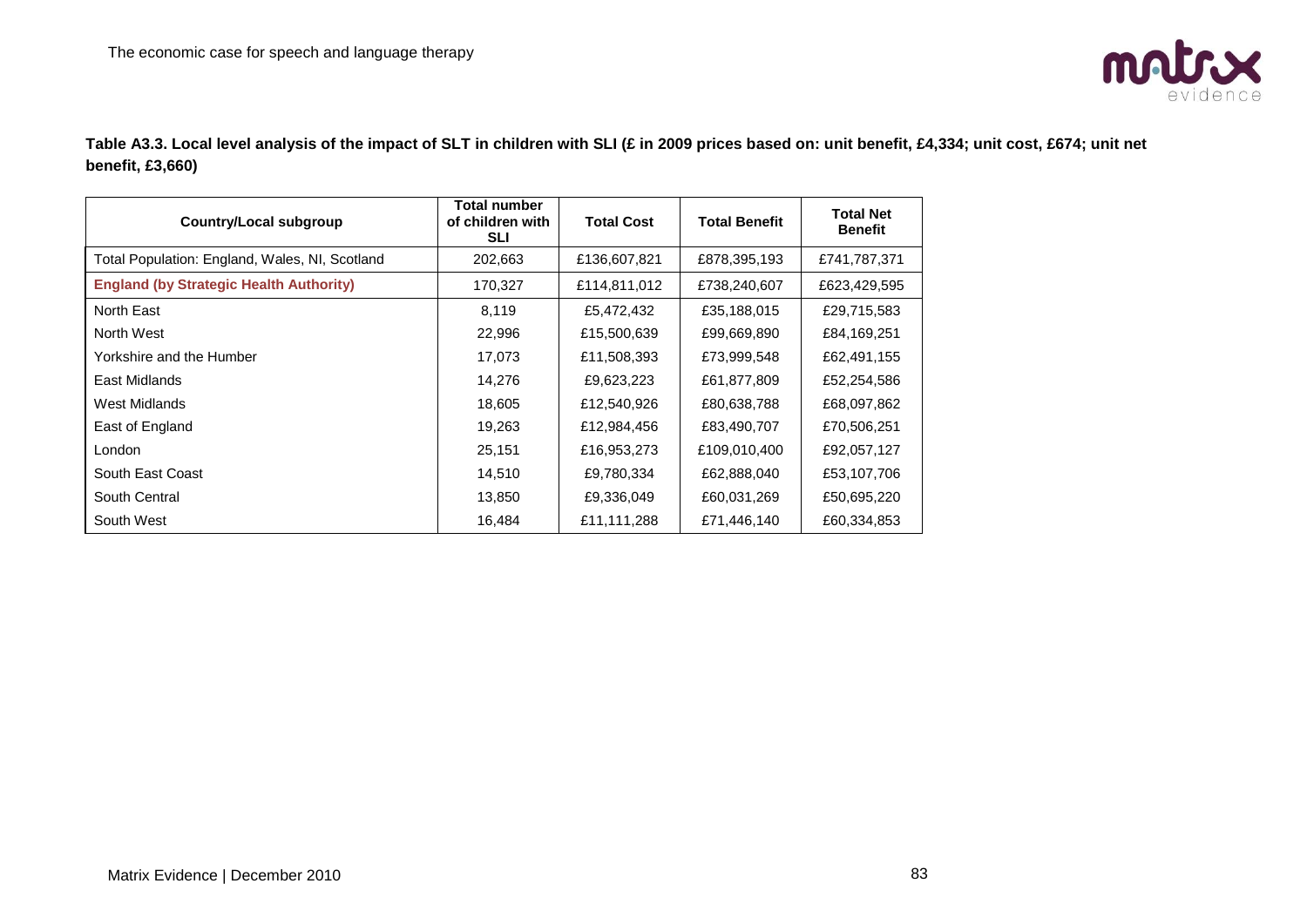

| <b>Country/Local subgroup</b>             | <b>Total number</b><br>of children with<br><b>SLI</b> | <b>Total Cost</b> | <b>Total Benefit</b> | <b>Total Net</b><br><b>Benefit</b> |
|-------------------------------------------|-------------------------------------------------------|-------------------|----------------------|------------------------------------|
| <b>Wales (by Unitary Local Authority)</b> | 9,874                                                 | £6,655,999        | £42,798,412          | £36,142,413                        |
| Monmouthshire                             | 308                                                   | £207,623          | £1,335,024           | £1,127,401                         |
| Gwynedd                                   | 400                                                   | £269,602          | £1,733,553           | £1,463,951                         |
| Pembrokeshire                             | 385                                                   | £259,439          | £1,668,204           | £1,408,765                         |
| Ceredigion                                | 267                                                   | £179,807          | £1,156,169           | £976,362                           |
| Neath Port Talbot                         | 417                                                   | £280,833          | £1,805,772           | £1,524,939                         |
| Swansea                                   | 720                                                   | £485,179          | £3,119,726           | £2,634,547                         |
| Conwy                                     | 338                                                   | £227,627          | £1,463,652           | £1,236,025                         |
| Cardiff                                   | 1,029                                                 | £693,391          | £4,458,540           | £3,765,149                         |
| Rhondda Cynon Taff                        | 789                                                   | £531,754          | £3,419,205           | £2,887,451                         |
| Anglesey                                  | 206                                                   | £138,870          | £892,941             | £754,071                           |
| Caerphilly                                | 623                                                   | £420,277          | £2,702,401           | £2,282,124                         |
| <b>Bridgend</b>                           | 498                                                   | £335,465          | £2,157,055           | £1,821,590                         |
| Wrexham                                   | 458                                                   | £308,873          | £1,986,071           | £1,677,198                         |
| Flintshire                                | 488                                                   | £328,677          | £2,113,411           | £1,784,734                         |
| Vale of Glamorgan                         | 424                                                   | £285,652          | £1,836,754           | £1,551,103                         |
| Carmarthenshire                           | 562                                                   | £379,157          | £2,437,999           | £2,058,842                         |
| Merthyr Tydfil                            | 182                                                   | £122,479          | £787,545             | £665,066                           |
| Newport                                   | 488                                                   | £329,136          | £2,116,362           | £1,787,226                         |
| Denbighshire                              | 327                                                   | £220,174          | £1,415,729           | £1,195,555                         |
| <b>Blaenau Gwent</b>                      | 234                                                   | £157,928          | £1,015,482           | £857,555                           |
| Torfaen                                   | 301                                                   | £202,971          | £1,305,112           | £1,102,141                         |
| Powys                                     | 432                                                   | £291.087          | £1,871,706           | £1,580,619                         |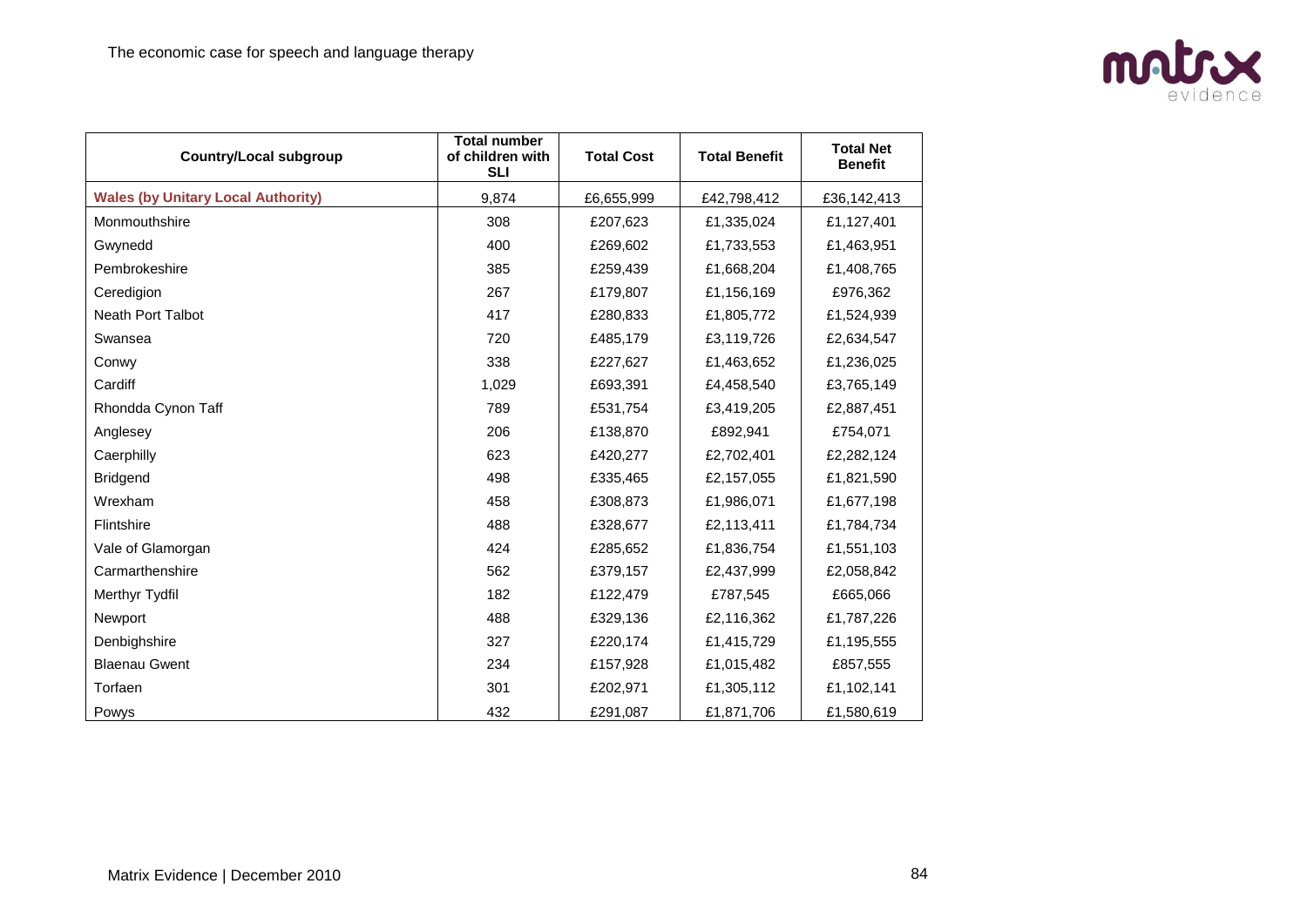

| <b>Country/Local subgroup</b>        | <b>Total number</b><br>of children with<br><b>SLI</b> | <b>Total Cost</b> | <b>Total Benefit</b> | <b>Total Net</b><br><b>Benefit</b> |
|--------------------------------------|-------------------------------------------------------|-------------------|----------------------|------------------------------------|
| <b>Scotland (by Local Authority)</b> | 15,845                                                | £10,680,511       | £68,676,228          | £57,995,717                        |
| Aberdeen City                        | 582                                                   | £392,106          | £2,521,264           | £2,129,158                         |
| Aberdeenshire                        | 807                                                   | £544,267          | £3,499,665           | £2,955,398                         |
| Angus                                | 340                                                   | £229,412          | £1,475,128           | £1,245,716                         |
| Argyll & Bute                        | 254                                                   | £170,888          | £1,098,820           | £927,931                           |
| Clackmannanshire                     | 165                                                   | £111,194          | £714,985             | £603,791                           |
| Dumfries & Galloway                  | 432                                                   | £291,446          | £1,874,014           | £1,582,568                         |
| Dundee City                          | 413                                                   | £278,571          | £1,791,227           | £1,512,655                         |
| East Ayrshire                        | 370                                                   | £249,309          | £1,603,073           | £1,353,763                         |
| <b>East Dunbartonshire</b>           | 328                                                   | £221,218          | £1,422,445           | £1,201,226                         |
| East Lothian                         | 326                                                   | £220,048          | £1,414,918           | £1,194,871                         |
| <b>East Renfrewshire</b>             | 309                                                   | £208,343          | £1,339,657           | £1,131,314                         |
| Edinburgh, City of                   | 1,238                                                 | £834,543          | £5,366,154           | £4,531,611                         |
| Eilean Siar                          | 78                                                    | £52,671           | £338,677             | £286,006                           |
| Falkirk                              | 490                                                   | £330,072          | £2,122,378           | £1,792,306                         |
| Fife                                 | 1,127                                                 | £759,633          | £4,884,479           | £4,124,846                         |
| Glasgow City                         | 1,679                                                 | £1,131,842        | £7,277,799           | £6,145,957                         |
| Highland                             | 679                                                   | £457,653          | £2,942,729           | £2,485,077                         |
| Inverclyde                           | 243                                                   | £163,865          | £1,053,663           | £889,797                           |
| Midlothian                           | 269                                                   | £181,422          | £1,166,555           | £985,133                           |
| Moray                                | 271                                                   | £182,593          | £1,174,081           | £991,488                           |
| North Ayrshire                       | 427                                                   | £287,935          | £1,851,436           | £1,563,501                         |
| North Lanarkshire                    | 1,101                                                 | £742,076          | £4,771,587           | £4,029,511                         |
| Orkney Islands                       | 61                                                    | £40,966           | £263,416             | £222,449                           |
| Perth & Kinross                      | 432                                                   | £291,446          | £1,874,014           | £1,582,568                         |
| Renfrewshire                         | 528                                                   | £355,822          | £2,287,953           | £1,932,131                         |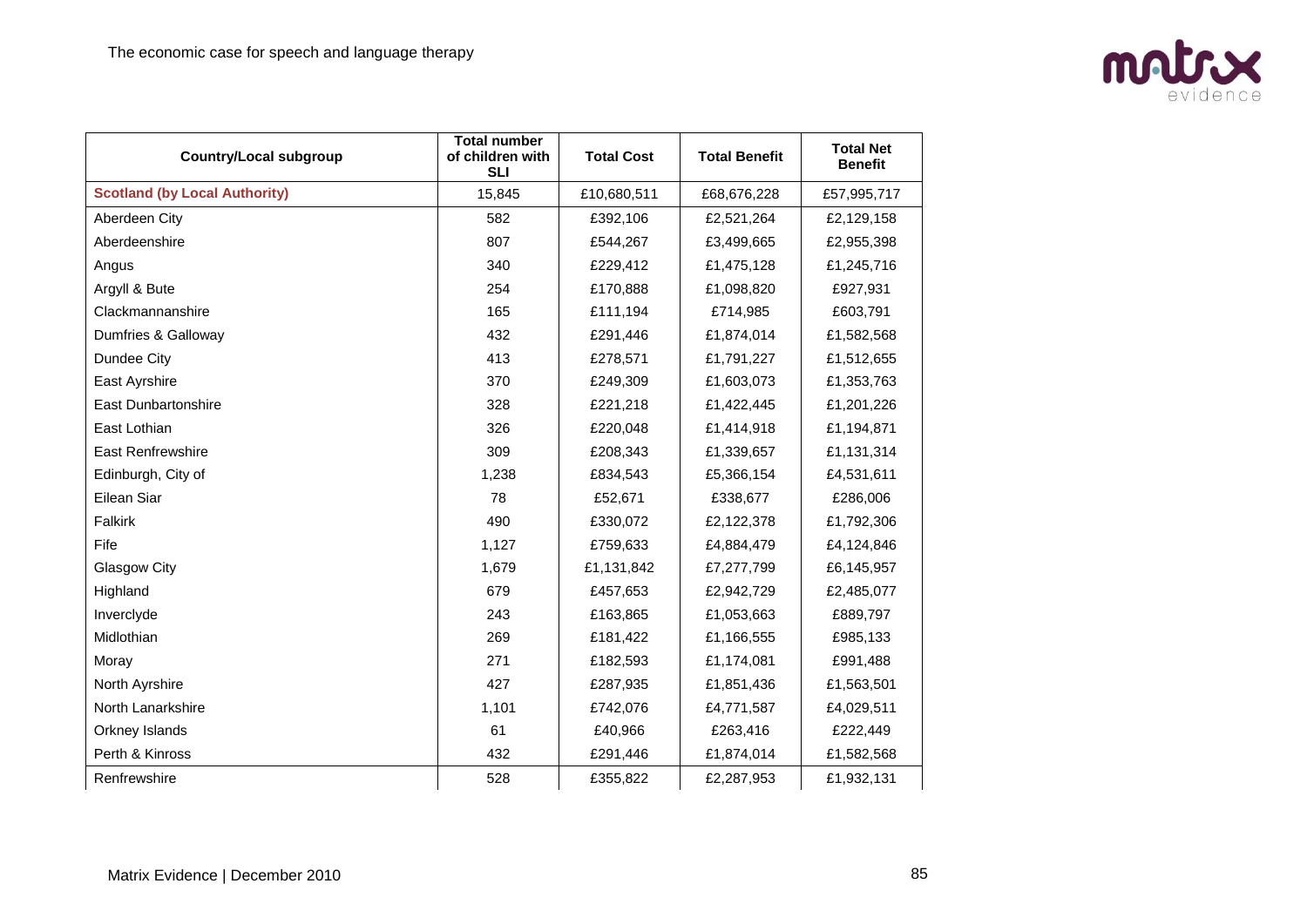

| <b>Country/Local subgroup</b> | <b>Total number</b><br>of children with<br><b>SLI</b> | <b>Total Cost</b> | <b>Total Benefit</b> | <b>Total Net</b><br><b>Benefit</b> |
|-------------------------------|-------------------------------------------------------|-------------------|----------------------|------------------------------------|
| <b>Scottish Borders</b>       | 346                                                   | £232,923          | £1,497,706           | £1,264,783                         |
| Shetland Islands              | 75                                                    | £50,330           | £323,625             | £273,295                           |
| South Ayrshire                | 316                                                   | £213,025          | £1,369,761           | £1,156,736                         |
| South Lanarkshire             | 988                                                   | £665,996          | £4,282,386           | £3,616,390                         |
| Stirling                      | 281                                                   | £189,616          | £1,219,238           | £1,029,623                         |
| West Dunbartonshire           | 283                                                   | £190,786          | £1,226,764           | £1,035,978                         |
| West Lothian                  | 606                                                   | £408,493          | £2,626,631           | £2,218,138                         |

| <b>Country/Local subgroup</b>                                      | <b>Total number</b><br>of children with<br><b>SLI</b> | <b>Total Cost</b> | <b>Total Benefit</b> | <b>Total Net</b><br><b>Benefit</b> |
|--------------------------------------------------------------------|-------------------------------------------------------|-------------------|----------------------|------------------------------------|
| <b>Northern Ireland (by Local Commissioning</b><br><b>Boards</b> ) | 6,617                                                 | £4,460,299        | £28,679,946          | £24,219,647                        |
| <b>Belfast LCG</b>                                                 | 1,136                                                 | £765,497          | £4,922,185           | £4,156,688                         |
| Northern LCG                                                       | 1,673                                                 | £1,128,038        | £7,253,339           | £6,125,301                         |
| South Eastern LCG                                                  | 1,238                                                 | £834,637          | £5,366,756           | £4,532,119                         |
| Southern LCG                                                       | 1,392                                                 | £938,434          | £6,034,176           | £5,095,742                         |
| Western LCG                                                        | 1,177                                                 | £793,694          | £5,103,490           | £4,309,797                         |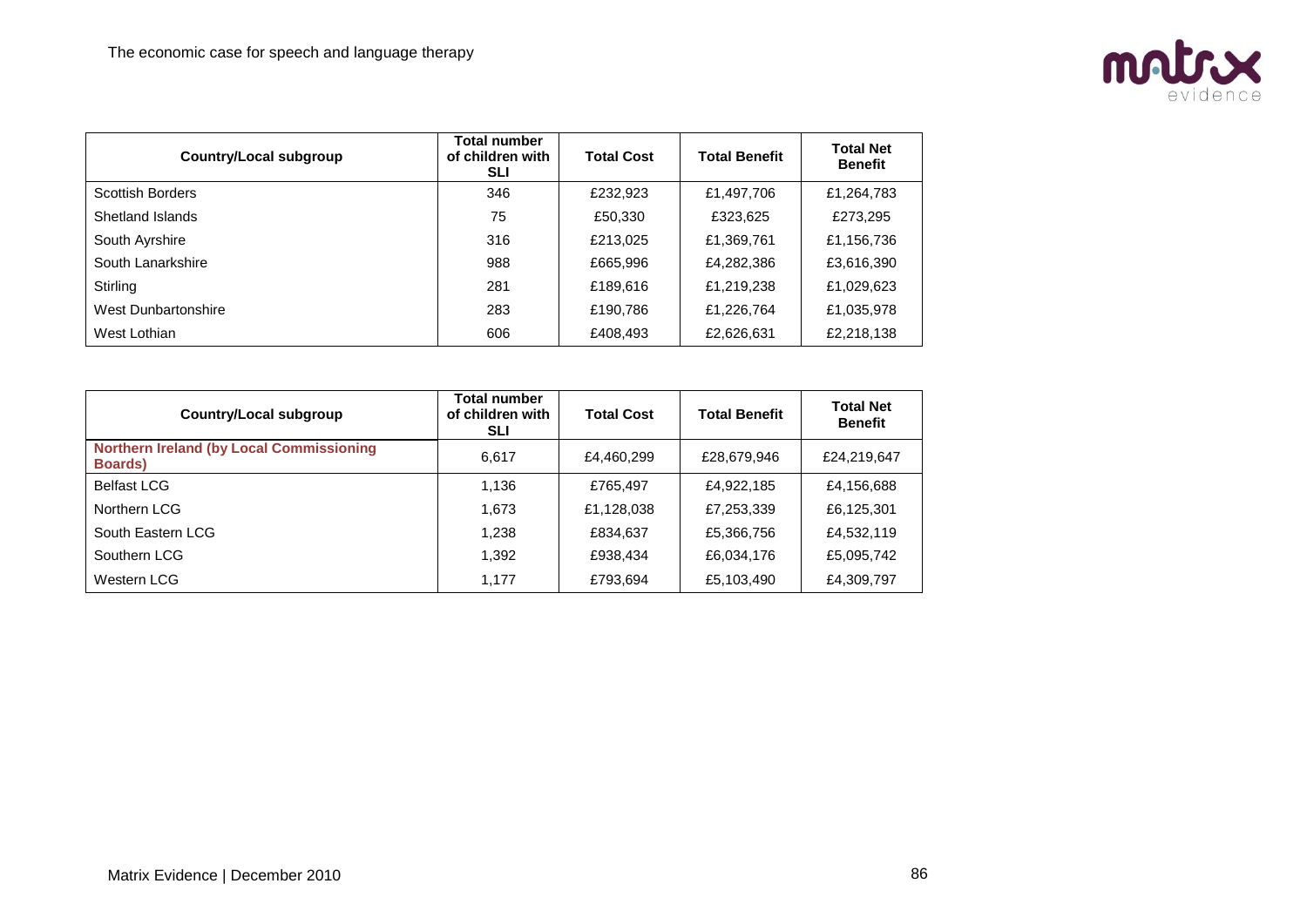

**Table A3.3. Local level analysis of the impact of SLT in children with autism (£ in 2009 prices based on: unit benefit, £3,552; unit cost, £2,430; unit net benefit, £1,122)**

| <b>Country/Local subgroup</b>                  | <b>Total number</b><br>of children<br>with autism | <b>Total cost</b> | <b>Total benefit</b> | <b>Total net benefit</b> |
|------------------------------------------------|---------------------------------------------------|-------------------|----------------------|--------------------------|
| Total Population: England, Wales, NI, Scotland | 8,763                                             | £21,295,114       | £31,128,520          | £9,833,406               |
| <b>England (by Strategic Health Authority)</b> | 7,376                                             | £17,924,119       | £26,200,907          | £8,276,788               |
| North East                                     | 342                                               | £831,392          | £1,215,302           | £383,910                 |
| North West                                     | 983                                               | £2,389,319        | £3,492,630           | £1,103,311               |
| Yorkshire and the Humber                       | 733                                               | £1,781,824        | £2,604,614           | £822,790                 |
| East Midlands                                  | 597                                               | £1,450,966        | £2,120,976           | £670,010                 |
| West Midlands                                  | 797                                               | £1,936,069        | £2,830,084           | £894,015                 |
| East of England                                | 806                                               | £1,958,674        | £2,863,127           | £904,453                 |
| London                                         | 1,276                                             | £3,101,541        | £4,533,734           | £1,432,193               |
| South East Coast                               | 594                                               | £1,443,543        | £2,110,125           | £666,582                 |
| South Central                                  | 585                                               | £1,422,523        | £2,079,398           | £656,876                 |
| South West                                     | 662                                               | £1,608,269        | £2,350,917           | £742,648                 |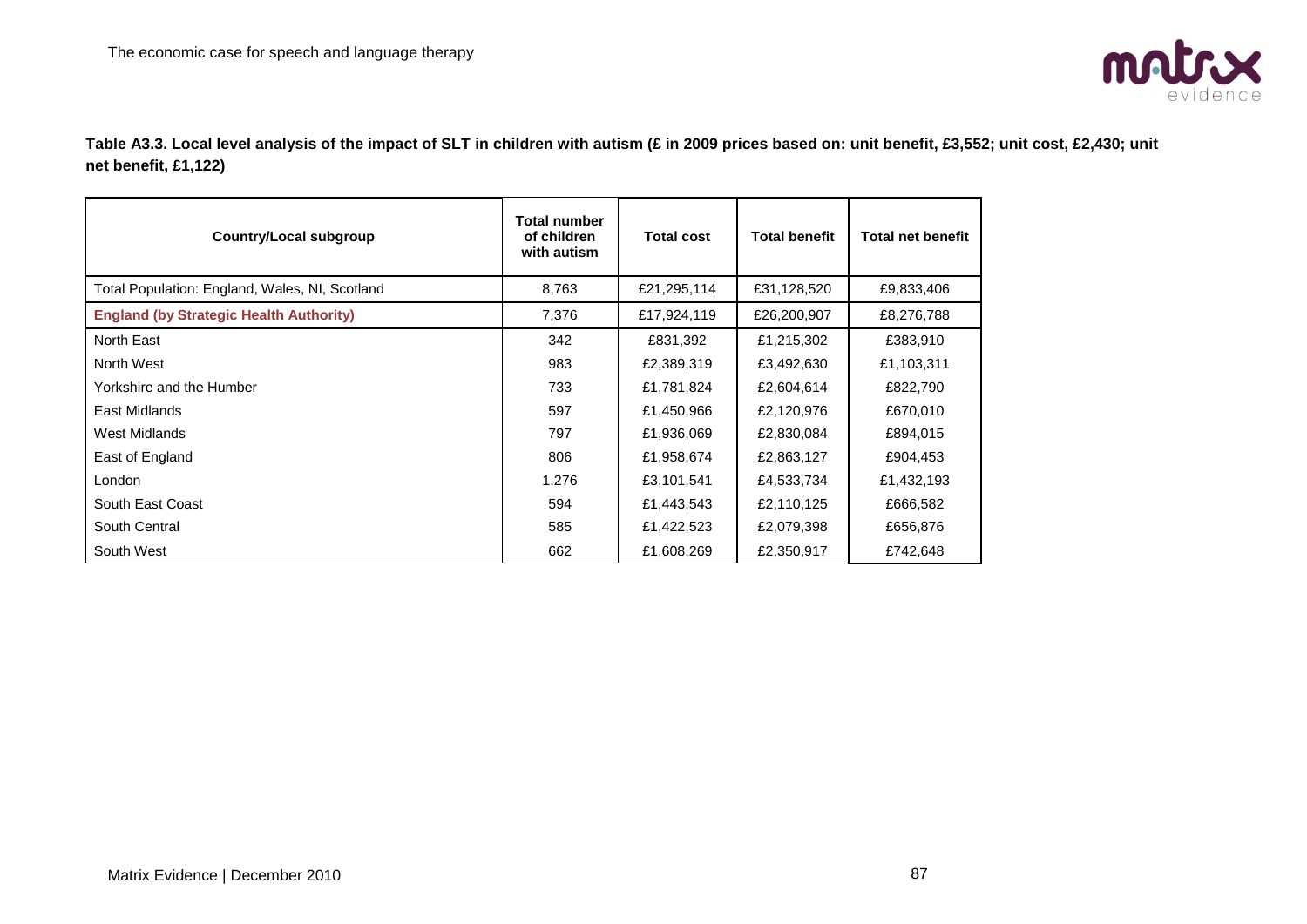

| <b>Country/Local subgroup</b>             | <b>Total number</b><br>of children<br>with autism | <b>Total cost</b> | <b>Total benefit</b> | <b>Total net benefit</b> |
|-------------------------------------------|---------------------------------------------------|-------------------|----------------------|--------------------------|
| <b>Wales (by Unitary Local Authority)</b> | 399                                               | £968,607          | £1,415,879           | £447,272                 |
| Monmouthshire                             | 12                                                | £28,786           | £42,078              | £13,292                  |
| Gwynedd                                   | 15                                                | £37,019           | £54,114              | £17,094                  |
| Pembrokeshire                             | 14                                                | £35,175           | £51,418              | £16,243                  |
| Ceredigion                                | 10                                                | £23,330           | £34,103              | £10,773                  |
| Neath Port Talbot                         | 18                                                | £42,728           | £62,458              | £19,730                  |
| Swansea                                   | 30                                                | £73,368           | £107,248             | £33,879                  |
| Conwy                                     | 13                                                | £31,595           | £46,185              | £14,590                  |
| Cardiff                                   | 46                                                | £112,753          | £164,818             | £52,066                  |
| Rhondda Cynon Taff                        | 33                                                | £79,856           | £116,731             | £36,875                  |
| Anglesey                                  | 8                                                 | £19,729           | £28,839              | £9,110                   |
| Caerphilly                                | 25                                                | £60,944           | £89,086              | £28,142                  |
| <b>Bridgend</b>                           | 20                                                | £49,037           | £71,680              | £22,644                  |
| Wrexham                                   | 20                                                | £47,568           | £69,534              | £21,965                  |
| Flintshire                                | 19                                                | £46,712           | £68,282              | £21,570                  |
| Vale of Glamorgan                         | 16                                                | £39,015           | £57,031              | £18,016                  |
| Carmarthenshire                           | 22                                                | £52,902           | £77,331              | £24,429                  |
| Merthyr Tydfil                            | 8                                                 | £19,078           | £27,888              | £8,810                   |
| Newport                                   | 19                                                | £46,968           | £68,657              | £21,689                  |
| Denbighshire                              | 12                                                | £29,969           | £43,808              | £13,839                  |
| <b>Blaenau Gwent</b>                      | 9                                                 | £22,333           | £32,646              | £10,313                  |
| Torfaen                                   | 13                                                | £31,083           | £45,435              | £14,353                  |
| Powys                                     | 16                                                | £38,657           | £56,508              | £17,851                  |
| <b>Scotland (by Local Authority)</b>      | 697                                               | £1,694,674        | £2,477,221           | £782,547                 |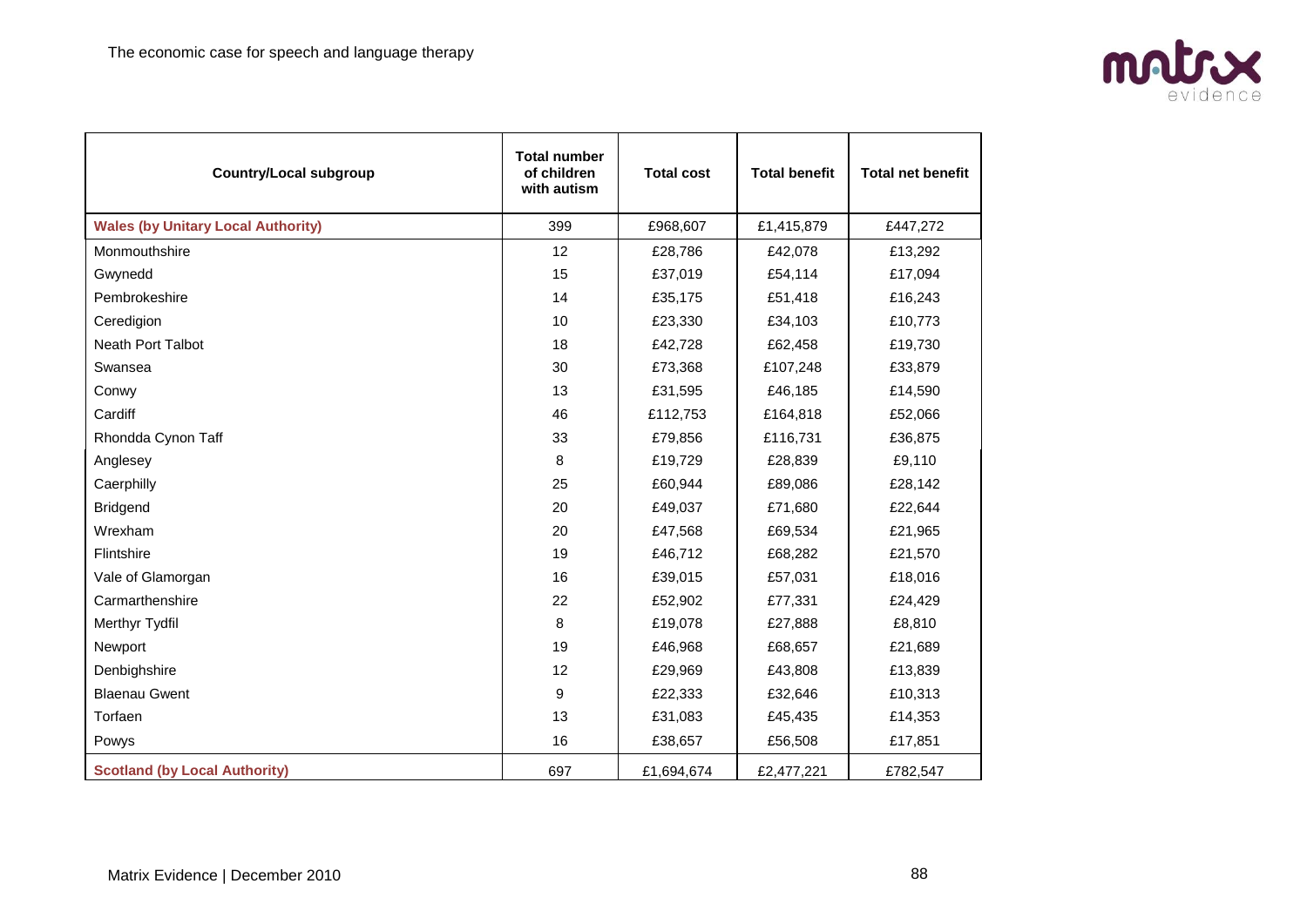

| <b>Country/Local subgroup</b> | <b>Total number</b><br>of children<br>with autism | <b>Total cost</b> | <b>Total benefit</b> | <b>Total net benefit</b> |
|-------------------------------|---------------------------------------------------|-------------------|----------------------|--------------------------|
| Aberdeen City                 | 26                                                | £62,215           | £90,945              | £28,729                  |
| Aberdeenshire                 | 36                                                | £86,359           | £126,236             | £39,878                  |
| Angus                         | 15                                                | £36,401           | £53,209              | £16,809                  |
| Argyll & Bute                 | 11                                                | £27,115           | £39,636              | £12,521                  |
| Clackmannanshire              | $\overline{7}$                                    | £17,643           | £25,790              | £8,147                   |
| Dumfries & Galloway           | 19                                                | £46,244           | £67,598              | £21,354                  |
| Dundee City                   | 18                                                | £44,201           | £64,611              | £20,411                  |
| East Ayrshire                 | 16                                                | £39,558           | £57,824              | £18,267                  |
| <b>East Dunbartonshire</b>    | 14                                                | £35,101           | £51,309              | £16,208                  |
| East Lothian                  | 14                                                | £34,915           | £51,038              | £16,123                  |
| <b>East Renfrewshire</b>      | 14                                                | £33,058           | £48,323              | £15,265                  |
| Edinburgh, City of            | 54                                                | £132,417          | £193,563             | £61,146                  |
| Eilean Siar                   | 3                                                 | £8,357            | £12,216              | £3,859                   |
| Falkirk                       | 22                                                | £52,372           | £76,556              | £24,184                  |
| Fife                          | 50                                                | £120,531          | £176,188             | £55,657                  |
| Glasgow City                  | 74                                                | £179,589          | £262,518             | £82,928                  |
| Highland                      | 30                                                | £72,616           | £106,147             | £33,532                  |
| Inverclyde                    | 11                                                | £26,000           | £38,007              | £12,006                  |
| Midlothian                    | 12                                                | £28,786           | £42,079              | £13,293                  |
| Moray                         | 12                                                | £28,972           | £42,350              | £13,378                  |
| North Ayrshire                | 19                                                | £45,687           | £66,783              | £21,097                  |
| North Lanarkshire             | 48                                                | £117,745          | £172,116             | £54,371                  |
| Orkney Islands                | 3                                                 | £6,500            | £9,502               | £3,002                   |
| Perth & Kinross               | 19                                                | £46,244           | £67,598              | £21,354                  |